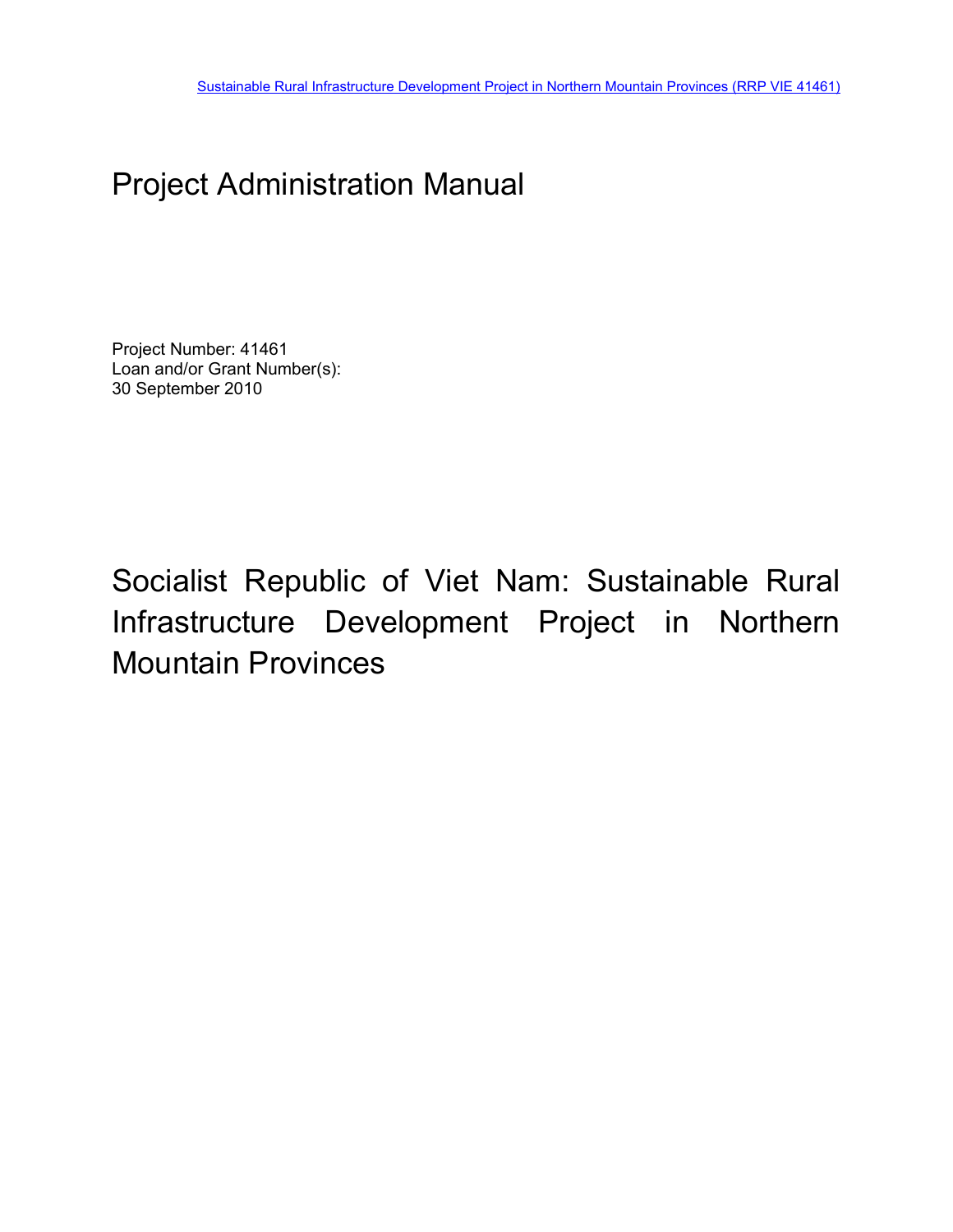|       | Abbreviations                                                                                                                                                                                                                                                                                                                    | <u>іїі</u>                             |
|-------|----------------------------------------------------------------------------------------------------------------------------------------------------------------------------------------------------------------------------------------------------------------------------------------------------------------------------------|----------------------------------------|
| I.    | PROJECT DESCRIPTION                                                                                                                                                                                                                                                                                                              | $\mathbf{1}$                           |
|       | А.<br>Project's Rationale, Location and Bbeneficiaries<br>B.<br><b>Project Impact and Outcome</b><br>C.<br><b>Project Outputs</b>                                                                                                                                                                                                | 1<br>1<br>$\mathbf{1}$                 |
| ΙΙ.   | <b>IMPLEMENTATION PLANS</b>                                                                                                                                                                                                                                                                                                      | 3                                      |
|       | А.<br><b>Project Readiness Activities</b><br>Β.<br><b>Overall Project Implementation Plan</b>                                                                                                                                                                                                                                    | 3<br>$\overline{\mathbf{4}}$           |
| III.  | PROJECT MANAGEMENT ARRANGEMENTS                                                                                                                                                                                                                                                                                                  | 6                                      |
|       | А.<br>Project Stakeholders - Roles and Responsibilities<br>Β.<br>Key Persons Involved in Implementation<br>C.<br><b>Project Organization Structure:</b><br>D.<br><b>Feasibility Criteria for SIRs</b><br>Е.<br>Approval of Detailed Design                                                                                       | 6<br>$\overline{7}$<br>8<br>10<br>11   |
| IV.   | <b>COSTS AND FINANCING</b>                                                                                                                                                                                                                                                                                                       | 12                                     |
|       | А.<br>Cost Estimates by Expenditure Category<br>Allocation and Withdrawal of Loan Proceeds<br>В.<br>C.<br><b>Expenditure Accounts by Financier</b><br>D.<br><b>Expenditure Accounts by Outputs/Components</b><br>Ε.<br><b>Expenditure Accounts by Year</b><br>F.<br><b>Disbursement S-curve</b><br>G<br><b>Fund Flow Diagram</b> | 14<br>15<br>16<br>17<br>18<br>19<br>20 |
| V.    | <b>FINANCIAL MANAGEMENT</b>                                                                                                                                                                                                                                                                                                      | 21                                     |
|       | А.<br><b>Disbursement</b><br>Β.<br>Accounting<br>C.<br>Auditing                                                                                                                                                                                                                                                                  | 21<br>24<br>24                         |
| VI.   | PROCUREMENT AND CONSULTING SERVICES                                                                                                                                                                                                                                                                                              | 25                                     |
|       | А.<br><b>Advance Contracting</b><br>В.<br>Procurement of Goods, Works and Consulting Services<br>C.<br><b>Procurement Plan</b><br>D.<br><b>National Competitive Bidding Procedures</b><br>Е.<br><b>Consultant's Terms of Reference</b><br>Detailed tasks of Specialists<br>F.                                                    | 25<br>26<br>28<br>31<br>35<br>36       |
| VII.  | <b>SAFEGUARDS</b>                                                                                                                                                                                                                                                                                                                | 47                                     |
|       | <b>Environmental Impact</b><br>А.<br>В.<br>Land Acquisition and Resettlement<br>C.<br><b>Indigenous People</b><br><b>Gender Issues</b><br>D.                                                                                                                                                                                     | 47<br>48<br>49<br>50                   |
| VIII. | PERFORMANCE MONITORING, REPORTING AND COMMUNICATION                                                                                                                                                                                                                                                                              | 52                                     |
|       | <b>Project Design and Monitoring Framework</b><br>А.<br>B.<br>Monitoring<br>C.<br>Evaluation<br>D.<br>Reporting<br>Ε.<br><b>Stakeholder Communication Strategy</b>                                                                                                                                                               | 52<br>55<br>59<br>59<br>59             |
| IX.   | <b>ANTICORRUPTION POLICY</b>                                                                                                                                                                                                                                                                                                     | 61                                     |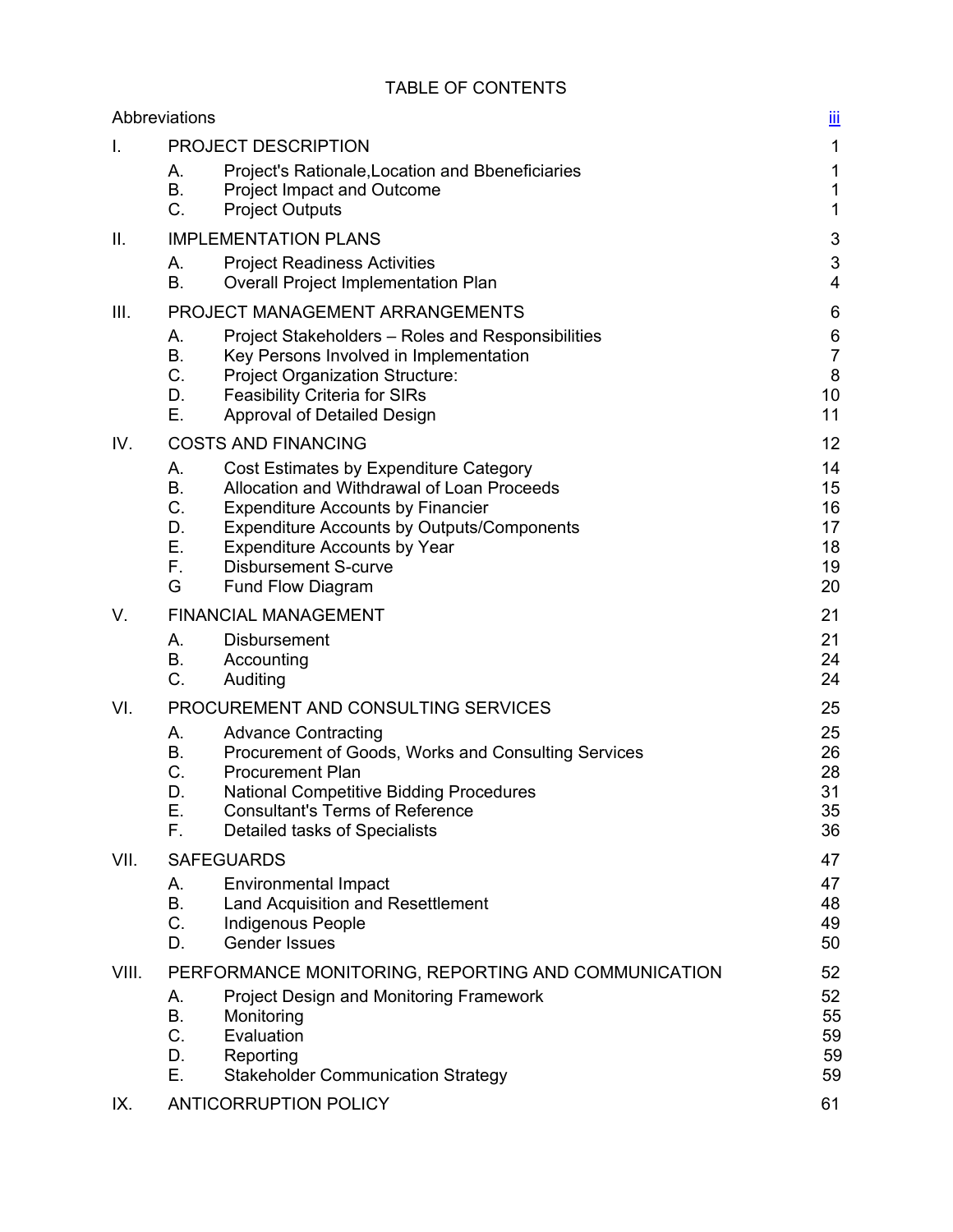| X.  |                 | ACCOUNTABILITY MECHANISM                                                     | 62       |
|-----|-----------------|------------------------------------------------------------------------------|----------|
| XL. |                 | LIST OF ELIGIBLE SUBPROJECTS                                                 | 62       |
|     | A.<br><b>B.</b> | Eligible Subprojects and Eligibility Criteria<br><b>Feasibility Criteria</b> | 62<br>65 |
| XII |                 | <b>RECORD OF PAM CHANGES</b>                                                 | 66       |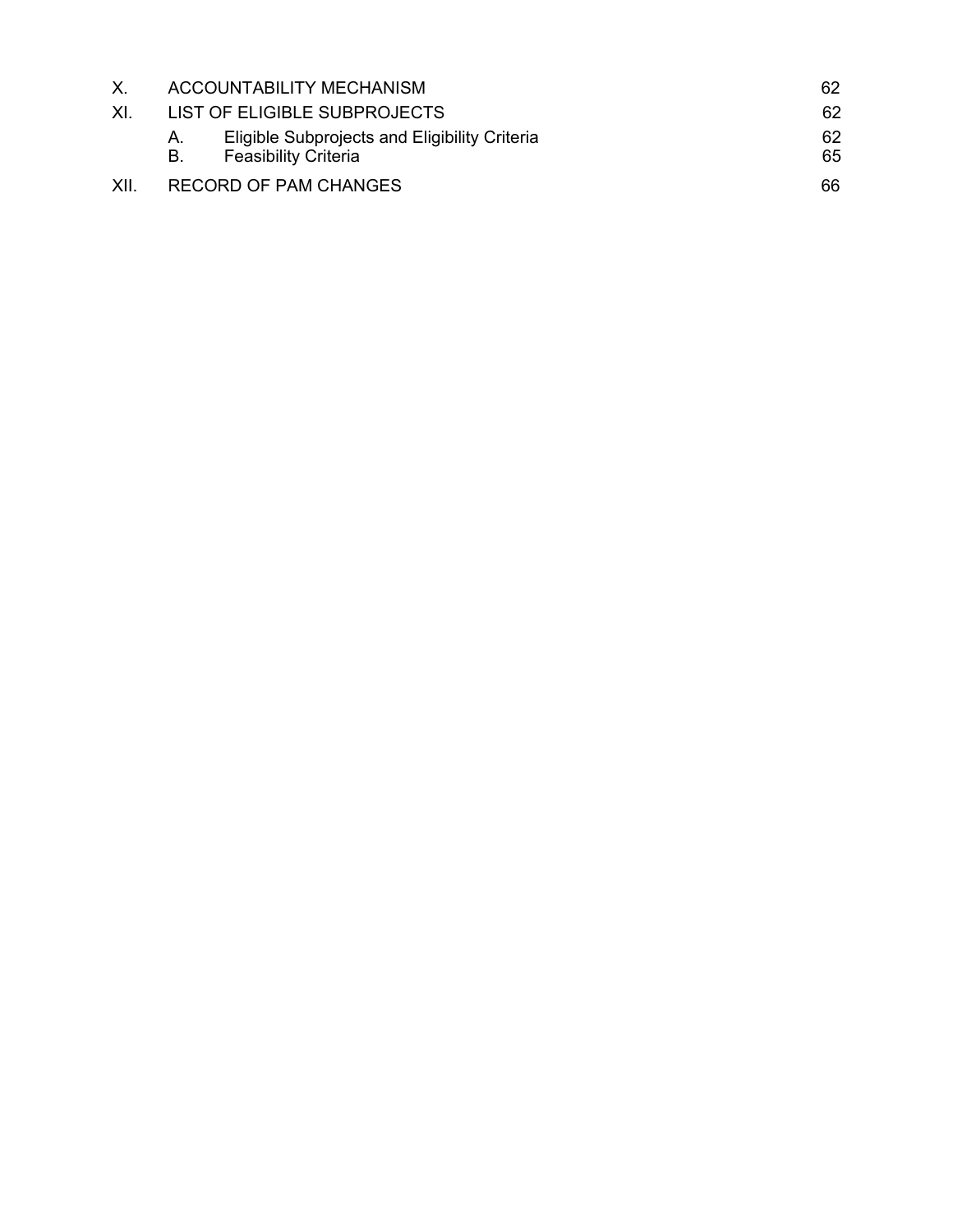## **Abbreviations**

| <b>ADB</b>     | =   | Asian Development Bank                                              |
|----------------|-----|---------------------------------------------------------------------|
| <b>ADF</b>     | $=$ | Asian Development Fund                                              |
| <b>ADFHT</b>   | $=$ | Asian Development Fund - hard term resources                        |
| <b>AFS</b>     | =   | audited financial statements                                        |
| AP             | $=$ | affected people                                                     |
| <b>APMB</b>    | $=$ | agriculture projects management board                               |
| <b>CARB</b>    | $=$ | compensation, assistance and resettlement board                     |
| <b>CPMU</b>    | $=$ | central project management unit                                     |
| <b>CEA</b>     | =   | <b>Committee for Ethnic Affairs</b>                                 |
| CQS            | $=$ | consultant qualification selection                                  |
| <b>CSB</b>     | =   | commune supervision board                                           |
| <b>DARD</b>    | $=$ | Department of Agriculture and Rural Development                     |
| <b>DMF</b>     | $=$ | design and monitoring framework                                     |
| <b>DONRE</b>   | $=$ | Department of Natural Resources and the Environment                 |
| <b>DPC</b>     | $=$ | <b>District People's Committee</b>                                  |
| EA             | $=$ | <b>Executing Agency</b>                                             |
| <b>EARF</b>    | $=$ | environmental assessment and review framework                       |
| <b>EIA</b>     | $=$ | environmental impact assessment                                     |
| <b>EGM</b>     | $=$ | effective gender mainstreaming                                      |
| <b>EMDF</b>    | $=$ | ethnic minority development framework                               |
| <b>EMP</b>     | $=$ | environmental management plan                                       |
| <b>ERCDP</b>   | =   | emergency rehabilitation of calamity damage project                 |
| <b>ESMS</b>    | =   | environmental and social management system                          |
| <b>FGIA</b>    | $=$ | first generation imprest account                                    |
| <b>GACAP</b>   | $=$ | governance and anticorruption action plan                           |
| <b>GAP</b>     | $=$ | gender action plan                                                  |
| <b>GDP</b>     | $=$ | gross domestic product                                              |
| <b>IARS</b>    | $=$ | imprest account reconciliation statement                            |
| <b>ICB</b>     | $=$ | international competitive bidding                                   |
| <b>IPDP</b>    | $=$ | indigenous people development plan                                  |
| <b>IEE</b>     | $=$ | initial environmental examination                                   |
| <b>IPPF</b>    | =   | indigenous people planning framework                                |
| <b>IRDSPCP</b> | $=$ | Integrated Rural Development Sector Project in Central<br>Provinces |
| <b>LARP</b>    | =   | land acquisition and resettlement Plan                              |
| <b>LIBOR</b>   |     | London interbank offered rate                                       |
| <b>LIC</b>     | =   | loan implementation consultants                                     |
| <b>MARD</b>    | =   | Ministry of Agriculture and Rural Development                       |
| <b>MIS</b>     | =   | management information system                                       |
| <b>NCB</b>     | =   | national competitive bidding                                        |
| <b>NGO</b>     | =   | nongovernment organization                                          |
| <b>O&amp;M</b> | =   | operation and maintenance                                           |
| <b>ODA</b>     | =   | <b>Official Development Assistance</b>                              |
| PAI            | =   | project administration instructions                                 |
| <b>PAM</b>     | Ξ   | project administration manual                                       |
| PIU            | Ξ   | project implementation unit                                         |
| <b>PPC</b>     | =   | <b>Provincial People's Committee</b>                                |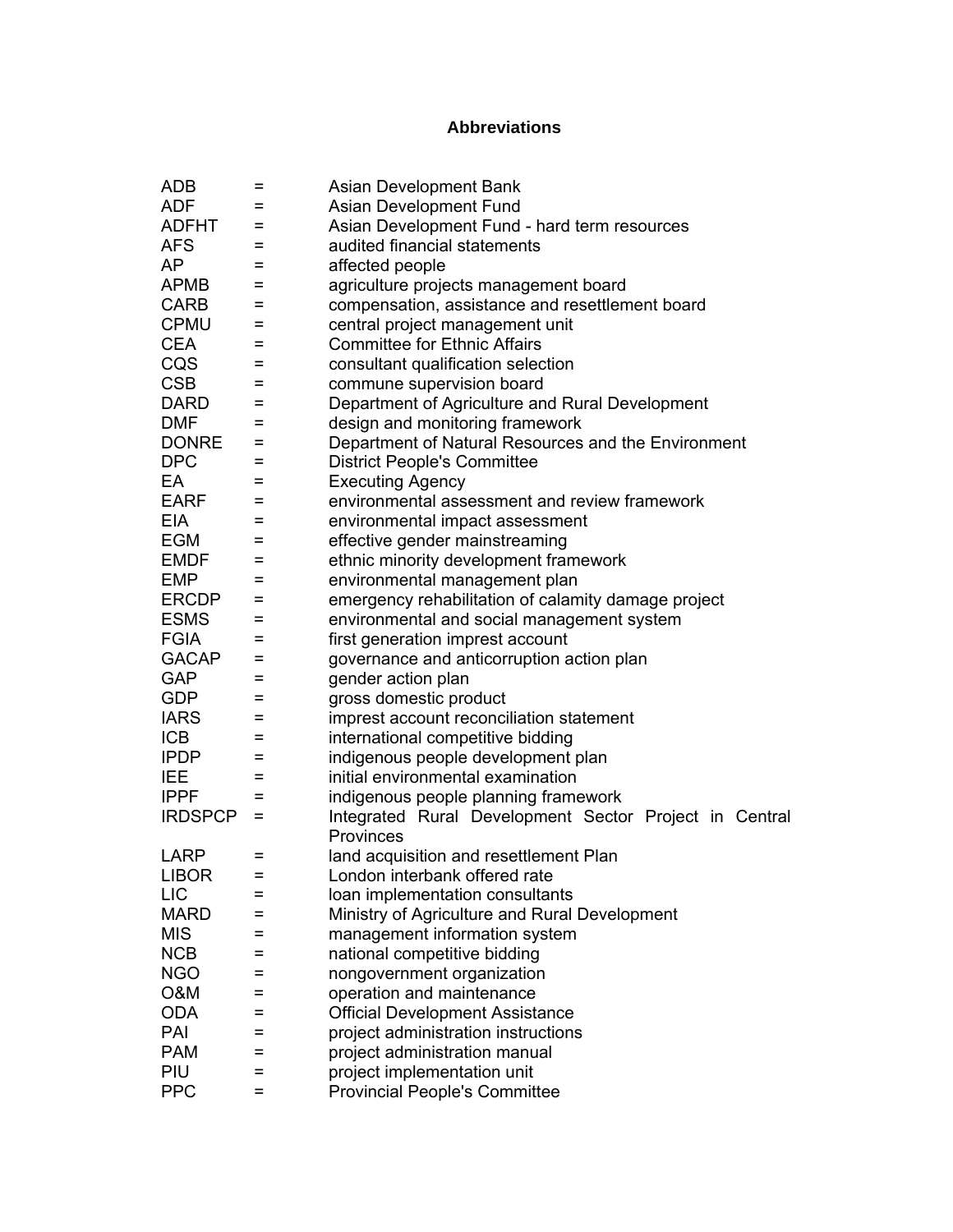| <b>PPMS</b>  | =   | project performance monitoring system                   |
|--------------|-----|---------------------------------------------------------|
| <b>PPMU</b>  | =   | provincial project management unit                      |
| <b>QBS</b>   | =   | quality based selection                                 |
| <b>QCBS</b>  | =   | quality- and cost based selection                       |
| RF.          | =   | resettlement framework                                  |
| R-IPDP       | =   | Resettlement - Indigenous People Development Plan       |
| <b>RISP</b>  | =   | Rural Infrastructure Sector Project                     |
| <b>RP</b>    | =   | Resettlement Plan                                       |
| <b>RRP</b>   | =   | report and recommendation of the President to the Board |
| <b>SBD</b>   | =   | standard bidding documents                              |
| <b>SBV</b>   | =   | <b>State Bank of Viet Nam</b>                           |
| <b>SDR</b>   | =   | <b>Special Drawing Rights</b>                           |
| <b>SGIA</b>  | =   | second generation imprest accounts                      |
| <b>SIR</b>   | =   | subproject investment report                            |
| <b>SOE</b>   | $=$ | statement of expenditure                                |
| <b>SPRSS</b> | $=$ | summary poverty reduction and social strategy           |
| <b>SPS</b>   | =   | safeguard policy statement                              |
| <b>TOR</b>   |     | terms of reference                                      |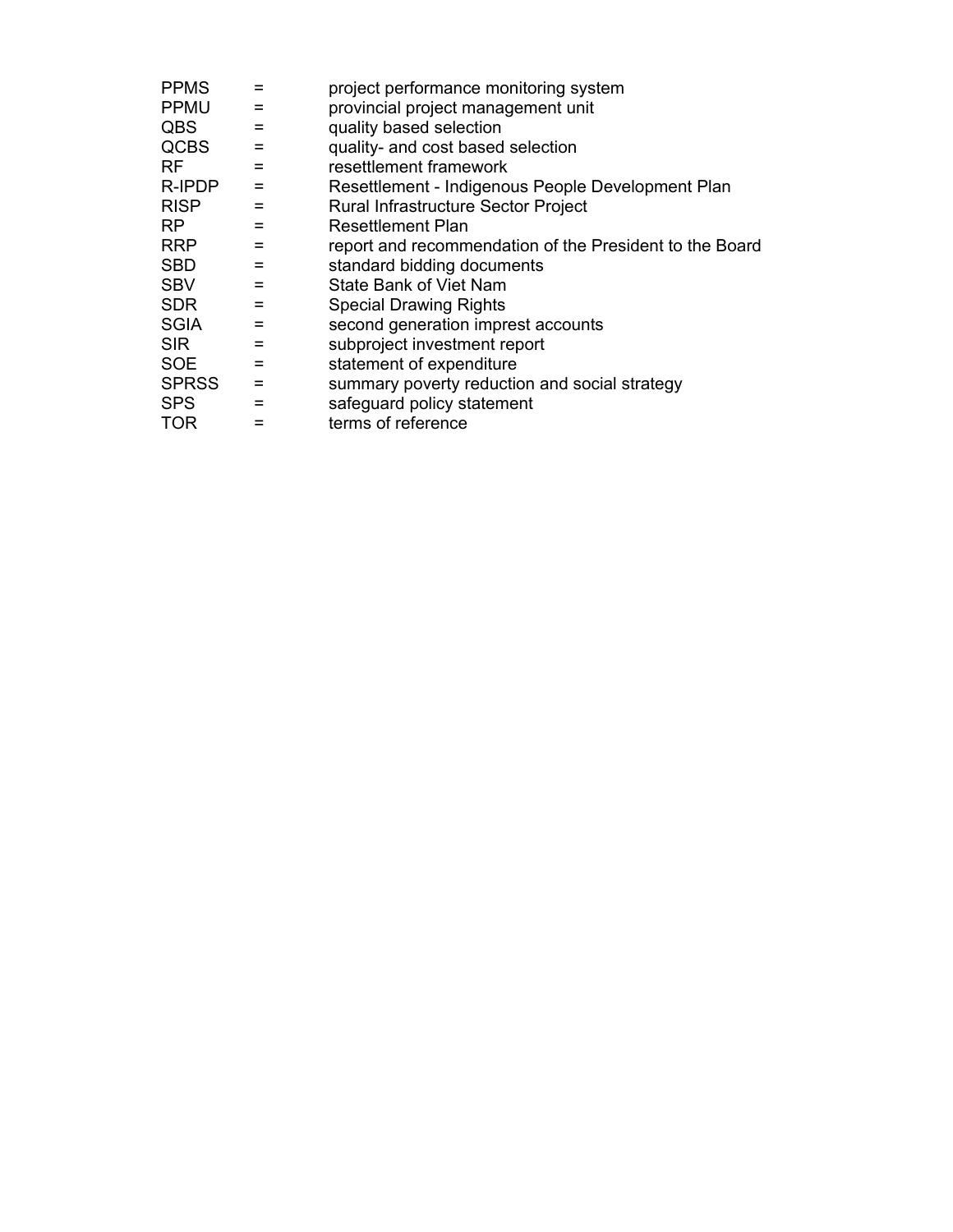## **I. PROJECT DESCRIPTION**

### **A. Project's Rationale, Location and Beneficiaries<sup>1</sup>**

1. The project will rehabilitate existing and establish strategic new rural infrastructure including commune to district, inter-commune and commune to village rural roads, small to medium scaled irrigation or drainage systems and district and commune markets. Some 75 eligible subprojects have been screened to ensure conformity with social and environmental safeguards of ADB and the Government of Viet Nam as well as with other selection criteria developed that focus on poverty impact, particularly amongst ethnic minorities, whilst maximizing the socio-economic impact from investments. Some 40 to 45 of these will be implemented by the Project on a priority basis. Other activities include project management support and institutional capacity building in project implementation and the use and maintenance of improved infrastructure, including planning for asset management and road safety awareness. The project will be implemented in the 15 northern mountain provinces of Bac Giang, Bac Kan, Cao Bang, Dien Bien, Ha Giang, Hoa Binh, Lai Chau, Lang Son, Lao Cai, Phu Tho, Son La, Thai Nguyen, Tuyen Quang, Vinh Phuc and Yen Bai with a combined population of about 12.2 million people. Poverty levels amongst the population of the eligible subproject areas are high at over 30% with 10 subprojects being implemented in locations where poverty rates exceed 40%.

#### **B. Project Impact and Outcome**

2. The project impact will be sustained socio-economic development in the northern mountain provinces of Viet Nam. The outcome will be increased access to, and use of priority rural infrastructure by the poor and ethnic minorities.

## **C. Project Outputs**

3. The project will have two main outputs: (i) priority rural infrastructure rehabilitated or upgraded, and (ii) improved capacities for project management and rural infrastructure use and sustainability.

4. The first output for rehabilitated or upgraded rural infrastructure will include: (i) irrigation rehabilitation; (ii) rural road and market improvement; and (iii) supporting initiatives to ensure the poor participate equitably in subproject benefits. Funds provided for rural infrastructure improvement which are considered sufficient to fund approximately 40 to 45 subprojects or up to three subprojects per participating province.

5. The second output will build the capacity of agency staff and other stakeholders involved in the implementation of the project and its subprojects as well as those responsible for their use and operation and maintenance thereafter. Project management support will comprise both training and the provision of support for implementation. Training activities will initially focus on the immediate needs of executing and implementing agency staff in critical areas of procurement, financial management, and ADB procedures so that there are no impediments for the timely implementation of subprojects and disbursements. Activities will include: (i) building the capacity of the executing and implementing agency staff in the critical areas of procurement, financial management, and compliance in ADB procedures; (ii) the conduct of annual training

 1 ADB PPTA No.7215-VIE: Sustainable Rural Infrastructure Development in the Northern Mountain Provinces was approved for the preparation of the project design and for assistance with project implementation readiness.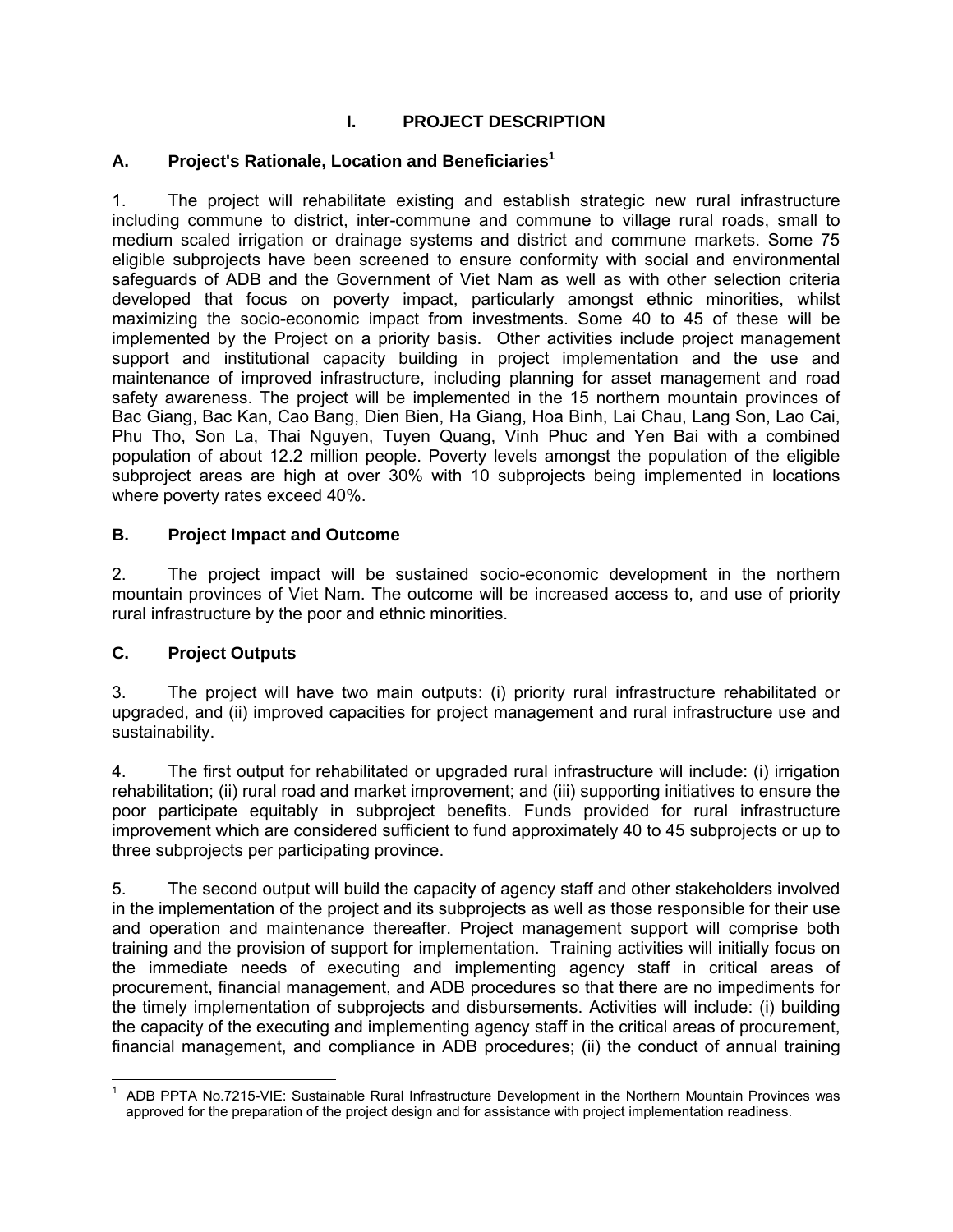needs assessment, from which subsequent capacity building activities are to be developed focusing on agency staff capacities in social and environmental safeguards as well as in climate change awareness and its implication for subproject design. At the same time, project funding will meet the incremental costs for project implementation, provision of vehicles and office equipment, taxes and fees, auditing cost, operation and maintenance (O&M), and other project related activities. Funds will also be provided for consultant services to assist in the efficient implementation of the proposed Project.

6. Capacity building in the use and operation and maintenance of completed infrastructure will include training for commune personnel, irrigation management company staff, and line agency personnel on the operation and maintenance of rural infrastructure, and in benefit impact monitoring and evaluation. The capacity building activities will not follow rigidly along agency lines but will target those with responsibility of infrastructure O&M. Activities under this component will include training workshops at national and provincial levels, the preparation of training material and delivery of same, overseas study tours to better appreciate how implementation and O&M issues are dealt with in other developing countries of the region and consulting services to oversee the training program.

7. The Project will also support the development of a district database of infrastructure assets managed by the provincial Departments of Agriculture and Rural Development (DARD) and assistance in the preparation of whole-life maintenance plans.

8. In addition, capacity building activities will also include raising the awareness of vulnerable road users, particularly children to interact with the rehabilitated and upgraded roads more safely.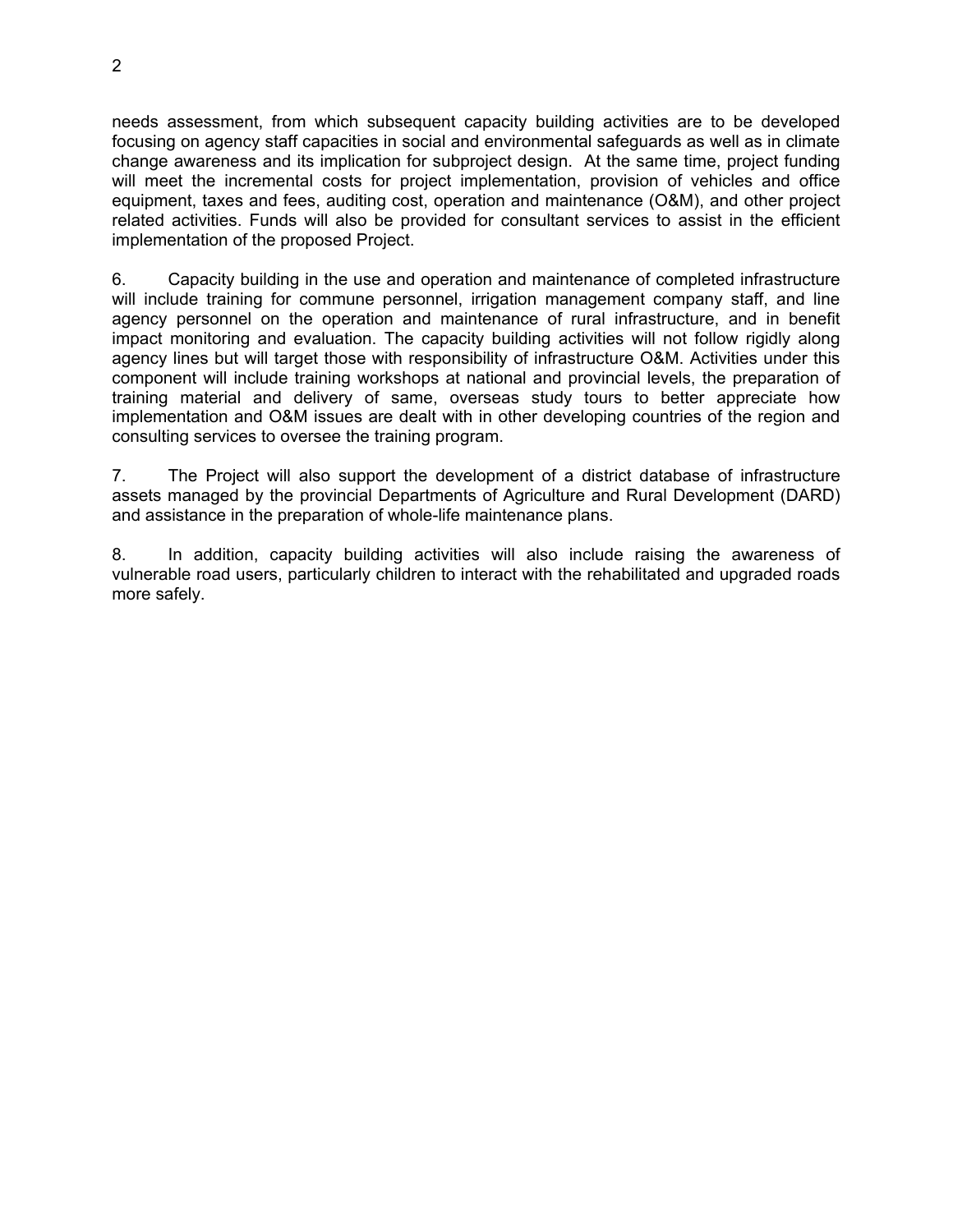#### **II. IMPLEMENTATION PLANS**

## **A. Project Readiness Activities**

|                                                  |      | 2010 |            |            |     | 2011 |                  |  |
|--------------------------------------------------|------|------|------------|------------|-----|------|------------------|--|
| <b>Indicative Activities</b>                     | Sept | Oct  | <b>Nov</b> | <b>Dec</b> | Jan | Feb  | Who responsible* |  |
| Advance contracting actions                      |      |      |            |            |     |      | SEAE/MARD/SBV    |  |
| Establish project implementation<br>arrangements |      |      |            |            |     |      | <b>MARD/DARD</b> |  |
| ADB Board approval                               |      |      |            |            |     |      | <b>SEAE</b>      |  |
| Loan signing                                     |      |      |            |            |     |      | SEAE/OGC/MOF     |  |
| Government legal opinion provided                |      |      |            |            |     |      | MARD/MOF         |  |
| Government budget inclusion                      |      |      |            |            |     |      | MARD/MOF         |  |
| Loan effectiveness                               |      |      |            |            |     |      | SEAE/OGC         |  |
|                                                  |      |      |            |            |     |      |                  |  |

\*/ MARD = Ministry of Agriculture and Rural Development of Viet Nam MOF = Ministry of Finance of Viet Nam OGC = Office of the General Counsel (ADB) SBV = State Bank of Viet Nam SEAE = Southeast Asia Department, Agriculture, Environment and Natural Resources Division (ADB)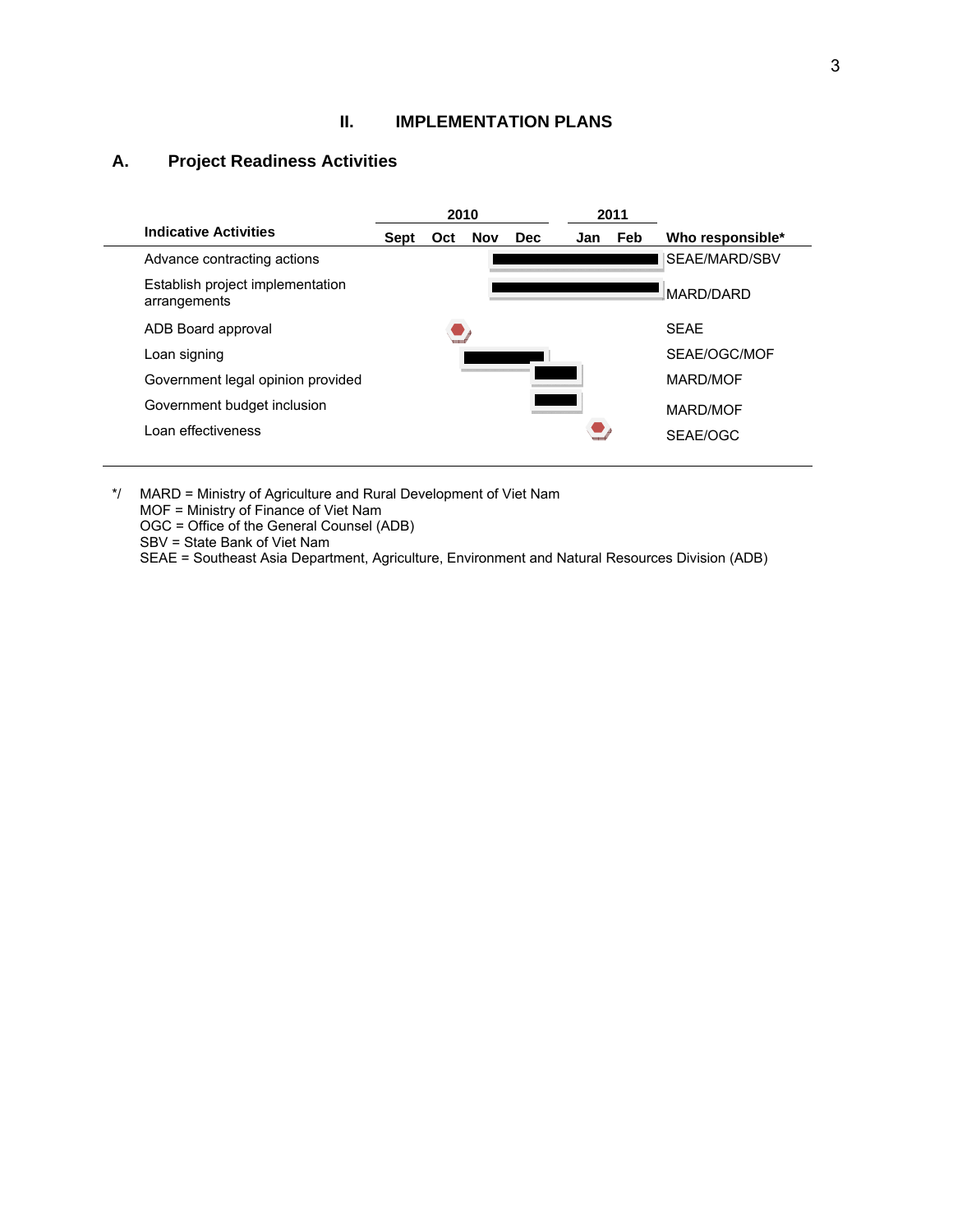## **B. Overall Project Implementation Plan**

|    |                                                                        | 2010 |    | 2011 |    |    |    | 2012           |    |    |    | 2013           |    |    |    | 2014           |    |    |    | 2015           |    |    |    | 2016 |    |    |
|----|------------------------------------------------------------------------|------|----|------|----|----|----|----------------|----|----|----|----------------|----|----|----|----------------|----|----|----|----------------|----|----|----|------|----|----|
|    | <b>Indicative Activities</b>                                           | Q4   | Q1 | Q2   | Q3 | Q4 | Q1 | Q <sub>2</sub> | Q3 | Q4 | Q1 | Q <sub>2</sub> | Q3 | Q4 | Q1 | Q <sub>2</sub> | Q3 | Q4 | Q1 | Q <sub>2</sub> | Q3 | Q4 | Q1 | Q2   | Q3 | Q4 |
|    | Loan Approval                                                          |      |    |      |    |    |    |                |    |    |    |                |    |    |    |                |    |    |    |                |    |    |    |      |    |    |
|    | Loan Effectiveness                                                     |      |    |      |    |    |    |                |    |    |    |                |    |    |    |                |    |    |    |                |    |    |    |      |    |    |
| A. | <b>DMF</b>                                                             |      |    |      |    |    |    |                |    |    |    |                |    |    |    |                |    |    |    |                |    |    |    |      |    |    |
|    | 1. Rehabilitated Rural Infrastructure                                  |      |    |      |    |    |    |                |    |    |    |                |    |    |    |                |    |    |    |                |    |    |    |      |    |    |
|    | 1.1 Preparation of Subproject Investment Reports                       |      |    |      |    |    |    |                |    |    |    |                |    |    |    |                |    |    |    |                |    |    |    |      |    |    |
|    | Phase I Subprojects                                                    |      |    |      |    |    |    |                |    |    |    |                |    |    |    |                |    |    |    |                |    |    |    |      |    |    |
|    | Phase II Subprojects                                                   |      |    |      |    |    |    |                |    |    |    |                |    |    |    |                |    |    |    |                |    |    |    |      |    |    |
|    | 1.2 Preparation of Detailed Design, Bidding Documents                  |      |    |      |    |    |    |                |    |    |    |                |    |    |    |                |    |    |    |                |    |    |    |      |    |    |
|    | Phase I Subprojects                                                    |      |    |      |    |    |    |                |    |    |    |                |    |    |    |                |    |    |    |                |    |    |    |      |    |    |
|    | Phase II Subprojects                                                   |      |    |      |    |    |    |                |    |    |    |                |    |    |    |                |    |    |    |                |    |    |    |      |    |    |
|    | 1.3 Implemenation of Resettlement Plans                                |      |    |      |    |    |    |                |    |    |    |                |    |    |    |                |    |    |    |                |    |    |    |      |    |    |
|    | Phase I Subprojects                                                    |      |    |      |    |    |    |                |    |    |    |                |    |    |    |                |    |    |    |                |    |    |    |      |    |    |
|    | Phase II Subprojects                                                   |      |    |      |    |    |    |                |    |    |    |                |    |    |    |                |    |    |    |                |    |    |    |      |    |    |
|    | 1.4 Award of construction contracts (Phase I)                          |      |    |      |    |    |    |                |    |    |    |                |    |    |    |                |    |    |    |                |    |    |    |      |    |    |
|    | Phase I Subprojects                                                    |      |    |      |    |    |    |                |    |    |    |                |    |    |    |                |    |    |    |                |    |    |    |      |    |    |
|    | Phase II Subprojects                                                   |      |    |      |    |    |    |                |    |    |    |                |    |    |    |                |    |    |    |                |    |    |    |      |    |    |
|    | 1.5 Implementation monitoring and supervision                          |      |    |      |    |    |    |                |    |    |    |                |    |    |    |                |    |    |    |                |    |    |    |      |    |    |
|    | Phase I Subprojects                                                    |      |    |      |    |    |    |                |    |    |    |                |    |    |    |                |    |    |    |                |    |    |    |      |    |    |
|    | Phase II Subprojects                                                   |      |    |      |    |    |    |                |    |    |    |                |    |    |    |                |    |    |    |                |    |    |    |      |    |    |
|    | 1.6 O&M funding allocation and implementation (Phase I)                |      |    |      |    |    |    |                |    |    |    |                |    |    |    |                |    |    |    |                |    |    |    |      |    |    |
|    | Phase I Subprojects                                                    |      |    |      |    |    |    |                |    |    |    |                |    |    |    |                |    |    |    |                |    |    |    |      |    |    |
|    | Phase II Subprojects                                                   |      |    |      |    |    |    |                |    |    |    |                |    |    |    |                |    |    |    |                |    |    |    |      |    |    |
|    |                                                                        |      |    |      |    |    |    |                |    |    |    |                |    |    |    |                |    |    |    |                |    |    |    |      |    |    |
|    | 2. Improved Management Capacity                                        |      |    |      |    |    |    |                |    |    |    |                |    |    |    |                |    |    |    |                |    |    |    |      |    |    |
|    | 2.1 Training in ADB procedures                                         |      |    |      |    |    |    |                |    |    |    |                |    |    |    |                |    |    |    |                |    |    |    |      |    |    |
|    | 2.2 Training in Safeguard policies and implementation                  |      |    |      |    |    |    |                |    |    |    |                |    |    |    |                |    |    |    |                |    |    |    |      |    |    |
|    | 2.3 Training need assessment surveys                                   |      |    |      |    |    |    |                |    |    |    |                |    |    |    |                |    |    |    |                |    |    |    |      |    |    |
|    | 2.4 National and International Study tours                             |      |    |      |    |    |    |                |    |    |    |                |    |    |    |                |    |    |    |                |    |    |    |      |    |    |
|    | 2.5 Recruitment of NGO and implementation of safety awareness training |      |    |      |    |    |    |                |    |    |    |                |    |    |    |                |    |    |    |                |    |    |    |      |    |    |
|    |                                                                        |      |    |      |    |    |    |                |    |    |    |                |    |    |    |                |    |    |    |                |    |    |    |      |    |    |
|    | 3. Efficient Project Implementation Management                         |      |    |      |    |    |    |                |    |    |    |                |    |    |    |                |    |    |    |                |    |    |    |      |    |    |
|    | 3.1 Establish Project Management Structure                             |      |    |      |    |    |    |                |    |    |    |                |    |    |    |                |    |    |    |                |    |    |    |      |    |    |
|    | 3.2 Open Imprest Accounts                                              |      |    |      |    |    |    |                |    |    |    |                |    |    |    |                |    |    |    |                |    |    |    |      |    |    |
|    | 3.3 Recruit loan implementation consultants                            |      |    |      |    |    |    |                |    |    |    |                |    |    |    |                |    |    |    |                |    |    |    |      |    |    |
|    | 3.4 PPME                                                               |      |    |      |    |    |    |                |    |    |    |                |    |    |    |                |    |    |    |                |    |    |    |      |    |    |
|    | Develop PPME                                                           |      |    |      |    |    |    |                |    |    |    |                |    |    |    |                |    |    |    |                |    |    |    |      |    |    |
|    | Provide training in PPME                                               |      |    |      |    |    |    |                |    |    |    |                |    |    |    |                |    |    |    |                |    |    |    |      |    |    |
|    | 3.5 Reporting                                                          |      |    |      |    |    |    |                |    |    |    |                |    |    |    |                |    |    |    |                |    |    |    |      |    |    |
|    | Submit Quarterly and Annual Progress Reports                           |      |    |      |    |    |    |                |    |    |    |                |    |    |    |                |    |    |    |                |    |    |    |      |    |    |
|    | prepare and submit project completion report                           |      |    |      |    |    |    |                |    |    |    |                |    |    |    |                |    |    |    |                |    |    |    |      |    |    |
|    | 3.6 Maintain and operate CPMU                                          |      |    |      |    |    |    |                |    |    |    |                |    |    |    |                |    |    |    |                |    |    |    |      |    |    |
|    | 3.7 Maintain and operate PPMU                                          |      |    |      |    |    |    |                |    |    |    |                |    |    |    |                |    |    |    |                |    |    |    |      |    |    |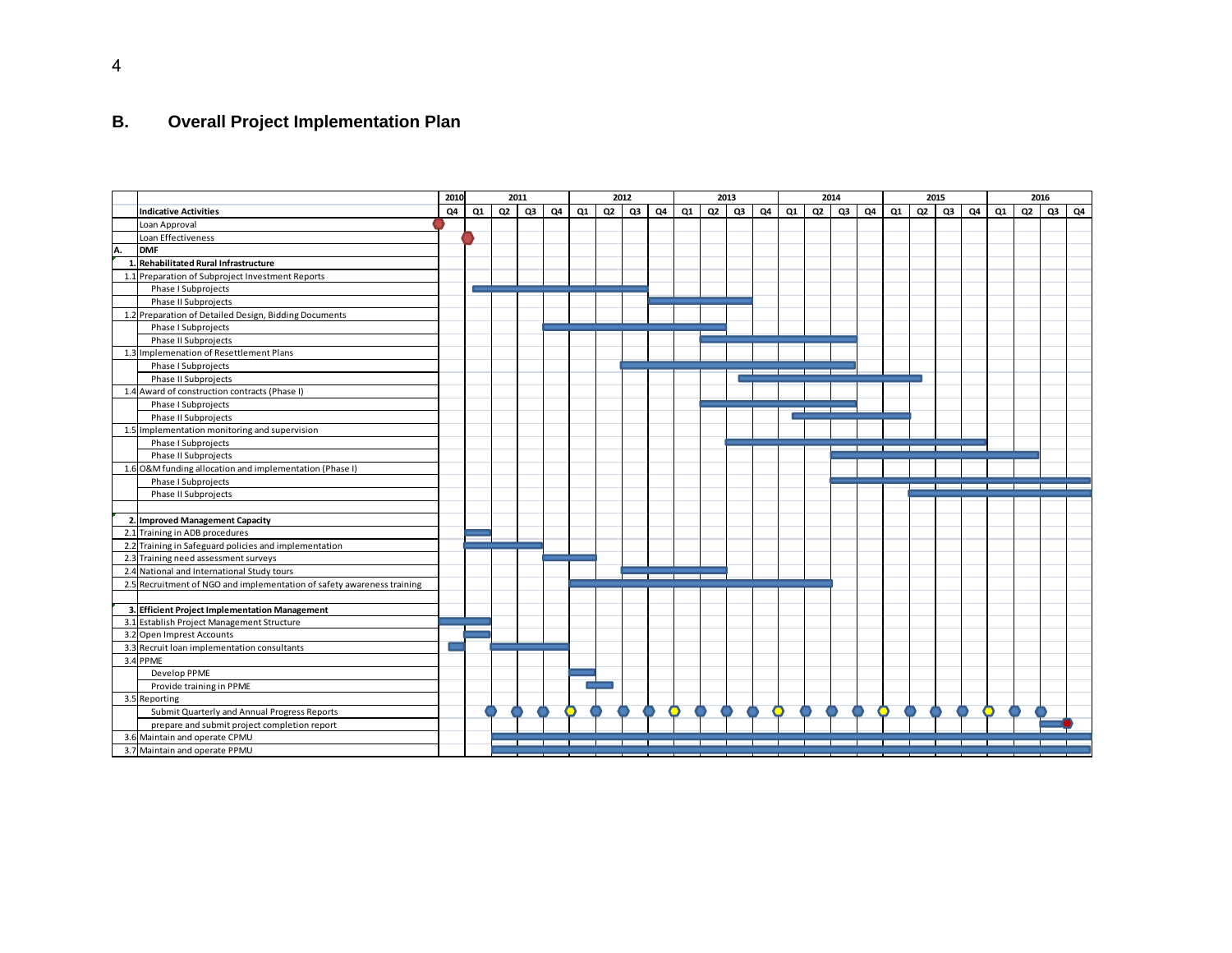|    |                                                               | 2010 |           | 2011      |  |   | 2012 |   |                                                                                                               |   | 2013 |           |  | 2014 |  | 2015 |                     | 2016 |    |
|----|---------------------------------------------------------------|------|-----------|-----------|--|---|------|---|---------------------------------------------------------------------------------------------------------------|---|------|-----------|--|------|--|------|---------------------|------|----|
|    | <b>Indicative Activities</b>                                  |      | $Q4$ $Q1$ | $Q2$ $Q3$ |  |   |      |   | $Q4$   $Q1$   $Q2$   $Q3$   $Q4$   $Q1$   $Q2$   $Q3$   $Q4$   $Q1$   $Q2$   $Q3$   $Q4$   $Q1$   $Q2$   $Q3$ |   |      |           |  |      |  |      | $Q4$ $Q1$ $Q2$ $Q3$ |      | Q4 |
|    |                                                               |      |           |           |  |   |      |   |                                                                                                               |   |      |           |  |      |  |      |                     |      |    |
| B. | Management Activities                                         |      |           |           |  |   |      |   |                                                                                                               |   |      |           |  |      |  |      |                     |      |    |
|    | Procurement Packages                                          |      |           |           |  |   |      |   |                                                                                                               |   |      |           |  |      |  |      |                     |      |    |
|    | 1.1 preparation of bidding documents                          |      |           |           |  |   |      |   |                                                                                                               |   |      |           |  |      |  |      |                     |      |    |
|    | Phase I Subprojects                                           |      |           |           |  |   |      |   |                                                                                                               |   |      |           |  |      |  |      |                     |      |    |
|    | Phase II Subprojects                                          |      |           |           |  |   |      |   |                                                                                                               |   |      |           |  |      |  |      |                     |      |    |
|    | 1.2 Bidding and Contracting                                   |      |           |           |  |   |      |   |                                                                                                               |   |      |           |  |      |  |      |                     |      |    |
|    | Phase I Subprojects                                           |      |           |           |  |   |      |   |                                                                                                               |   |      |           |  |      |  |      |                     |      |    |
|    | Phase II Subprojects                                          |      |           |           |  |   |      |   |                                                                                                               |   |      |           |  |      |  |      |                     |      |    |
| 2. | <b>Consultant Selection</b>                                   |      |           |           |  |   |      |   |                                                                                                               |   |      |           |  |      |  |      |                     |      |    |
|    | 2.1 National Safeguard Consultants                            |      |           |           |  |   |      |   |                                                                                                               |   |      |           |  |      |  |      |                     |      |    |
|    | 2.3 Feasibility, Design, Bid Document, Monitoring consultants |      |           |           |  |   |      |   |                                                                                                               |   |      |           |  |      |  |      |                     |      |    |
|    | <b>FS Consultants</b>                                         |      |           |           |  |   |      |   |                                                                                                               |   |      |           |  |      |  |      |                     |      |    |
|    | <b>Design Consultants</b>                                     |      |           |           |  |   |      |   |                                                                                                               |   |      |           |  |      |  |      |                     |      |    |
|    | <b>Bid Document Preparation Consultants</b>                   |      |           |           |  |   |      |   |                                                                                                               |   |      |           |  |      |  |      |                     |      |    |
|    | Supervision and Monitoring consultants                        |      |           |           |  |   |      |   |                                                                                                               |   |      |           |  |      |  |      |                     |      |    |
|    | 2.4 Loan implementation consultants                           |      |           |           |  |   |      |   |                                                                                                               |   |      |           |  |      |  |      |                     |      |    |
|    | 3. Environment Management Plan                                |      |           |           |  |   |      |   |                                                                                                               |   |      |           |  |      |  |      |                     |      |    |
|    | 3.1 Preparation of Subproject IEEs                            |      |           |           |  |   |      |   |                                                                                                               |   |      |           |  |      |  |      |                     |      |    |
|    | Phase I Subprojects                                           |      |           |           |  |   |      |   |                                                                                                               |   |      |           |  |      |  |      |                     |      |    |
|    | Phase II Subprojects                                          |      |           |           |  |   |      |   |                                                                                                               |   |      |           |  |      |  |      |                     |      |    |
|    | 3.2 Implementation of EMP                                     |      |           |           |  |   |      |   |                                                                                                               |   |      |           |  |      |  |      |                     |      |    |
|    | Phase I Subprojects                                           |      |           |           |  |   |      |   |                                                                                                               |   |      |           |  |      |  |      |                     |      |    |
|    | Phase II Subprojects                                          |      |           |           |  |   |      |   |                                                                                                               |   |      |           |  |      |  |      |                     |      |    |
|    | 4. Communication Strategy                                     |      |           |           |  |   |      |   |                                                                                                               |   |      |           |  |      |  |      |                     |      |    |
|    | 4.1 community awareness                                       |      |           |           |  |   |      |   |                                                                                                               |   |      |           |  |      |  |      |                     |      |    |
|    | 4.2 Community consultation                                    |      |           |           |  |   |      |   |                                                                                                               |   |      |           |  |      |  |      |                     |      |    |
|    | 4.3 community participation                                   |      |           |           |  |   |      |   |                                                                                                               |   |      |           |  |      |  |      |                     |      |    |
|    | 5. ADB Review                                                 |      |           |           |  |   |      |   |                                                                                                               |   |      |           |  |      |  |      |                     |      |    |
|    | 5.1 Inception                                                 |      |           |           |  |   |      |   |                                                                                                               |   |      |           |  |      |  |      |                     |      |    |
|    | 5.2 Annual Review                                             |      |           |           |  | O |      | O |                                                                                                               | O |      |           |  |      |  |      |                     |      |    |
|    | 5.3 Mid Term Review                                           |      |           |           |  |   |      |   |                                                                                                               |   |      | $\bullet$ |  |      |  |      |                     |      |    |
|    | 6. Project Completion Report                                  |      |           |           |  |   |      |   |                                                                                                               |   |      |           |  |      |  |      |                     |      |    |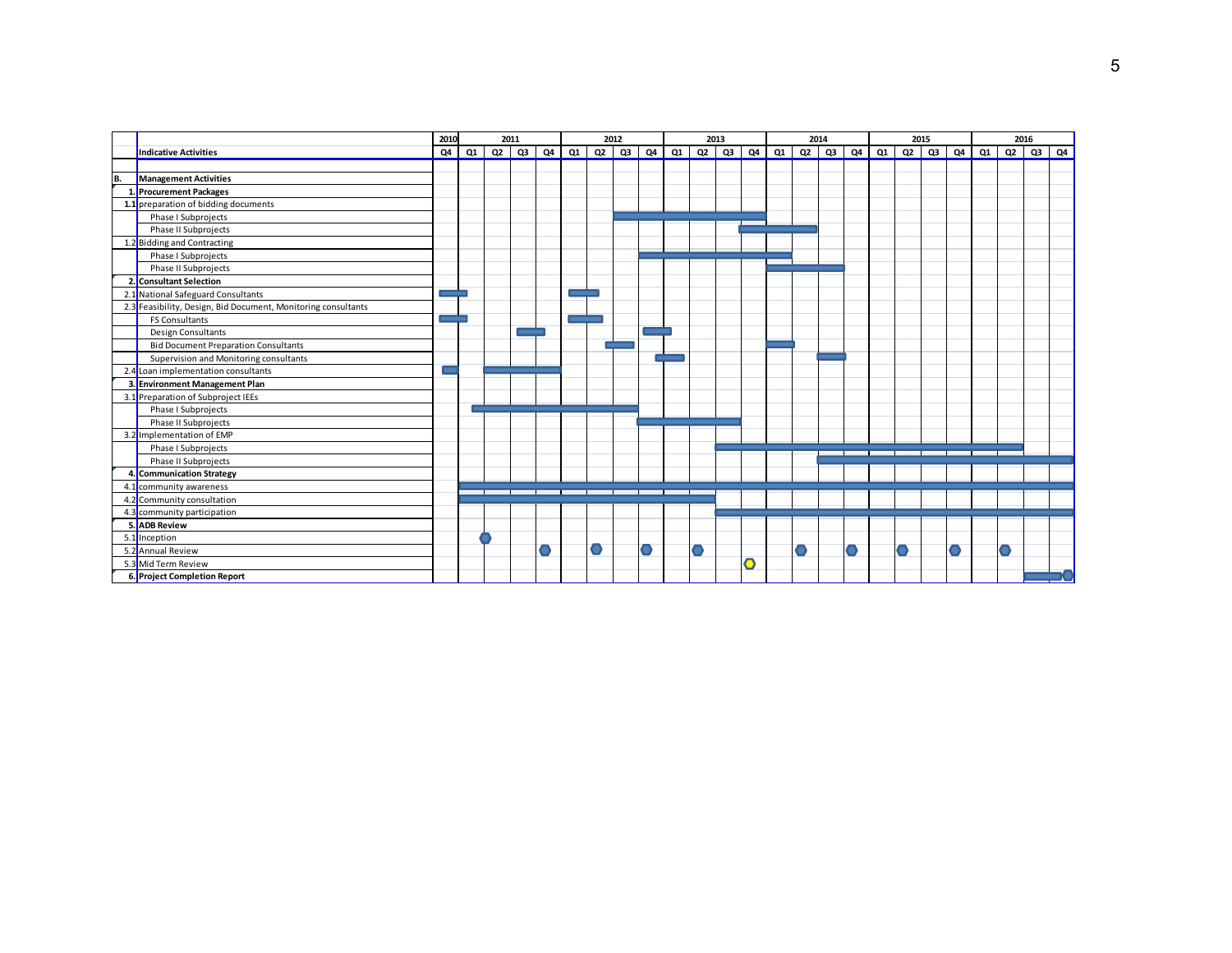## **III. PROJECT MANAGEMENT ARRANGEMENTS**

## **A. Project Stakeholders – Roles and Responsibilities**

| <b>Project Stakeholders</b>                                                                                                                                                                                                                                  | <b>Management Roles and Responsibilities</b>                                                                                                                                                                                                                                                                                                                                                                                                                                                                                                                                                                                                                                                                                                                                                                                                                      |
|--------------------------------------------------------------------------------------------------------------------------------------------------------------------------------------------------------------------------------------------------------------|-------------------------------------------------------------------------------------------------------------------------------------------------------------------------------------------------------------------------------------------------------------------------------------------------------------------------------------------------------------------------------------------------------------------------------------------------------------------------------------------------------------------------------------------------------------------------------------------------------------------------------------------------------------------------------------------------------------------------------------------------------------------------------------------------------------------------------------------------------------------|
| <b>Executing Agency:</b><br><b>Ministry of Agriculture and Rural</b><br>Development (MARD) through the<br><b>Agriculture Project Management</b><br>Board (APMB) and a Central<br><b>Project Management Unit</b><br>(CPMU)<br><b>Implementation Agencies:</b> | As the Executing Agency MARD through the APMB,<br>which is the investment owner for the activities<br>implemented by MARD and the CPMU, will manage<br>Government and ADB project funds and will be<br>responsible for overall management and coordination<br>of project implementation, including,<br>specifically,<br>activities associated with Output 2                                                                                                                                                                                                                                                                                                                                                                                                                                                                                                       |
| <b>Provincial People's Committees</b><br>(PPCs)                                                                                                                                                                                                              | Overall responsibility for subprojects management and<br>implementation including:<br>(i) Approval of subproject investment reports, including<br>provincial counterpart fund allocation, and give<br>guidance in land acquisition and compensation;<br>and,<br>(ii) Approval of procurement plan for subprojects in<br>their province.                                                                                                                                                                                                                                                                                                                                                                                                                                                                                                                           |
| Department of Agriculture and<br>Development (DARD)<br>Rural<br>in<br>each participating province                                                                                                                                                            | DARD will be the investment owner of the subprojects.<br>It will be responsible for approval of implementation<br>and operation arrangements for each subproject.                                                                                                                                                                                                                                                                                                                                                                                                                                                                                                                                                                                                                                                                                                 |
| <b>Provincial Project Management</b><br>Units (PPMUs) in each<br>participating province                                                                                                                                                                      | The PPMU will be responsible for overall financial<br>management of project funds allocated to the province.<br>In addition, the PPMU will be responsible for overall<br>management<br>coordination<br>and<br>of<br>subproject<br>implementation including the:<br>preparation of Subproject Investment Reports<br>(i)<br>(technical and economic aspects);<br>selection of consultants to prepare investment<br>(ii)<br>studies and SIRs, preparation of detailed design,<br>preparation of tender documents, and<br>construction supervision;<br>provision of support to the national safeguard<br>(iii)<br>consultants regarding the preparation of social<br>and environmental safeguard assessments for<br>eligible subprojects;<br>execution of civil works construction contracts;<br>(iv)<br>and,<br>implementation of special initiatives to make<br>(V) |
| <b>Financier: ADB</b>                                                                                                                                                                                                                                        | subprojects of greater benefit to the poor.<br>Provide financing for 78.3% of the project cost<br>(i)<br>(59.4% through an ADF loan, and 18.8% through<br>an ADFHT loan) in accordance with the Loan                                                                                                                                                                                                                                                                                                                                                                                                                                                                                                                                                                                                                                                              |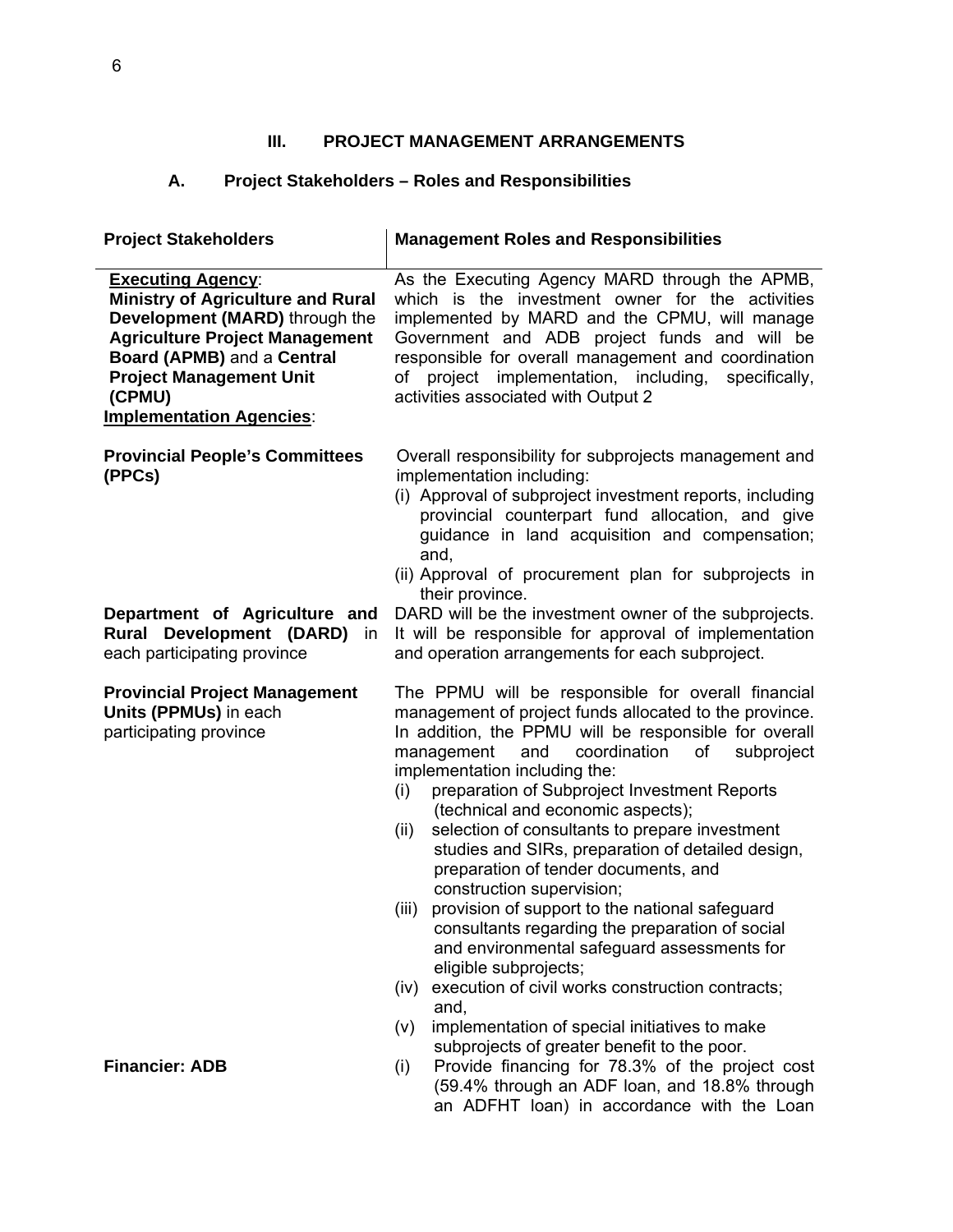Agreements;

- (ii) Monitor project implementation arrangements, disbursement, procurement, consultant selection, and reporting;
- (iii) Monitor schedules of activities, including funds flow;
- (iv) Monitor the level of rural population participation in project activities;
- (v) Review compliance with agreed procurement procedures;
- (vi) Analyze the outcomes of the capacity building and training programs;
- (vii) Monitor effectiveness of safeguard procedures;
- (viii) Monitor project conformity with ADB anticorruption policies;
- (ix) Undertake a periodic review mission; and
- (x) Undertake midterm project review jointly with the Government.

#### **B. Key Persons Involved in Implementation**

| <b>Executing Agency</b><br><b>MARD</b><br><b>International Cooperation</b><br>Department | Officer's Name: Nguyen Thi Tuyet Hoa<br>Position: Deputy Director General<br>Telephone: +84 4 38433400<br>Email address: tuyethoa.htqt@mard.gov.vn<br>Office Address: +84 4 37330752                                                                        |
|------------------------------------------------------------------------------------------|-------------------------------------------------------------------------------------------------------------------------------------------------------------------------------------------------------------------------------------------------------------|
| <b>CPMU</b>                                                                              | Officer's Name: Tran Van Lam<br>Position: Vice Manager of Consultative Management and<br>Project preparation<br>Telephone: +84 4 62690781<br>Email Address: lamtv@apmb.gov.vn<br>Office Address: #2 Hoang Quoc Viet, Cau Giay District, Ha<br>Noi, Viet Nam |
| <b>ADB</b><br><b>Division Director</b>                                                   | Javed H. Mir<br><b>Director</b><br>Agriculture, Environment and Natural Resources Division<br>Telephone No.: +63 2 632 6234<br>Email address: jhmir@adb.org                                                                                                 |
| <b>Mission Leader</b>                                                                    | David Salter<br><b>Rural Development Specialist</b><br>Agriculture, Environment and Natural Resources Division<br>Telephone No.: +63 2 632 6494<br>Email address: dsalter@adb.org                                                                           |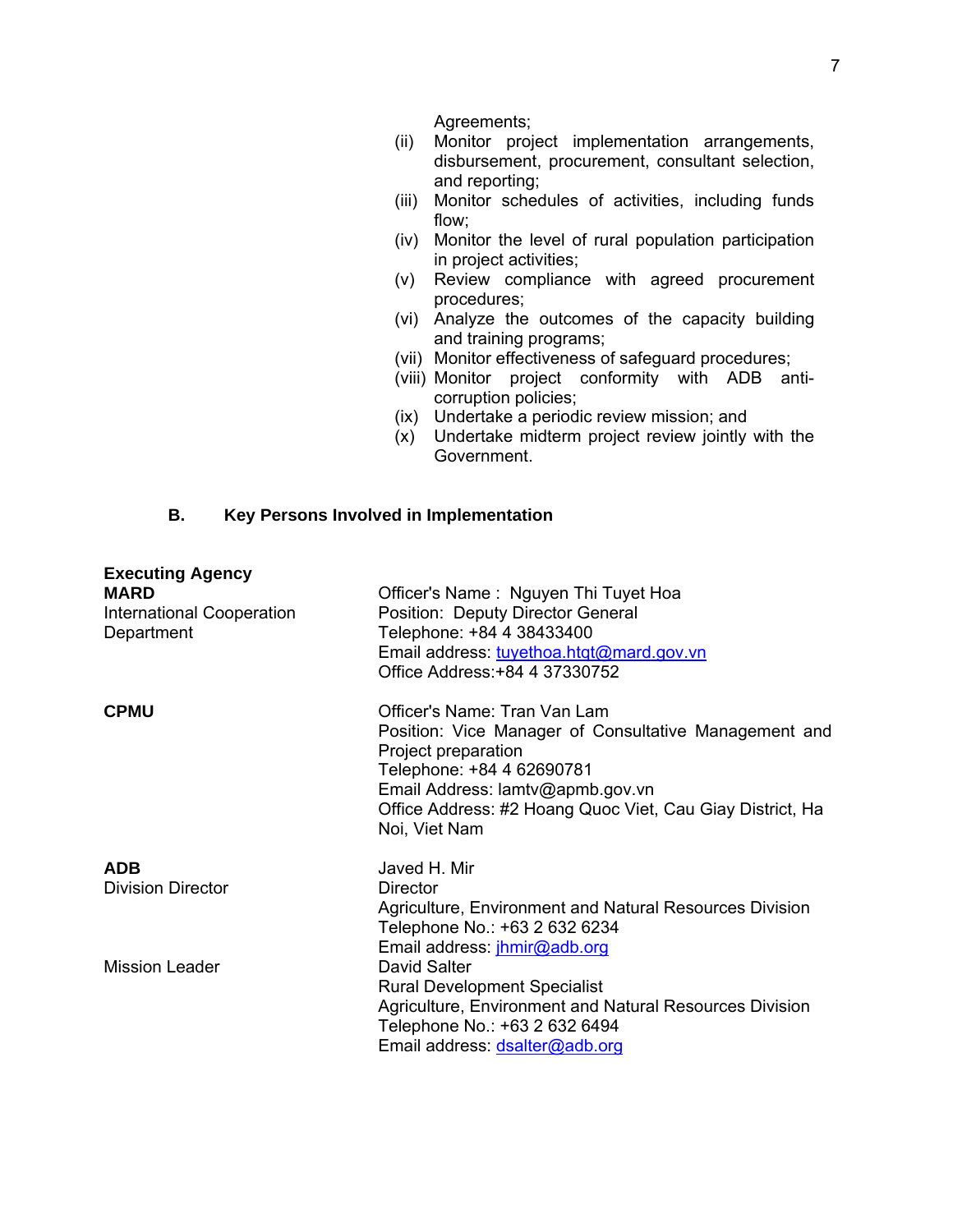#### **C. Project Organization Structure**



DOT = Departments of Transport

DOC = Departments of Construction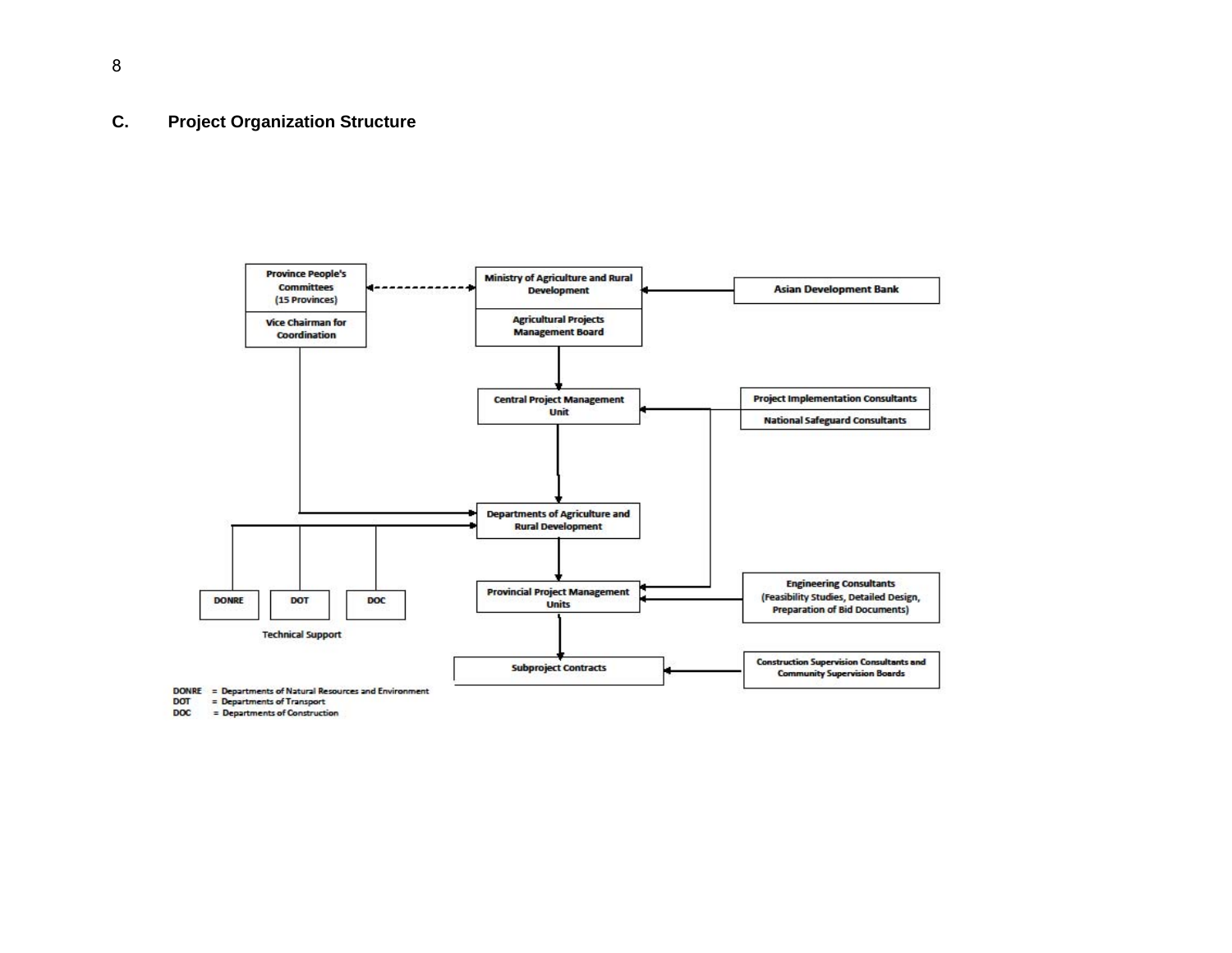9. At the central level: The Executing Agency for the project is MARD. The responsibility for overall project coordination will be delegated by MARD to APMB. The APMB will establish CPMU. In terms of the Government's allocation of responsibilities, the APMB will be the investment owner for all activities under the central level responsibility. The CPMU will be responsible for the central level management and coordination of the project. The CPMU will be managed by a full time Project Director who was involved in the implementation of the technical assistance (TA). The Project Director will be supported by two Vice Directors who have experience in the preparation and management of rural infrastructure projects as well as appropriate technical, administration, accounting and donor liaison staff.

10. At the provincial level: Project implementing responsibilities will be decentralized to the Provincial Peoples' Committees (PPCs). The Vice Chairmen of the PPC will assume overall responsibility for implementation coordination in each province. The PPCs shall in turn delegate subproject implementation to the Departments of Agriculture and Rural Development (DARDs). In terms of the Government's allocation of responsibilities, the DARD in each province will be the investment owner for all activities at the provincial level. Each DARD shall establish a Provincial Project Management Unit (PPMU). Day-to-day management of the implementation of the subprojects will be delegated to the PPMU.

11. The PPMUs will be managed by a Provincial Project Director assigned by DARD. The Director will be supported by one full time Vice-Director with experience in the preparation and implementation of rural infrastructure projects. In addition, DARD will appoint one full time coordinator, who will be responsible for overall subprojects implementation. Key PPMU staff will be selected based on their qualifications and experience in management of similar projects. Approximately ten qualified full-time staff<sup>2</sup> will be appointed to ensure day-to-day operation of the PPMU and to coordinate the work of specific technical experts involved in subproject identification, design and supervision of civil works contracts.

12. An important position in each PPMU will be the Safeguard Officer (SO) appointed to ensure compliance with public consultation requirements, environmental impact assessment and mitigation and social impact assessment and mitigation (including resettlement) aspects of subproject implementation. The SO will play a key role in ensuring that supporting initiatives are implemented so that the poor and ethnic minorities are able to participate equally in subproject benefits. The SO will supervise the subproject benefit monitoring and evaluation system as well as liaison with beneficiary communities.

13. At the commune levels, the PPMUs will coordinate closely with the Commune People's Committee who will be responsible for ensuring coordination of day-to-day activities at the commune level between the project and commune authorities. This will include organizing public consultations and carrying out implementation monitoring by Commune Supervision Boards (CSBs).

## **1. Subproject Implementation Procedures**

- 14. Implementation will include the following steps:
	- $(i)$  Preparation of Investment Studies<sup>3</sup> (including site investigations, primary design, preparation of safeguard studies including resettlement plans, environmental

<sup>————————————————————&</sup>lt;br><sup>2</sup> Chief accountant of the PPMU will be appointed by DARD to work on a part time basis.

<sup>3</sup> Investment Studies are Government required documents equivalent to Feasibility Studies in ADB terminology.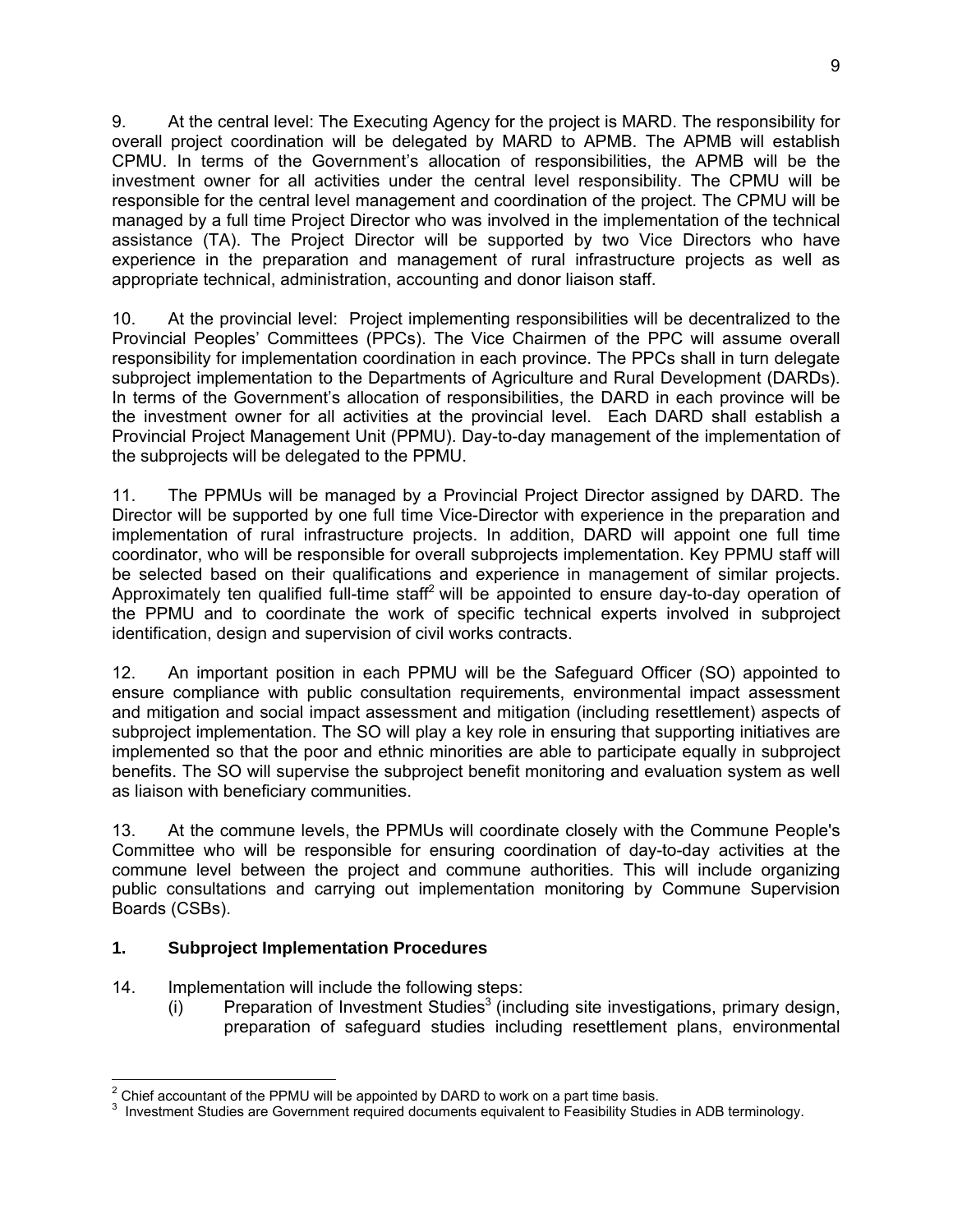impact assessment, gender action plans and indigenous people development plans as required);

- (ii) Preparation of subproject investment Reports (SIRs);
- (iii) Review/approval of the Investment Studies and SIRs;
- (iv) Preparation of Detailed Engineering Design;
- (v) Review/approval of detailed design;
- (vi) Tendering for civil works;
- (vii) Construction, including technical and safeguard supervision and monitoring;
- (viii) Commissioning, training and handover; and,
- (ix) Operation, maintenance and monitoring.

15. The CPMU will recruit National Safeguards Consulting firms. They shall be responsible for preparing the initial environmental evaluations (IEEs) and where appropriate environment management plans (EMPs), resettlement plans (RPs), and Resettlement - Indigenous Peoples Development Plans (R-IPDPs). This will ensure that appropriate measures are taken to mitigate any negative environmental and social impacts including special measures for land acquisition, compensation, indigenous people's specific actions if required, and special measures to improve the participation of women and other disadvantaged groups as beneficiaries.

16. The PPMUs will recruit Consultants to prepare the SIRs. They shall be responsible for preparing the technical aspects of the SIR including the economic analysis.

17. The review of SIRs will be coordinated by the CPMU. Once the technical and safeguard standards have been confirmed by the loan implementation consultants, the CPMU will inform DARD of the CPMU acceptance of the SIRs. DARD will then submit the accepted SIRs to the PPC for approval. ADB may review SIRs and associated documents on request.

#### **D. Feasibility Criteria for SIRs**

18. To ensure that the subprojects meet the project objectives, the following feasibility criteria will be applied to the SIRs at the review stage:

- (i) The subproject is shown to be technically feasible and the expected benefits have been clearly identified. If the estimated EIRR is below 10% a significant level of unquantifiable benefits will need to be documented;
- (ii) Procurement packages have been clearly identified in conformity with the procurement plan as well as the method of procurement, cost estimates have been clearly identified and recorded and all sources of funding have been identified and agreed / confirmed;
- (iii) The SIR contains a detailed financing plan for O&M. This requires that the operations company is specified and both a sufficient budget amount and corresponding source of funding are specified and agreed upon by the PPC and other concerned parties;
- (iv) Public hearings on the subproject proposal have been held in concerned communes and measures for future public consultation and supervision by the CSB are clearly spelled out;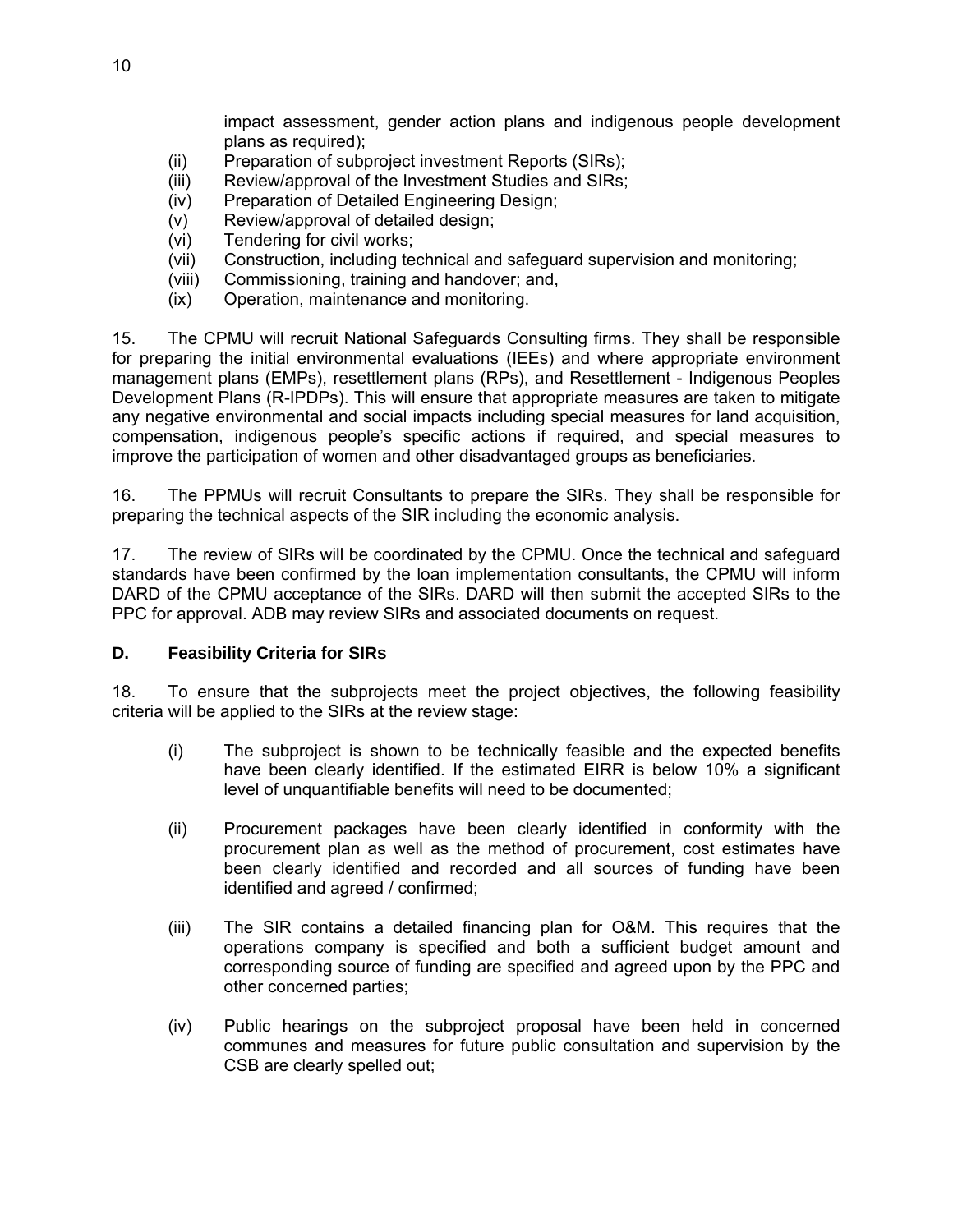- (v) The subproject is shown to have no major negative environmental or social impacts and mitigation measures have been defined for minor impacts;
- (vi) The subproject is shown to have no significant resettlement impacts and for Category B subprojects a Resettlement Plan has been prepared in accordance with the agreed Government of Viet Nam and ADB policies; and,
- (vii) The subproject is shown to have no significant indigenous people's impacts and where necessary R-IPDPs will be prepared.

#### **E. Approval of Detailed Design**

19. Once the investment studies— which will include a preliminary design — are completed, the detailed technical design for each subproject will be carried out by the domestic consultants recruited by the PPMUs. Where required, and on the request of the individual DARDs, LIC consultants will provide guidance and technical advice to the domestic consultants during the preparation of detailed design. Safeguard consultants among the LIC consultants will conduct spot checks on detailed designs to ensure that the safeguard integrity of project designs is being addressed.

20. Basic designs for subproject investments must take into account:

- a. previous experiences from similar infrastructure projects;
- b. the difficult topographical, environmental and physical conditions of mountainous areas; and,
- c. the limited capacity and budget for O&M of the improved infrastructure.

21. The most significant issue relates to the quality of infrastructure rehabilitated beginning with design and extending through to construction supervision and the operating phase. Design concerns relate to:

- a. underestimation of utilization levels and axle loads after completion and in subsequent years;
- b. recognition of limited budget and capacity to operate and maintain facilities after completion;
- c. the impact from natural disasters and risk levels assumed in the design; and,
- d. the specific requirements imposed by mountainous terrain.

22. Recent experiences suggests that assumed traffic volumes at design phase are invariably exceeded soon after completion as good road surfaces attract surrounding traffic diverted from alternative routes. Axle loads are also frequently underestimated leading to accelerated deterioration and destruction of road surfaces. With the level of economic activity growing as fast as it has in Viet Nam, it is prudent to err on the higher side when estimating future traffic volumes and design surfaces accordingly. The other critical consideration in infrastructure design in the mountainous areas is the need to ensure that the designs accommodate the specific requirements imposed by terrain.

23. The widespread adoption of standard designs in infrastructure design for areas that require different treatment risks the integrity of the entire structure. The Project is being extended into areas where new design challenges are evident, and are made even more demanding if the impact from climate change is to be addressed. Flexible designs need to be introduced that address the requirements of the specific location rather than blind application of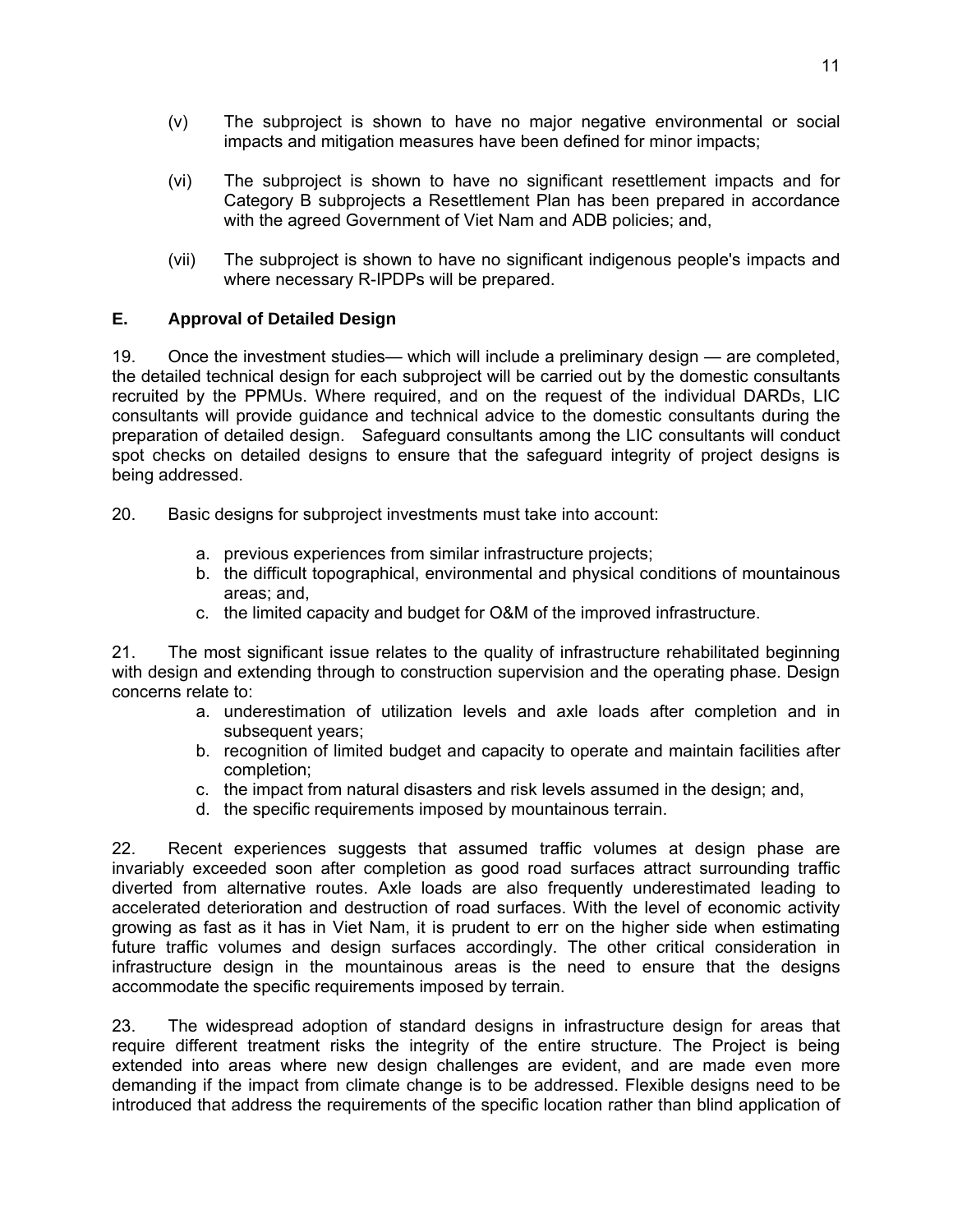standard cost norm design. The Project provides resources through the implementation consultants to review proposed technical design to ensure that they meet the requirements demanded by the more challenging environment.

24. Quality assurance is also needed for the construction phase as the resources to monitor construction in remote locations do not exist within the established government structures. Whilst improvements have been made by involving beneficiaries in implementation supervision in other projects, often a greater level of technical knowledge is needed to ensure that the higher design specifications are incorporated into the construction phase. This may include for instance quality of concrete mixes, level of compaction of base materials before surfacing, thicknesses of road-base material, size of aggregates in road base etc.

25. The other area of concern includes the practice of using cost norms contracts in Viet Nam. Since most infrastructure will be developed in remote locations, landed prices of materials will be significantly higher in the northern mountains than in lowland areas. The application of cost norms to bills of quantities generates an artificial cost estimate that cannot possibly result in the quality required for items of infrastructure. The end result would be poor quality infrastructure that cannot sustain the purpose for which it was built. In the environment in which the proposed Project is to be implemented, the concept of cost norms is a potential threat to the intended outcome and sustainability of the project. The negative influence of cost norms has been raised with the Government by development partners seeking to have realistic costs in the investments their resources are funding. In recognition of these continual representations, the Government has also released a further decree that diminishes the role of cost norms in development partner financed investments. Decision No. 61/2006/QD-BTC of the Ministry of Finance (MOF) allows for additional fees for work that is needed to comply with overseas development assistance standards. This facility should be used for infrastructures being improved under the Project.

## **IV. COSTS AND FINANCING**

26. The total project cost is estimated at \$138 million including \$3.8 million for interest during construction. The Government has requested a loan of \$82 million in various currencies equivalent to SDR 54,116,000 from ADB's Special Funds Resources (ADF) to help finance the Project. The loan will have a 32-year term, including a grace period of 8 years, an interest rate of 1.0% per annum during the grace period and 1.5% per annum thereafter, and such other terms and conditions set forth in the draft loan agreement. The Government has also requested a loan of \$26 million in various currencies equivalent to SDR 17,159,000 from ADB's Special Funds (hard term) Resources (ADFHT) to help finance the Project. This loan will have a 32-year term and a 2.22% per annum fixed interest for the duration of the loan, and such other terms and conditions set forth in the draft loan agreement.

27. ADB will finance the equivalent of \$108 million—including \$82 million from ADF normal funds and \$26 million from ADF Hard Term (ADFHT) funds, to cover 78.3% of the total project cost. The loans will be utilized for construction of civil works, implementation consultants, capacity building initiatives, and the establishment and operations of management and implementation structures. Section A below show financing by expenditure category.

28. The bulk of the proceeds of these loans (excluding the funds for capacity building and those for national level project coordination) will be passed to the fifteen participating provincial governments by the national government as a grant. ADF normal term funds will be used to finance subproject civil works, the implementation consultants, capacity development and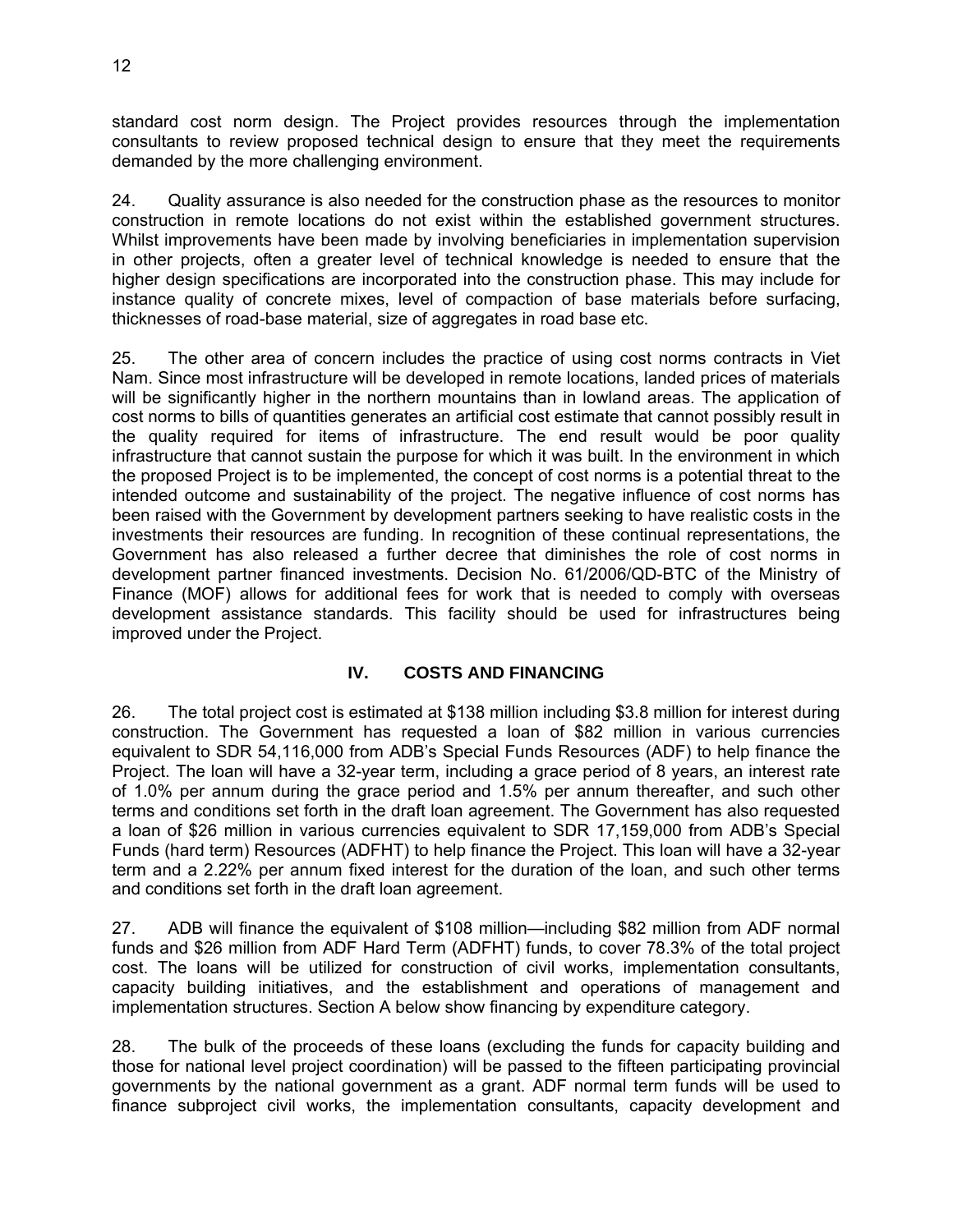national and provincial project management costs. ADF Hard Term funds will be used to fund civil works in four selected provinces which have shown better financial progress than average and thus the ability to generate a reasonable level of provincial income.

29. The Government will finance the equivalent of \$30 million, including \$11.35 million from the central government and \$18.65 million contribution from the provinces. The government contribution will be utilized to pay for taxes and duties, subproject preparation studies, infrastructure operations and maintenance, land acquisition and compensation as part of the implementation management cost and provision of office space<sup>4</sup> for management structures.

30. In view of the limited funds available from ADB and the Government's desire to extend the project over 15 provinces, the Government has agreed to exceptionally exceed its established financing proportion. As this is a sector-type project, physical contingencies have not been included on infrastructure works and preparation studies. Physical contingencies are estimated at \$0.85 million or 0.6% of base costs. Price contingencies are estimated at 6.5% per annum for local currency costs and 2.5% per annum for foreign costs. Section C below shows financing by financiers. The counterpart funds at provincial level will finance (i) land acquisition and compensation, (ii) tax and duty for the civil works, vehicles and equipments, (iii) PPMU operation cost, (iv) O&M activities. If savings are achieved in the utilization of counterpart funds, MARD will reallocate surplus funds for civil works, implementation consultants, capacity building initiatives, and the establishment and operations of management and implementation structures.

 4 Office space shall include office lease.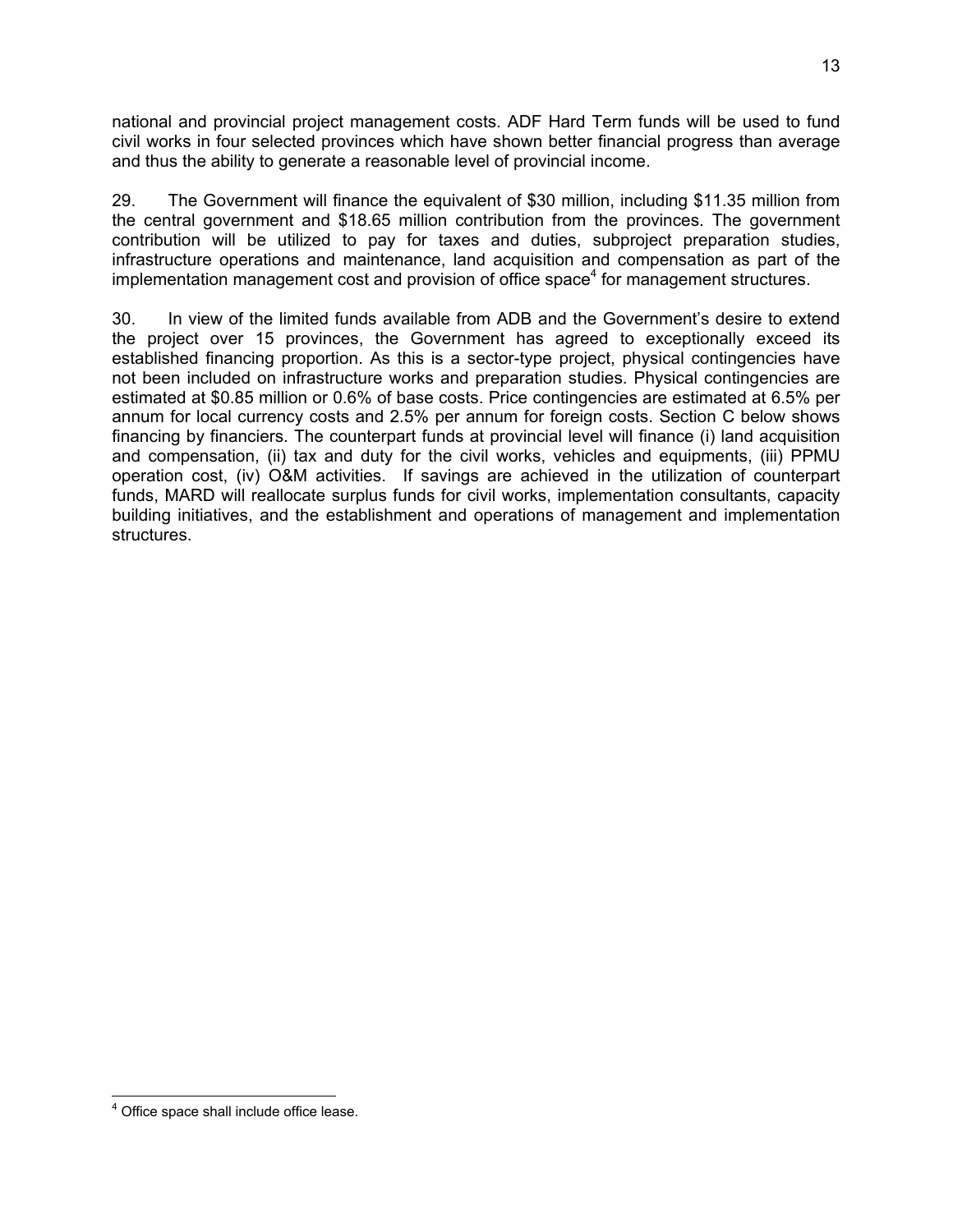## **A. Cost Estimates by Expenditure Category**

| <b>Items</b>                               |         | (D)<br><b>Billion)</b> |              |          | % Total   |              |                      |
|--------------------------------------------|---------|------------------------|--------------|----------|-----------|--------------|----------------------|
|                                            | Foreign | Local                  | <b>Total</b> | Foreign  | Local     | <b>Total</b> | <b>Base</b><br>Costs |
| A. Investment Costs                        |         |                        |              |          |           |              |                      |
| 1. Land Acquisition and Resettlement       | 0.0     | 48.3                   | 48.3         | 0.0      | 2,540.6   | 2,540.6      | 1.9                  |
| 2. Construction and Civil Works            | 362.2   | 1,267.7                | 1,629.9      | 19,063.1 | 66,720.8  | 85,783.9     | 64.5                 |
| a. ADF Civil Works                         | 256.8   | 898.8                  | 1,155.6      | 13,515.7 | 47,304.9  | 60,820.6     | 45.7                 |
| b. ADF Hard Term Civil Woks                | 105.4   | 368.9                  | 474.3        | 5,547.4  | 19,416.0  | 24,963.4     | 18.8                 |
| 3. Construction Services                   | 0.0     | 189.3                  | 189.3        | 0.0      | 9,962.9   | 9,962.9      | 7.5                  |
| a. Investment Report                       | 0.0     | 26.4                   | 26.4         | 0.0      | 1,388.3   | 1,388.3      | 1.0                  |
| b. Safeguards Studies                      | 0.0     | 15.5                   | 15.5         | 0.0      | 816.6     | 816.6        | 0.6                  |
| c. Detailed Design                         | 0.0     | 77.6                   | 77.6         | 0.0      | 4,083.2   | 4,083.2      | 3.1                  |
| d. Bidding Documents                       | 0.0     | 31.0                   | 31.0         | 0.0      | 1,633.3   | 1,633.3      | 1.2                  |
| e. Construction Supervision                | 0.0     | 38.8                   | 38.8         | 0.0      | 2,041.6   | 2,041.6      | 1.5                  |
| 4. Infrastructure O&M                      | 0.0     | 102.8                  | 102.8        | 0.0      | 5,410.2   | 5,410.2      | 4.1                  |
| 5. Vehicles and Equipment                  | 18.1    | 2.8                    | 20.8         | 950.0    | 147.3     | 1,097.3      | 0.8                  |
| a. Vehicles                                | 11.3    | 0.0                    | 11.3         | 595.0    | 0.0       | 595.0        | 0.4                  |
| c. Equipment                               | 6.7     | 2.8                    | 9.5          | 355.0    | 147.3     | 502.3        | 0.4                  |
| 6. Consulting Services                     | 36.7    | 28.6                   | 65.3         | 1,930.7  | 1,504.4   | 3,435.1      | 2.6                  |
| 7. Training                                | 0.0     | 21.7                   | 21.7         | 0.0      | 1,142.9   | 1,142.9      | 0.9                  |
| 8. Study Tours                             | 5.3     | 0.0                    | 5.3          | 279.5    | 0.0       | 279.5        | 0.2                  |
| 9. Implementation Management               | 12.7    | 201.8                  | 214.4        | 667.2    | 10,619.2  | 11,286.4     | 8.5                  |
| 10. Duties & Taxes                         | 0.0     | 228.5                  | 228.5        | 0.0      | 12,024.8  | 12,024.8     | 9.0                  |
| Subtotal (A)                               | 434.9   | 2,091.4                | 2,526.3      | 22,890.5 | 110,073.2 | 132,963.7    | 100.0                |
| <b>Total Base Costs</b>                    | 434.9   | 2,091.4                | 2,526.3      | 22,890.5 | 110,073.2 | 132,963.7    | 100.0                |
| <b>B. Contingencies</b>                    |         |                        |              |          |           |              |                      |
| 1. Physical                                | 2.6     | 13.6                   | 16.2         | 134.8    | 716.4     | 851.2        | 0.6                  |
| 2. Price                                   | 12.7    | 58.3                   | 71.0         | 132.6    | 255.9     | 388.5        | 0.3                  |
| Subtotal (B)                               | 15.3    | 71.9                   | 87.2         | 267.4    | 972.3     | 1,239.7      | 0.9                  |
| C. Financing Charges During Implementation |         |                        |              |          |           |              |                      |
| 1. Interest During Implementation          | 73.4    | 0.0                    | 73.4         | 3,796.5  | 0.0       | 3,796.5      | 2.9                  |
| 2. Commitment Charges                      | 0.0     | 0.0                    | 0.0          | 0.0      | 0.0       | 0.0          | 0.0                  |
| Subtotal (C)                               | 73.4    | 0.0                    | 73.4         | 3,796.5  | 0.0       | 3,796.5      | 2.9                  |
| Total Project Cost (A+B+C)                 | 523.7   | 2,163.3                | 2,687.0      | 26,954.4 | 111,045.5 | 138,000.0    | 103.8                |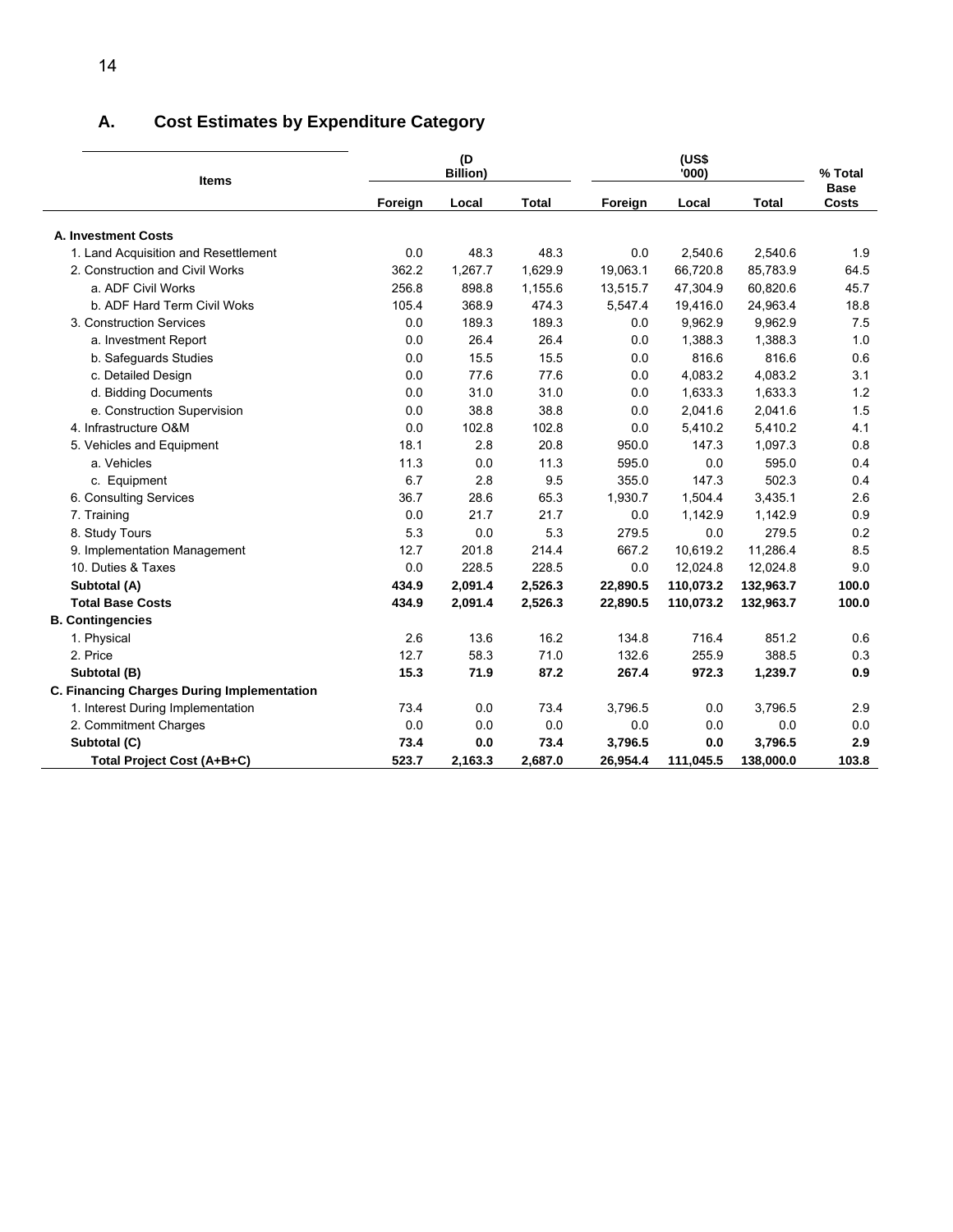#### **B. Allocation and Withdrawal of Loan Proceeds**

#### **ALLOCATION AND WITHDRAWAL OF LOAN PROCEEDS Sustainable Rural Infrastructure Development Project in the Northern Mountains (ADF Loan) CATEGORY ADB FINANCING Amount Allocated [\$'000]**  Number | Item | Category Subcategory **Percentage and Basis for Withdrawal from the Loan Account**  1 Civil Works 59,640.9 59,640.9 90 percent of total expenditure 2 | Vehicles & Equipment | 1,131.6 2A | Vehicles 2A | Vehicles 2A | Vehicles 2A | Vehicles 2A | Vehicles 2A | Vehicles 2006.6 | 70 percent of total expenditure 2B Equipment 525.0 80.5 percent of total expenditure 3 Consulting Services 3,895.8 97.5 percent of total expenditure 4 Training 1,347.6 1 100 percent of total expenditure\* 5 Study Tours 286.2 100 percent of total expenditure\* 6 Implementation Management 13,422.9 **| 82.3 percent of total** expenditure 7 | Interest During Construction | 2,275.0 | 100 percent of amount due **Total 82,000.0**

**\* Exclusive of taxes and duties imposed within the territory of the Borrower.** 

## **ALLOCATION AND WITHDRAWAL OF LOAN PROCEEDS Sustainable Rural Infrastructure Development Project in the Northern Mountains (ADF Hard Term Loan)**

|               | <b>CATEGORY</b>                     |                                     | <b>ADB FINANCING</b> |                                                                    |
|---------------|-------------------------------------|-------------------------------------|----------------------|--------------------------------------------------------------------|
|               |                                     | <b>Amount Allocated</b><br>[\$'000] |                      | <b>Percentage and Basis for</b><br><b>Withdrawal from the Loan</b> |
| <b>Number</b> | <b>Item</b>                         | Category                            | <b>Subcategory</b>   | <b>Account</b>                                                     |
|               | <b>Civil Works</b>                  | 24,478.5                            |                      | 90 percent of total expenditure                                    |
| 4             | <b>Interest During Construction</b> | 1,521.5                             |                      | 100 percent of amount due                                          |
|               | Total                               | 26,000.0                            |                      |                                                                    |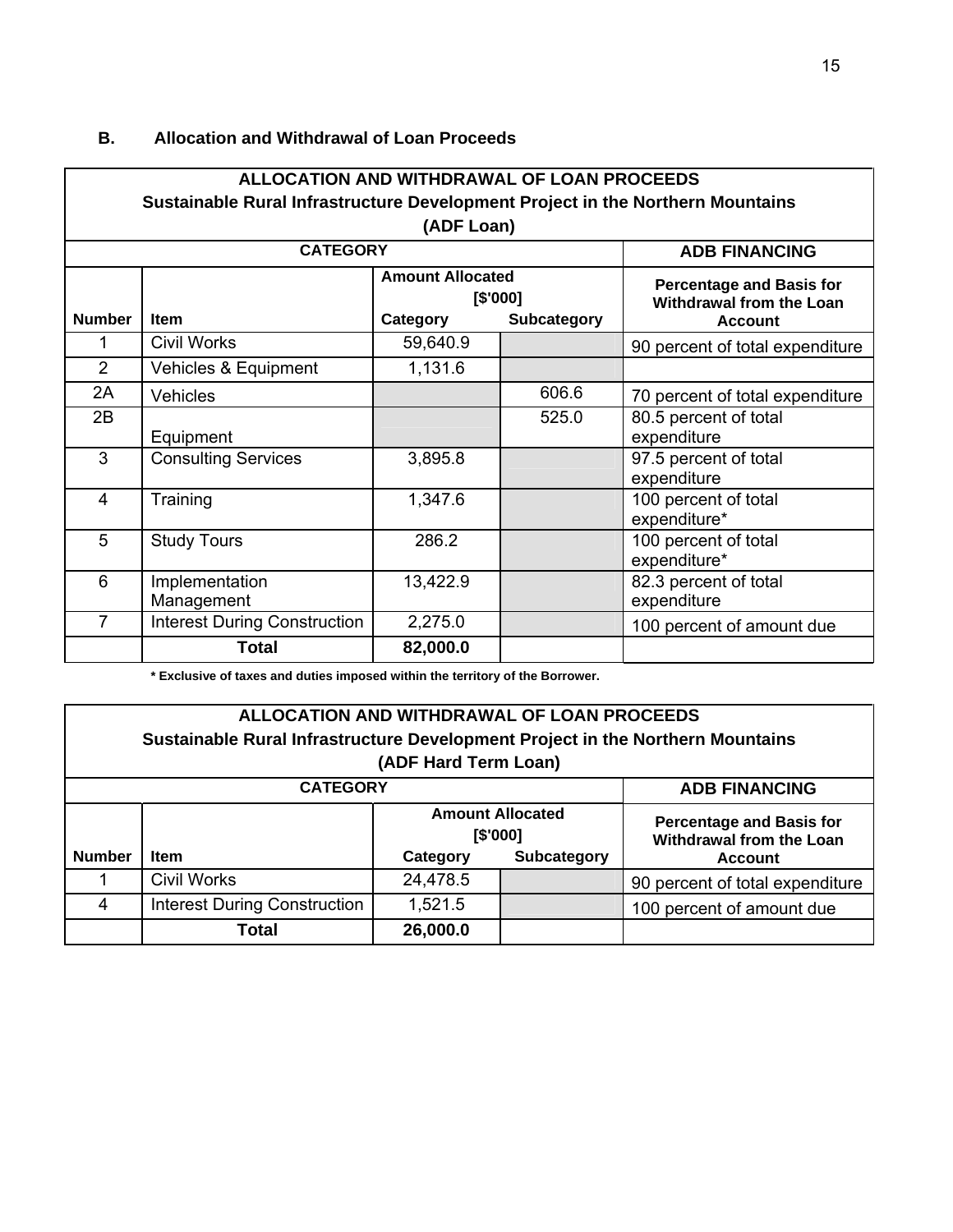# **C. Expenditure Accounts by Financier**

| <b>Items</b>                                      | ADB ADF <sup>a</sup> |       | <b>ADB ADF Hard</b><br>Term <sup>a</sup> |      | <b>Provinces</b> |       | Govt     |       | <b>Total</b>  | Duties & |              |  |  |
|---------------------------------------------------|----------------------|-------|------------------------------------------|------|------------------|-------|----------|-------|---------------|----------|--------------|--|--|
|                                                   | Amount               | %     | Amount                                   | %    | Amount           | ℅     | Amount   | %     | <b>Amount</b> | ℅        | <b>Taxes</b> |  |  |
| A. Investment Costs                               |                      |       |                                          |      |                  |       |          |       |               |          |              |  |  |
| 1. Land Acquisition and Resettlement              | 0.0                  | 0.0   | 0.0                                      | 0.0  | 2.477.2          | 100.0 | 0.0      | 0.0   | 2.477.2       | 1.8      | 0.0          |  |  |
| 2. Construction and Civil Works                   | 59,640.9             | 63.8  | 24,478.5                                 | 26.2 | 9,346.6          | 10.0  | 0.0      | 0.0   | 93,466.0      | 67.7     | 9,346.6      |  |  |
| a. ADF Civil Works                                | 59.640.9             | 90.0  | 0.0                                      | 0.0  | 6.626.8          | 10.0  | 0.0      | 0.0   | 66.267.7      | 48.0     | 6,626.8      |  |  |
| b. ADF Hard Term Civil Woks                       | 0.0                  | 0.0   | 24,478.5                                 | 90.0 | 2,719.8          | 10.0  | 0.0      | 0.0   | 27,198.3      | 19.7     | 2,719.8      |  |  |
| 3. Construction Services                          | 0.0                  | 0.0   | 0.0                                      | 0.0  | 0.0              | 0.0   | 10,888.0 | 100.0 | 10.888.0      | 7.9      | 1,088.8      |  |  |
| a. Investment Report                              | 0.0                  | 0.0   | 0.0                                      | 0.0  | 0.0              | 0.0   | 1,533.4  | 100.0 | 1.533.4       | 1.1      | 153.3        |  |  |
| b. Safeguards Studies                             | 0.0                  | 0.0   | 0.0                                      | 0.0  | 0.0              | 0.0   | 902.0    | 100.0 | 902.0         | 0.7      | 90.2         |  |  |
| c. Detailed Design                                | 0.0                  | 0.0   | 0.0                                      | 0.0  | 0.0              | 0.0   | 4.452.0  | 100.0 | 4.452.0       | 3.2      | 445.2        |  |  |
| d. Bidding Documents                              | 0.0                  | 0.0   | 0.0                                      | 0.0  | 0.0              | 0.0   | 1.798.6  | 100.0 | 1,798.6       | 1.3      | 179.9        |  |  |
| e. Construction Supervision                       | 0.0                  | 0.0   | 0.0                                      | 0.0  | 0.0              | 0.0   | 2,201.9  | 100.0 | 2,201.9       | 1.6      | 220.2        |  |  |
| 4. Infrastructure O&M                             | 0.0                  | 0.0   | 0.0                                      | 0.0  | 5.184.0          | 100.0 | 0.0      | 0.0   | 5.184.0       | 3.8      | 0.0          |  |  |
| 5. Vehicles and Equipment                         | 1,131.6              | 73.7  | 0.0                                      | 0.0  | 364.9            | 23.8  | 39.6     | 2.6   | 1.536.1       | 1.1      | 404.4        |  |  |
| a. Vehicles                                       | 606.6                | 70.0  | 0.0                                      | 0.0  | 228.0            | 26.3  | 31.9     | 3.7   | 866.5         | 0.6      | 260.0        |  |  |
| c. Equipment                                      | 525.0                | 78.4  | 0.0                                      | 0.0  | 136.8            | 20.4  | 7.7      | 1.1   | 669.5         | 0.5      | 144.5        |  |  |
| 6. Consulting Services                            | 3.895.8              | 97.4  | 0.0                                      | 0.0  | 0.0              | 0.0   | 105.4    | 2.6   | 4.001.2       | 2.9      | 105.4        |  |  |
| 7. Training                                       | 1.347.6              | 100.0 | 0.0                                      | 0.0  | 0.0              | 0.0   | 0.0      | 0.0   | 1,347.6       | 1.0      | 0.0          |  |  |
| 8. Study Tours                                    | 286.2                | 100.0 | 0.0                                      | 0.0  | 0.0              | 0.0   | 0.0      | 0.0   | 286.2         | 0.2      | 0.0          |  |  |
| 9. Implementation Management                      | 13,422.9             | 89.4  | 0.0                                      | 0.0  | 1.277.2          | 8.5   | 317.1    | 2.1   | 15.017.2      | 10.9     | 1,108.5      |  |  |
| Subtotal (A)                                      | 79,725.0             | 59.4  | 24,478.5                                 | 18.2 | 18,649.9         | 13.9  | 11,350.0 | 8.5   | 134,203.5     | 97.2     | 12,053.7     |  |  |
| <b>B. Financing Charges During Implementation</b> | 2.275.0              | 59.9  | 1.521.5                                  | 40.1 | 0.0              | 0.0   | 0.0      | 0.0   | 3.796.5       | 2.8      | 0.0          |  |  |
| <b>Total Project Cost (A+B)</b>                   | 82,000.0             | 59.4  | 26,000.0                                 | 18.8 | 18,649.9         | 13.5  | 11,350.0 | 8.2   | 138,000.0     | 100.0    | 12,053.7     |  |  |
| % of Total Project Cost                           | 59.4                 |       | 18.8                                     |      | 13.5             |       | 8.2      |       | 100.0         |          |              |  |  |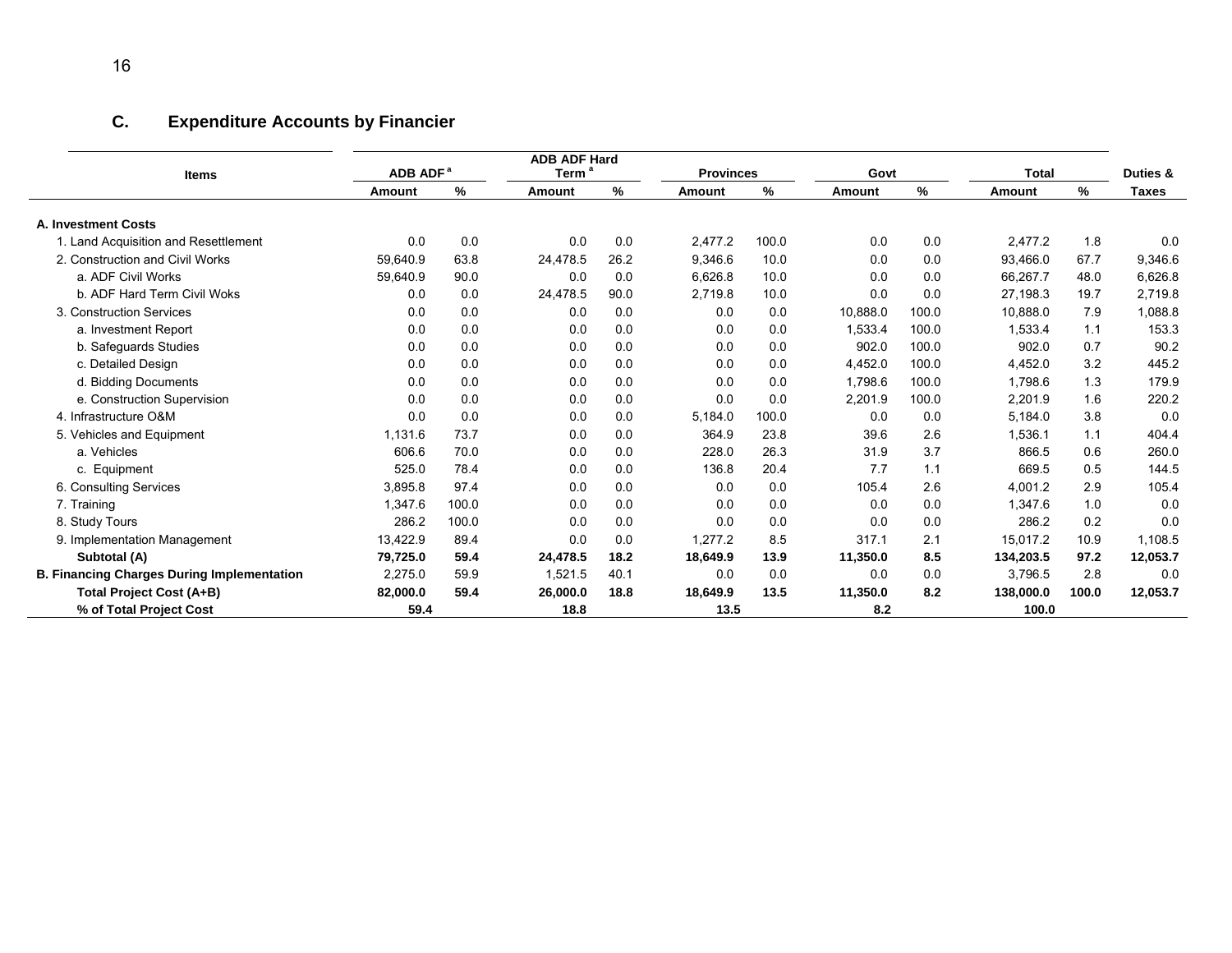# **D. Expenditure Accounts by Outputs/Components**

| <b>Items</b>                               | Rural            | Capacity        |                 | <b>Implementation Management</b> |              |  |
|--------------------------------------------|------------------|-----------------|-----------------|----------------------------------|--------------|--|
|                                            | <b>Infra Dev</b> | <b>Building</b> | <b>National</b> | Provincial                       | <b>Total</b> |  |
| A. Investment Costs                        |                  |                 |                 |                                  |              |  |
| 1. Land Acquisition and Resettlement       | 2,540.6          | 0.0             | 0.0             | 0.0                              | 2,540.6      |  |
| 2. Construction and Civil Works            | 95,315.5         | 0.0             | 0.0             | 0.0                              | 95,315.5     |  |
| a. ADF Civil Works                         | 67,578.4         | 0.0             | 0.0             | 0.0                              | 67,578.4     |  |
| b. ADF Hard Term Civil Woks                | 27,737.1         | 0.0             | 0.0             | 0.0                              | 27,737.1     |  |
| 3. Construction Services                   | 11,069.9         | 0.0             | 0.0             | 0.0                              | 11,069.9     |  |
| a. Investment Report                       | 1,542.5          | 0.0             | 0.0             | 0.0                              | 1,542.5      |  |
| b. Safeguards Studies                      | 907.4            | 0.0             | 0.0             | 0.0                              | 907.4        |  |
| c. Detailed Design                         | 4,536.9          | 0.0             | 0.0             | 0.0                              | 4,536.9      |  |
| d. Bidding Documents                       | 1,814.7          | 0.0             | 0.0             | 0.0                              | 1,814.7      |  |
| e. Construction Supervision                | 2,268.4          | 0.0             | 0.0             | 0.0                              | 2,268.4      |  |
| 4. Infrastructure O&M                      | 5,410.2          | 0.0             | 0.0             | 0.0                              | 5,410.2      |  |
| 5. Vehicles and Equipment                  | 0.0              | 123.2           | 171.2           | 1,200.0                          | 1,494.4      |  |
| a. Vehicles                                | 0.0              | 0.0             | 100.0           | 750.0                            | 850.0        |  |
| c. Equipment                               | 0.0              | 123.2           | 71.2            | 450.0                            | 644.4        |  |
| 6. Consulting Services                     | 0.0              | 0.0             | 3,524.4         | 0.0                              | 3,524.4      |  |
| 7. Training                                | 0.0              | 1,142.9         | 0.0             | 0.0                              | 1,142.9      |  |
| 8. Study Tours                             | 0.0              | 279.5           | 0.0             | 0.0                              | 279.5        |  |
| 9. Implementation Management               | 0.0              | 394.4           | 1,427.0         | 10,364.9                         | 12,186.2     |  |
| Subtotal (A)                               | 114,336.3        | 1,940.0         | 5,122.5         | 11,564.9                         | 132,963.7    |  |
| <b>B. Contingencies</b>                    |                  |                 |                 |                                  |              |  |
| 1. Physical                                | 0.0              | 76.9            | 256.1           | 518.2                            | 851.2        |  |
| 2. Price Contingencies                     | $-2,321.1$       | 238.0           | 566.4           | 1,905.3                          | 388.5        |  |
| a. Inflation                               | 0.0              | 273.2           | 646.7           | 2,225.4                          | 3,145.2      |  |
| Local                                      | 0.0              | 263.6           | 566.8           | 2,182.2                          | 3,012.6      |  |
| Foreign                                    | 0.0              | 9.6             | 79.9            | 43.2                             | 132.6        |  |
| b. Devaluation                             | $-2,301.9$       | $-35.2$         | $-75.0$         | $-320.1$                         | $-2,732.3$   |  |
| Subtotal (B)                               | $-2,321.1$       | 314.8           | 822.5           | 2,423.5                          | 1,239.7      |  |
| C. Financing Charges During Implementation |                  |                 |                 |                                  | 3,796.5      |  |
| Total Project Cost (A+B+C)                 | 112,015.2        | 2,254.8         | 5,945.1         | 13,988.4                         | 138,000.0    |  |

Source: Asian Development Bank estimates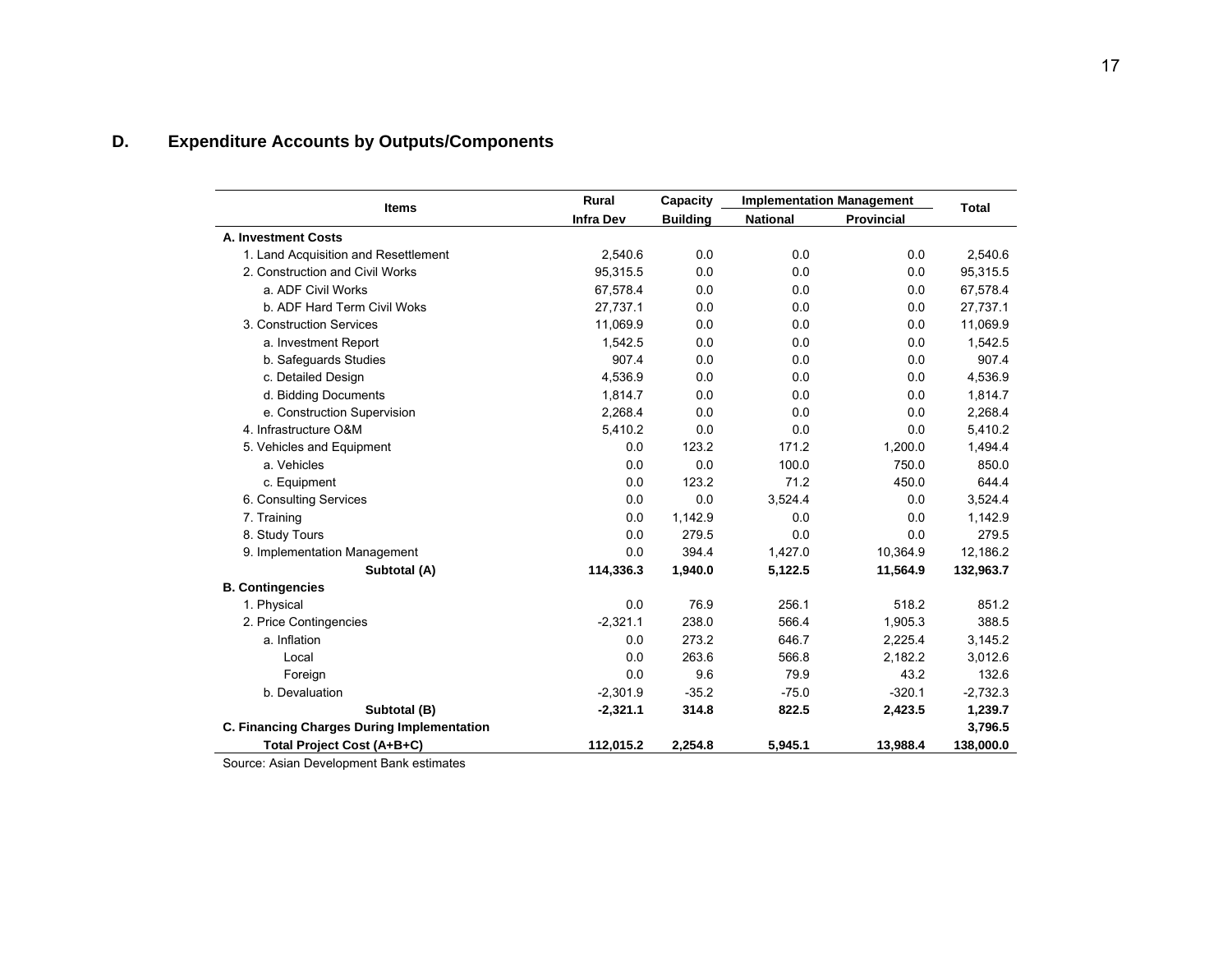## **E. Expenditure Accounts by Year**

#### **E. Detailed Cost Estimates by Year**

| <b>Items</b>                                      | 2011    | 2012     | 2013     | 2014     | 2015     | 2016     | <b>Total</b> |
|---------------------------------------------------|---------|----------|----------|----------|----------|----------|--------------|
| <b>A. Investment Costs</b>                        |         |          |          |          |          |          |              |
| 1. Land Acquisition and Resettlement              | 0.0     | 628.9    | 747.2    | 493.2    | 366.2    | 241.7    | 2,477.2      |
| 2. Construction and Civil Works                   | 763.1   | 23,266.8 | 27,555.2 | 18,477.7 | 13.937.7 | 9.465.5  | 93.466.0     |
| a. ADF Civil Works                                | 763.1   | 16,385.9 | 19,361.6 | 13,057.3 | 9,903.3  | 6.796.5  | 66,267.7     |
| b. ADF Hard Term Civil Woks                       | 0.0     | 6,880.9  | 8,193.6  | 5,420.5  | 4,034.4  | 2,669.0  | 27,198.3     |
| 3. Construction Services                          | 2,195.8 | 3,270.1  | 2,793.0  | 1.761.3  | 436.0    | 431.7    | 10,888.0     |
| a. Investment Report                              | 925.5   | 305.5    | 302.4    | 0.0      | 0.0      | 0.0      | 1,533.4      |
| b. Safeguards Studies                             | 544.4   | 179.7    | 177.9    | 0.0      | 0.0      | 0.0      | 902.0        |
| c. Detailed Design                                | 0.0     | 1,796.8  | 1,334.2  | 1,321.0  | 0.0      | 0.0      | 4,452.0      |
| d. Bidding Documents                              | 725.9   | 539.0    | 533.7    | 0.0      | 0.0      | 0.0      | 1,798.6      |
| e. Construction Supervision                       | 0.0     | 449.2    | 444.7    | 440.3    | 436.0    | 431.7    | 2,201.9      |
| 4. Infrastructure O&M                             | 0.0     | 0.0      | 0.0      | 879.8    | 1,918.0  | 2,386.2  | 5,184.0      |
| 5. Vehicles and Equipment                         | 1,399.2 | 66.8     | 70.2     | 0.0      | 0.0      | 0.0      | 1,536.1      |
| a. Vehicles                                       | 866.5   | 0.0      | 0.0      | 0.0      | 0.0      | 0.0      | 866.5        |
| c. Equipment                                      | 532.6   | 66.8     | 70.2     | 0.0      | 0.0      | 0.0      | 669.5        |
| 6. Consulting Services                            | 1,127.1 | 1,262.6  | 689.0    | 467.9    | 173.3    | 281.4    | 4,001.2      |
| 7. Training                                       | 181.3   | 482.6    | 428.7    | 186.1    | 69.0     | 0.0      | 1,347.6      |
| 8. Study Tours                                    | 202.7   | 27.4     | 27.8     | 28.2     | 0.0      | 0.0      | 286.2        |
| 9. Implementation Management                      | 2,064.0 | 2,690.9  | 2,404.1  | 2,529.9  | 2,662.7  | 2,665.6  | 15,017.2     |
| Subtotal (A)                                      | 7,933.0 | 31,696.1 | 34,715.2 | 24,824.2 | 19,562.9 | 15.472.1 | 134,203.5    |
| <b>B. Financing Charges During Implementation</b> | 12.5    | 132.1    | 473.3    | 824.0    | 1,077.7  | 1,276.9  | 3,796.5      |
| Total Project Cost (A+B)                          | 7,945.5 | 31,828.2 | 35,188.4 | 25,648.2 | 20,640.6 | 16,749.0 | 138,000.0    |

Source: Asian Development Bank estimates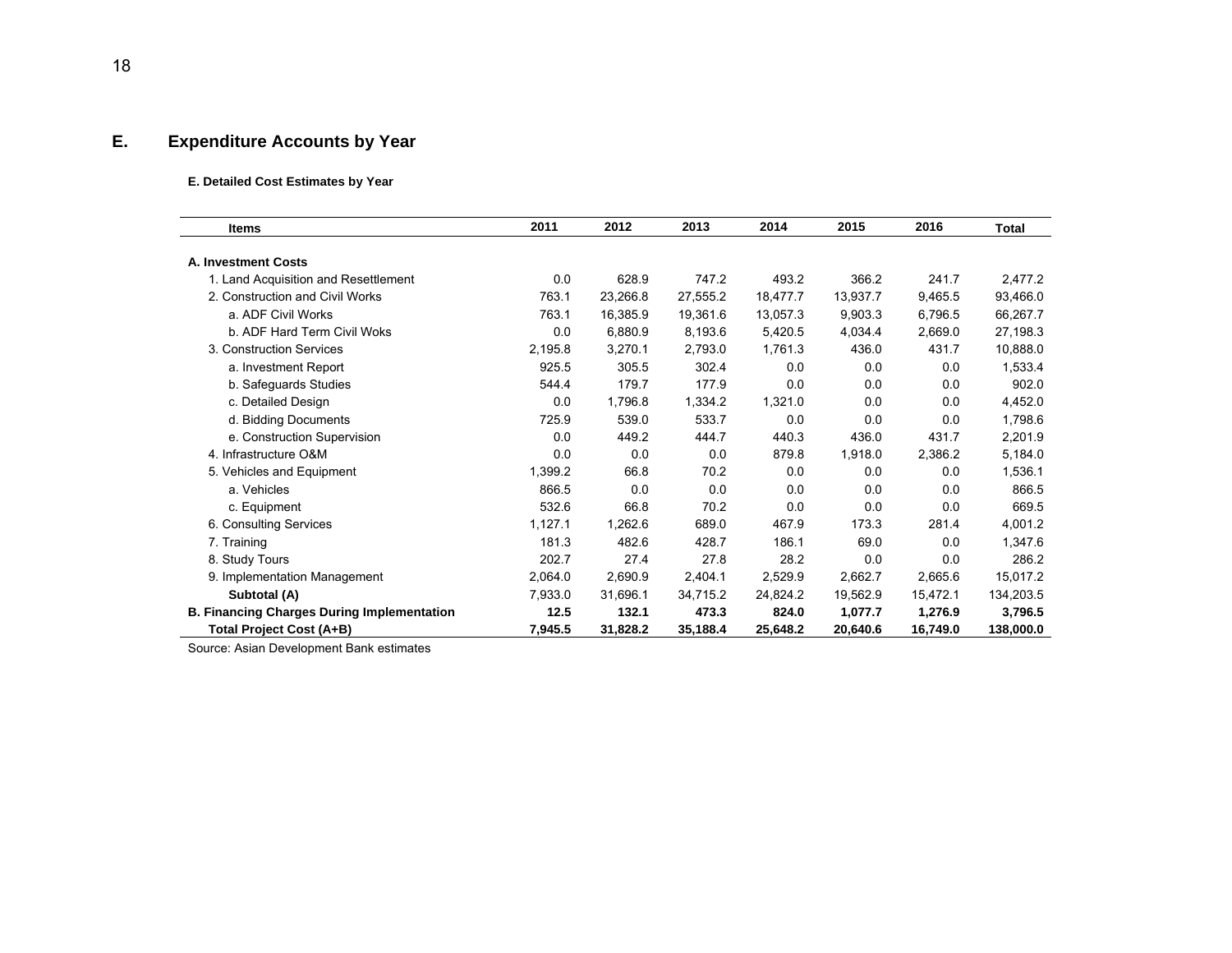## **F. Disbursement S-curve**

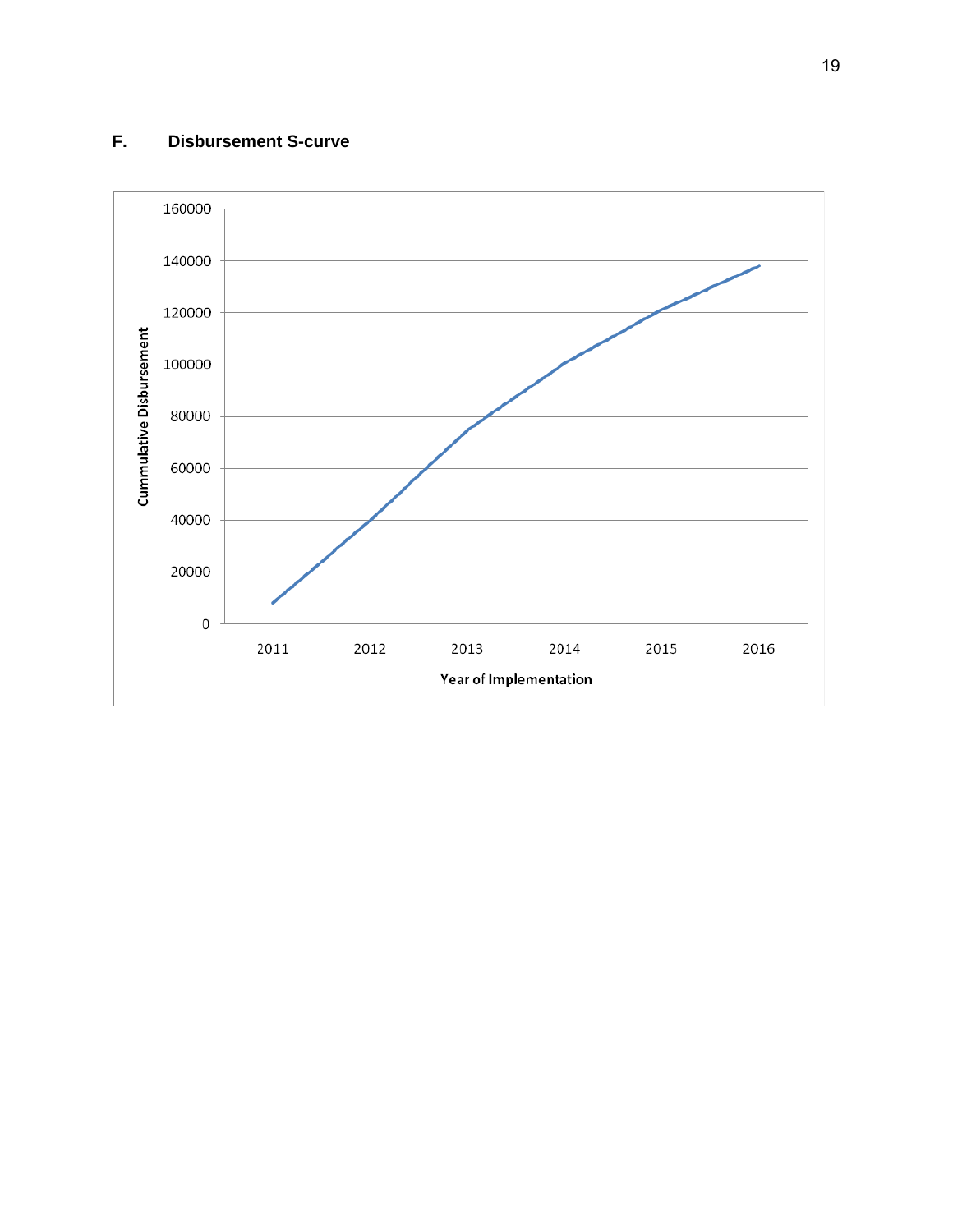## **G. Fund Flow Diagram**

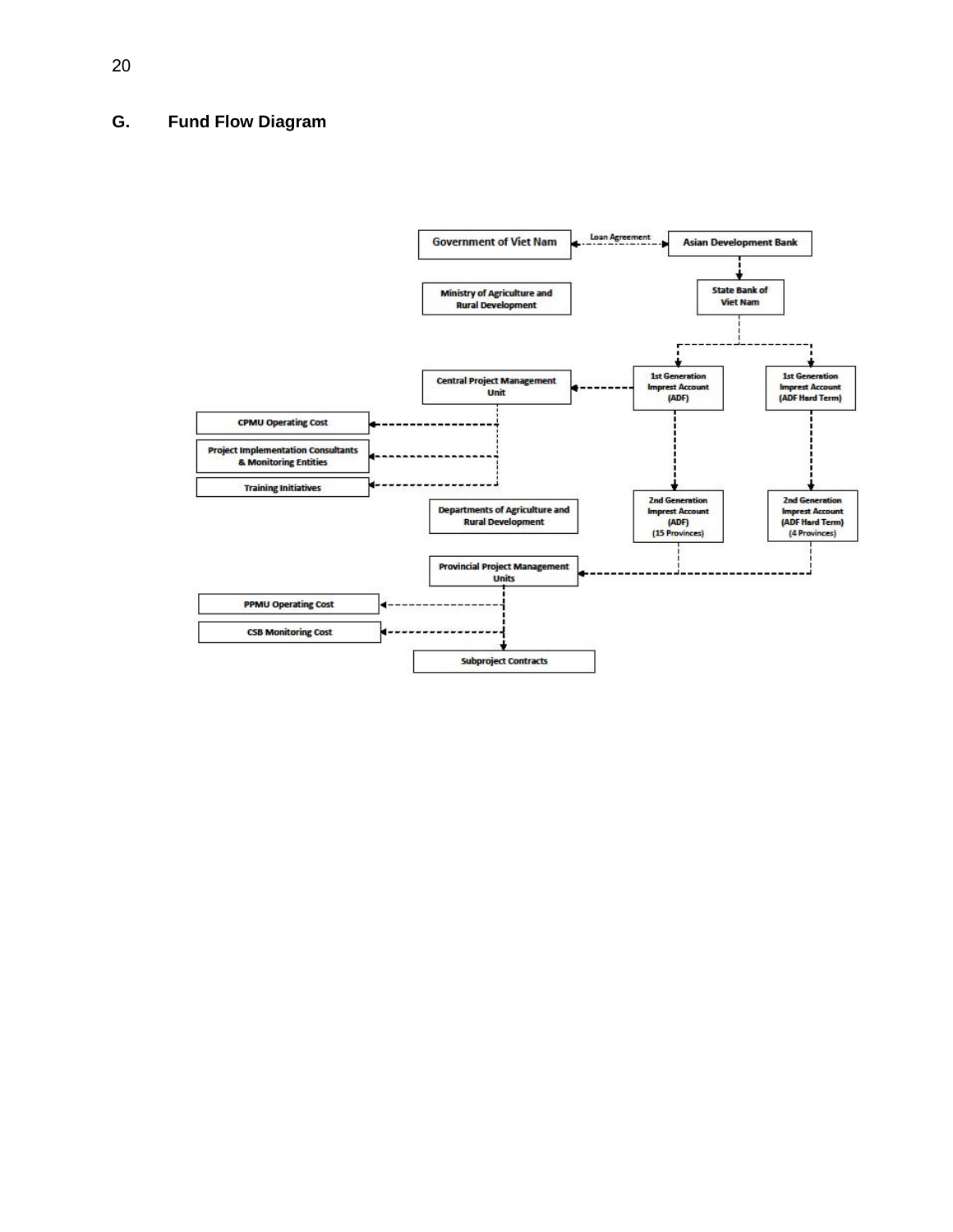#### **V. FINANCIAL MANAGEMENT**

31. The project finance and accounting functions will be performed by qualified and experienced staff both at central level and in participating provinces. In addition, the project will provide training and written guidelines, especially in ADB procedures, particularly to the two new PPMUs in the provinces of Tuyen Quang and Vinh Phuc that did not participate in the Rural Infrastructure Sector Project (RISP) and Emergency Rehabilitation for Calamity Damage Project. The project will prepare terms of reference that define duties, responsibilities, lines of supervision, and limits of authority for all officers, managers, and staff. The following responsibilities will be performed by different units or persons: (i) authorization to execute a transaction; (ii) recording of the transaction; and (iii) custody of assets involved in the transaction. The bank reconciliation will be prepared by someone other than those who approve payments. Accounting software must be capable of generating reports identifying expenditures in accordance with project components, expenditure accounts, disbursement categories, and sources of funds. A project financial manual will be prepared to be applicable for the project and acceptable to ADB.

32. Controls will be in place concerning the preparation and approval of transactions, ensuring that all transactions are correctly made and adequately explained. The chart of accounts will be able to account for and report on project activities and disbursement categories. The cost allocations to the various funding sources will be made accurately and in accordance with established agreements. The general ledger and subsidiary ledgers will be reconciled and in balance. Provisions have been made for the development of custom designed accounting software to standards acceptable to ADB for the CPMU and PPMUs that can accommodate electronic transfer of accounting data from PPMUs to the CPMU to facilitate timely reporting. All accounting and supporting documents will be retained on a permanent basis in a defined system that allows authorized users easy access. Regular monitoring and internal audit functions will be built up to monitor transactions along the line from central government to provincial, and subproject levels. Such control procedures will be documented in the project finance and administration manual.

#### **A. Disbursement**

-

33. The Loan proceeds will be disbursed in accordance with ADB's *Loan Disbursement*  Handbook (2007, as amended from time to time),<sup>5</sup> and detailed arrangements agreed upon between the Government and ADB.<sup>6</sup> Pursuant to ADB's Safeguard Policy Statement (2009)  $(SPS)$ ,  $7$  ADB funds may not be applied to the activities described on the ADB Prohibited Investment Activities List set forth at Appendix 5 of the SPS. All financial institutions will ensure that their investments are in compliance with applicable national laws and regulations and will apply the prohibited investment activities list (Appendix 5 of SPS) to subprojects financed by ADB.

34. MARD as the Executing Agency and the PPCs from participating provinces as the implementation agencies will be ultimately responsible for overall budget approval and disbursement mechanisms. The Project will be managed and coordinated from the CPMU within MARD. Implementation will be carried out through 15 PPMUs within provincial DARD.

<sup>5</sup> <sup>5</sup> Available at: http://www.adb.org/Documents/Handbooks/Loan\_Disbursement/loan-disbursement-final.pdf 6 Available at: http://www.adb.org/documenta/bandbooks/Loan\_Disbursement/loan-disbursement-final.pdf

Available at: http://www.adb.org/documents/handbooks/loan\_disbursement/chap-06.pdf

Available at: http://www.adb.org/Documents/Policies/Safeguards/Safeguard-Policy-Statement-June2009.pdf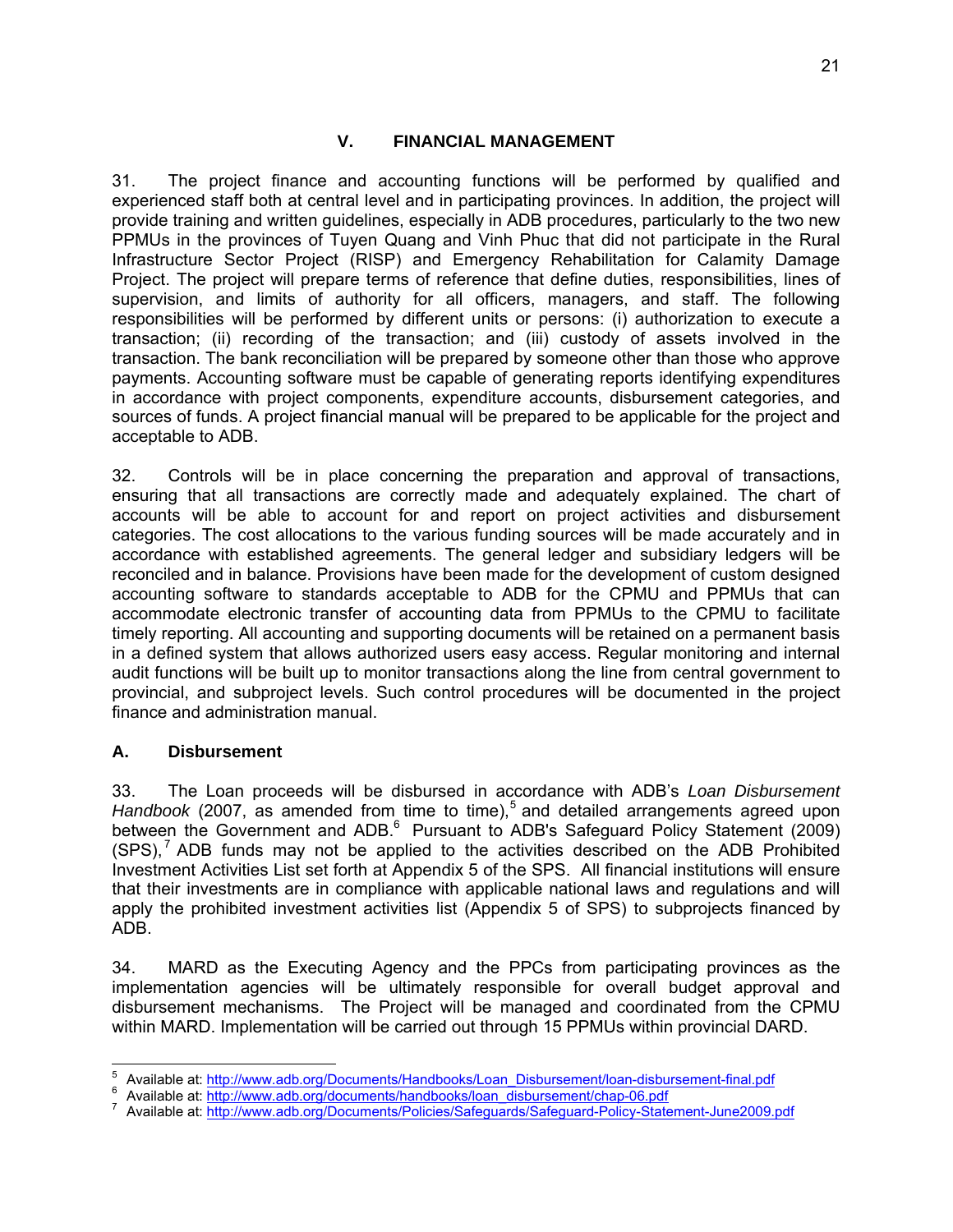#### **1. Imprest Accounts**

35. After loan effectiveness, the Government will open two First-Generation Imprest Accounts (FGIA) in a bank acceptable to the Government and ADB in Ha Noi. One FGIA will receive funds from the ADF Normal Term loan and the second FGIA will receive funds from the ADF Hard Term loan. The FGIAs will be operated in accordance with ADB's *Loan Disbursement Handbook* (January 2007, updated from time to time). ADB disbursement procedures will be followed for drawing ADB funds that will be affected through these two first generation imprest accounts managed by the CPMU under the supervision of the Central Treasury. Funds in these first generation imprest accounts will be used to pay for eligible project expenses encountered by the CPMU and to establish advances in the second-generation imprest accounts (SGIA) in each project province that will be controlled by PPMUs under the supervision of the provincial treasury.

36. The CPMU Director and the Chief Accountant will be responsible and accountable to the Central Treasury and ADB for managing the budget and for all expenditures related to the project in accordance with the conditions of the Loan Agreement, Government and ADB regulations, and other legal documents.

37. One SGIA will be opened in all 15 provinces to receive the ADF normal term funds. In addition, another SGIA will be opened for each of the 4 provinces<sup>8</sup> to receive ADFHT funds. Except for the four SGIAs in provinces receiving ADFHT funds, the amount to be deposited into each of the normal term SGIAs will be equivalent to six months estimated expenditures, but not exceeding the equivalent of \$540,000. For the four provinces receiving ADFHT, the ADF normal funds ceiling will be \$200,000 since these funds (ADF normal term) will be used only for noncivil works expenses. The amount to be deposited into each of the ADFHT SGIAs will be equivalent to six months estimated civil works expenditures, but not exceeding the equivalent of \$650,000.

38. The PPMUs will prepare liquidation and replenishment requests for their SGIAs. These will be submitted to the CPMU, which will consolidate the requests before sending them to the Ministry of Finance (MOF). The use of SGIA and all disbursements will be made in accordance with ADB's *Loan Disbursement Handbook* (2007, as amended from time to time).

39. For every liquidation and replenishment request of the imprest account, the borrower will furnish to ADB (a) Statement of Account (Bank Statement) where the imprest account is maintained, and (b) the Imprest Account Reconciliation Statement (IARS) reconciling the above mentioned bank statement against the EA's records*.* 9 The imprest accounts will be replenished on a monthly basis to ensure liquidity of funds or when the accounts are drawn down by 20% of the initial deposits. CPMU will ensure that all SGIAs will be audited as part of the regular annual audits of project accounts.

## **2. Direct Payment and Statement of Expenditures**

40. If required, loan proceeds may be disbursed directly to contractors and consultants by ADB, in accordance with the approved contracts between the executing agency or the

 8 Yen Bai, Phu Tho, Bac Giang, and Lang Son

<sup>9</sup> Follow the format provided in Appendix 30 of the *Loan Disbursement Handbook.*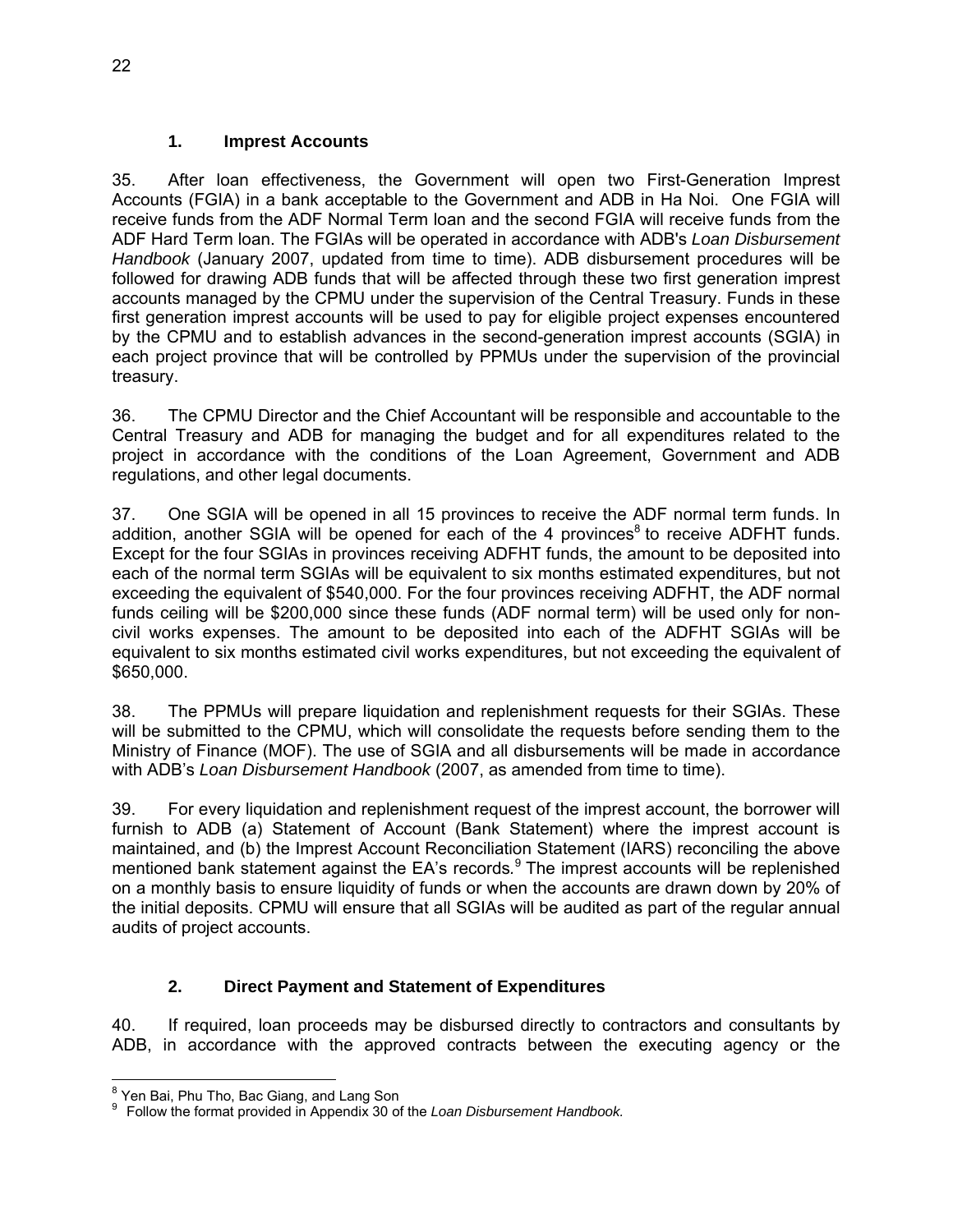implementation agencies and the contractors, using direct payment procedures. For payments up to \$100,000 from the FGIA or SGIAs, ADB's statement of expenditures (SOE) procedure may be used to reimburse eligible expenditures and to liquidate advances. Sample forms for withdrawal of loan proceeds, replenishment of imprest accounts, and SOE can be downloaded from the ADB website.<sup>10</sup> SOE records should be maintained and made readily available for review by ADB's disbursement and review missions or upon ADB's request for submission of supporting documents on a sampling basis, as well as for independent audit.<sup>11</sup> CPMU will be responsible for ensuring that SOEs are operated in accordance with ADB's requirement.

41. Payments made directly from CPMU and PPMUs will be supervised and authorized by the Treasury (at central and provincial levels respectively) upon receipt of payment documents. Based on the payments that have been authorized by the provincial treasury, each PPMU will prepare withdrawal applications with associated payment documents/statements and the SGIA balance sheet (using the CPMU format) and submit these to the CPMU. Upon receipt of reimbursement applications and payment documents from PPMUs, the CPMU will prepare an aggregated withdrawal application and submit to the MOF for endorsement. Authorized withdrawal applications will be forwarded to ADB for processing and for reimbursement to the first generation imprest accounts.

## **3. Particular Conditions for Disbursement**

42. Before the submission of the first withdrawal application, the borrower shall submit to ADB sufficient evidence of the authority of the person(s) who will sign the withdrawal applications on behalf of the borrower, together with the authenticated specimen signatures of each authorized person. The minimum value per withdrawal application is US\$100,000, unless otherwise approved by ADB. The borrower is to consolidate claims to meet this limit for reimbursement and imprest account claims. Withdrawal applications and supporting documents will demonstrate, among other things that the goods, and/or services were produced in or from ADB members, and are eligible for ADB financing.

43. No disbursement shall be made to a particular province until, in such a province, a PPMU has been established within each DARD, with key staff appointed, including safeguard officers who will be responsible for monitoring safeguard compliance during subproject design and implementation, together with other administrative support staff.

## **4. Disbursement and Liquidation Procedures for Counterpart Funds**

44. Project expenditures will be under the control of the State Treasury. Based on annual, allocation from the financing plan (including ADB fund and counterpart fund) and the project implementation plan, the PPMUs carry out the procurement, disbursement, and liquidation.

 <sup>10</sup> Available at: <u>http://www.adb.org/documents/handbooks/loan\_disbursement/default.asp <br><sup>11</sup> Checklist for SOE procedures and formats are available at:</u>

http://www.adb.org/documents/handbooks/loan\_disbursement/chap-09.pdf http://www.adb.org/documents/handbooks/loan\_disbursement/SOE-Contracts-100-Below.xls http://www.adb.org/documents/handbooks/loan\_disbursement/SOE-Contracts-Over-100.xls http://www.adb.org/documents/handbooks/loan\_disbursement/SOE-Operating-Costs.xls http://www.adb.org/documents/handbooks/loan\_disbursement/SOE-Free-Format.xls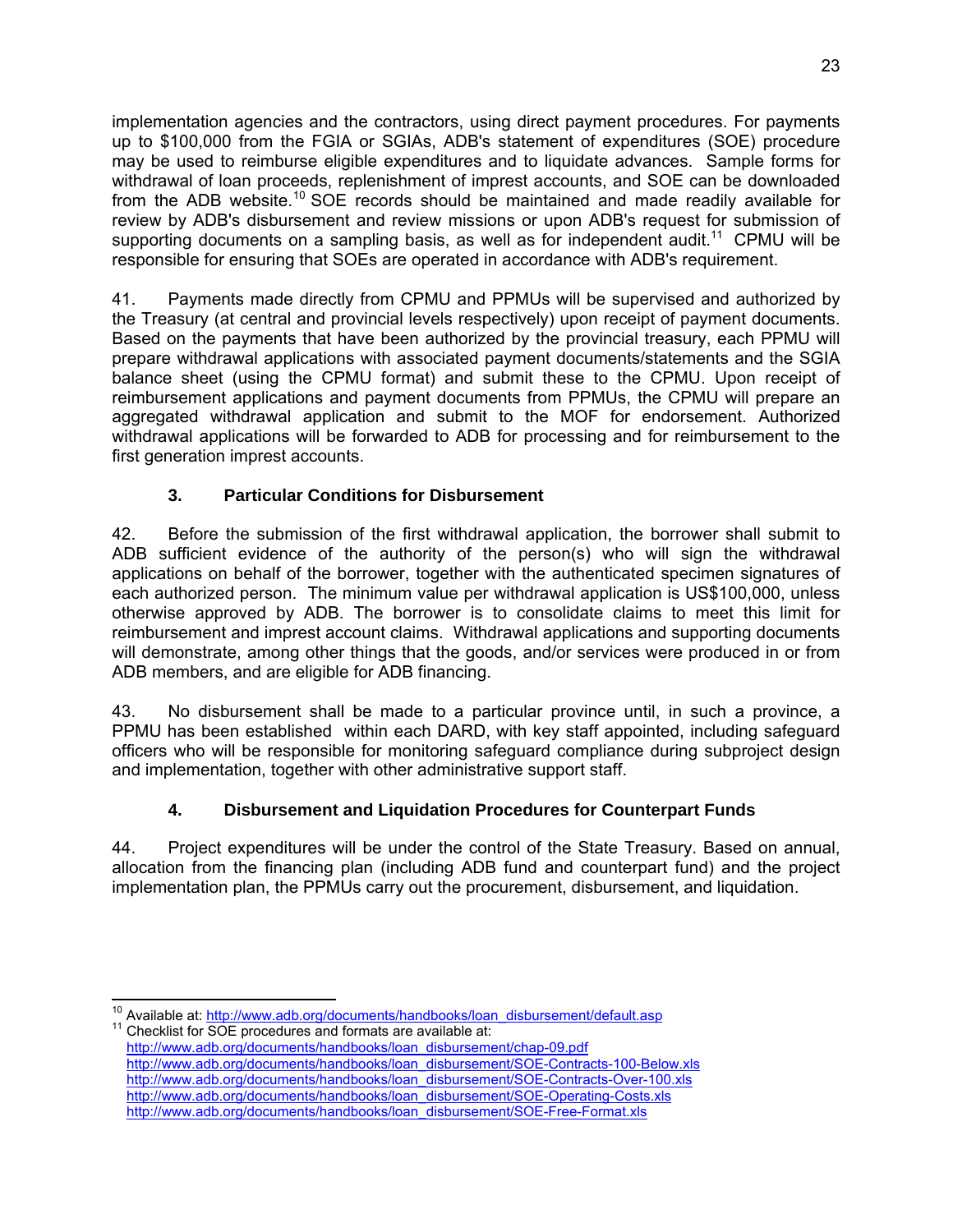45. The implementation of the financial management system of the project is subject to the current Law on State Budget.<sup>12</sup> The CPMU and PPMUs are responsible for managing and utilizing project funds to meet its objectives, implementation progress, and effectiveness in accordance with the conditions committed in the Loan Agreement, the current provisions under Regulation on Management of investment fund and the Vietnam Law on State Budget. Counterpart funds for subproject preparation, including preparation of investment studies, detailed designs, preparation of bidding documents, and construction supervision will be allocated by MARD to the respective DARD. Each DARD will be responsible for proper utilization and liquidation in accordance with Government regulations.

46. The project funds include: (i) ADB loan proceeds; and (ii) counterpart fund (allocated by MARD and PPCs) by the proportion prescribed in the Loan Agreements. All expenditures must be arranged in accordance with budget allocation proportion under the Loan Agreements and under the control of the State Treasury in accordance with the current regulations. For the counterpart funds, the CPMU will open an account at State Treasury to receive counterpart fund from State Budget for payments of CPMU expenditures. The PPMU will open an account at provincial treasury to receive counterpart fund to pay for local expenditure under the project.

## **B. Accounting**

47. The financing units established in CPMU and each PPMU involved in project implementation will maintain records and accounts that identify goods and services from loan proceeds, financing resources received, expenditures incurred, and use of government counterpart funds. These accounts will be established and maintained in conformity to the Government's accounting laws and regulations and in accordance with sound accounting principles and standards acceptable to ADB. The CPMU will be responsible for (i) preparing disbursement projections, (ii) requesting budgetary allocations for counterpart funds, (iii) collecting supporting documents, and (iv) collecting verifying withdrawal applications from the PPMUs, and preparing and sending withdrawal applications to ADB.

## **C. Auditing**

48. The CPMU will review and consolidate the accounts and have them audited annually in accordance with sound accounting practices by the sovereign audit agency of the Government or other auditors acceptable to ADB. Audit coverage will include a statement verifying whether or not the funds disbursed by ADB were used for the purposes for which they were provided, as well as separate opinions on (i) utilization of the imprest account and project advance accounts; (ii) the statement of expenditures, including whether the amount claimed is duly supported and verified; (iii) whether the CPMU and each PPMU are operating the imprest and advance accounts in accordance with ADB procedures; and (iv) compliance with financial covenants specified in the loan agreements.

49. Audit reports, management letter, and related financial statements will be submitted to ADB in the English language not later than 6 months after the end of the fiscal year to which they relate, or the project closing date if earlier. ADB informed the Government of its policy on submission of audited accounts (covering failure of submitting audited accounts and financial

<sup>-</sup>12 Decree 131/2006/ND-CP on 9 November 2006 by the Government and Circular 108/2007/TT-BTC on July 9, 2007 of the Ministry of Finance guiding the financial management mechanism for programs, projects of official development assistance (ODA)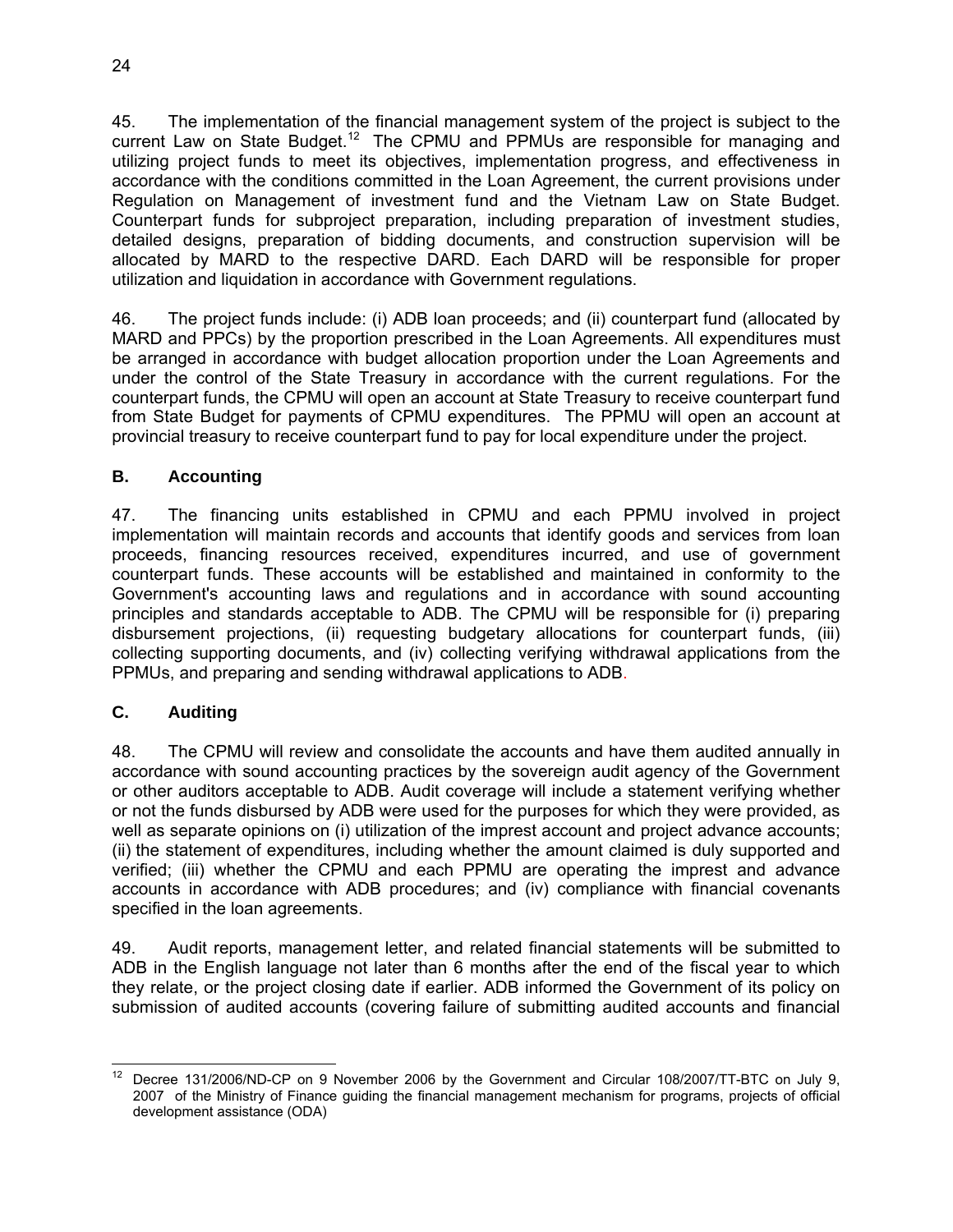statements by the due date). Formal warning will be issued, and disbursements suspended, for accounts more than 6 months overdue.

50. Compliance with these financial reporting and auditing requirements will be monitored by review missions and during normal project supervision, and followed up regularly with all concerned, including the external auditor. ADB shall impose the following measures should the CPMU fail to submit within the due date:

- (i) **Within 6 months after the due date**: Processing of requests for new contract awards and disbursement such as replenishment of imprest accounts, processing of new reimbursement, and issuance of new commitment letters will be put on hold.
- (ii) **Within 12 months after the due date**: Disbursement shall be suspended.

## **VI. PROCUREMENT AND CONSULTING SERVICES**

## **A. Advance Contracting13**

51. All advance contracting will be undertaken in conformity with ADB's *Procurement Guidelines* (April 2010, as amended from time to time)14 and ADB's *Guidelines on the Use of Consultants* (April 2010, as amended from time to time).15 The issuance of invitations to bid under advance contracting will be subject to ADB approval. The borrower, MARD, and PPCs have been advised that approval of advance contracting does not commit ADB to finance the Project.

52. Advance contracting: To facilitate rapid start up, the government and ADB agreed to a number of advance actions to expedite (i) the establishment of a functional CPMU with sufficient number of qualified and experienced staff; (ii) shortlisting for recruitment of loan implementation consultants (LIC); (iii) recruitment of national Safeguard Consultants by the CPMU; and (iv) recruitment of investment study consultants by the PPMUs.

53. Advance action for the recruitment of LICs after Loan Negotiations will be carried out up to the preparation of short-listing of companies. Advance procurement action is necessary to ensure consultants are available to support the early stages of project implementation. The Government was advised that ADB approval of advance procurement action will not in any way commit ADB to approve the proposed loan, and ADB financing will be dependent upon compliance with all aspects of ADB procedural requirements, including compliance of the Government with relevant provisions of the loan and project agreements and ADB guidelines.

54. Consultants to prepare feasibility studies for subprojects will be recruited by PPMUs while the national safeguards consultant to prepare the social and environmental safeguards for feasibility studies will be recruited by the CPMU. These consultants will be financed from the Government's funds and will be recruited following Government procedures. Such recruitment will be initiated after ADB loan negotiation.

<sup>&</sup>lt;sup>13</sup> There will be no retroactive financing under the Project

<sup>&</sup>lt;sup>14</sup> Available at: http://www.adb.org/Documents/Guidelines/Procurement/Guidelines-Procurement.pdf<br><sup>15</sup> Available at: http://www.adb.org/Documents/Guidelines/Consulting/Guidelines-Consultants.pdf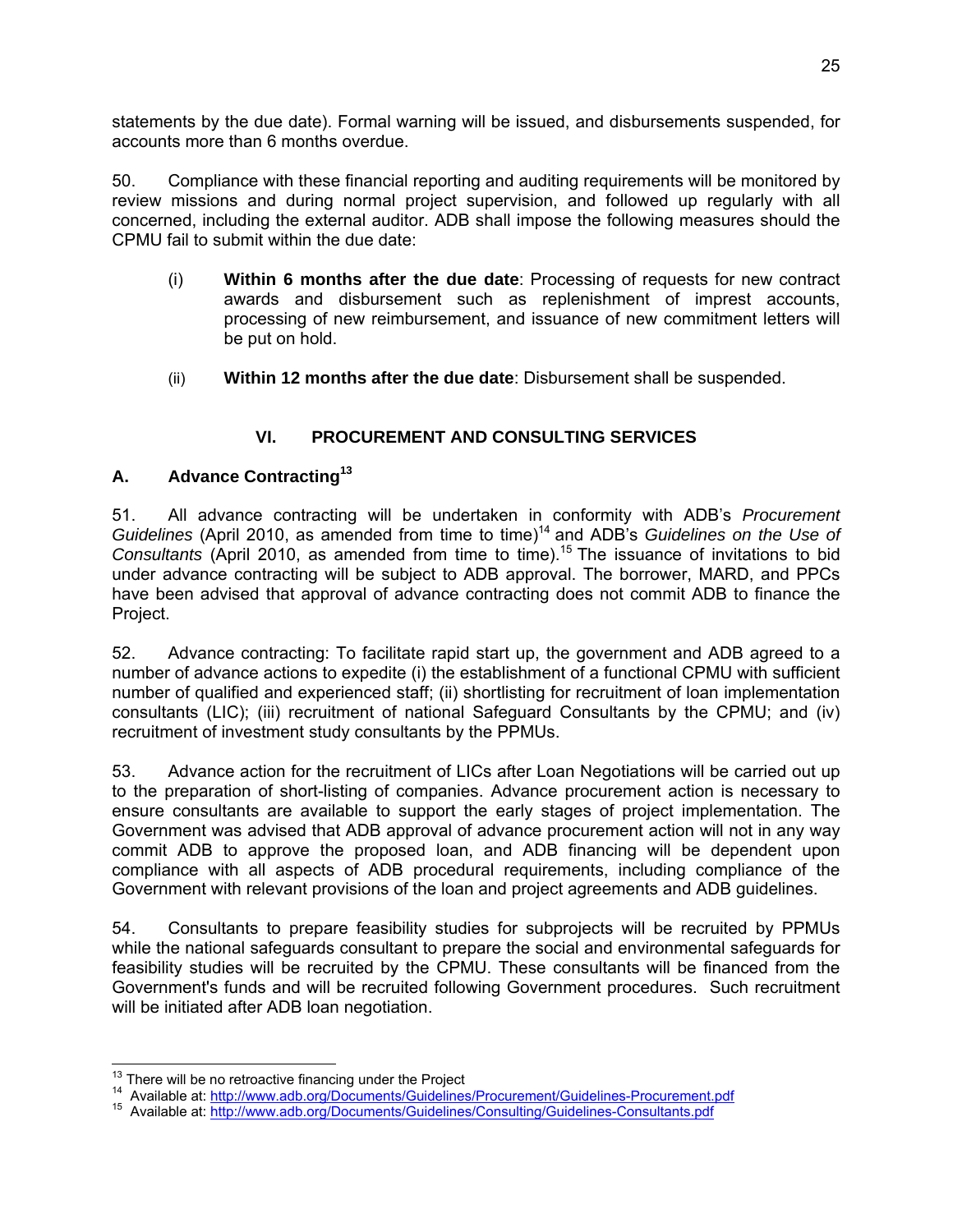## **B. Procurement of Goods, Works and Consulting Services**

### **1. Procurement of Goods and Services**

55. All procurement under the ADB loan will be undertaken in accordance with ADB's *Procurement Guidelines* (April 2010, as amended from time to time). All procurement to be financed exclusively by counterpart fund will be undertaken in accordance with government guidelines.

56. Procurement of civil works packages and goods and services will be carried out by the CPMU and the PPMUs. Although it is not expected that any large civil works and goods contracts will be awarded given the nature of the work to be carried out, any civil works packages valued at more than \$2.0 million equivalent and packages for goods valued at more than \$1.0 million equivalent will be procured following International Competitive Bidding (ICB) procedures. Civil works packages valued at less than \$2.0 million equivalent but more than \$200,000 equivalent, and packages for goods valued at less than \$1.0 million equivalent but more than \$100,000 equivalent, will be procured following national competitive bidding (NCB) procedures (one stage, one package and two envelopes). For goods packages valued below \$100,000 equivalent, shopping procedures acceptable to ADB will be followed. For works packages valued below \$200,000 equivalent, shopping procedures acceptable to ADB will be followed. Prior and post review thresholds were discussed and agreed with the EA and are included in the procurement plan in Section C below.

57. An 18-month procurement plan indicating threshold and review procedures, goods, works, and consulting service contract packages and national competitive bidding guidelines is in Section C below.

## **2. Consulting Services**

58. All consultants and nongovernment organizations (NGOs) to be financed by the ADB loan will be recruited according to ADB's *Guidelines on the Use of Consultants* (April 2010, as amended from time to time). $16$ 

59. The Project will require three main types of consultants: (i) Loan Implementation Consultants (LIC) to assist the CPMU with project implementation including the capacity building and social and environmental safeguards review, (ii) feasibility and engineering consultants to prepare subproject feasibility studies,17 detailed engineering designs, bidding documents18, and to supervise the construction works contracts;19 and (iii) national safeguard consultants to prepare Initial Environmental Examination (IEE), Resettlement Plans (RP), and R-IPDPs for individual eligible subprojects, the safeguard consultants will also gather critical data for each subprojects related to the baseline indicators. In addition, the project will require the services of one NGO to carry out road safety awareness activities, as well as a number of

 <sup>16</sup> Checklists for actions required to contract consultants by method available in e-Handbook on Project

Implementation at: http://www.adb.org/documents/handbooks/project-implementation/<br><sup>17</sup> Subproject feasibility studies will include an economic analysis of the proposed investment.<br><sup>18</sup> For ADB financed contracts, the PPMUs

are approved by ADB.<br><sup>19</sup> Since the latter two categories will be recruited as needed on a subproject-by-subproject basis as part of the sector loan package, it is not possible to exactly quantify the number of person months of expertise at the present time.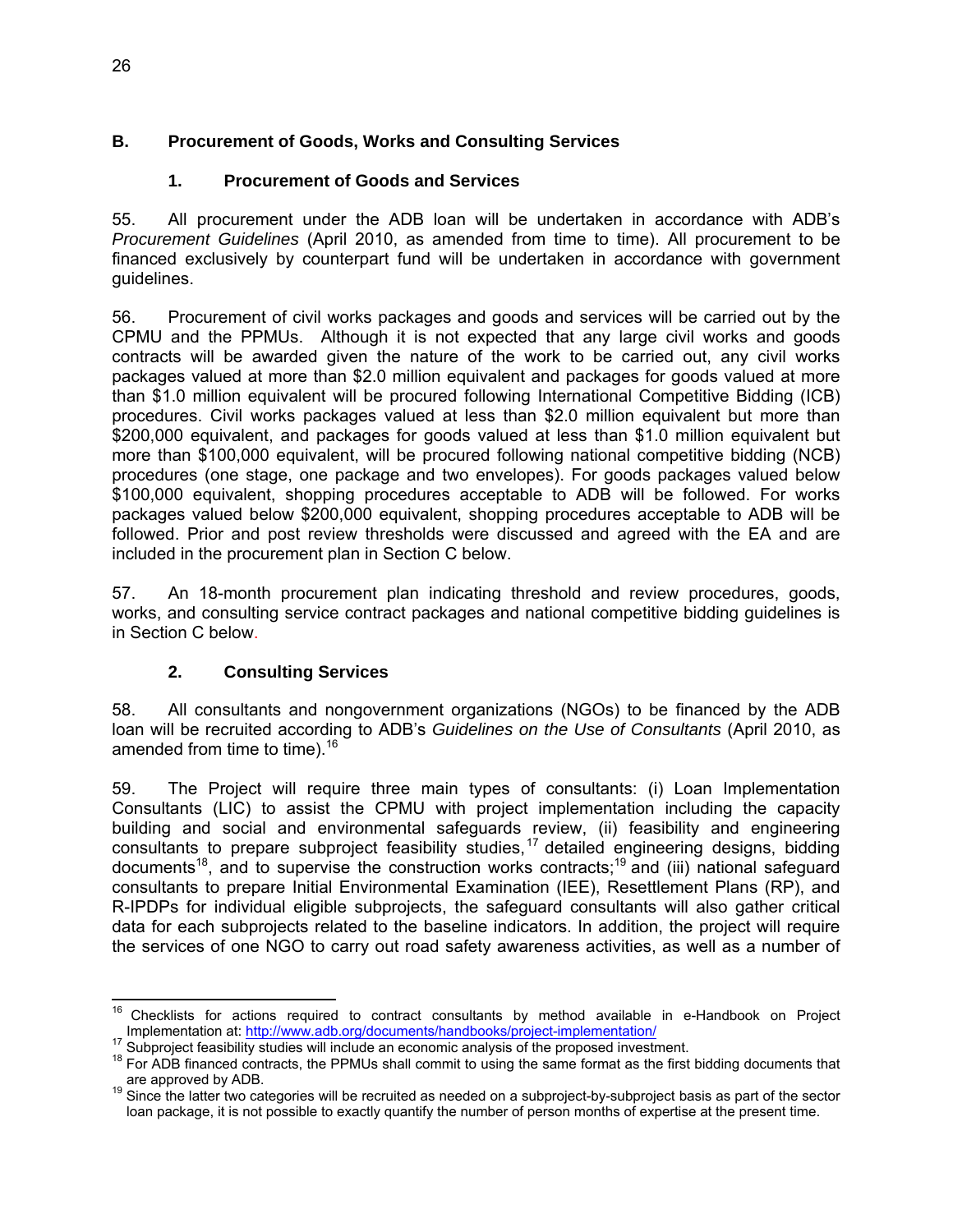safeguard impact monitoring entities to monitor the social and environmental impact of the project.

60. To support implementation, capacity building and safeguards initiatives, the Project will fund a total of 92 person months of international specialists and 255 person months of national specialists for a total of 347 person months for LIC. Consulting services at this level are considered necessary for smooth implementation of the Project, particularly in view of the delays experienced under on-going projects due to the lack of familiarity with ADB requirements in social and environmental safeguards. Consulting services will not only support the CPMU in technical areas of engineering design and construction, but will also be instrumental in introducing a more consultative approach during subproject design to improve sustainability. International expertise is to be provided in project management, technical engineering, training coordination, safeguard requirements of ADB and the Government, infrastructure asset management, procurement and benefit monitoring. National specialists will be required in similar technical areas to facilitate technology transfer within the international areas for consulting services. Detailed consultant terms of reference are presented in Section D.

61. The CPMU will be responsible for recruiting the LIC through a consulting firm following quality and cost based selection (QCBS) procedures with a standard quality: cost ratio of 80:20.<sup>20</sup> In addition, the CPMU will be responsible for recruitment of National Safeguard consultants to be financed from the government funds. The PPMUs will recruit feasibility and engineering consultants also to be financed from Government funds. For consultants to be financed by the Government's own funds, selection will follow Viet Nam procedures and regulations.

62. Road safety is a major concern in Viet Nam and particularly in the mountain areas where the geography is generally challenging. A natural consequence of the upgrading of rural roads will be an increase in the volume of traffic traveling at higher speeds than were previously possible. This raises hazards for people living along and using the road, especially children traveling to school, as well as farm livestock, a valuable part of each family's assets. A nongovernment organization (NGO) will be recruited by the CPMU using consultant qualification selection (CQS) procedures to assist the district and commune governments to address this problem. The NGO will carry out activities to protect vulnerable road users including: (i) promotion of road safety at primary schools within road upgrading subproject areas using known programs; (ii) sponsoring media broadcasts on road safety to the general population of the subproject areas; and (iii) raising road safety in public meetings prior to, during and after rural road construction.

63. The CPMU will recruit the service of agencies (such as universities or institutes), to carry out periodic monitoring of the project benefits of a number of representative subprojects. Similarly independent monitoring agencies will be recruited to conduct external monitoring and evaluation of the resettlement aspect of the project as well as the impact on indigenous people, women and other vulnerable groups. These agencies will be recruited following CQS procedures or individual consultant recruitment procedures acceptable to ADB.

<sup>20</sup> 20 ADB's reference documents on consulting services are available online and can be downloaded from http://www.adb.org./Consulting/documents.asp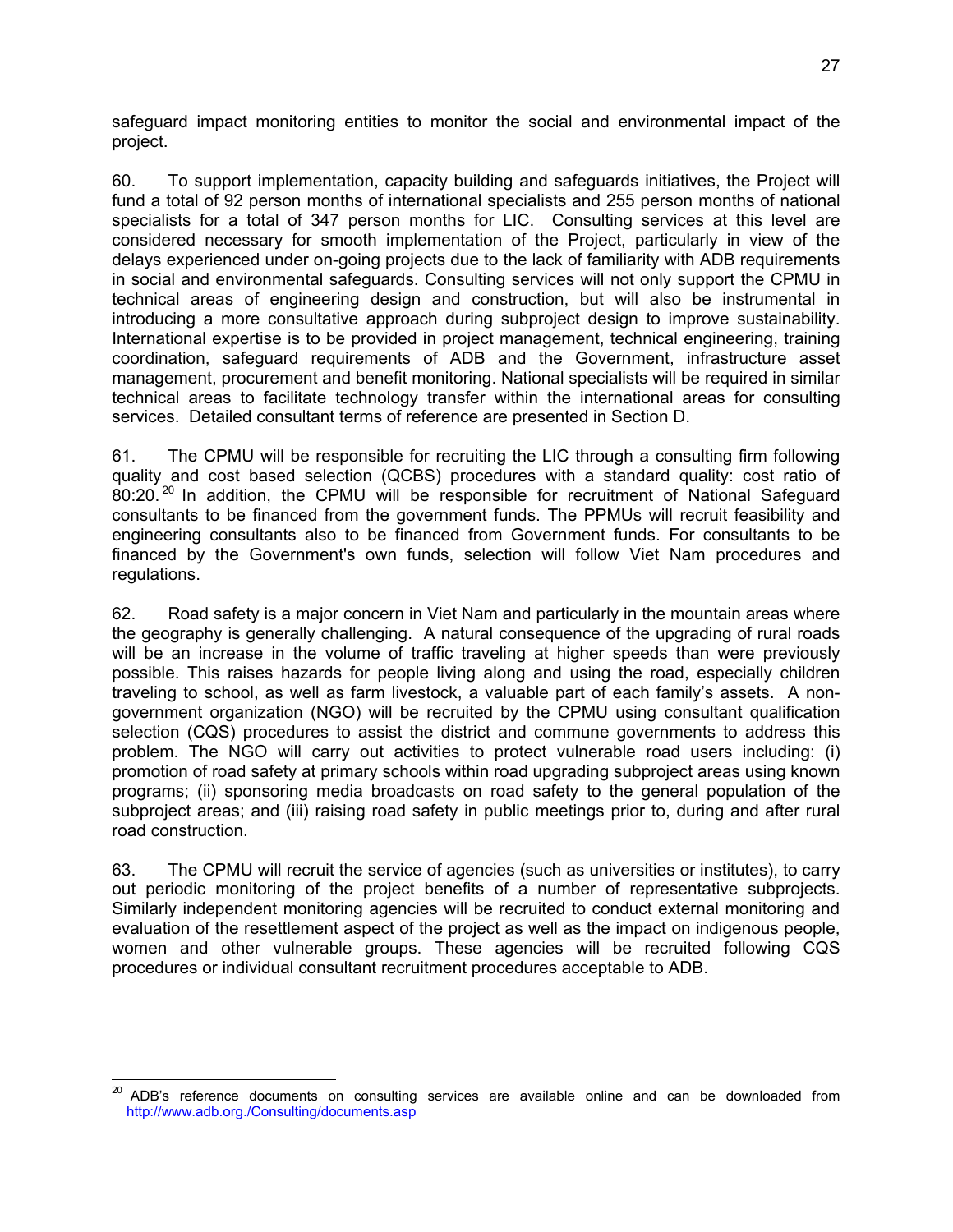#### C. **C. Procurement Plan**

#### **1. Basic Data**

| Country                       | Socialist Republic of Viet Nam                                   |
|-------------------------------|------------------------------------------------------------------|
| <b>Project Name</b>           | Sustainable Rural Infrastructure Development Project in Northern |
|                               | <b>Mountain Provinces</b>                                        |
| Loan Amount (\$)              | ADF - \$82 million, ADF Hard Terms - \$26 million                |
| Loan Number                   | tbd                                                              |
| <b>Executing Agency</b>       | Ministry of Agriculture and Rural Development                    |
| Date of this Procurement Plan | 10 September 2010                                                |

#### **2. Process Thresholds, Review and 18-month Procurement Plan**

#### **a. Project Procurement Thresholds**

64. Except where ADB may otherwise agree, the following process thresholds shall apply to procurement of goods and works:

| Method                 | <b>Threshold</b>                       |
|------------------------|----------------------------------------|
| ICB works              | $\geq$ \$2,000,000                     |
| ICB goods              | $\geq$ \$1,000,000                     |
| NCB works <sup>a</sup> | Below \$2,000,000 but $\ge$ \$200,000  |
| NCB goods <sup>a</sup> | Below \$1,000,000 but $\geq$ \$100,000 |
| Shopping works         | Below \$200,000                        |
| Shopping goods         | Below \$100,000                        |
|                        |                                        |

 $ICB =$  international competitive bidding,  $NCB =$  national competitive bidding <sup>a</sup> NCB procedures are described in Section D of this procurement plan.

#### **b. ADB Post and Prior Review**

65. Except as ADB may otherwise agree, the following prior- or post-review requirements apply to various procurement and consultant recruitment methods used for the Project.

| <b>Procurement Method</b>                     | <b>Prior or Post</b> | <b>Comments</b>                                                                                                                                                                                                                   |
|-----------------------------------------------|----------------------|-----------------------------------------------------------------------------------------------------------------------------------------------------------------------------------------------------------------------------------|
| For Goods and Works <sup>a</sup><br>ICB works | Prior                |                                                                                                                                                                                                                                   |
| ICB goods                                     | Prior                |                                                                                                                                                                                                                                   |
| NCB works                                     | Prior / Post         | Prior review is required for the actual first<br>bidding documents after which post<br>review applies. PPMUs must commit to<br>using the same format as the actual first<br>bidding documents reviewed<br>and<br>approved by ADB. |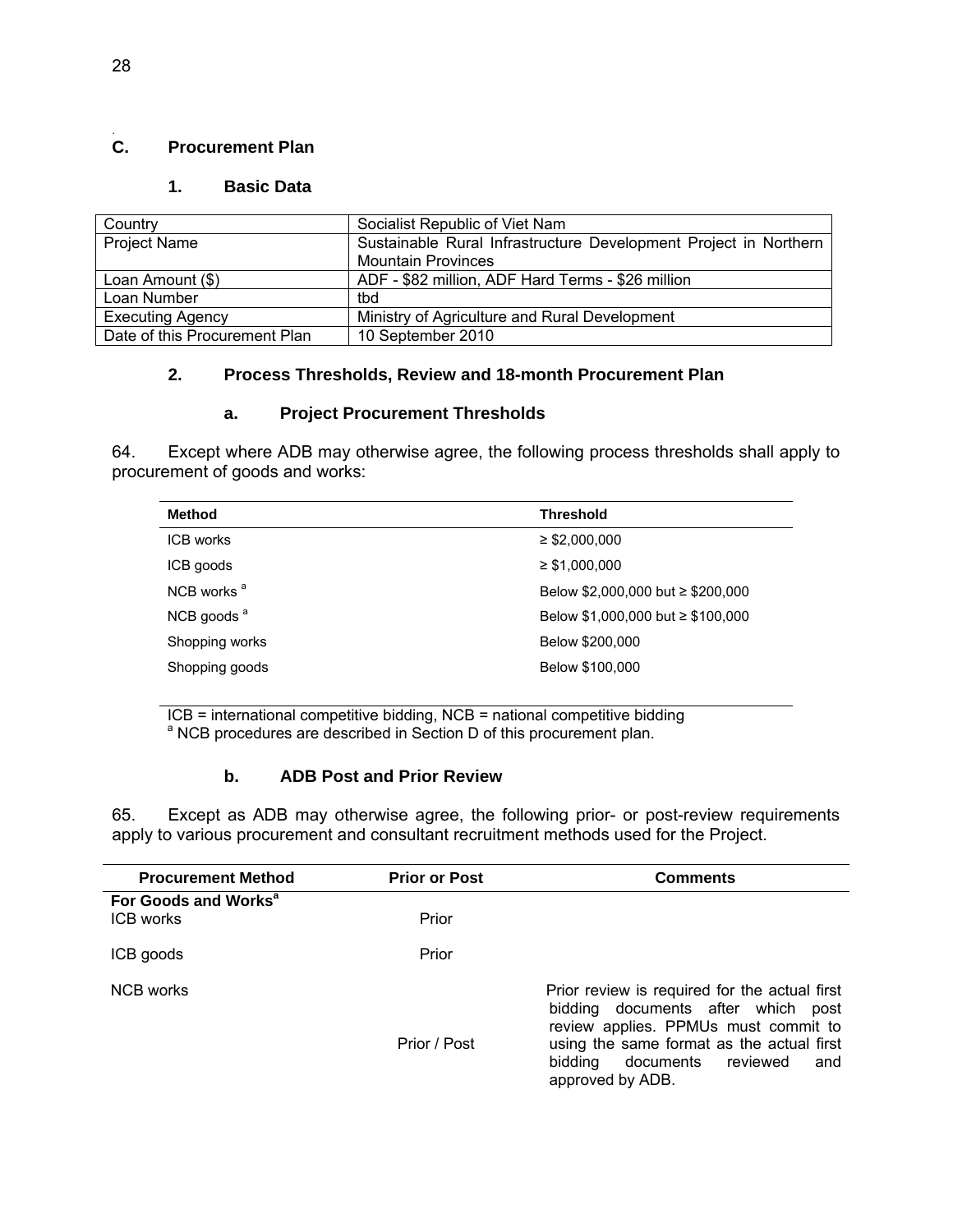| <b>Procurement Method</b>                                                                          | <b>Prior or Post</b> | <b>Comments</b>                                                                                                                                                                                                                         |
|----------------------------------------------------------------------------------------------------|----------------------|-----------------------------------------------------------------------------------------------------------------------------------------------------------------------------------------------------------------------------------------|
| NCB goods                                                                                          | Prior / Post         | Prior review is required for the actual first<br>bidding documents after which post<br>review applies. PPMUs must commit to<br>using the same format as the actual first<br>bidding<br>documents<br>reviewed<br>and<br>approved by ADB. |
| Shopping works                                                                                     | Post                 |                                                                                                                                                                                                                                         |
| Shopping goods                                                                                     | Post                 |                                                                                                                                                                                                                                         |
| Direct Purchase                                                                                    | Post                 |                                                                                                                                                                                                                                         |
| <b>For Consultant Recruitment</b><br><b>Consultant Quality and Cost</b><br>Based Selection (80:20) | Prior                | The CPMU will recruit implementation<br>consultants using full technical proposals.                                                                                                                                                     |
| <b>Consultant Qualification</b><br>Selection                                                       | Post                 | Involves small contracts with specialist<br>organizations for time critical work.                                                                                                                                                       |
| Individual Consultants                                                                             | Post                 |                                                                                                                                                                                                                                         |

CPMU = Central Project Management Unit; PPMU = Provincial Project Management Unit

<sup>a</sup> For international competitive bidding, invitations for bids, invitations for prequalification, draft prequalification documents, draft bidding documents, prequalification, and bid evaluation reports will be submitted to ADB for prior review and approval. For shopping and direct contracting, ADB will normally review the award of contracts on a post-review basis.

#### **c. Consulting Service Contracts Estimated to Cost More than \$200,000**

66. The following table lists the consulting services contracts for which procurement activity is either ongoing or expected to commence within the next 18 months:

| General<br><b>Description</b> | <b>Contract</b><br>Value<br>(\$ million) | Recruitment<br><b>Method</b> | <b>Advertisement</b><br><b>Date</b> | International<br>or National<br><b>Assignment</b>                             | <b>Comments</b>            |
|-------------------------------|------------------------------------------|------------------------------|-------------------------------------|-------------------------------------------------------------------------------|----------------------------|
| Implementation<br>Consultants | \$4.00                                   | QCBS (80:20)                 | Q4 2010                             | 92 person-<br>months<br>international<br>and 255<br>person-months<br>national | To be recruited<br>by CPMU |

QCBS = quality- and cost based selection.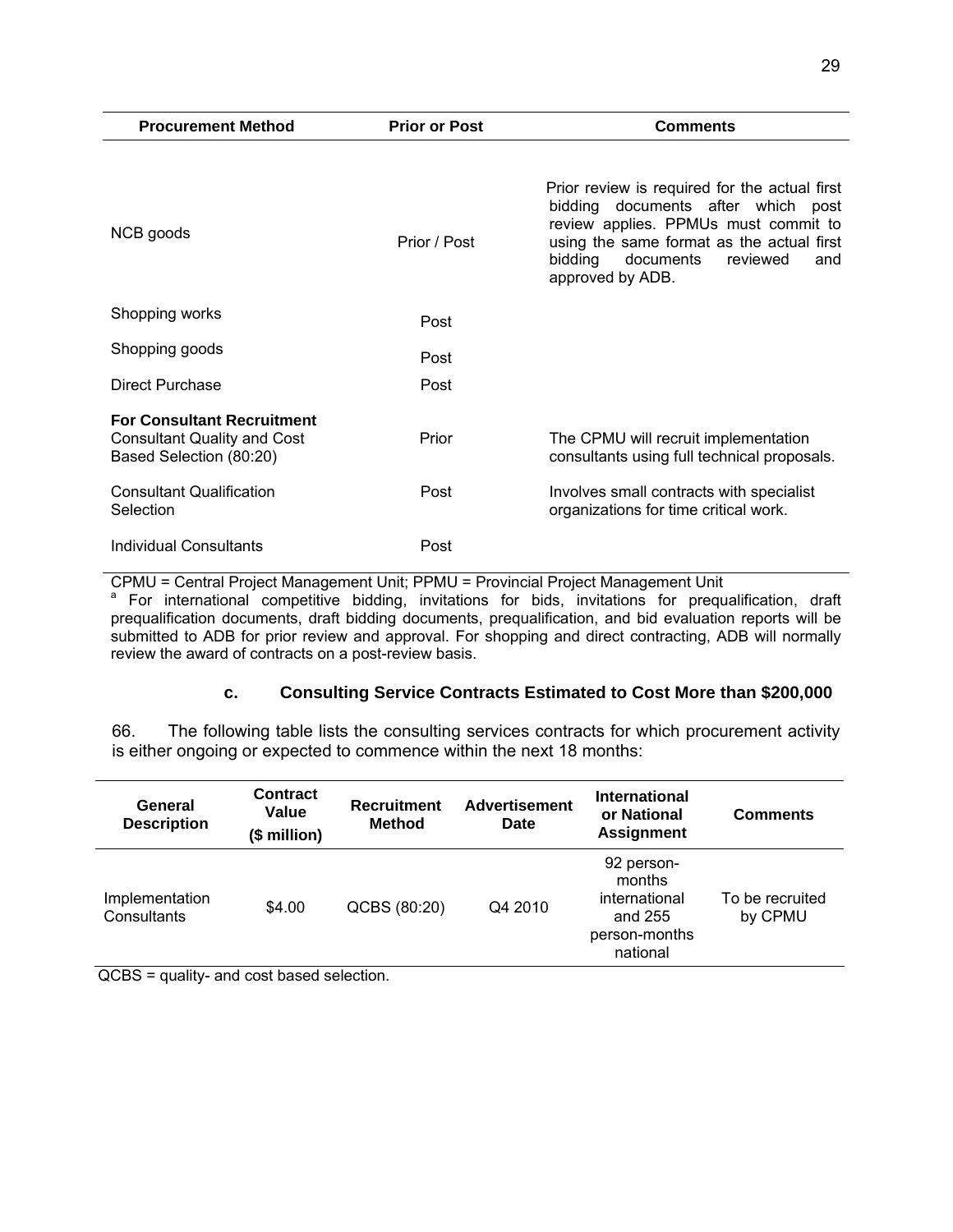| <b>General Description</b>                          | <b>Value of Contracts</b><br>(cumulative)<br>(million) | Number of<br><b>Contracts</b> | <b>Procurement /</b><br><b>Recruitment Method</b> | <b>Comments</b>                     |
|-----------------------------------------------------|--------------------------------------------------------|-------------------------------|---------------------------------------------------|-------------------------------------|
| Office equipment                                    | \$0.6                                                  | 16                            | Shopping                                          | By CPMU/<br><b>PPMU<sub>s</sub></b> |
| 4WD Motor vehicles                                  | \$0.9                                                  | 16                            | Shopping                                          | By CPMU/<br><b>PPMU<sub>s</sub></b> |
| Office Refurbishment                                | \$0.5                                                  | 16                            | Shopping                                          | By CPMU/<br><b>PPMU<sub>s</sub></b> |
| Road Safety NGO                                     | \$0.2\$                                                | 1                             | CQS                                               | By CPMU                             |
| Monitoring<br>Consultants<br><b>Baseline Survey</b> | \$0.20<br>\$0.20                                       | Est. 5<br>1                   | CQS<br>CQS                                        | By CPMU<br>By CPMU                  |

#### **d. Goods and Works Contracts Estimated to Cost Less than \$1 million and Consulting Services Contracts Less than \$200,000**

## **3. Indicative List of Packages Required under the Project**

67. The following table provides an indicative list of all procurement (goods works and consulting services) over the life of the proposed Project. Contracts financed by the borrower and others are included with appropriate notation in the 'Comments' section.

| General<br><b>Description</b>         | Est. Value<br>(\$ million) | Est. No. of<br>Contracts <sup>21</sup> | <b>Procurement</b><br><b>Method</b> | <b>Proposal</b><br><b>Type</b> | <b>Comments</b>                     |  |  |
|---------------------------------------|----------------------------|----------------------------------------|-------------------------------------|--------------------------------|-------------------------------------|--|--|
| <b>Goods</b>                          |                            |                                        |                                     |                                |                                     |  |  |
| <b>Vehicles</b>                       | \$0.90                     | 16                                     | Shopping                            | n.a.                           | By CPMU-<br><b>PPMU</b>             |  |  |
| <b>Office Equipment</b>               | \$0.60                     | 16                                     | Shopping                            | n.a.                           | By CPMU-<br><b>PPMU</b>             |  |  |
| <b>Works</b>                          |                            |                                        |                                     |                                |                                     |  |  |
| Office refurbishment                  | \$0.50                     | 16                                     | Shopping                            | n.a.                           | By CPMU/<br><b>PPMU<sub>s</sub></b> |  |  |
| Subproject works                      | \$93.47                    | Est. 150                               | <b>NCB</b>                          | <b>FTP</b>                     | By PPMUs                            |  |  |
| <b>Consulting Services</b>            |                            |                                        |                                     |                                |                                     |  |  |
| Loan<br>Implementation<br>Consultants | \$4.00                     | 1                                      | QCBS (80:20)                        | <b>FTP</b>                     | By CPMU                             |  |  |

  $21$  The numbers in this column are estimates based upon 45 subprojects.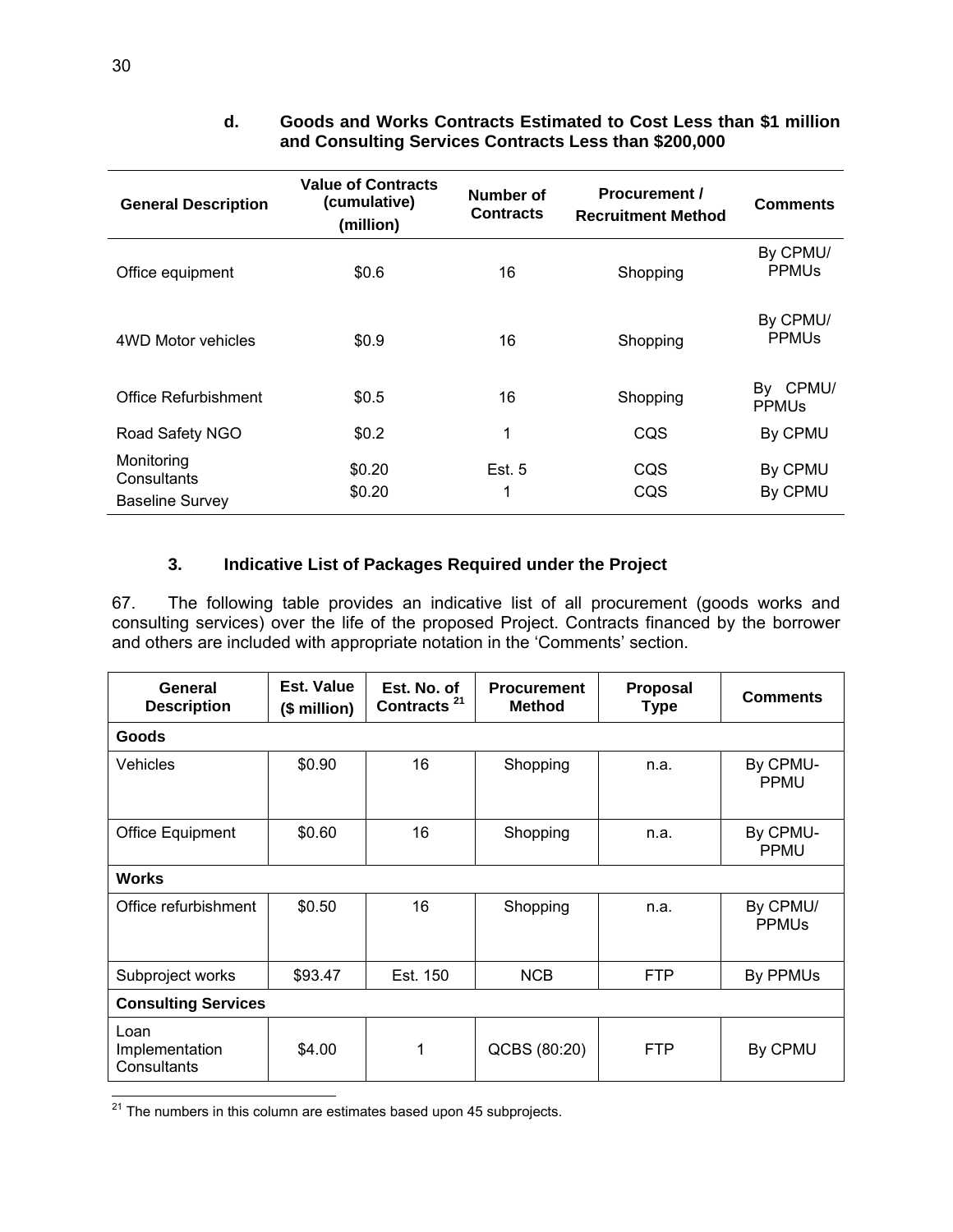| General<br><b>Description</b>                     | Est. Value<br>$($$ million $)$ | Est. No. of<br>Contracts <sup>21</sup> | <b>Procurement</b><br><b>Method</b> | <b>Proposal</b><br><b>Type</b> | <b>Comments</b>         |
|---------------------------------------------------|--------------------------------|----------------------------------------|-------------------------------------|--------------------------------|-------------------------|
| Road Safety NGO                                   | \$0.20                         |                                        | CQS                                 | EOI                            | By CPMU                 |
| Safeguards / Impact<br><b>Monitoring Entities</b> | \$0.20                         | 5                                      | CQS                                 | <b>EOI</b>                     | By CPMU                 |
| Baseline study                                    | \$0.2                          | 1                                      | CQS                                 | EOI                            | By CPMU                 |
| Subproject s/guard<br>consultants                 | \$0.90                         | 5                                      | GoV<br>requirements                 | n.a.                           | By CPMU<br>Govt. funded |
| Subproject<br><b>Investment Reports</b>           | \$1.53                         | Est. 60                                | GoV<br>requirements                 | n.a.                           | By PPMU<br>Govt. funded |
| Subproject Detailed<br>Designs                    | \$4.45                         | Est. 60                                | GoV<br>requirements                 | n.a.                           | By PPMU<br>Govt. funded |
| Subproject Bid Doc<br>Preparation                 | \$1.8                          | Est. 150                               | GoV<br>requirements                 | n.a.                           | By PPMU<br>Govt. funded |
| Subproject<br>Construction<br>Supervision         | \$2.2                          | Est. 150                               | GoV<br>requirements                 | n.a.                           | By PPMU<br>Govt. funded |

DD = detailed design; FS = feasibility study; SSS = single source selection; EOI = expression of interest FTP = full technical proposal.

#### **D. National Competitive Bidding Procedures**

#### **a. General**

68. The laws to be followed for national competitive bidding shall be those set forth in the Law on Procurement No. 61/2005/QH11 of 29 November 2005 and the Construction Law No. 38/2009/QH12 of June 2009, and with the processes described in Decree 85/2009/ND-CP of 15 October 2009 and other documents which may be amended from time to time with the clarifications and modifications described in the following paragraphs required for compliance with the provisions of ADB's *Procurement Guidelines* (April 2010, as amended from time to time)*.* 

#### **b. Eligibility**

 $\overline{a}$ 

- (i) National sanction lists may only be applied with ADB approval. $^{22}$
- (ii) A firm declared ineligible by ADB cannot participate in bidding for an ADBfinanced contract during the period of time determined by ADB.

## **c. Prequalification and Post Qualification**

(i) Post qualification shall be used unless prequalification is explicitly provided for in the loan agreement and/or procurement plan. Irrespective of whether post

<sup>22</sup> Section 52 of ADB's integrity principles and guidelines (ADB. 2006. *Integrity Principles and Guidelines*. Manila) allows ADB to sanction parties who fail to meet ADB's high ethical standards based on the decisions of third parties; such a decision can only be made by the integrity oversight committee on the basis of ADB's own independent examination of the evidence. As such, the process should follow the normal assessment and investigative processes prescribed by the guidelines. Available: http://www.adb.org/Documents/Guidelines/Integrity-Guidelines-Procedures/integrity-guidelines-procedures-2006.pdf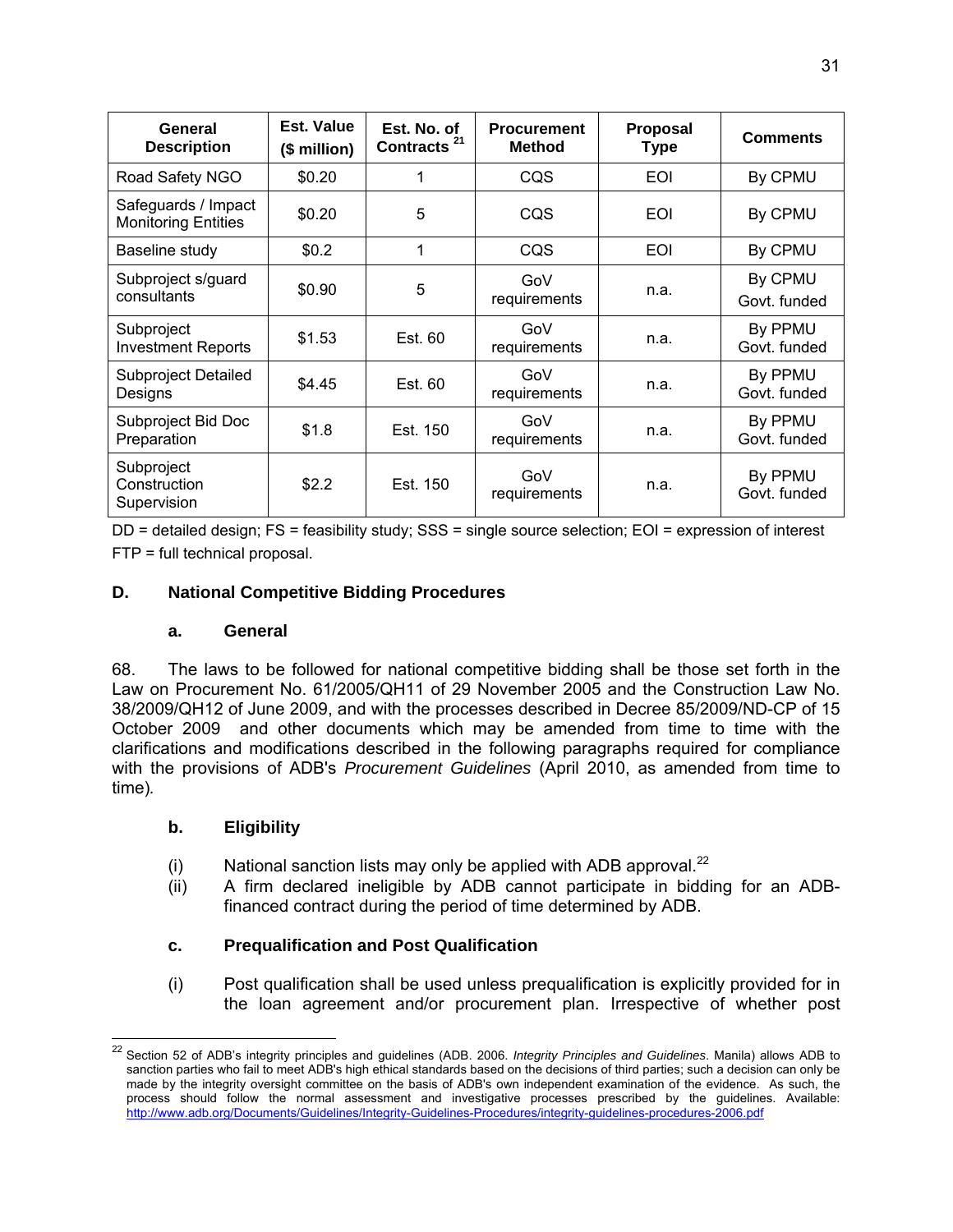qualification or prequalification is used, eligible bidders (both national and foreign) shall be allowed to participate.

- (ii) When prequalification is required, the evaluation methodology shall be based on pass/fail criteria relating to the firm's experience, and technical and financial capacity.
- (iii) Qualification criteria shall be clearly specified in the bidding documents. All specified criteria (and only specified criteria) shall be used to determine whether a bidder is qualified. The evaluation of the bidder's qualifications should be conducted separately from the technical and commercial evaluation of the bid.
- (iv) In carrying out the post-qualification assessment, the employer and/or purchaser shall exercise reasonable judgment in requesting from a bidder, in writing, missing factual or historical supporting information related to the bidder's qualifications, and shall provide a reasonable amount of time (minimum of 7 days) for the bidder to respond.

#### **d. Preferences**

- (i) No preference shall be given to domestic bidders or domestically manufactured goods.
- (ii) Regulations issued by a sectoral ministry, and provincial and local regulations that restrict national competitive bidding procedures to a class of contractors or a class of suppliers shall not be applicable.
- (iii) Foreign bidders shall be eligible to participate in bidding under the same conditions as local bidders, and local bidders shall be given no preference (either in the bidding process or in bid evaluation) over foreign bidders. Similarly, bidders located in the same province or city as the procuring entity shall not be given preference over bidders located outside that city or province.

#### **e. Advertising**

- (i) Invitations to bid (or prequalify, where prequalification is used) shall be advertised in the Government Public Procurement Bulletin. In addition, the procuring agency should publish the advertisement in at least one widely circulated national daily newspaper or freely accessible, nationally known website, allowing a minimum of 28 days from the date of publishing of biding documents and allowing potential bidders to purchase bidding documents up to at least 24 hours prior to the bid submission deadline. Bidding of national competitive bidding (NCB) contracts estimated at \$500,000 or more for goods and related services or \$1,000,000 or more for civil works shall be advertised on ADB's website via the posting of the procurement plan.
- (ii) Bidding documents shall be made available by mail, or in person, to all who are willing to pay the required fee, if any.
- (iii) The fee for the bidding documents should be reasonable and consist only of the cost of printing (or photocopying) the documents and delivering them to the bidder. (Currently set at D1 million, increase subject to ADB approval).

## **f. Standard Bidding Documents**

(i) The Borrower's standard bidding documents, acceptable to ADB, shall be used. The bidding documents shall provide clear instructions on how bids should be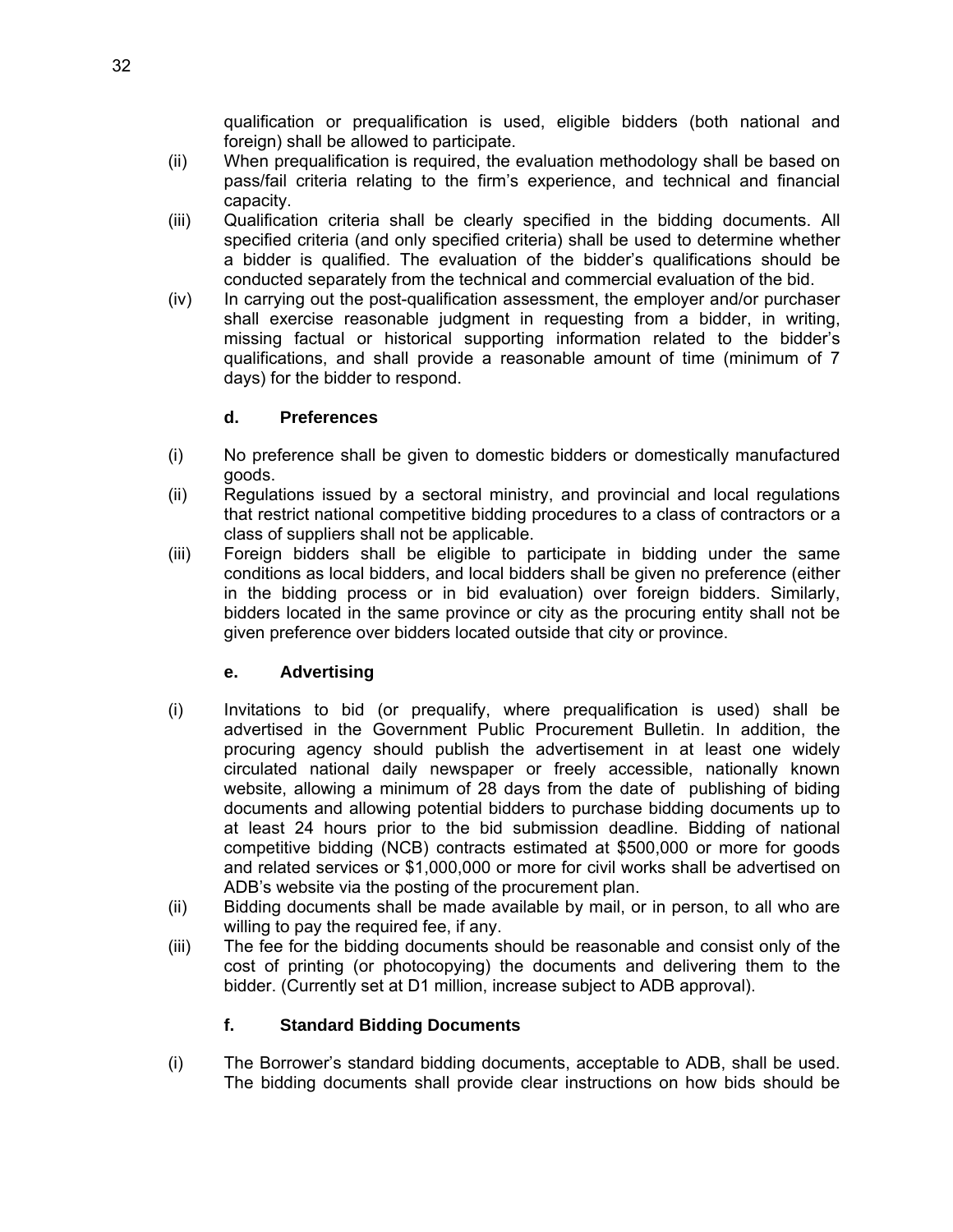submitted, how prices should be offered, and the place and time for submission and opening of bids.

(ii) Bidders shall be allowed to submit bids by hand or by mail and/or courier.

## **g. Bid Opening**

(i) A copy of the bid opening record shall be promptly provided to all bidders who submitted bids.

## **h. Bid Evaluation**

- (i) Merit points shall not be used in bid evaluation.
- (ii) Bidders shall not be eliminated from detailed evaluation on the basis of minor, non-substantial deviations.23
- (iii) Except with the prior approval of ADB, no negotiations shall take place with any bidder prior to the award, even when all bids exceed the cost estimates.
- (iv) A bidder shall not be required, as a condition for award of contract, to undertake obligations not specified in the bidding documents or to otherwise modify the bid as originally submitted.
- (v) Bids shall not be rejected on account of arithmetic corrections of any amount. However, if the Bidder that submitted the lowest evaluated bid does not accept the arithmetical corrections made by the evaluating committee during the evaluation stage, its bid shall be disqualified and its bid security shall be forfeited.

## **i. Rejection of All Bids and Rebidding**

- (i) No bid shall be rejected on the basis of a comparison with the owner's estimate or budget ceiling without ADB's prior concurrence.
- (ii) Bids shall not be rejected and new bids solicited without ADB's prior concurrence.

## **j. Participation by Government-owned Enterprises**

(i) Government-owned enterprises shall be eligible to participate as bidders only if they can establish that they are legally and financially autonomous, operate under the Enterprise Law and are not a dependent agency of the contracting entity. Furthermore, they will be subject to the same bid and performance security requirements as other bidders.

## **k. Non-eligibility of Military or Security Units**

-

(i) Military or security units or enterprises belonging to the Ministry of Defence or the Ministry of Public Security shall not be permitted to bid.

 $^{23}$  A minor, non-substantial deviation is one that, (i) if accepted, would not (a) affect in any substantial way the scope, quality, or performance specified in the contract; or (b) limit in any substantial way, the rights of the contracting entity or the obligations of the bidder under the proposed contract; or (ii) if rectified, would not unfairly affect the competitive position of other bidders presenting substantially responsive bids.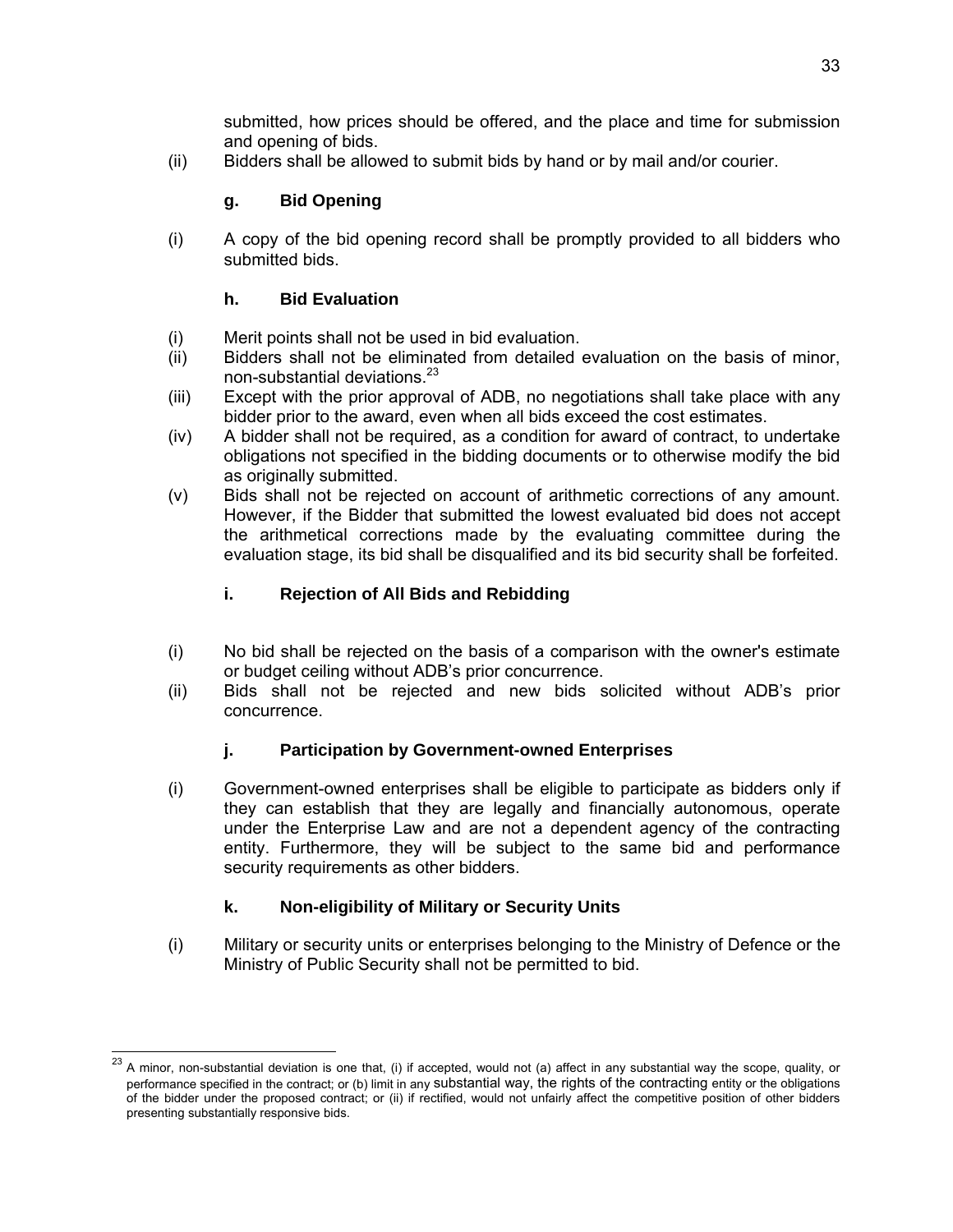#### **l. Participation Foreign Contractors and Suppliers/Joint Ventures and Associations**

- (i) Foreign suppliers and contractors from eligible countries shall, if they are interested, be allowed to participate without being required to associate or form joint ventures with local suppliers or contractors, or to subcontract part of their contract to a local bidder.
- (ii) A bidder declared the lowest evaluated responsive bidder shall not be required to form a joint venture or to sub-contract part of the supply of goods as a condition of award of the contract.
- (iii) Licenses allowing foreign contractors to operate in Viet Nam would be provided in a timely manner and will not be arbitrarily withheld.

#### **m. Publication of the Award of Contract Debriefing**

- (i) For contracts subject to prior review, within 2 weeks of receiving ADB's "Noobjection" to the recommendation of contract award, the borrower shall publish in the Government Public Procurement Bulletin, or a well-known and freely accessible website, the results of the bid evaluation, identifying the bid and lot numbers, and providing the (a) name of each bidder who submitted a bid; (b) bid prices as read out at bid opening; (c) name and evaluated prices of each bid that was evaluated; (d) names of bidders whose bids were rejected and the reasons for their rejection; and (e) name of the winning bidder, the price offered, and the duration and summary scope of the contract awarded.
- (ii) For contracts subject to post review, the procuring entity shall publish the bid evaluation results no later than the date of contract award.
- (iii) In the publication of the bid evaluation results, the borrower shall specify that any bidder who wishes to ascertain the grounds on which its bid was not selected should request an explanation from the procuring entity. The procuring entity shall promptly provide an explanation regarding why the bid was not selected, either in writing and/or in a debriefing meeting, at the option of the borrower. The requesting bidder shall bear all costs of attending such a debriefing. The discussion will address only the bidder's bid, and not the bids of competitors.

#### **n. Handling of Complaints**

(i) The national competitive bidding documents shall contain provisions acceptable to ADB describing the handling of complaints in accordance with Decree No. 85/2009/ND-CP, the Law on Procurement No. 61/2005/QH11, and other documents as may be amended from time to time.

#### **o. ADB Member Country Restrictions**

(i) Bidders must be nationals of ADB member countries, and offered goods, works, and services must be produced in and supplied from ADB member countries.

## **p. Fraud and Corruption**

(i) ADB will sanction a party or its successor, including declaring them ineligible, either indefinitely or for a stated period of time, to participate in ADB-financed activities if it at any time determines that the firm has, directly or through an agent,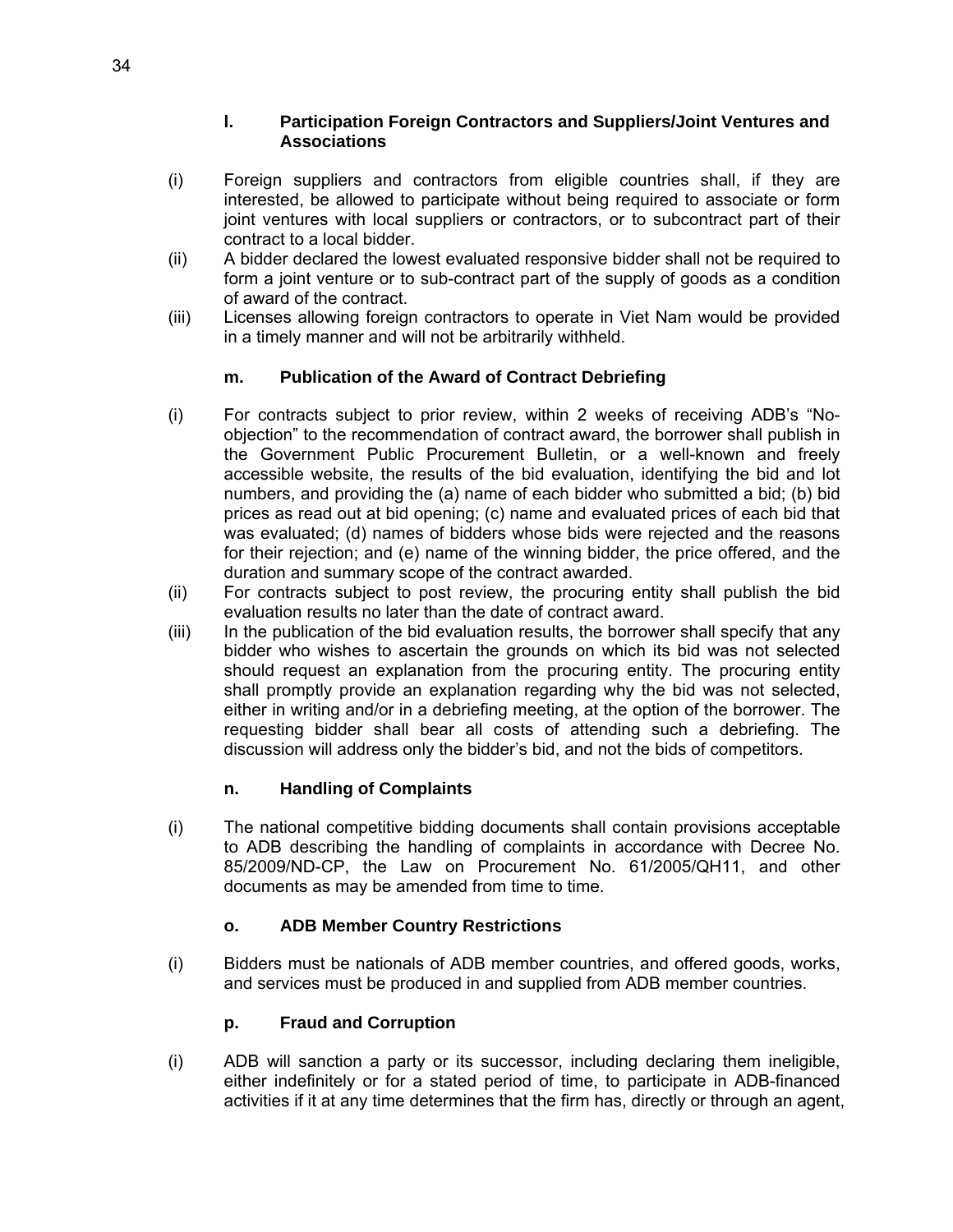engaged in corrupt, fraudulent, collusive, or coercive practices in competing for, or in executing, an ADB-financed contract.

#### **q. Right to Inspect and/or Audit**

(i) Each bidding document and contract financed by ADB shall include a provision requiring bidders, suppliers, and contractors to permit ADB or its representative to inspect and have audited (by ADB-appointed auditors) their accounts and records relating to the bid submission and contract performance

#### **E. Consultant's Terms of Reference**

69. Consultants to be financed from ADB resources are limited to the loan implementation consultants and are to be selected and engaged in accordance with the ADB's Guidelines on the Use of Consultants. The Central Project Management Unit (CPMU) is responsible to recruit the loan implementation specialists through a consulting firm using qualification and cost based selection (QCBS, 80:20).

70. The loan implementation consultants comprise a total of 92 person months of international specialists and 255 person months of national specialists - a total of 347 person months of specialist inputs. Consulting services will not only support the CPMU in technical areas of engineering design and construction, but will also be instrumental in introducing a more consultative approach during subproject design to improve sustainability. International expertise is to be provided in project management, technical engineering, training coordination, safeguard requirements of ADB and the Government, infrastructure asset management, risk and vulnerability appraisal, procurement and benefit monitoring. National specialists will be required in similar technical areas to facilitate technology transfer from international specialists.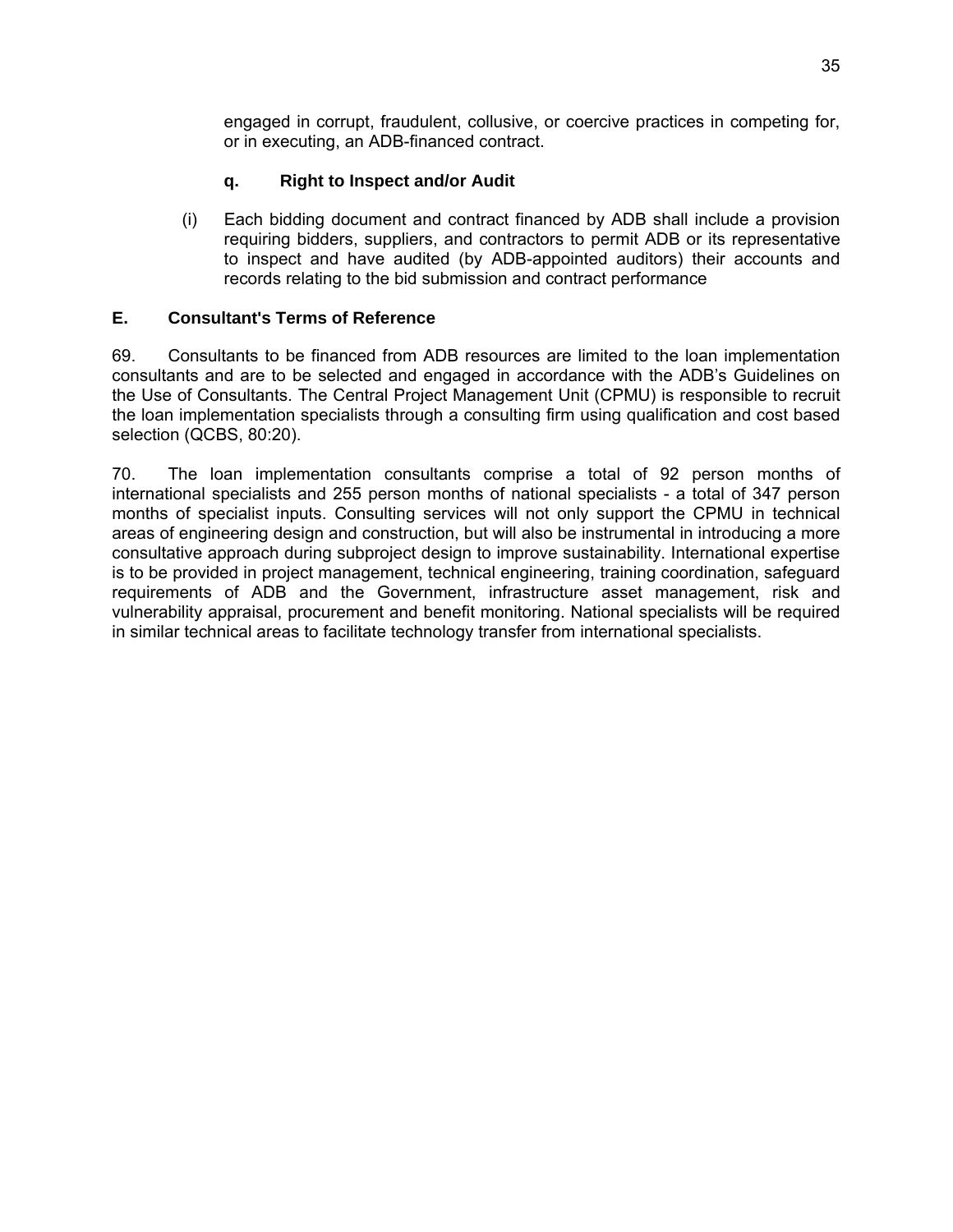#### **Table 1: Loan Implementation Consultant Inputs**

|                                                         |       | Quantities     |                |                          |                          |                          |                          |                 |
|---------------------------------------------------------|-------|----------------|----------------|--------------------------|--------------------------|--------------------------|--------------------------|-----------------|
|                                                         | Unit  | 2011           | 2012           | 2013                     | 2014                     | 2015                     | 2016                     | <b>Total</b>    |
|                                                         |       |                |                |                          |                          |                          |                          |                 |
| 1. International Consultants                            |       |                |                |                          |                          |                          |                          |                 |
| Project Management and Rural Infrastructure Specialist/ |       |                |                |                          |                          |                          |                          |                 |
| <b>Team Leader</b>                                      | p-m   | 6              | 10             | 3                        |                          |                          | 3                        | 22              |
| <b>Appraisal Economist</b>                              | p-m   | 3              | 1              |                          |                          |                          | $\overline{a}$           | $\overline{4}$  |
| Mountain Roads Engineer                                 | p-m   | 3              | 5              | 3                        | $\overline{\phantom{a}}$ |                          | $\overline{\phantom{a}}$ | 11              |
| <b>Irrigation Engineer</b>                              | p-m   | 3              | 3              | 2                        | 4                        |                          |                          | 12              |
| Monitoring and Evaluation Specialist                    | p-m   | $\overline{c}$ | 1              | 1                        | 1                        | 1                        | 1                        | $\overline{7}$  |
| <b>Procurement Specialist</b>                           | p-m   | 3              | 3              | $\overline{\phantom{a}}$ |                          |                          |                          | 6               |
| <b>Environmental Specialist</b>                         | $p-m$ | 3              | 3              | 2                        |                          |                          |                          | 8               |
| <b>Resettlement Specialist</b>                          | p-m   | 3              | 4              | 2                        |                          |                          |                          | 9               |
| Poverty and Gender Specialist                           | p-m   | 2              | 2              | 1                        |                          |                          |                          | 5               |
| Indigenous Persons Specialist                           | p-m   | 2              | 2              | 1                        |                          |                          | $\overline{a}$           | 5               |
| <b>Training Coordinator</b>                             | p-m   | 3              | $\blacksquare$ | $\overline{\phantom{a}}$ | $\overline{\phantom{0}}$ | $\overline{\phantom{a}}$ | $\overline{\phantom{a}}$ | 3               |
| <b>Subtotal</b>                                         |       | 33             | 34             | 15                       | 5                        | $\mathbf{1}$             | $\overline{\mathbf{4}}$  | $\overline{92}$ |
| 2. National Consultants                                 |       |                |                |                          |                          |                          |                          |                 |
| Project Management and Rural Infrastructure Specialist/ |       |                |                |                          |                          |                          |                          |                 |
| Deputy Team Leader                                      | $p-m$ | 12             | 12             | 12                       | 12                       | 6                        | 6                        | 60              |
| <b>Appraisal Economist</b>                              | p-m   | 6              | 4              | 2                        | $\overline{a}$           |                          |                          | 12              |
| Civil Roads /Mountain Road Engineers                    | p-m   | 10             | 16             | 12                       | $\overline{\phantom{a}}$ | $\overline{\phantom{a}}$ | $\overline{\phantom{a}}$ | 38              |
| <b>Irrigation Engineer</b>                              | p-m   | 6              | 6              | 6                        | 4                        | 2                        | 2                        | 26              |
| Monitoring and Evaluation Specialists                   | p-m   | 2              | $\overline{c}$ | 2                        | $\overline{c}$           |                          | 3                        | 11              |
| <b>Procurement Specialist</b>                           | p-m   | 4              | 4              | 2                        | $\overline{\phantom{a}}$ |                          | $\overline{a}$           | 10              |
| <b>Environmental Specialist</b>                         | p-m   | 4              | 6              | 6                        | 6                        |                          | $\overline{\phantom{0}}$ | 22              |
| <b>Resettlement Specialist</b>                          | p-m   | 4              | 10             | 6                        | $\overline{a}$           |                          | $\overline{\phantom{0}}$ | 20              |
| Poverty and Gender Specialist                           | p-m   | 4              | 6              | 6                        | 6                        |                          |                          | 22              |
|                                                         |       |                |                |                          |                          |                          |                          |                 |
| Indigenous Peoples Specialist                           | p-m   | 4              | 6              | 6                        | 6                        |                          |                          | 22              |
| <b>Training Specialist</b>                              | p-m   | 4              | 6              | $\overline{c}$           | $\blacksquare$           | $\overline{\phantom{a}}$ | $\overline{\phantom{a}}$ | 12              |
| <b>Subtotal</b>                                         |       | 60             | 78             | 62                       | 36                       | 8                        | 11                       | 255             |

## **F. Detailed tasks of Specialists**

#### **a. Project Management and Rural Infrastructure Specialist: Team Leader (22 p-m, international)**

71. This position will provide implementation support to the CPMU after loan effectiveness and will coordinate the other specialist inputs under the project. In addition, the position will also have technical specialist skills - a rural infrastructure engineer so he/she can also support technical specialists in their respective areas. The specialist will be based in the CPMU and directly support the Project Director and the two Deputy Directors. The specialist will have a minimum of 10 years experience in rural infrastructure development. Experience in Viet Nam or other South East Asian country will be considered an asset.

- 72. Duties of the specialist will include the following:
	- (i) Establish the overall Project Quality Assurance regime;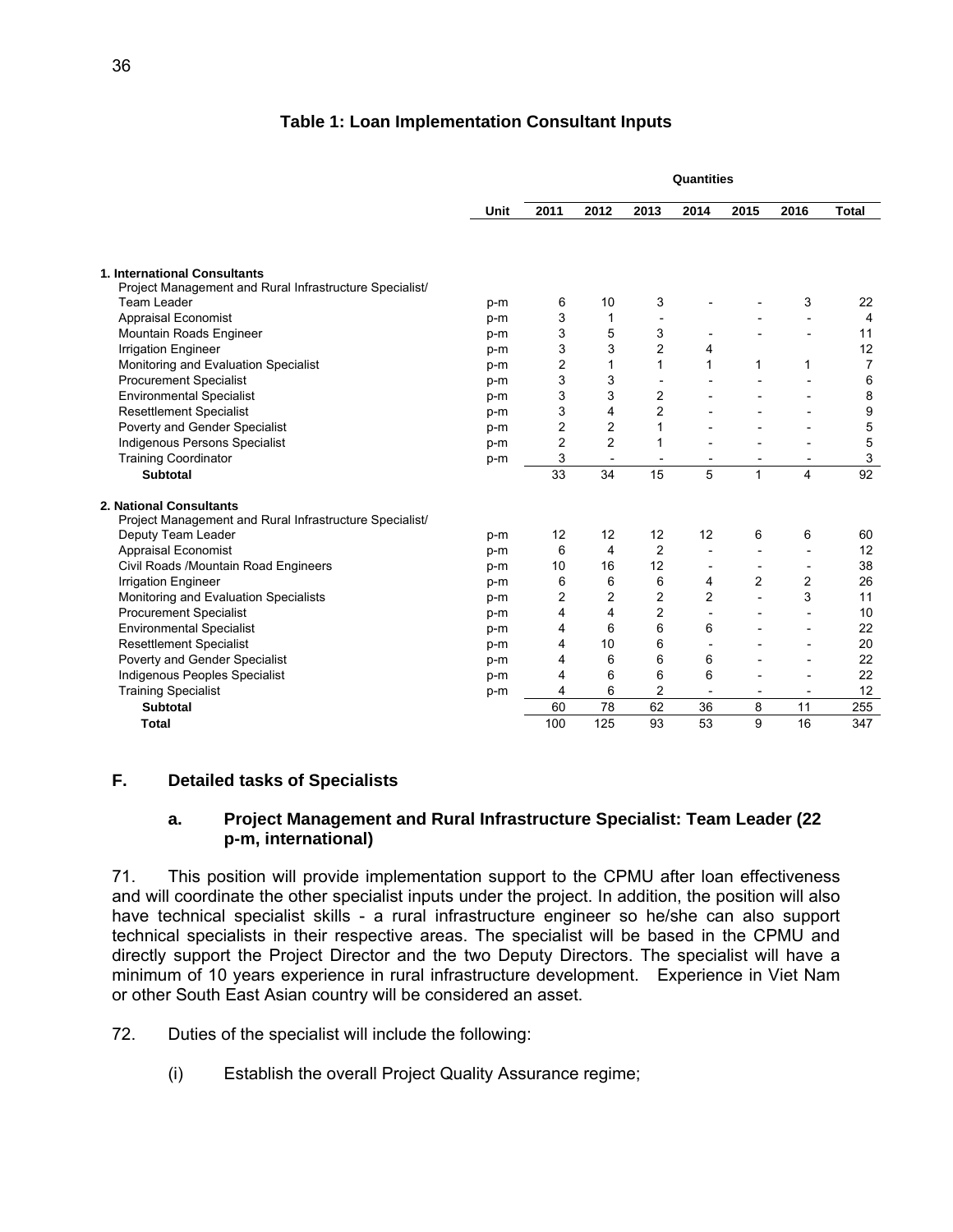- (ii) Supervise the consulting team and ensure that inputs and activities of both the international and national consultants are of a high quality and effective;
- (iii) Provide technical review for all SIRs and investment studies and provide recommendations;
- (iv) Assist the CPMU in the scheduling and planning of project implementation;
- (v) Provide advice and guidance on procurement, disbursement and liquidation of expenditures following ADB procedures;
- (vi) Assist in the design, planning and supervision of the monitoring of: implementation safeguards and benefits;
- (vii) Ensure that baseline surveys and annual surveys are carried out to obtain the necessary information to measure implementation and impact performance.
- (viii) Ensure that appropriate levels of community participation are undertaken in the detailed design activities by domestic consulting firms engaged to prepare SIRs;
- (ix) Ensure the pro-poor measures identified in the community consultations are designed and carried out;
- (x) Supervise the training consultants and ensure that the training program is properly prepared and implemented;
- (xi) Ensure that safeguard officers (SO) are appointed to and operational in each PPMU and that the safeguard studies are undertaken for each of the subprojects;
- (xii) Lead the consulting team in assisting the CPMU to review technical and safeguard aspects of SIRs and investment studies;
- (xiii) Together with the operations and maintenance (O&M) consultants, assist the CPMU in addressing O&M issues in subprojects and at the broader provincial level;
- (xiv) Identify areas of weakness in SIRs and investment studies presentation and provide consulting services as appropriate to strengthen provincial and district capacities;
- (xv) Assist the CPMU and PPMUs in the supervision of works implementation by providing specialized expertise as and when required;
- (xvi) Bring safeguard issues identified by other consultants, SOs or the monitoring teams to the attention of the CPMU and PPMUs, accompanied by recommendations for action;
- (xvii) Bring project implementation or O&M issues identified by other consultants or the monitoring teams to the attention of the CPMU and relevant PPMUs, accompanied by recommendations for action;
- (xviii) Assist the CPMU and PPMUs to resolve safeguard and implementation problems and issues that may arise from time to time;
- (xix) Participate in the mid-term review; and
- (xx) Lead a team to prepare the project completion report.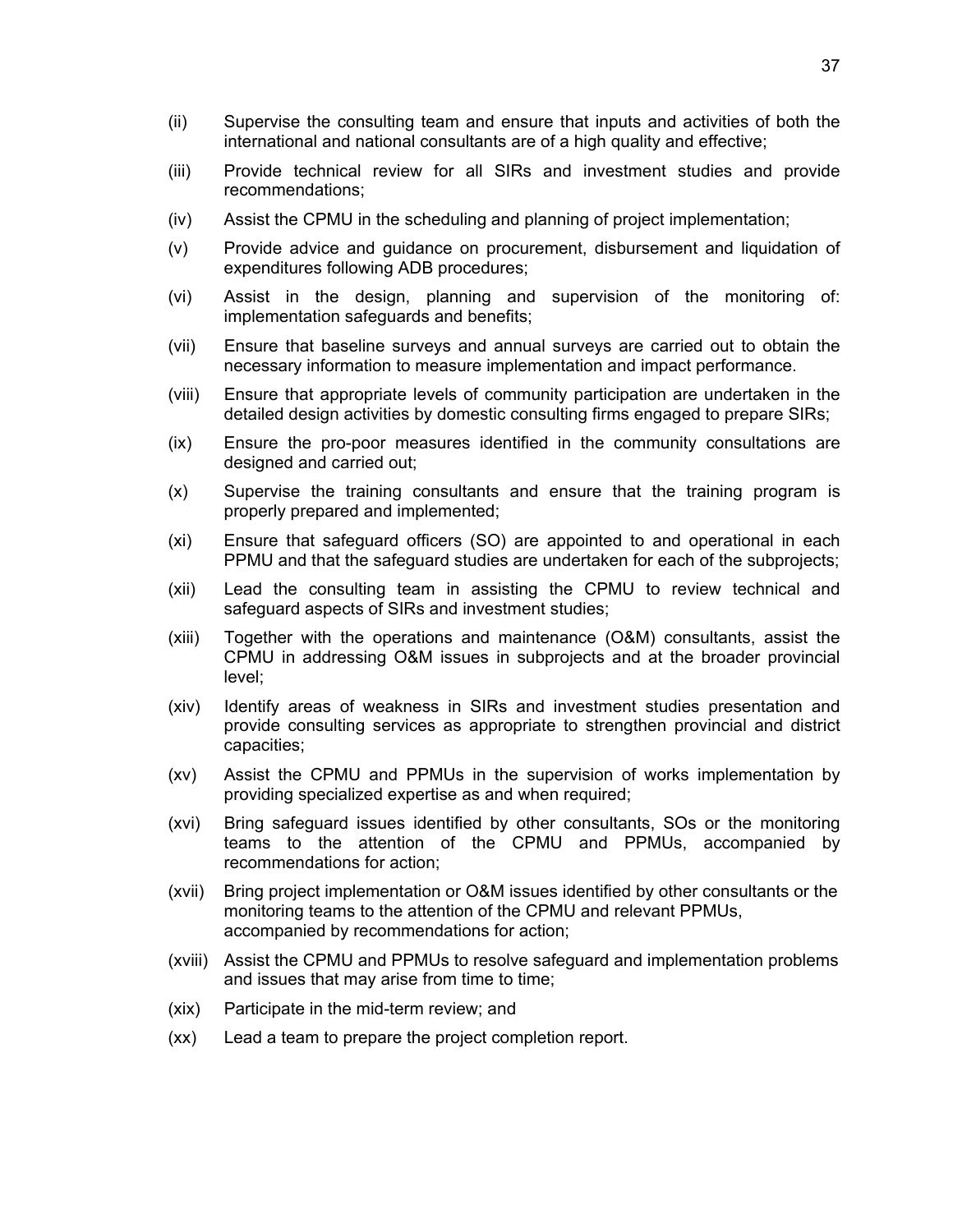#### **b. Project Management and Rural Infrastructure Specialist/Deputy Team Leader (60 p-m, national)**

73. This position will support the Team Leader to provide implementation support after loan effectiveness and to coordinate the other specialists' inputs under the project. Like the Team Leader, the position will also have technical specialist skills - a rural infrastructure engineer so he/she can also support technical specialists in their respective areas. The specialist will be based in the CPMU and directly support the Project Director and the three Deputy Directors. The specialist will have a minimum of 10 years experience in rural infrastructure development, including roads, irrigation, water supply and/or markets, a complementary technical specialty and experience with the Team Leader would be an asset.

- 74. Duties of the specialist:
	- (i) Provide support to the Team Leader in its management and technical duties as listed above.
	- (ii) With the Team Leader, supervise the consulting team and ensure that inputs and activities of both the international and national consultants are of a high quality and effective;
	- (iii) Provide assistance and technical review for all SIRs and Investment Studies and fill the position and duties of the Team Leader when the Team Leader is out of the country; and,
	- (iv) Responsible for the output of the team of specialists.

#### **c. Appraisal Economists (4 p-m international and 12 p-m national)**

75. In order to have subproject economic analyses properly prepared, it is proposed that the team will include suitably qualified project economists to review completed subproject investment reports to ensure that they meet the adequate standard in assessing the real economic benefits of the subprojects. The economists will have two intermittent inputs and will be responsible to the Team Leader. The economists should have a minimum of 5 years experience in the economic analysis of rural infrastructure development projects preferably financed by ODA donors, and have gained some of that experience in the South East Asian context, preferably in Viet Nam.

- 76. Duties for the position include the following:
	- (i) In coordination with the training coordinator;
	- (ii) Conduct a training needs assessment (TNA) of the CPMU staff and the provincial consultants to ascertain the gaps in their project economic analysis skills for rural roads, irrigation rehabilitation, water supplies and other key items of infrastructure;
	- (iii) Based on the TNA, develop training material to be used in to narrow the gaps and the training program. The program shall include examinations to ascertain the trainee's mastery of the training materials and official acknowledgment of achievement;
	- (iv) Conduct the training program;
	- (v) Conduct follow-on training as required;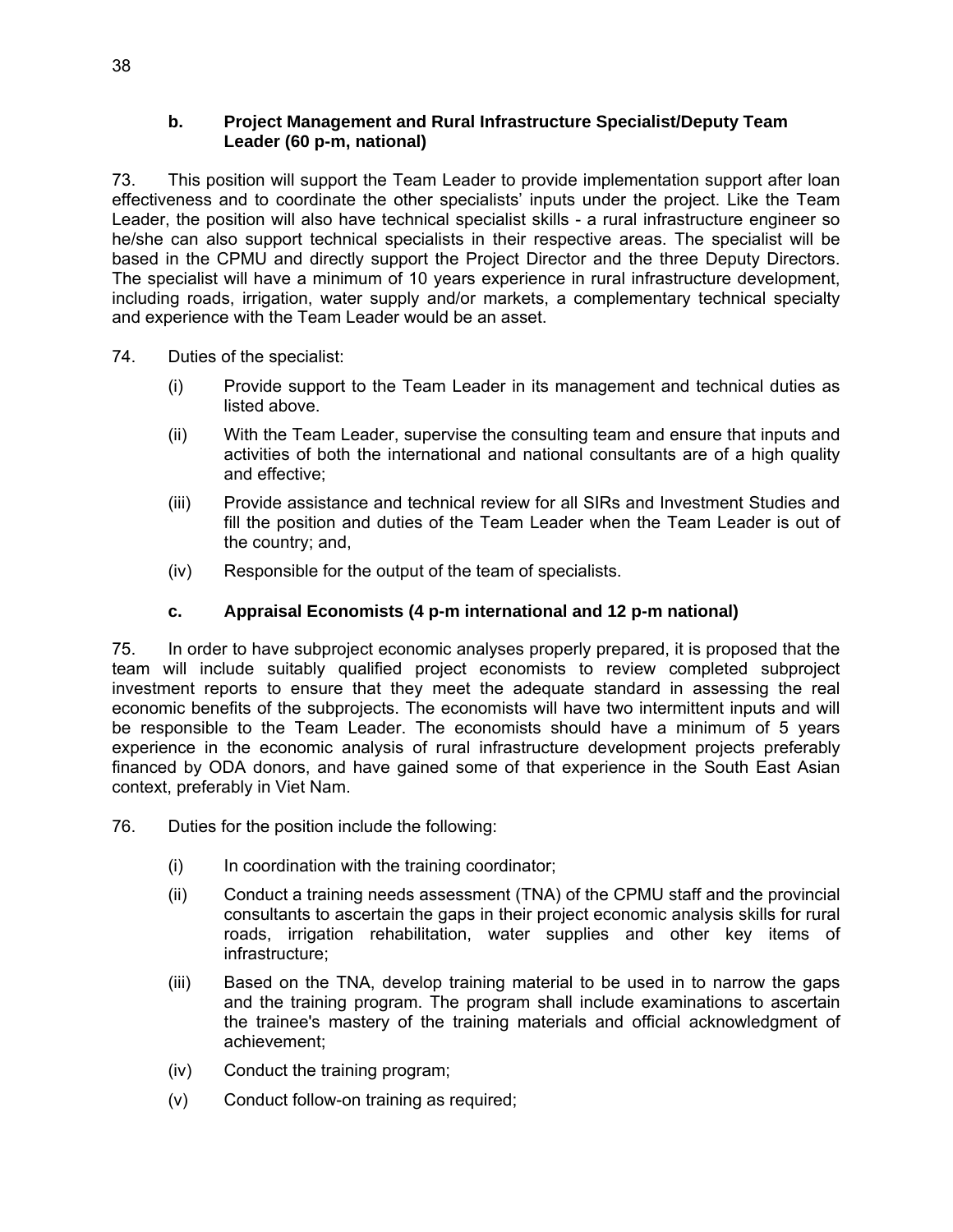- (vi) Review and provide recommendations regarding the quality of the economic and financial analysis presented in each SIR and Investment Studies prepared by the PPMU appointed consultants. Where necessary recommend measures to ensure that the relevant subproject benefits are accurately captured in the analysis;
- (vii) As necessary provide technical support for consultants engaged in the preparation of the SIR financial and economic analyses. Ensure appropriate baseline and annual indicators are identified and measured. Undertake regular field visit to provide this support; and
- (viii) Advise the CPMU as to whether the SIR financial and economic analysis meets an acceptable quality standard.

#### **d. Mountain Roads Engineers/ Civil Roads Engineers – (11 p-m international and 38 p-m national)**

77. With the emphasis being on quality of design and construction, the specialists will review road designs prepared by provincially based consultants with particular attention being paid to designing road sections to the local conditions. The review process is necessary to ensure that standard designs are not blindly applied in this challenging environment and that designs are not dominated by the budget limitations of the subproject and provincial cost norms but provide for anticipated volumes of traffic under conditions of minimal maintenance. The engineers will have a minimum of 5 years experience in road design supervision and will have more than 10 years experience as a consulting engineer. The international specialists will have tertiary qualifications from a recognized international institution, preferably with post graduate qualifications in road engineering. The national specialist will have tertiary qualifications from a recognized national or international institution, preferably with a post graduate degree in road engineering. The specialists will be familiar with working in large multinational teams.

- 78. Duties of the specialist will include the following:
	- (i) Undertake a technical review of proposed road designs in SIRs and investment studies prepared by consultants in participating provinces;
	- (ii) Following site investigations, provide written comments and recommendations on each subproject reviewed detailing recommended changes to the technical design parameters;
	- (iii) With the support of the Vietnamese counterpart roads specialist, brief consulting engineers engaged to prepare SIRs and investment studies on the proposed changes and explain the reasons for these changes;
	- (iv) Review and provide recommendations regarding the traffic volume estimates used in the preparation of the SIR and Investment Studies and confirm if estimates are realistic and that the design adequately accommodates this level of surface and road base specifications;
	- (v) Review, assess, and provide recommendations regarding the O&M requirements of the alignment to be rehabilitated and recommend the optimum level of O&M needed for maintenance of the function of the road;
	- (vi) Assist in the preparation of quality assurance guidelines to be followed for rural road rehabilitation funded under the Project;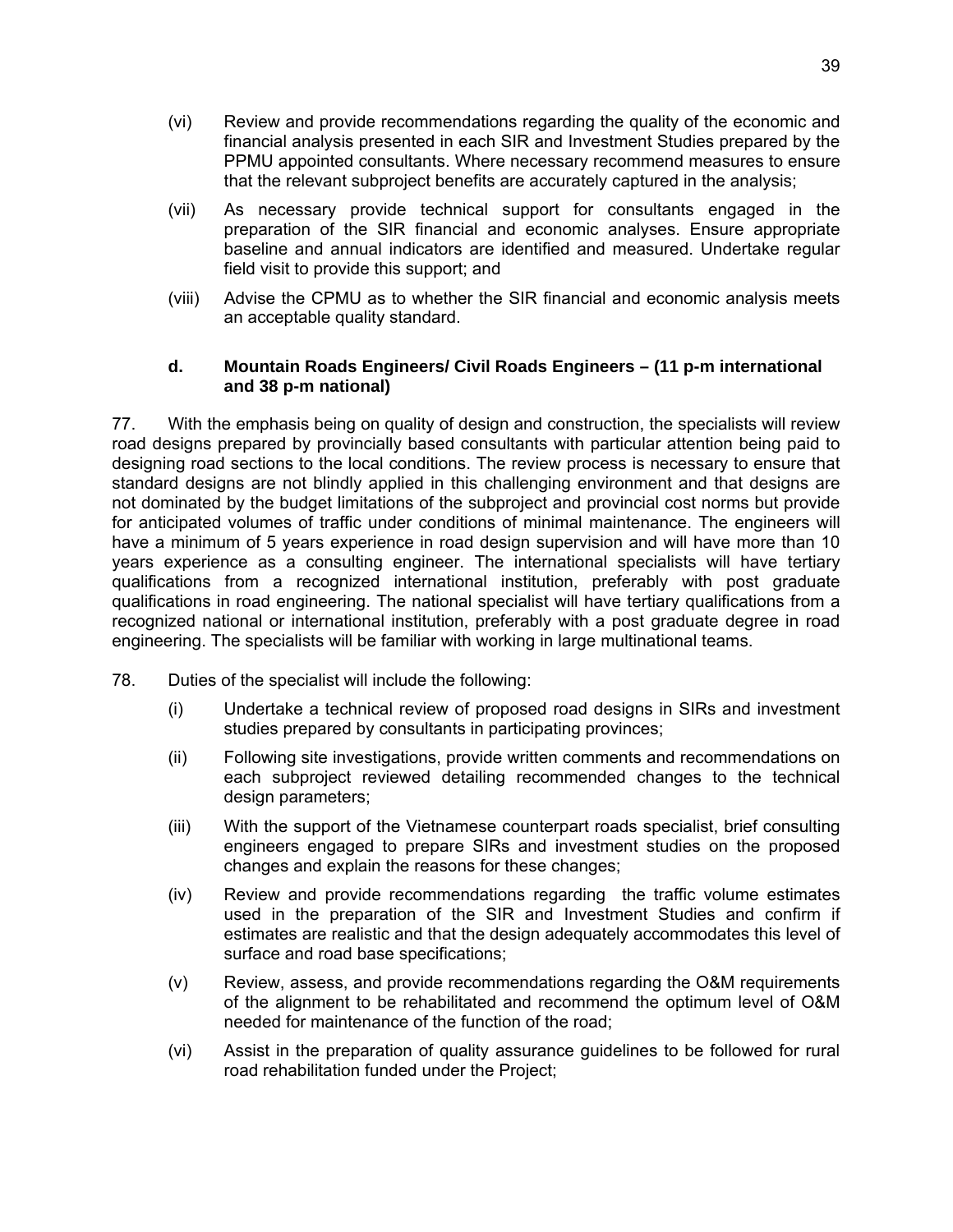- (vii) Assist in the preparation of construction supervision guidelines to be followed by the national consultants appointed to carry out this task. This should nominate the types and frequency of materials testing such as routine quality monitoring of compaction etc; and
- (viii) Review and provide recommendations regarding the quality of completed subprojects and O&M arrangements during the commissioning period.

### **e. Irrigation Engineers (12 p-m international and 26 p-m national)**

79. The proposed positions are required to assure that design quality will be maintained and that there is adequate technical support available during the preparation of subproject designs and their subsequent review based on technical criteria. The candidates will have a minimum of 10 years experience in their respective fields and will have more than 5 years experience as consulting engineers. The specialists will have tertiary qualifications from an established and recognized institution and will be fluent in the English language. Individual specialists will be familiar with working in large multinational teams.

- 80. Duties of the specialists will include the following:
	- (i) Establish the Quality Assurance Regime for the irrigation subprojects;
	- (ii) Prepare construction supervision quality control guidelines to be followed by the national consultants appointed to carry out this task. This shall specifically address the quality control of materials and the construction processes;
	- (iii) Undertake a technical review of all SIR and Investment Studies irrigation designs prepared by the PPMU consultants. In general the review shall;
	- (iv) Include field inspections of the proposed irrigation sites;
	- (v) Pay special attention to minimizing any disturbance to the natural environment and mitigating and corrective measures as appropriate;
	- (vi) Audit the design for safety and provide guidance accordingly to mitigate any potential hazards;
	- (vii) Provide written comments and recommendations to the CPMU on each subproject reviewed detailing any changes or modifications to the technical design;
	- (viii) Review and provide recommendations regarding the irrigation SIRs for the following specific technical issues;
	- (ix) Ensure that canal design is appropriate given the characteristics of the command area and cropping alternatives;
	- (x) The hydrological analysis prepared by the provincial consultants is current and future demands anticipated from the water source will be accommodated given the runoff and other catchment characteristics;
	- (xi) Recommend improvements in the design of irrigation structures in irrigation related SIRs to improve efficiency of water utilization and facilitate efficient water management during the operational phase;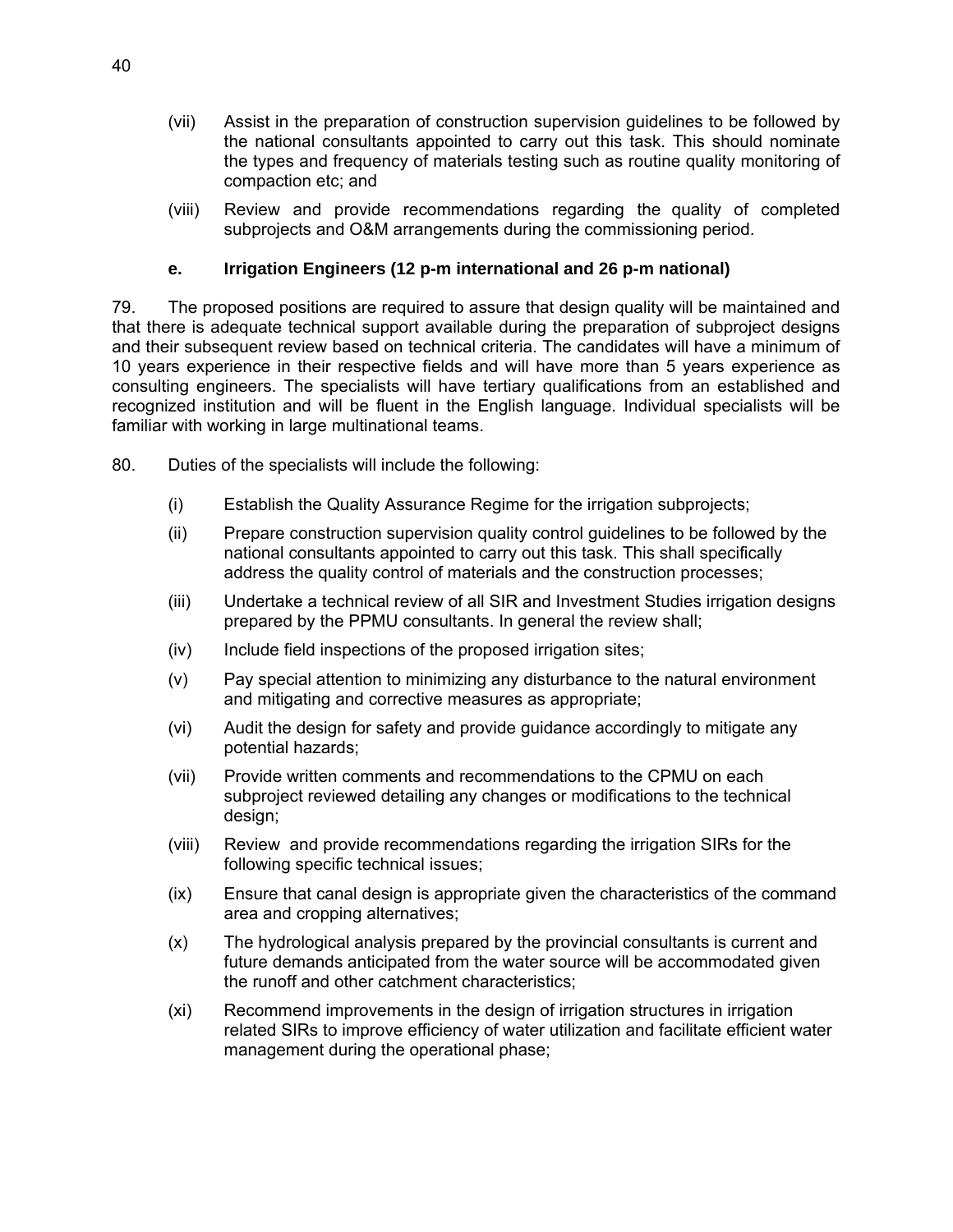- (xii) Assist the CPMU and relevant Department of Agriculture and Rural Development in rationalizing the use of water for irrigation purposes where there are competing demands for the resource - such as industry, domestic water supply etc;
- (xiii) Assisted by the Vietnamese irrigation specialist, brief consulting engineers engaged to prepare SIRs and Investment Studies on the proposed changes and explain the reasons for these changes;
- (xiv) Training. In coordination with the training coordinator;
- (xv) Prepare training courses for using the quality control guidelines;
- (xvi) Carry out the training; and
- (xvii) Building upon successful irrigation experiences<sup>24</sup> in Viet Nam, review and assess O&M requirements and arrangements and make recommendations for optimum O&M practice. In close liaison with the irrigation system owner, manager and users develop asset management plans for each subproject.

#### **f. Monitoring and Evaluation Specialists (7 p-m international and 11 p-m national)**

81. The specialists will assist in overall benefit monitoring survey design and provide the principles for analyzing the results. In addition, the specialists will be responsible for establishing performance monitoring of the implementation of subprojects to facilitate reporting to the Government and ADB. The specialists will have tertiary qualifications in rural development or a related field and have at least 5 years experience as PBME specialists or in a related area.

- 82. Duties of the specialists will include the following:
	- (i) Review and provide recommendations regarding the monitoring and evaluation recommendations in the PPTA consultant's Draft Final Report and from the completed RISP;
	- (ii) Together with the CPMU staff and the consulting team leader determine the optimum type of monitoring program for project implementation, safeguards and benefits;
	- (iii) Together with CPMU staff, and with reference to the Project DMF, design a monitoring system based on measurable inputs, outputs and outcomes. The system shall include: house hold, origin-destination, market, and traffic characteristic surveys disaggregated by gender and age;
	- (iv) Together with CPMU staff, brief PPMUs on their duties and responsibilities under the project monitoring system;
	- (v) Assist in recruiting an agency or institution to undertake benefit monitoring;
	- (vi) Guide the benefit monitoring agency in undertaking baseline surveys, developing monitoring parameters and scheduling monitoring activities; and,
	- (vii) Periodically review monitoring activities during project implementation and report any deficiencies, problems, issues or shortcomings to the CPMU.

<sup>-</sup>24 A Framework for Improving the Management of Irrigation Schemes in Vietnam. *Hector M. Malano, Biju A. George and Brian Davidson.* Modeling and Monitoring of System Operation: Three Different Irrigation Systems in Vietnam, Biju A.,George,Hector M. Malano,Vo Khac Tri,Nguyen Chien,and Hugh Turral.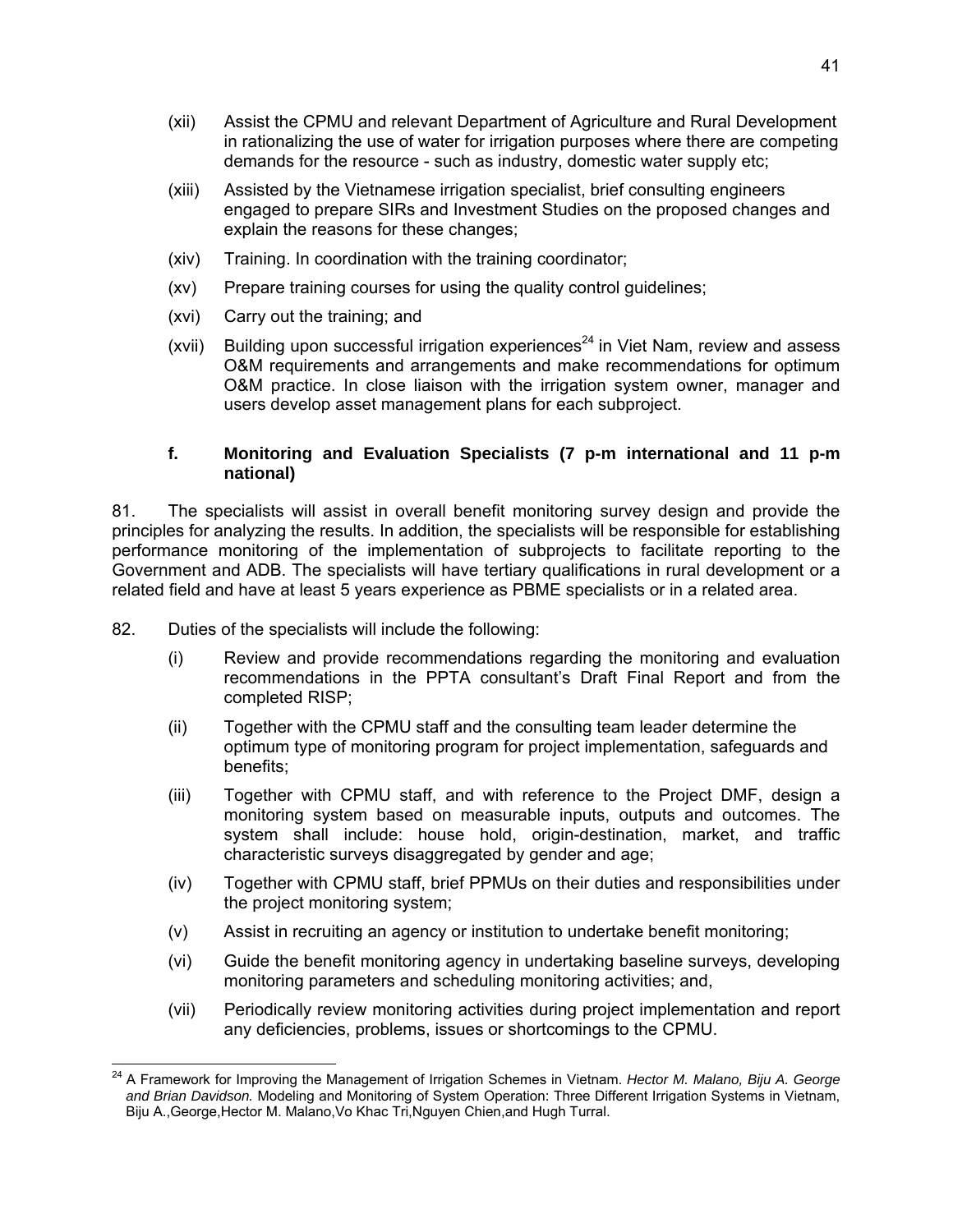## **g. Procurement Specialists (6 p-m international and 10 p-m national)**

83. The specialists will be responsible for developing proforma contracts for use by the PPMUs in preparing works contracts and will ensure that ADB procedures are incorporated into the processing procedures developed by the CPMU for approving and implementing subprojects. They will have five years experience undertaking or supervising procurement under internationally funded development projects.

- 84. Duties of the specialists will include the following:
	- (i) In association with the CPMU, development procedures to ensure that ADB's procurement guidelines (2010, as amended from time to time) are incorporated into subproject processing and implementation;
	- (ii) With the cooperation of the infrastructure engineers, develop pro-forma contracts that can be used by PPMUs for civil works construction;
	- (iii) Support the CPMU in the preparation of standard bidding documents for civil works contracts in accordance with national competitive bidding procedures specified in the Project Administration Manual; and
	- (iv) Assist in the capacity building training activities to ensure that PPMU staff are familiar with procurement procedures and documents needed for the smooth implementation of the proposed Project.

#### **h. Environmental Specialists (8 p-m international and 22 p-m national)**

85. The specialists will have appropriate tertiary qualifications in environmental science or natural resource management from a recognized institution and will have more than 10 years experience working in the field of environmental management for internationally funded development projects, some of which will have been undertaken in Viet Nam. The national specialist will also have considerable experience in environmental monitoring and will be familiar with the laws of Viet Nam associated with the environment as well as having had experience in internationally funded development projects as an environmentalist. Training skills would also be an advantage to the international and national specialists.

86. Duties of the specialists will include the following:

- (i) Review and provide recommendations regarding the environmental recommendations of the PPTA Final Report and the formats for environmental examinations contained therein;
- (ii) Brief the participating PPCs, PPMUs and participating district staff in participating provinces on environmental procedures and requirements for subproject preparation;
- (iii) Brief local consulting firm/s recruited by the CPMU to assist in the preparation of SIRs and Investment Studies on the environmental assessment requirements;
- (iv) Visit random subprojects during the subproject preparation to ensure environmental safeguards are being properly conducted;
- (v) Assist in the review of the initial environmental assessments contained in SIRs and Investment Studies including the associated environmental management plan;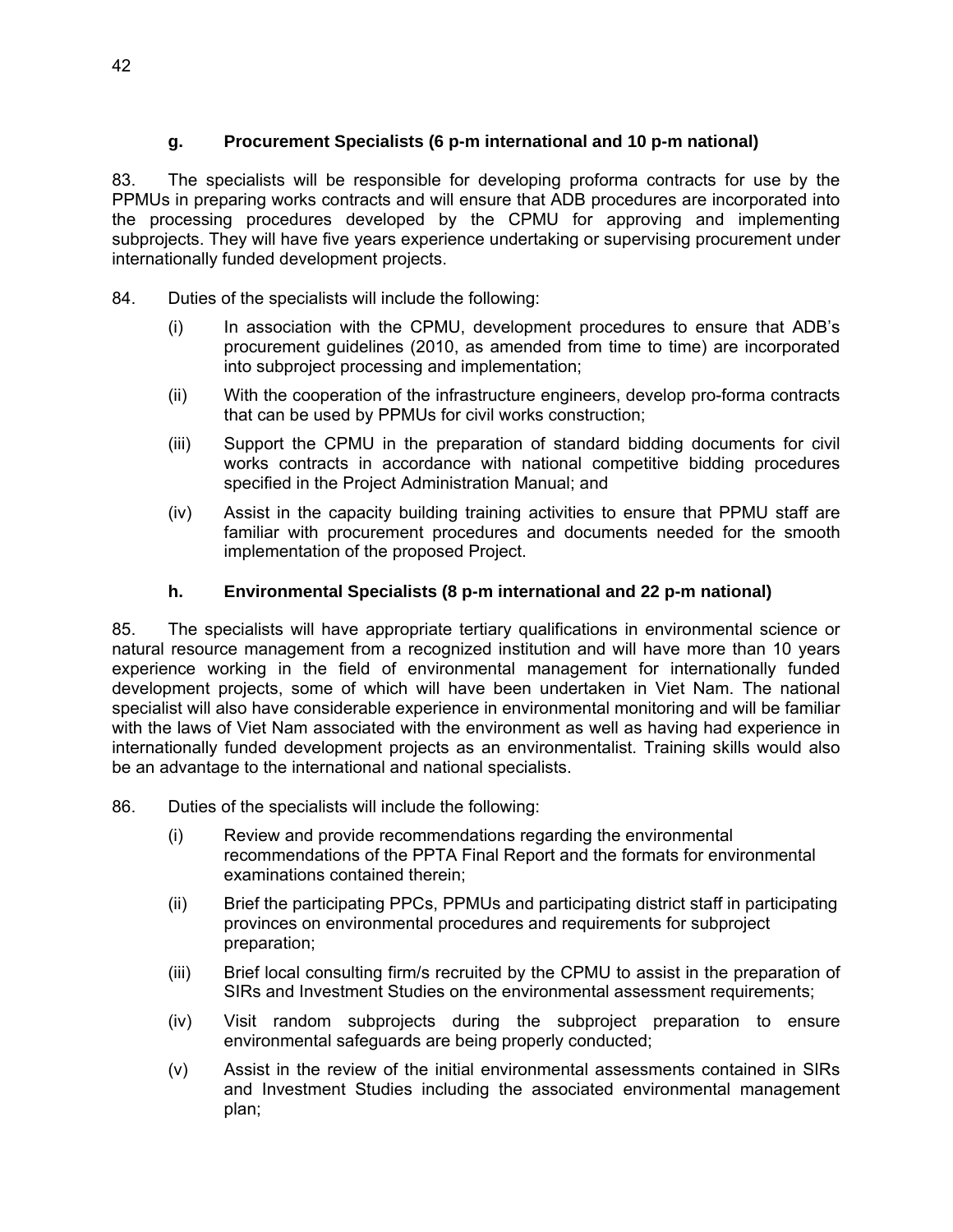- (vi) Liaise with the safeguards officers in each PPMU and make spot checks during implementation to ensure that environmental plans are being properly implemented; and
- (vii) Assist in the preparation and implementation of training activities with regard to the environmental aspects of the Project.

### **i. Resettlement Specialists (9 p-m international and 20 p-m national)**

87. The specialists will assume responsibility for the training of CPMU and PPMU staff in resettlement issues and procedures. They will also be responsible for establishing procedures in respect of resettlement and assist in the identification of procedures to resolve any resettlement that might be needed associated with rural infrastructure rehabilitation. The international specialist will have tertiary qualifications in an appropriate discipline and will have more than 10 years experience working in the field of resettlement for internationally funded development projects, some of which will have been undertaken in Viet Nam. The national specialist will also be an experienced specialist with a minimum of 5 years practical experience with appropriate tertiary qualifications. The national specialist will be conversant with the resettlement laws of Viet Nam and will also have considerable experience in internationally financed development projects where resettlement was an issue. The specialists will be based on the CPMU and will travel throughout the project area as required, answering to the consultant team leader.

- 88. Duties of the specialists will include the following:
	- (i) Review and provide recommendations regarding the PPTA consultant's Final Report and the recommendations on land acquisition and resettlement therein;
	- (ii) Review and provide recommendations regarding the LARP prepared by the CPMU appointed safeguards consultants to prepare the safeguard studies for all subprojects;
	- (iii) Make recommendations to develop the LARPs to a standard acceptable to ADB and have those changes incorporated in the SIRs and Investment Studies;
	- (iv) Visit all participating provinces and brief the PPCs, PPMUs and participating district staff on the land acquisition and resettlement requirements and, specifically how they differ from standard government procedures in light of ADB policies;
	- (v) Brief local consultants recruited to undertake LARP in the preparation and reporting procedures to be followed;
	- (vi) Review and provide recommendations regarding random selected LARP as they are being prepared and make suggestions for improvements;
	- (vii) Review and provide recommendations regarding LARP submitted with the SIRs and Investment Studies;
	- (viii) Liaise with the safeguards officer in each PPMU and randomly review LARP being undertaken by the provincial and district governments and report anomalies to the CPMU and relevant PPMU; and
	- (ix) Assist in developing and implementing the training program on the land acquisition and resettlement aspects of the Project.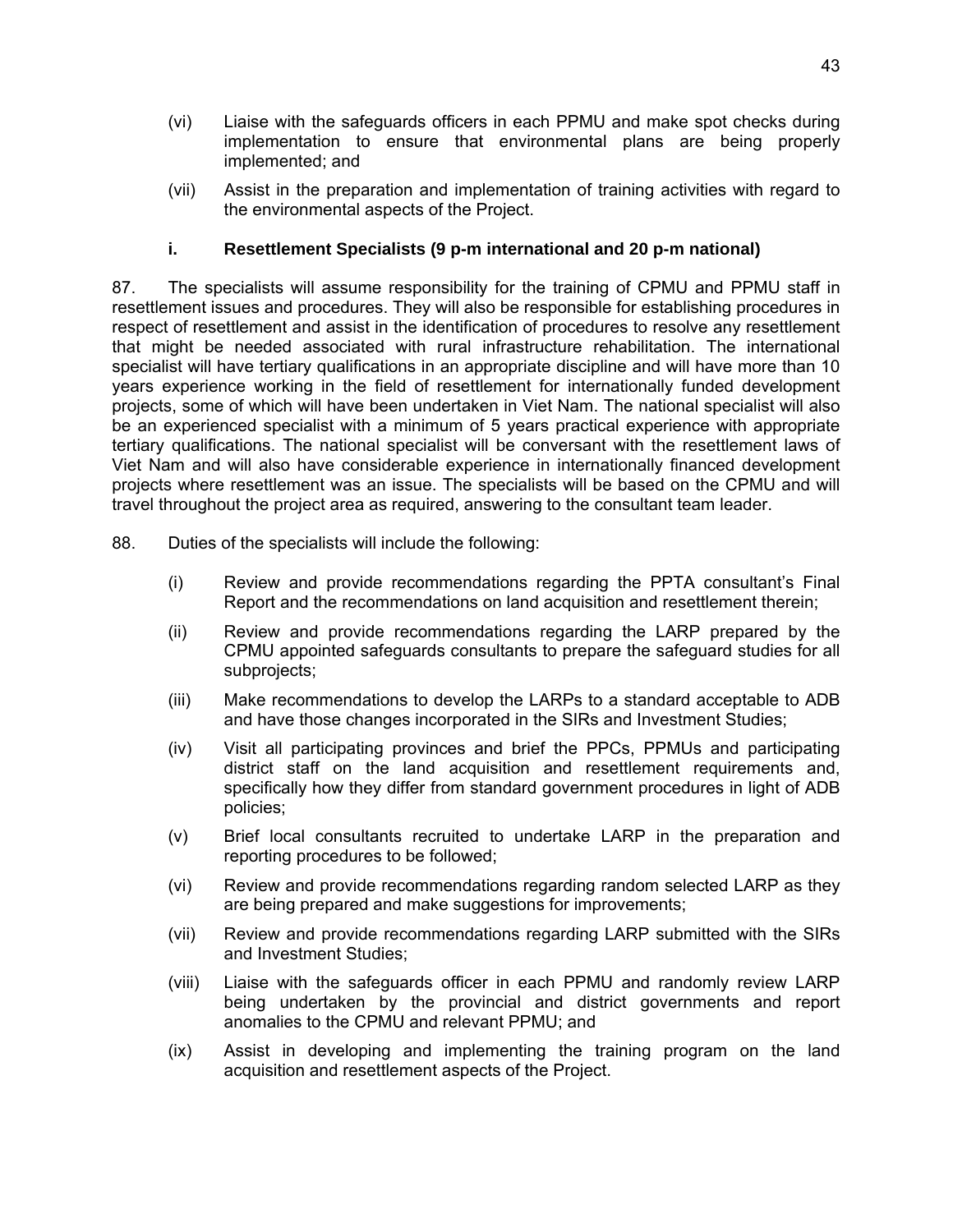#### **j. Poverty and Gender Specialists (5 p-m international and 22 p-m national)**

89. The safeguard requirements of the ADB seek to improve the benefit to the poor and the disadvantaged groups within the target area. This will require specialist expertise in identifying affected groups and in accommodating their interests wherever feasible. The poverty and gender specialists will be needed to support project initiatives in community development including gender activities. There will be capacity building in these areas that will also form part of the responsibilities of the specialists. The international specialist will have tertiary qualifications from an internationally recognized institution with at least 10 years experience in the South East Asia environment. At least 5 years experience will have been obtained in Viet Nam. The national specialist will have similar qualifications from a national educational institution and will also have a minimum of 10 years experience in related fields on internationally funded projects.

90. Duties of the specialists will include the following:

- (i) Review and provide recommendations regarding the Poverty and Social Assessment in the PPTA consultant's Final Report to ascertain the extent of interventions considered appropriate under the proposed Project;
- (ii) Prepare and undertake briefing sessions on poverty and gender issues with key provincial authorities (PPCs and PPMUs);
- (iii) Assist the PPMUs in preparing and implementing subproject-specific gender action plans and ensure achieving towards the gender targets set;
- (iv) As part of the Indigenous People's Development Framework, provide guidance to the local specialist in identifying interventions to achieve ethnic minority participation in subprojects, particularly amongst the women, relieving the demands of traditional household responsibilities;
- (v) Provide briefing and training for the project associated individuals about the overall project objectives, its scope and intentions as well as their role in it prior to their delegation to the provinces;
- (vi) Review and provide recommendations regarding the social safeguards aspects of the SIRs and investment studies prepared by the safeguards consultants to determine the extent of conformity with ADB's social development policies;
- (vii) Make suggestions for community involvement in O&M operations as warranted;
- (viii) Monitor community involvement in subproject implementation and bring issues or problems to the attention of the CPMU and relevant PPMUs;
- (ix) Document the results of the community participation process and make recommendations for changes in procedures for the balance of the project and building to strengthen the understanding of government staff in this critical social area;
- (x) Review and provide recommendations regarding ADB and Government policies on ethnic minorities as well as project policies as set out in the PPTA consultant's Final Report;
- (xi) Provide awareness and sensitivity briefings on vulnerable groups and gender to PPCs and PPMUs;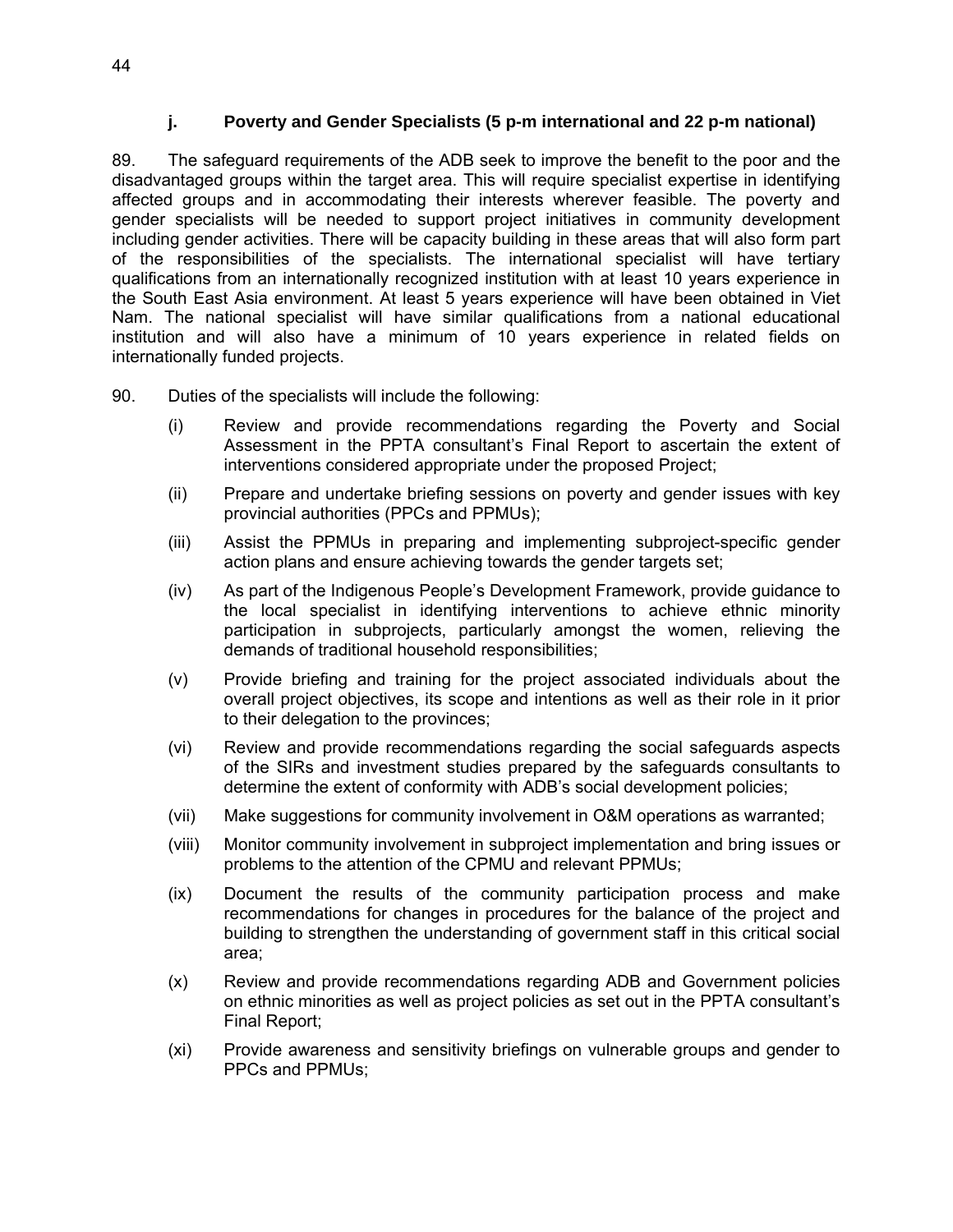- (xii) Examine and provide recommendations regarding individual subproject proposals to determine if serious negative impacts on vulnerable groups or women are likely and make recommendations to the PPMU and CPMU to prevent or mitigate these;
- (xiii) Examine and provide recommendations regarding individual subprojects to determine any opportunities to enhance positive impacts on vulnerable groups or women; and
- (xiv) Together with the PPMU safeguards specialists, monitor subproject implementation and alert the CPMU to any vulnerable group or gender problem identified during project implementation.

#### **k. Indigenous People Specialists (international - 5 p-m, 22 p-m national)**

91. Given the large proportion of ethnic groups amongst the target population as beneficiaries, measures will need to be taken to ensure the groups share the benefits from project interventions. The specialist will assist CPMU and PPMUs in developing initiatives to assure that benefits are shared by all disadvantaged groups including the ethnic groups. In addition, there is scope to develop other associated investments that will target the minority groups that require further definition during the preparation of SIRs for funding under the proposed Project. The international specialist will have tertiary qualifications from an internationally recognized institution with at least 10 years experience in the South East Asia environment. At least 5 years experience will have been obtained in Viet Nam. The national specialist will have similar qualifications from a national educational institution and will also have a minimum of 10 years experience in the related fields on internationally funded projects.

- 92. Duties of the specialists will include the following:
	- (i) Review and provide recommendations regarding the Indigenous Peoples Framework in the PPTA consultant's Final Report to ascertain the extent of interventions considered appropriate under the proposed Project;
	- (ii) Determine which subprojects will require an Indigenous Peoples Plan based on the criteria that if an overwhelming majority (60% or more) of the of the population are indigenous people and there will be no assessed negative effects on indigenous people then activities to benefit indigenous people will be built into the overall subproject design;
	- (iii) Where an Indigenous People's plan is required, provide guidance to the local specialist in identifying interventions to achieve ethnic minority participation in subprojects;
	- (iv) Review and provide recommendations regarding the indigenous peoples aspects of the SIRs and Investment Studies prepared by the safeguards consultants to determine the extent of conformity with ADB's social development policies;
	- (v) Provide awareness and sensitivity briefings on indigenous people to PPCs and PPMUs in those provinces where indigenous people do not constitute an overwhelming majority of the subproject beneficiaries;
	- (vi) Examine and provide recommendations regarding individual subproject proposals to determine if serious negative impacts on ethnic minorities are likely and make recommendations to the PPMU and CPMU to prevent or mitigate these;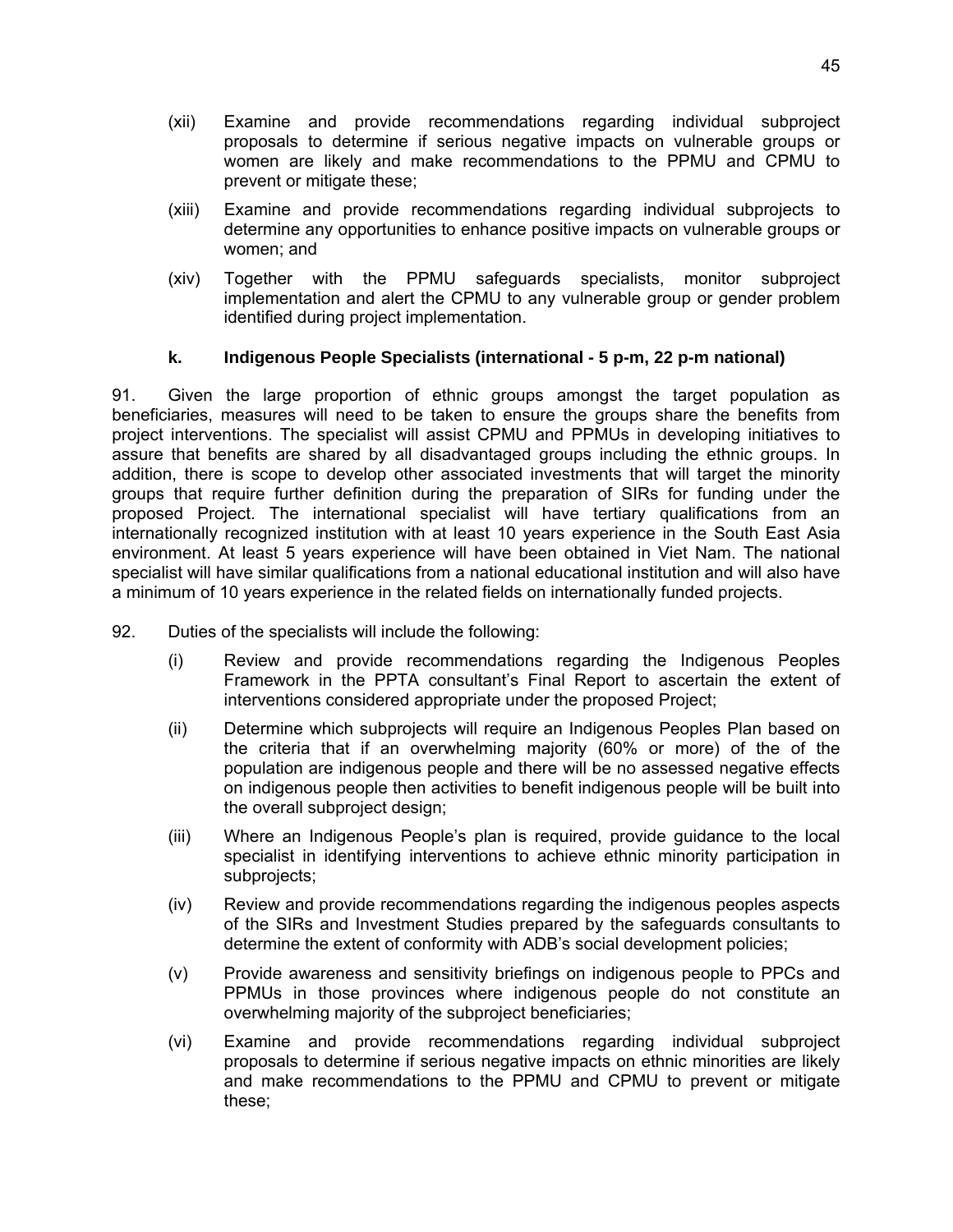- (vii) Examine and provide recommendations regarding individual subprojects to determine any opportunities to enhance positive impacts on ethnic minorities; and
- (viii) Together with the PPMU safeguards specialists, monitor subproject implementation and alert the CPMU to any problem facing ethnic minorities identified during project implementation.

## **l. Training Coordinator/Specialist (3 p-m international and 12 p-m national)**

93. A significant input has been designed for capacity building of national level staff, provincial, district and other stakeholders including the project beneficiaries, particularly in the area of social and environmental safeguards but also in quality assurance and effective subproject management. It is proposed to appoint an international and national training coordinator to stream-line capacity building initiatives and to ensure that training delivered is both relevant and effective. The international specialist will have general tertiary qualifications in education related field and will have at least 10 years experience in training institutions or training related activities. They will be familiar with training needs assessment techniques and also with knowledge, attitude and practice surveys to gauge the effectiveness of training delivered. The national specialist will have similar tertiary qualifications from a recognized Viet Nam institution with a minimum of 10 years experience in capacity building programs both from the conceptualization and implementation of same.

- 94. Duties for the position include the following:
	- (i) Discuss training needs with the CPMU, PPMUs and other consulting team members;
	- (ii) Review and provide recommendations regarding the training courses and modules prepared under previous rural infrastructure development projects;
	- (iii) Review and provide recommendations regarding the sources of training expertise (including consulting team members);
	- (iv) Review and provide recommendations regarding the training needs of government personnel likely to be involved in the project and determine appropriate training modalities;
	- (v) Review and provide recommendations regarding the training needs of local consultants likely to be involved in the project and determine appropriate timing and modalities for training especially in such aspects as safeguards, O&M and engineering design;
	- (vi) Prepare a training program in cooperation with the CPMU;
	- (vii) Supervise and monitor initial training program activities;
	- (viii) For all training courses develop an examination system that measures the mastery of the training courses and provides officially recognized acknowledgement of achievement;
	- (ix) Update the training program periodically based on identified needs and the feedback program; and
	- (x) Review and provide recommendations regarding the implementation of the program and make recommendations for future training activities.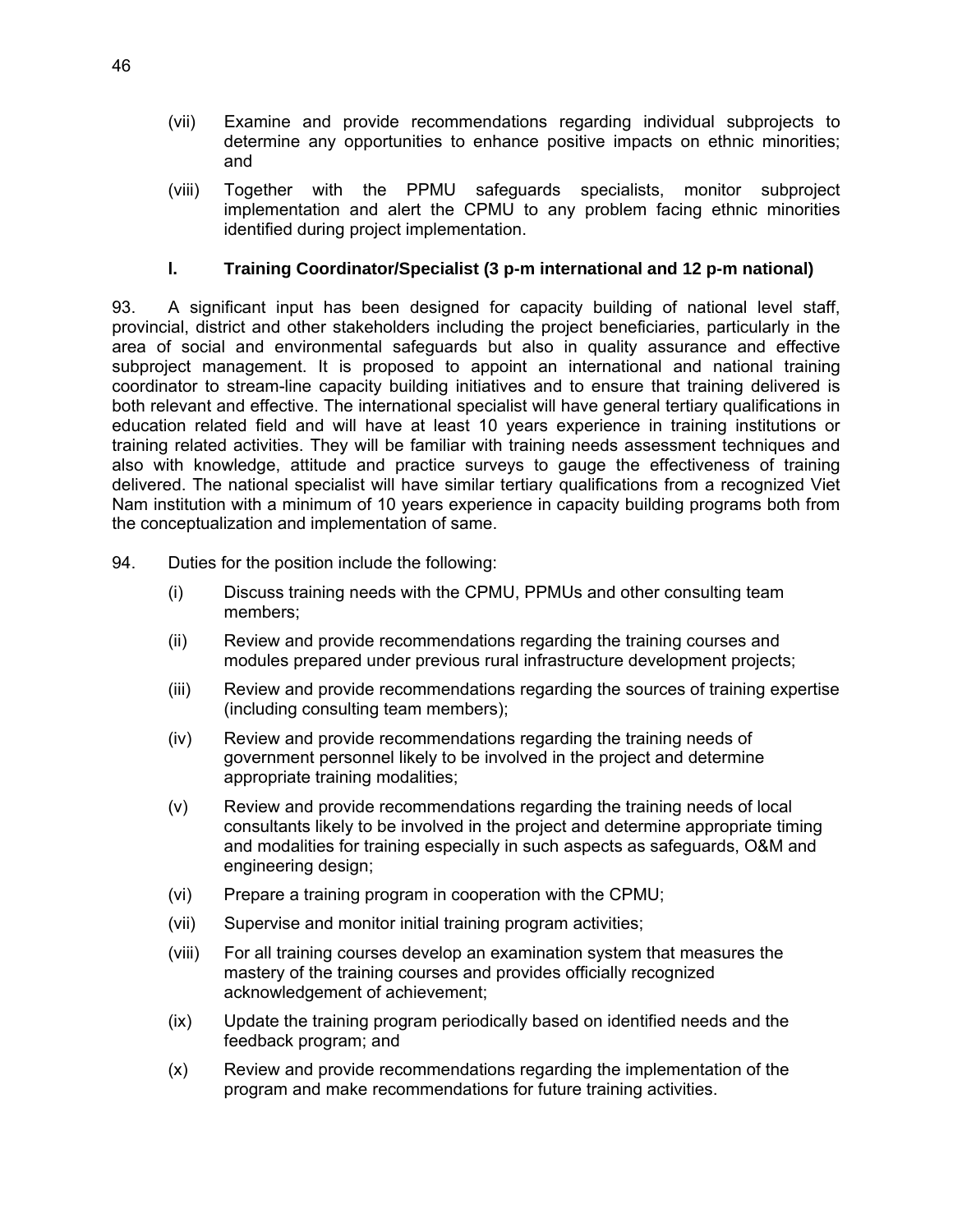NOTE: For all national consultants, fluency in both spoken and written English will be considered an asset.

#### **VII. SAFEGUARDS**

95. The construction works will entail primarily the rehabilitation and upgrading of existing irrigation systems and rural roads along established rights of way. Thus environmental impacts are expected to be minimal and with no involuntary resettlement and only minor compensation. Furthermore, 75 potential subprojects have been pre-screened to ensure that none will have significant adverse impact on the environment, resettlement, or vulnerable groups including ethnic minorities. Safeguard officers will be appointed within each PPMU and safeguard specialists will be recruited as part of the LICs to monitor and review safequard issues that may arise during subproject design. Support will be provided to the Commune Supervision Board (CSB) in participating communes to ensure beneficiary involvement. Capacity building will be provided in financial management, procurement procedures, safeguards and gender equity as well as pro-poor development initiatives. The area has an incidence of ethnic minorities of over 50% of the population and is significantly higher in specific subprojects. An indigenous people's plan framework has been prepared for the overall Project. In view of this, subproject indigenous people's plans will not be necessary when the overwhelming majority of the population comprises ethnic minorities and there will be no significant negative impacts. Instead measures to improve the welfare and protect the rights of ethnic minorities will be built into the overall subproject design. Measures taken in designing the Project to ensure that the bulk of the beneficiaries will accrue to ethnic minorities include: (i) the screening of subprojects to include a high proportion of ethnic minority beneficiaries wherever possible; (ii) the requirement that a minimum of 25% of beneficiaries are below the poverty line; (iii) the involvement of beneficiaries in subproject design through participatory measures; and (iv) the involvement of beneficiaries in construction management and supervision as appropriate. The safeguard categorizations are B for Environment; B for Involuntary Resettlement; and, B for Indigenous Peoples.

#### **A. Environmental Impact**

96. The extent and nature of environmental impacts are influenced by the fact that the subprojects have been subject to a screening process that has excluded those that may carry significant negative impacts, and that they are mainly limited to the rehabilitation of existing infrastructure. The main environmental impacts that are expected and that will be addressed by the project are: (i) alterations to the drainage patterns on rural road subprojects that may lead to concentrated run-off water and gully formation, (ii) production of spoil from slope cutting and earthworks associated with road improvements in steep terrain, and (iii) risks associated with water availability for water supply and irrigation subprojects, particularly during the dry season (iv) construction impacts, including release of silt, effects on safety, noise and dust nuisance in respect of all subprojects. In addition, increased volumes of traffic on rehabilitated roads will pose additional risk of traffic related accidents for villages and in particular around schools that adjoin these alignments. The Government has indicated that it will take appropriate measures to deal with these impacts including: (i) careful design of road drainage improvements to ensure that increased capacities are accommodated, (ii) development of management plans for the haulage of spoil from cut slopes and re-use and/or proper final disposal, (iii) careful drainage design for rural market improvements, (iv) provision for collection and disposal of solid waste from rural markets, (v) studies on water extraction and downstream water use during the feasibility studies of irrigation and water supply subprojects and the formulation of appropriate mitigation measures for any perceived negative impact, (vi) inclusion of contract requirements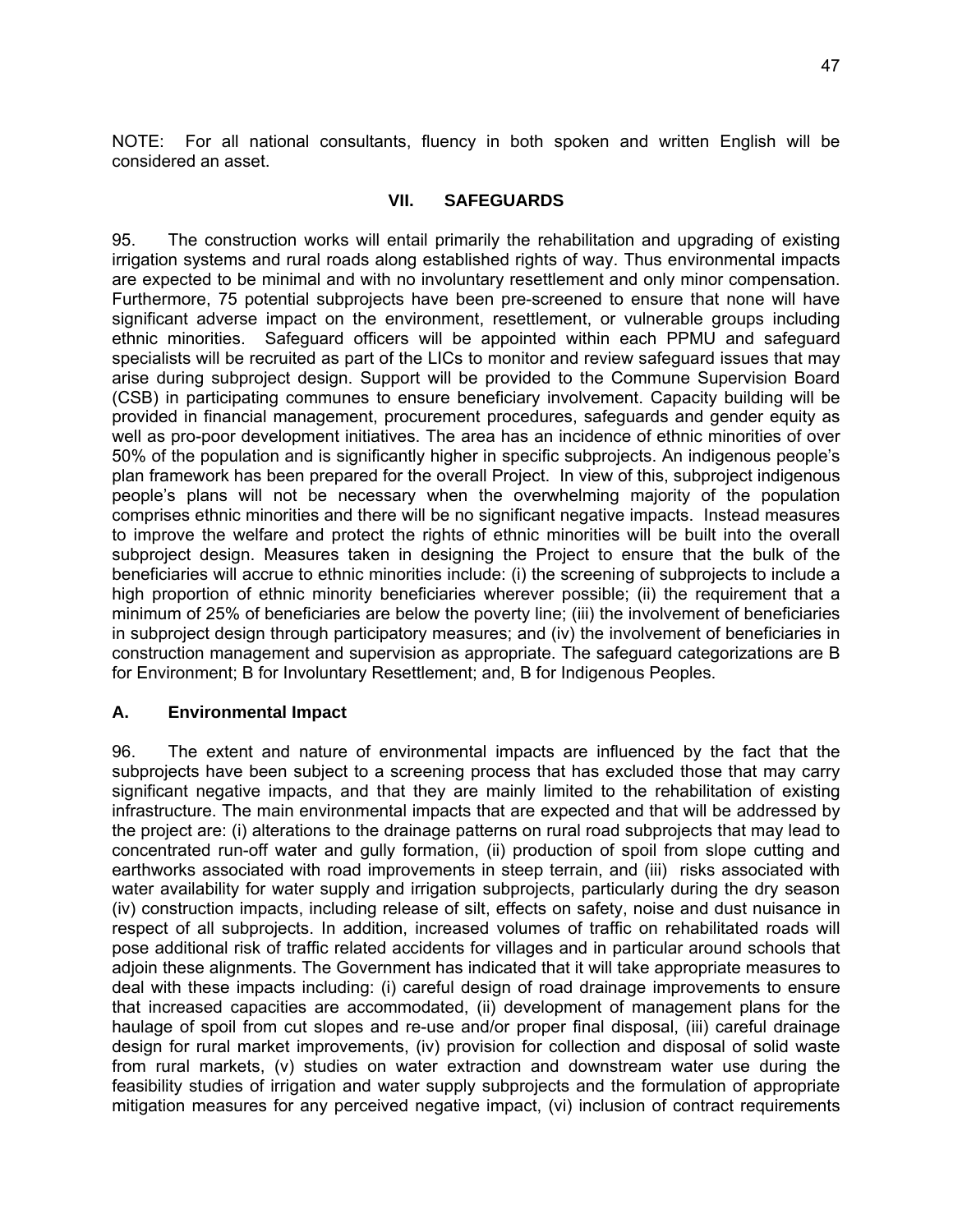for contractors to price for and carry out all practicable steps to mitigate construction impacts, (vii) increased attention to ensure adequate maintenance of infrastructure - that drains and other water management structures continue to operate as intended, accommodating the risk from increasing incidence and intensity of precipitation, and (viii) that safety awareness programs are conducted in villages along road alignments and in schools served by the roads rehabilitated under the project.

97. Management of the preparation and implementation of each subproject will rest at provincial level with the PPMUs. Co-ordination teams will be set up at district level in respect of each subproject to undertake day to day implementation functions, under the management of the PPMU. Technical support for all aspects of project management and implementation will be provided by the safeguard consultants to be hired by the CPMU.

98. IEEs will be prepared for each subproject classed as Category  $B^{25}$  in accordance with the approved environmental assessment and review framework (EARF) prepared during the design phase. The CPMUs will be responsible for procuring consulting services to prepare IEEs and for gaining approval for them from appropriate agency. The IEE prepared for each subproject will also be considered as the Project Environment Commitment. Each IEE will contain an Environmental Management Plan (EMPs) detailing mitigation and monitoring measures to be taken, by design teams, contractors, provincial departments and companies who manage operation and maintenance, as appropriate. The PPC, through the PPMU will have responsibility for ensuring that all design and construction phase mitigation measures are implemented. The first IEE produced for each province will be submitted to ADB for review and approval prior to finalization of the SIR. Subsequent IEEs will be subject to post-approval unless subproject costs exceed \$3.0 million.

## **B. Land Acquisition and Resettlement**

99. Negative impacts from the project are considered small and are likely to be confined to minor permanent loss of small areas of land adjacent to the works, minor damage to structures, crops and trees, temporary loss or disruption of the use of land or other assets caused by construction works and the movement of construction plant and materials to and from work sites. Few beneficiaries, if any, will be severely affected by land acquisition. In accordance with ADB's resettlement procedures, the project is classified as Category B and full RP (as required in the case of Category A projects) is not required because any subproject with significant  $26$ resettlement impact will not be eligible for funding. A format for the RPs has been agreed between the ADB and the Government and is in Web-Linked Document 12.

100. A resettlement framework (RF) based on laws, regulations, and policies of the Government of Viet Nam and ADB policies and guidelines has been prepared and was endorsed by the Government. The RF will guide the preparation of RPs, when necessary during project implementation. The provisions and principles adopted in this framework and subsequent plans will supersede the provisions of the relevant decrees currently in force in Viet Nam wherever a gap exists, as provided for under Decree 131/2006/ND-CP (November 2006), which regulates the management and use of official development assistance (ODA). The RF and the entitlement matrix are in Web-Linked Document 12.

 $\overline{a}$  $^{25}$  Subprojects classified as Category C will require due diligence to confirm the lack of any likely environmental

impact.<br><sup>26</sup> As per ADB policy, 'significant' resettlement means that 200 or more people (or approximately 40 households based on an average size of household) will experience: being physically displaced or; losing 10% or more of their productive assets (income-generating).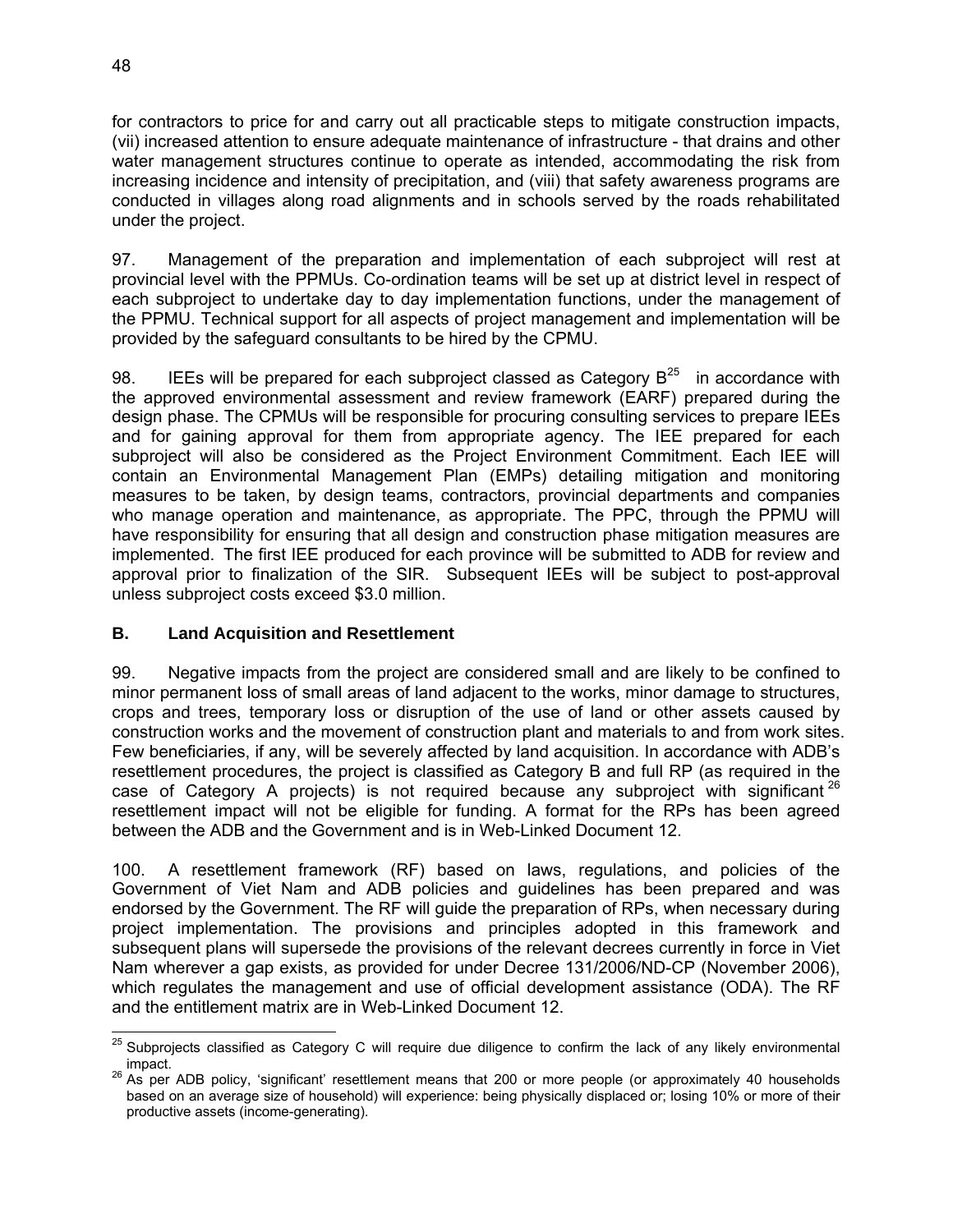101. The CPMU will assure overall planning, coordination, and reporting for the project. In each of the 15 participating provinces, PPMUs will prepare and implement subprojects. A qualified safeguards officer will be appointed in each PPMU. The CPMU and PPMUs will liaise with the PPCs and the PPCs will request district peoples' committee (DPC) in districts where a subproject is located to establish a Compensation, Assistance and Resettlement Board (CARB). The CARB will lead the resettlement process for each subproject, including preparation and implementation of the RP. The Committee for Ethnic Affairs (CEA) that has mandate for ethnic minority issues and these agencies will be included in the special rehabilitation program for ethnic minority population wherever possible.

102. Land acquisition, compensation and relocation of affected people (AP) shall not commence until the ADB has reviewed and approved the specific RP for the concerned subproject. All resettlement activities will be coordinated with the civil works schedule. The CPMU will ensure that civil works contractors will not be issued a notice of possession of the site until: (i) compensation and relocation of APs have been satisfactorily completed; (ii) agreed rehabilitation assistance is in place; and (iii) the site is free of all encumbrances (where relevant).

103. The PPMU will supervise the preparation and implementation of the subproject RP and will monitor and report to the CPMU on all resettlement activities. The CARB will submit monthly progress reports to the PPMU that will review and forward them to the CPMU. The CPMU will consolidate all provincial reports into the project performance monitoring system (PPMS), which will be used to prepare regular progress reports for submission to ADB. Monitoring and evaluation will also focus on social impacts and whether the people affected are able to restore, and preferably improve their pre-project living standards, incomes, and productive capacity.

104. The CPMU will recruit an independent monitoring agency to conduct external monitoring and evaluation of resettlement for the project, focusing on the social impacts of the project and whether the affected people (AP) are able to restore, and preferably improve, their pre-project living standards, incomes, and productive capacity about 12 months after compensation and relocation have been completed. All such reports will be submitted to the CPMU and ADB.

## **C. Indigenous People**

105. Ethnic minorities are expected to be among the major beneficiaries of the Project. In this regard, ADB's Indigenous People's policy requires that under an ADB loan, the borrower/client will undertake meaningful consultation with affected Indigenous Peoples to ensure their informed participation in (i) designing, implementing, and monitoring measures to avoid adverse impacts on them or, when avoidance is not possible, to minimize, mitigate, and compensate for such effects; and (ii) tailoring project benefits that accrue to them in a culturally appropriate manner. Consultation will be carried out in a manner commensurate with the impacts on affected communities. The consultation process and its results will be documented and reflected in the Indigenous Peoples Development Plan (IPDP).

106. The ADB policy further requires that if Indigenous Peoples are the sole or the overwhelming majority<sup>27</sup> of direct project beneficiaries, and when only positive impacts are identified, the elements of an IPDP could be included in the overall project design in lieu of preparing a separate IPDP. In such cases, the project document will include a summary of

  $^{27}$  The Mission clarified that discussion with representatives of RSDD indicated that a proportion of 60% or more of the beneficiary population constitutes an overwhelming majority.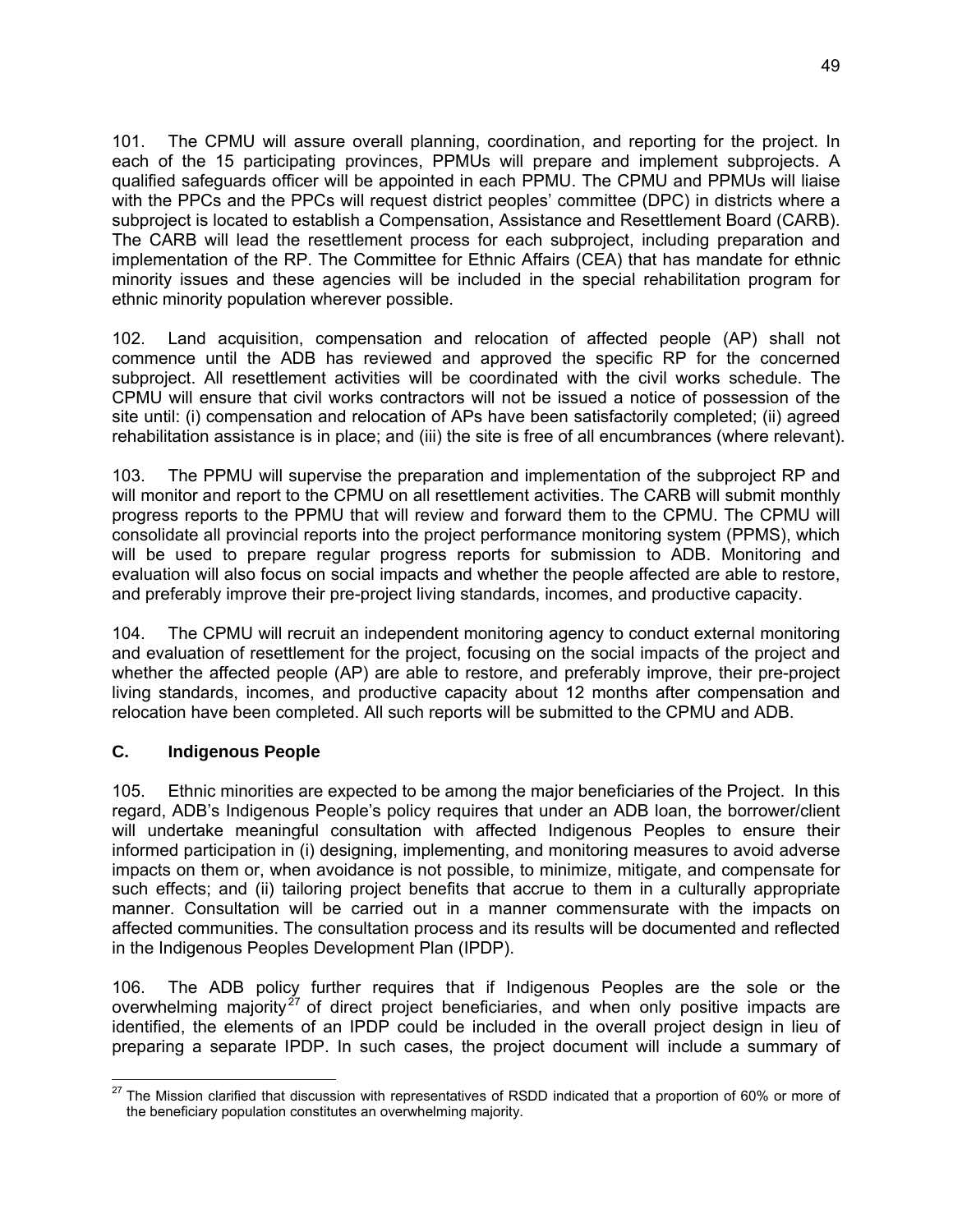about how the project complies with Indigenous Peoples safeguards. (See web-linked document 13).

107. This means that since in many cases ethnic minorities do in fact form the overwhelming majority of the population of subproject areas and since the project is designed to provide positive impacts for these groups, separate IPDPs will, in most cases, not be required. In those cases where one will be required, measures to mitigate negative impacts will be incorporated in a combined Resettlement – Indigenous Peoples Development Plan (R-IPDP) as shown in Weblinked Document 13. Otherwise, measures to improve the welfare of ethnic minorities shall be incorporated into overall subproject design and a summary shall be provided as to how the subproject complies with Indigenous Peoples safeguards.

108. Internal monitoring and progress reporting will be the responsibility of the PPMUs and CPMU. In addition, an independent monitoring organization or consultant, appointed by the CPMU in consultation with the implementation TA team, will provide the external monitoring. At the local level, the CSB will monitor on a regular basis, and coordinate the participatory monitoring by beneficiaries. The process of establishing participatory monitoring must begin with the identification of monitoring criteria by the beneficiaries themselves, against which they will judge the success or failure of the subproject.

#### **D. Gender Issues**

109. The project's gender classification is "Effective Gender Mainstreaming" (EGM), Category 2. Significant gender equality issues persist and are exacerbated by high poverty levels in the northern mountain provinces. The Project's gender analysis revealed that women in the Project areas reported being in poverty more often than men. Overall, 45% of women were poor, as compared to 38% of men, while 58% of female headed households were poor. Ethnic minority women are severely disadvantaged, facing female prejudices, minority status and mountainous location and there are often cultural and economic barriers restricting women's participation in decision-making. The vast majority of women are active in agriculture but, in addition to their economic activity, women are overwhelmingly responsible for the vast majority of housework tasks and undertake about 80% of these laborious domestic chores.

110. The key gender issues that are relevant to the types of infrastructure development proposed relate mainly to women's and particularly ethnic minority women's: (i) limited access to markets and market opportunities, health and education services, information, consumer goods and employment opportunities; (ii) limited access to water for daily consumption and irrigation of agricultural crops; (iii) low education and language skill which lower the potential benefits of enhanced infrastructure and (iv) a lack of participation in the decision-making process. Investment in rural roads, irrigation, markets, water supplies and river embankments will reduce travel times as women are often the more frequent attendees at markets, reduce time spent collecting water for family consumption, provide increased returns to labor inputs in agricultural production, and generally contribute to improving their involvement in decision making.

111. To ensure benefits accrue to women, a Social Impact Analysis and Gender Action Plan (GAP) has been prepared for the project. Women, including women's groups and the Women Union, will be consulted on infrastructure design. This will include separate meetings for women, held at appropriate times and using appropriate languages and cultural sensitivity that allow women to participate. The CSB will have female representation. Contractors will be encouraged to employ women in construction/ rehabilitation and labor-intensive maintenance, and men and women will receive equal pay for work of equal type.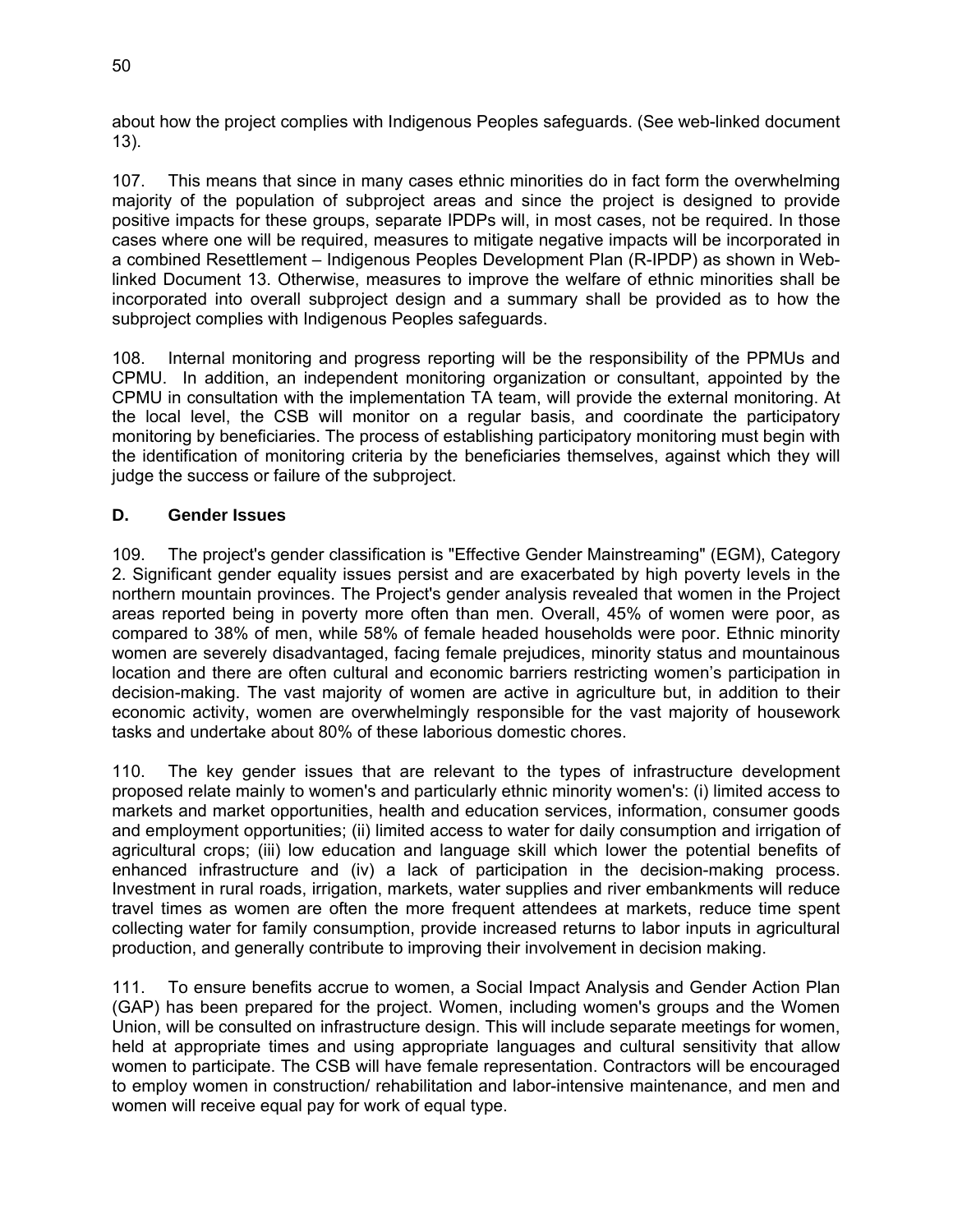112. A Gender Specialist will be included in the LIC team and gender mainstreaming training will be delivered for the project at national, provincial and local level which will focus on data collection, social/gender analysis and monitoring and evaluation needs of the GAP. Women will be provided with participation and negotiation skills workshops that will help women to participate in subproject and community decision-making in a meaningful way. The targeting of agriculture extension services will include women and will provide specific training for women on diversification and value added products. An awareness raising campaign will be undertaken for each subproject on issues identified during the consultation process, commencing prior to the start of any civil works, and sanitation awareness raising campaigns will be undertaken for water subprojects.

113. The GAP for the project has been agreed with the Government and is in web-linked document 10.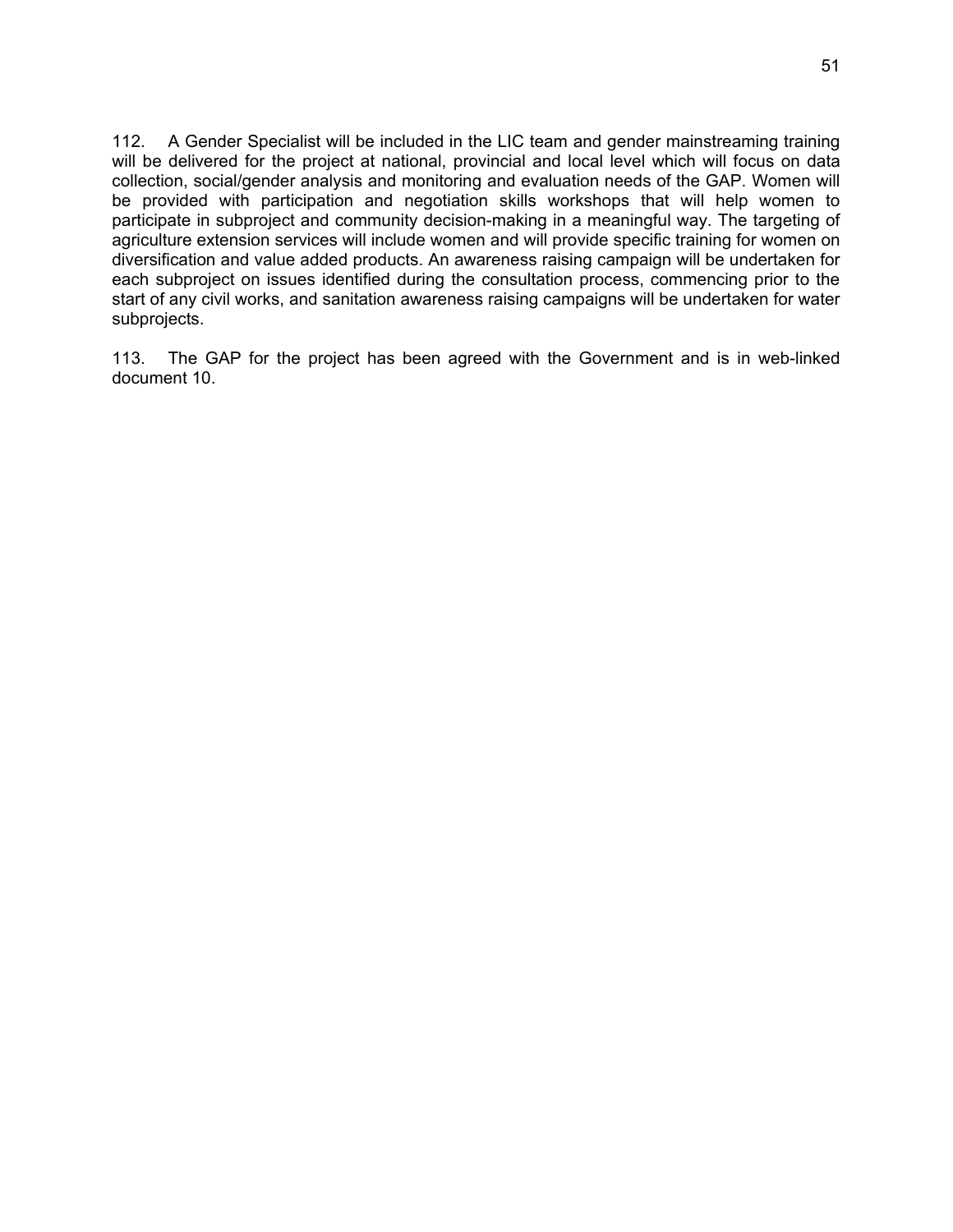## **VIII. PERFORMANCE MONITORING, REPORTING AND COMMUNICATION**

## **A. Project Design and Monitoring Framework**

| <b>Design</b><br><b>Summary</b>                                                                                                  | <b>Performance Targets and Indicators with Baselines</b>                                                                                                                                                                                                                                                                                                                                                                                                                                                                                                                                                                                                                                                                                                                                                                                                                                                                                                                                                              | <b>Data Sources</b><br>and Reporting<br><b>Mechanisms</b>                                                                                                                                       | <b>Assumptions</b><br>and Risks                                                                                                                                                                                                                                                                                                                                                    |
|----------------------------------------------------------------------------------------------------------------------------------|-----------------------------------------------------------------------------------------------------------------------------------------------------------------------------------------------------------------------------------------------------------------------------------------------------------------------------------------------------------------------------------------------------------------------------------------------------------------------------------------------------------------------------------------------------------------------------------------------------------------------------------------------------------------------------------------------------------------------------------------------------------------------------------------------------------------------------------------------------------------------------------------------------------------------------------------------------------------------------------------------------------------------|-------------------------------------------------------------------------------------------------------------------------------------------------------------------------------------------------|------------------------------------------------------------------------------------------------------------------------------------------------------------------------------------------------------------------------------------------------------------------------------------------------------------------------------------------------------------------------------------|
| <b>Impact</b><br>Sustained<br>socioeconomic<br>development in<br>the northern<br>mountain<br>provinces of Viet<br>Nam.           | From Baselines in 2011<br>1. Reduction of the number of poor households in the<br>project area from 26% to 15% by 2020.<br>From baselines in 2011 in subproject areas of influence:<br>2. Average household income raised 45% by 2020, by<br>household type (ethnic minority, poor, sex, age), if<br>necessary, using proxies for household income based on<br>expenditure measures in baseline survey.<br>3. Value of goods traded in the market increased by 100%<br>by 2018.<br>4. By 2018, increases of: 50% attendance at secondary<br>schools by girls; and, 100% visits to health clinics by                                                                                                                                                                                                                                                                                                                                                                                                                   | Project funded<br>baseline surveys<br>and PBME studies.<br>Commune statistics,<br>committee for<br><b>Ethnic Minority</b><br>Affairs / General<br><b>Statistics Office</b><br>statistics. (1-3) | <b>Assumptions</b><br>Government<br>continues to<br>place a high<br>priority on<br>economic growth<br>and poverty<br>reduction in the<br>region.<br><b>Risks</b><br>Limited<br>economic<br>development<br>potential in                                                                                                                                                             |
| <b>Outcome</b><br>Increased access<br>to and use of<br>priority rural<br>infrastructure by<br>the poor and<br>ethnic minorities. | women and children.<br>From Baselines in year 2011 in subproject areas of<br>influence:<br>1. Irrigation<br>1.1 Rice yields per ha. in irrigation command areas<br>increased by 25% immediately after commissioning and<br>no later than 2017.<br>1.2 Cropping intensity in irrigation command areas increased<br>levels by 30% after commissioning and no later than<br>2017.<br>2. Roads and Markets<br>2.1 Producer surplus increased by 20% by 2017 - induced<br>by increased farm-gate market prices for agricultural<br>produce and greater access to production inputs.<br>2.2 Travel indicators: VOC reduced by 60%; travel time<br>reduced by 50%; traffic volume increased by 200% by<br>2017.<br>2.3 Within one year of subproject completion: Average<br>increase in annual traffic 8% in tons and 7% in ton-km.<br>of which 60% will be agricultural surpluses.<br>2.4 Within one year of subproject completion: Average<br>increase in passenger volumes: 12% in passengers<br>and 10% in passenger-km. | Project funded<br>baselines surveys<br>and PBME studies.<br><b>DARD</b> statistics<br>$(1.1 - 1.2)$<br><b>DARD</b> statistics<br>(2.1)<br><b>PDoT</b> statistics<br>$(2.2 - 2.4)$               | subproject areas.<br><b>Assumptions</b><br>Stream of<br>benefits will<br>continue over the<br>economic life of<br>the improved<br>assets.<br>The poorest<br>segments of the<br>population will<br>have the<br>capacity to<br>benefit from the<br>improved assets.<br><b>Risks</b><br>Insufficient<br>operation and<br>maintenance<br>leads to<br>premature asset<br>deterioration. |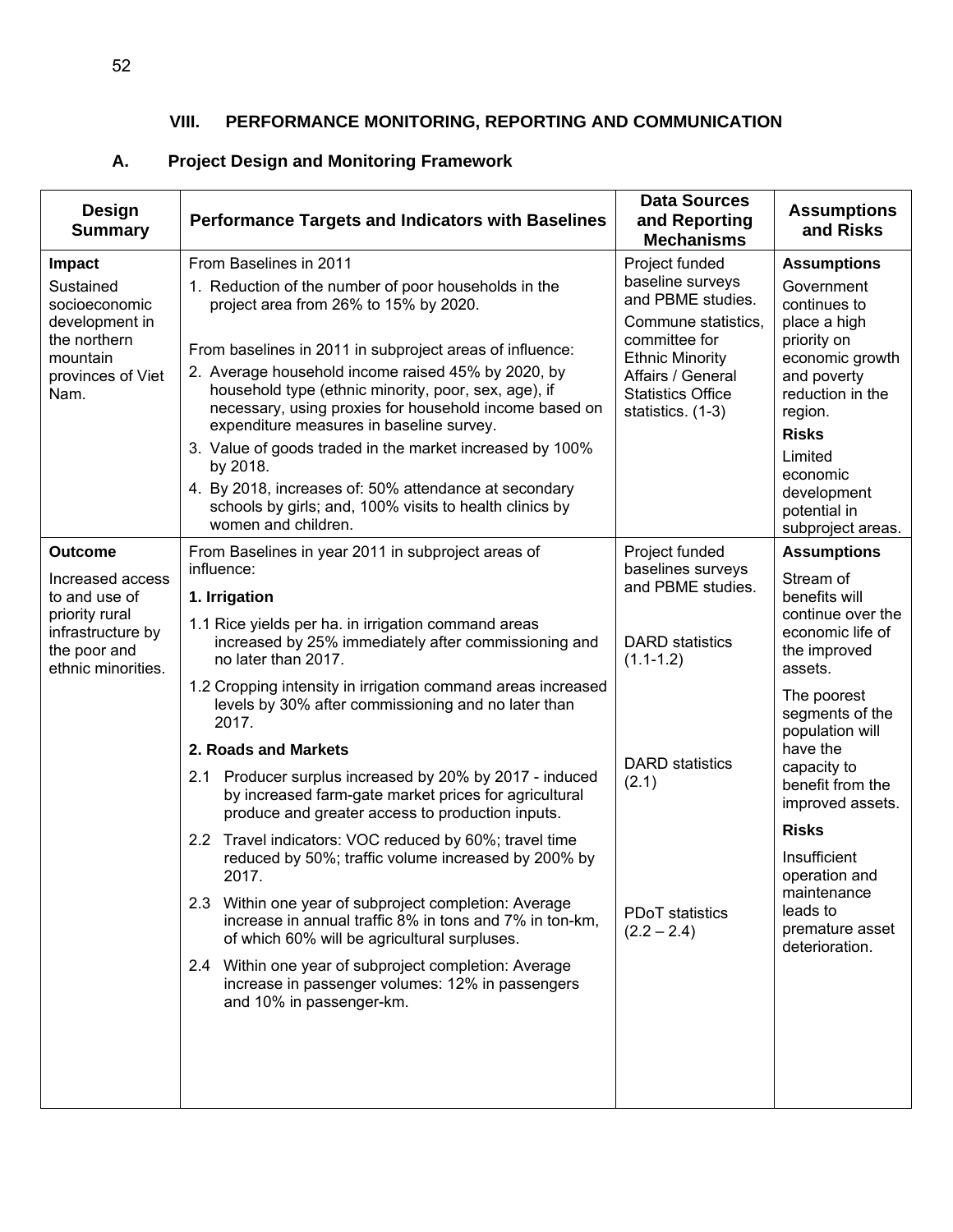| <b>Design</b><br><b>Summary</b>                                                                                                         | <b>Performance Targets and Indicators with Baselines</b>                                                                                                                                                                                                                                                                                                                                                                                                                                                                                                                                                                                                | <b>Data Sources</b><br>and Reporting<br><b>Mechanisms</b>                                                                           | <b>Assumptions</b><br>and Risks                                                                                                                                                                                                                                                                 |
|-----------------------------------------------------------------------------------------------------------------------------------------|---------------------------------------------------------------------------------------------------------------------------------------------------------------------------------------------------------------------------------------------------------------------------------------------------------------------------------------------------------------------------------------------------------------------------------------------------------------------------------------------------------------------------------------------------------------------------------------------------------------------------------------------------------|-------------------------------------------------------------------------------------------------------------------------------------|-------------------------------------------------------------------------------------------------------------------------------------------------------------------------------------------------------------------------------------------------------------------------------------------------|
| Output 1<br>Priority rural<br>infrastructure<br>rehabilitated or<br>upgraded.                                                           | From Baselines in year 2011:<br>1.1 12,400 ha of irrigated land either receiving water in a<br>timely manner and in the quantities required, or being<br>drained of surplus flood water in a timely manner within<br>12 months after commissioning but not later than 2016<br>1.2 600 km of rural road Grade IV, V or VI rehabilitated by<br>2016<br>1.3 10 rural commune markets upgraded or established by<br>commissioning but not later than 2016<br>1.4 All market improvements include facilities for women by<br>2015<br>1.5 The works will generate a minimum of \$4.5 million<br>worth of employment of which 30% will be for women<br>by 2015 | Project funded<br>baselines surveys<br>Project<br>Implementation<br>Monitoring and<br><b>PBME</b> studies<br>Provincial statistics. | <b>Assumptions</b><br>The provincial<br>plans from which<br>the subprojects<br>are selected are<br>representative of<br>the intended<br>beneficiary's true<br>priorities.<br><b>Risks</b><br>Catastrophic<br>climatic events<br>interrupt<br>implementation<br>or damage the<br>infrastructure. |
| <b>Output 2</b><br>Improved<br>capacities for<br>project<br>management and<br>for rural<br>infrastructure use<br>and<br>sustainability. | 2.1 Twelve O&M Asset Management Plans (for irrigation<br>subprojects) prepared and adopted. The Plans will<br>include strategies for using local labour-based methods<br>which will target 50% women participation by year 2015<br>Road safety campaigns completed for all road links<br>2.2 <sub>2</sub><br>improved by 2015<br>2.3<br>200 CPMU and PPMU staff (including all women staff)<br>trained in ADB procedures and operation of<br>infrastructure within the first year<br>150 civil works contracts undertaken in a timely manner<br>2.4<br>in accordance with agreed schedules and by year<br>2015.                                         | Project<br>Implementation<br>Monitoring                                                                                             | <b>Assumptions</b><br>CPMU and<br>PPMUs are able<br>to start activities<br>as scheduled<br><b>Risks</b><br>Limited<br>implementation<br>capacities at the<br>provincial level to<br>meet all ADB<br>and project<br>requirements                                                                 |

| <b>Activities with Milestones</b>                                                                                                                                            | <b>Inputs</b>                      |                     |
|------------------------------------------------------------------------------------------------------------------------------------------------------------------------------|------------------------------------|---------------------|
| 1. Priority rural infrastructure rehabilitated or upgraded.                                                                                                                  |                                    |                     |
| 1.1 CPMU design first set of baseline surveys including household, origin/destination,                                                                                       | Total costs: \$138 million         |                     |
| traffic characteristics, and market designed by month 12. Surveys to include<br>disaggregated gender and age data and analysis.                                              | ADB ADF (regular):<br>\$82 million |                     |
| 1.2 PPMUs carry out feasibility and safeguard studies 45 subprojects by PPMU by month<br>21 for Phase 1 and month 36 for Phase 2 subprojects. Feasibility studies to include | <b>Item</b>                        | Amount<br>(\$'000)  |
| consultations with women and women's groups. Pro-poor, female, children inclusion<br>measures are identified.                                                                | Civil Works<br>Vehicles and        | 59.640.9<br>1,131.6 |
| 1.3 PPMUs prepare 150 detailed design bidding documents and supervision contracts                                                                                            | equipment                          |                     |
| tendered by end of month 30 for Phase 1 and month 44 for Phase 2 subprojects. The                                                                                            | Consultants                        | 3.895.8             |
| detailed designs address the pro-poor, female, and children measures.                                                                                                        | Training<br><b>Study Tours</b>     | 1,347.6<br>286.2    |
| 1.4 PPMUS implement and supervise resettlement plans by the end of month 30 for                                                                                              | <b>PPMU</b>                        | 13,422.9            |
| Phase 1 and month 44 for Phase 2 subprojects.                                                                                                                                | operations                         |                     |
| 1.5 PPMUs award construction contracts for 45 subprojects by end of month 45 for                                                                                             | Interest                           | 2,275.0             |
| Phase 1 and month 51 for Phase 2 subprojects. PPMUs encourage contractors to                                                                                                 |                                    |                     |
| include local labour of which women will provide a minimum of of 30%.                                                                                                        |                                    |                     |
| 1.6 PPMUs undertake implementation monitoring, contract supervision and progress                                                                                             |                                    |                     |
| reporting from month 20 to month 66. The commune supervision board monitors                                                                                                  |                                    |                     |
| labour conditions and reports to authorities any non compliance.                                                                                                             |                                    |                     |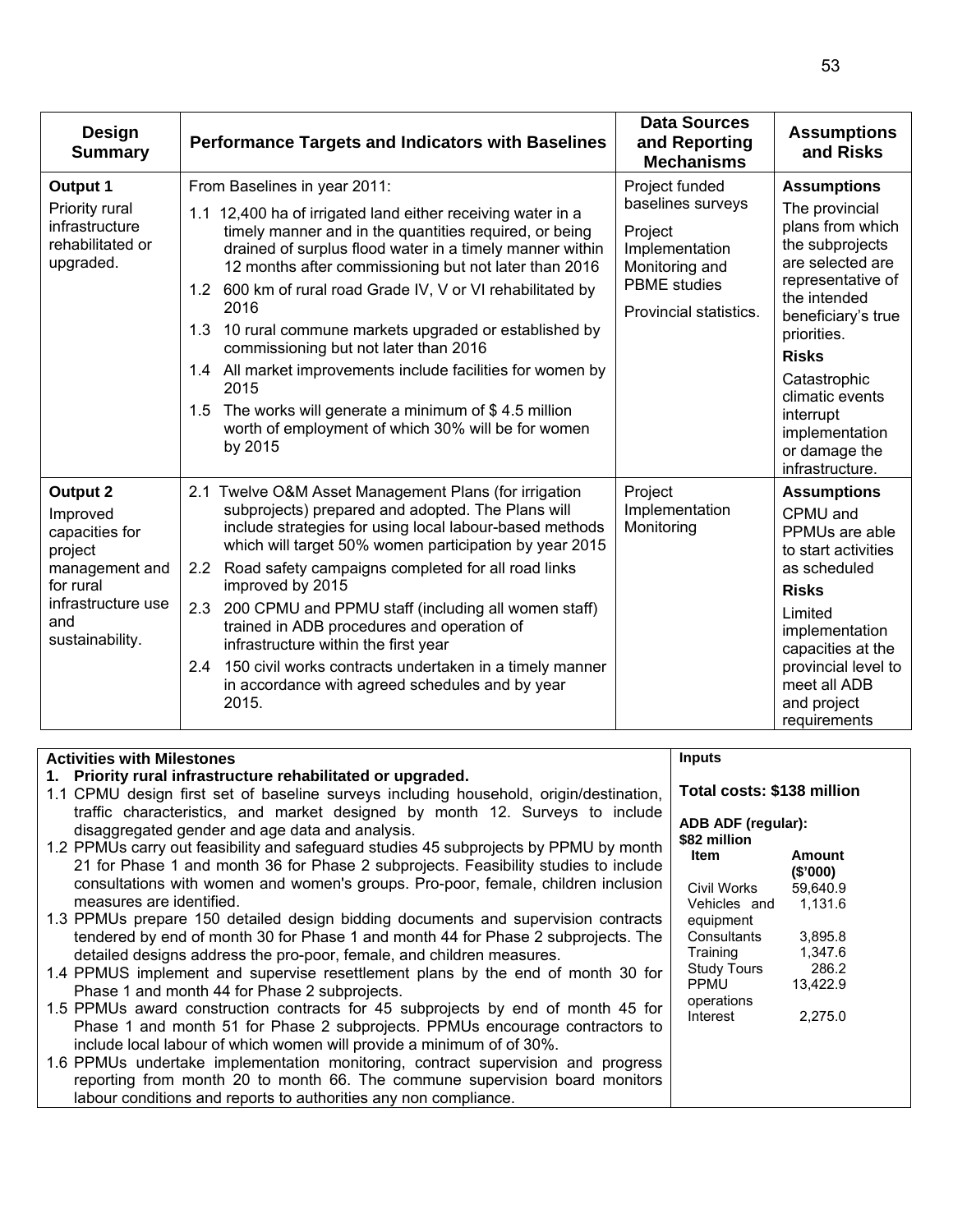|                                                                                         | <b>ADB ADF Hard-term:</b> |          |
|-----------------------------------------------------------------------------------------|---------------------------|----------|
| 2. Improved Capacities for Project Management and for Rural Infrastructure Use          | \$26 million              |          |
|                                                                                         | <b>Item</b>               | Amount   |
| and Sustainability                                                                      |                           | (\$'000) |
| 2.1 Provide training in ADB procedures to CPMU and PPMU staff by the end of month 3     | Civil Works               | 24,478.5 |
| (CPMU to arrange).                                                                      | Interest                  | 1,521.5  |
| 2.2 Provide safeguards training including gender sensitivity, HIV awareness, ethnic     |                           |          |
| minority sensitivity to PPMU staff by end of month 9 (CPMU to arrange).                 | Government: \$30 million  |          |
| Complete training needs assessment surveys centrally and in the provinces (to be<br>2.3 | <b>Item</b>               | Amount   |
| arranged by CPMU after initial training activities by end of month 30). The training    |                           | (\$'000) |
| shall include all female staff.                                                         | Resettlement              | 2,477.2  |
| 2.4 CPMU to arrange national (12 occasions) and international (one occasion) study      | Preparation               | 9,799.2  |
| tours for selected participants to demonstrate project management approaches and        | <b>Studies</b>            |          |
| maintenance planning of rural infrastructure by end of month 42.                        | Operations<br>and         | 5,184.0  |
| 2.5 Establish management structures 3 months after loan effectiveness including the     | maintenance               |          |
| commune supervision board, which will include representatives of the Women's            | Implementa-               | 485.8    |
| Union. At least 33% of the membership will be women.                                    | tion                      |          |
| 2.6 Open national and provincial imprest accounts and establish initial deposits of     | Management                |          |
| advance loan funds three months after loan effectiveness.                               | Tax & duties              | 12,053.7 |
| 2.7 Recruit loan implementation consultants 9 months after loan effectiveness.          |                           |          |
| 2.8 Develop a system and provide training for PPMU and CPMU to monitor contracts by     |                           |          |
| end of month 18.                                                                        |                           |          |
| 2.9 Submit physical and financial progress reports in a timely manner.                  |                           |          |
| 2.10 Maintain and operate the CPMU.                                                     |                           |          |
| 2.11 Maintain and operate the 15 PPMUs.                                                 |                           |          |
| 2.12 Engage suitably qualified nongovernment organizations and implement safety         |                           |          |
| awareness training campaigns in communities living along rehabilitated road             |                           |          |
| alignments. CPMU to arrange upon completion of each rural road rehabilitation; to       |                           |          |
| be completed by end of month 42.                                                        |                           |          |
|                                                                                         |                           |          |
| 2.13 Develop and initiate asset management activities by the end of month 45. Aim to    |                           |          |
| include 50% women in decision and implementation roles such as domestic water           |                           |          |
| user groups, market management committees and irrigation associations.                  |                           |          |
| 2.14 Operations and maintenance funding allocated to maintain rehabilitated             |                           |          |
| infrastructure after commissioning and beginning on month 42.                           |                           |          |
|                                                                                         |                           |          |

ADB = Asian Development Bank, CEMA = Committee for Ethnic Minority Affairs; CPMU = Central Project Management Unit, GSO = General Statistics Office, KAP = Knowledge attitude and practice, PCR = Project Completion Report, PPAR = Post Project Assessment Report, PPC = Provincial People's Committee, PPME = Project Performance and Management System, PPMU = Provincial Project Management Unit.

Note: Figures in inputs may not add due to rounding.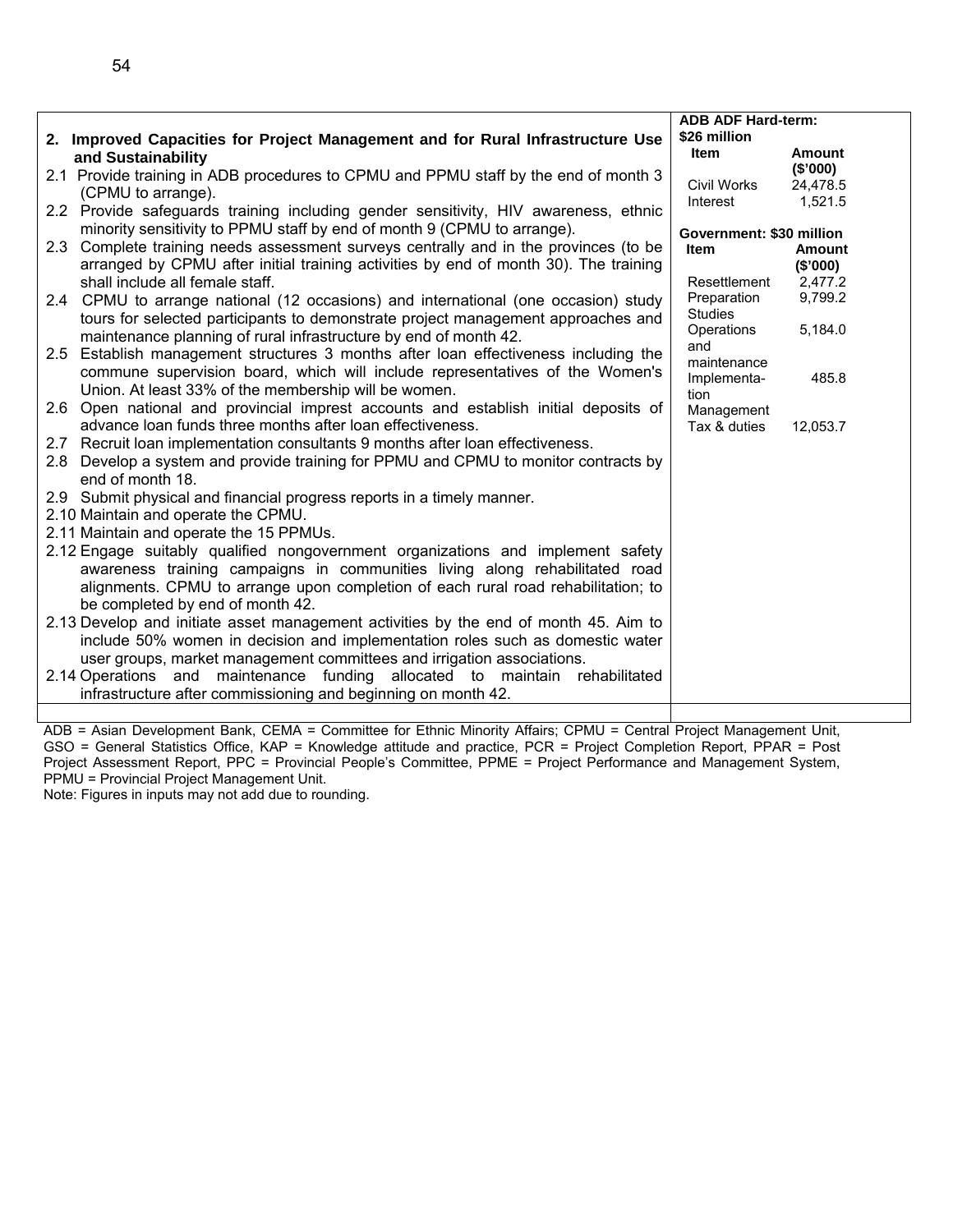## **B. Monitoring**

## **1. Project performance monitoring28**

114. Project progress and performance will be monitored through a comprehensive PPMS. Detailed PPMS parameters and procedures will be developed during the initial months of project implementation and will be incorporated with the Management Information System (MIS) that is under refinement within the CPMU for the other infrastructure projects under implementation. Three different kinds of monitoring will be carried out including: (i) implementation progress monitoring, (ii) safeguard monitoring, and (iii) benefit monitoring and evaluation.

115. Implementation progress monitoring will be one of the main tasks of the CPMU. This will be undertaken by a monitoring unit established in the CPMU and will be based on the overall project implementation schedule. The unit will monitor the progress of activities in each province based on monthly progress reports from the PPMUs. Withdrawals, disbursement and reimbursement of project accounts will also be monitored by the same unit.

116. Project benefit monitoring activities will entail periodic monitoring of the benefits and impacts of a representative number of selected subprojects. This will be undertaken independently by a university, institute or similar agency with experience in the identification and quantification of economic development benefits.

## **2. Compliance monitoring**

117. A number of assurances have been given by the Government to ensure the smooth implementation of the Project. Those are subject to Loan covenants (Loan Agreement - Schedule 5) and are summarized below. The ADB will monitor compliance with those covenants throughout project effectiveness and implementation via regular review missions, quarterly progress reports submitted by the CPMU, and review of project accounts and procurement procedures.

## **3. Project Specific Assurances**

## **a. Implementation Arrangements**

118. The Borrower shall ensure that the Project is implemented in accordance with the detailed arrangements set forth in the PAM. Any subsequent change to the PAM shall become effective only after approval of such change by the Borrower and ADB. In the event of any discrepancy between the PAM and this Loan Agreement, the provisions of this Loan Agreement shall prevail.

## **b. Environment**

119. The Borrower shall ensure that the Project facilities are constructed and operated in compliance with the Borrower's applicable environmental laws and regulations and ADB's *Safeguard Policy Statement* (2009), and that no Subprojects with significant adverse environmental impacts are financed under the Project. In particular, the Borrower shall ensure that Subprojects are carried out in accordance with environmental assessment procedures

<sup>-</sup> $^{28}$  ADB's project performance reporting system is available at: http://www.adb.org/Documents/Slideshows/PPMS/default.asp?p=evaltool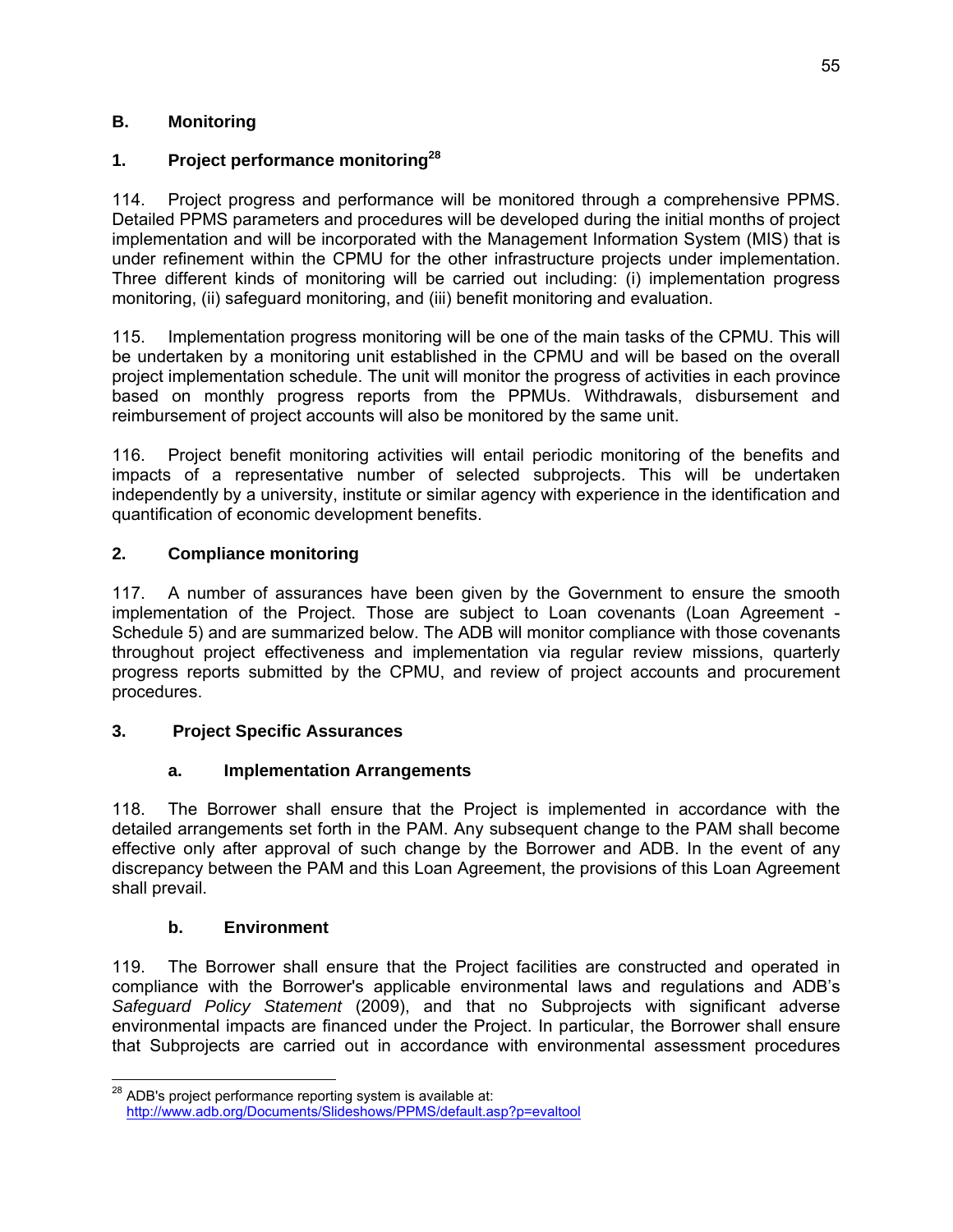provided in the environmental assessment and review framework as agreed between the Borrower and ADB.

#### **c. Resettlement**

120. The Borrower shall ensure that no Subprojects which meet the ADB's Category A resettlement criteria as defined in the *Safeguard Policy Statement*, are included in the List of Eligible Subprojects, and that no Subproject with Category A resettlement criteria is financed under the Project.

121. Prior to the commencement of any resettlement activities under a Subproject with Category B resettlement criteria, the Borrower shall prepare or update as the case may be, and submit to ADB for approval, the relevant resettlement plans in accordance with the Resettlement Framework as agreed between the Borrower and ADB, the Borrower's relevant laws and regulations and ADB's *Safeguard Policy Statement*. The Borrower shall not issue a notice to commence civil works in a particular Subproject, until (a) compensation payment and relocation of the affected people in such particular Subproject, if any, have been completed satisfactorily in accordance with the respective resettlement plan; (b) rehabilitation assistance has been in place; and (c) such Subproject is free of all encumbrances.

#### **d. Vulnerable Groups**

122. The Borrower shall ensure that Subprojects do not adversely affect ethnic minorities, households headed by women, disabled, elderly or other similarly vulnerable groups, and that rights and needs of ethnic minorities are fully addressed in accordance with ADB's relevant policies. In particular, the Project shall be carried out in accordance with the Indigenous Peoples Development Framework, as agreed between the Borrower and ADB. For Subprojects in which ethnic minorities are present and affected, an Indigenous Peoples Plan shall be prepared in accordance with the Indigenous Peoples Planning Framework. The Borrower shall ensure that, measures to improve the welfare of ethnic minorities are built into the overall Subproject design where the ethnic minority population exceeds 60% and no negative impacts on such ethnic minorities are expected.

#### **e. Gender and Development**

123. The Borrower shall ensure implementation of the Subproject specific gender action plans prepared under the overall principles of the Project-wide Gender Action Plan. MARD shall ensure that the gender mainstreaming activities are incorporated into the Project design and undertaken during project implementation. Such activities shall include (i) women's participation in the consultation and participatory process through the inclusion of representatives of the commune level Women's Union on the Commune Supervision Board; (ii) the opportunity for women to participate in Subproject construction activities on the basis of equal pay for work of equal value; (iii) the opportunity for women to participate in post-construction Subproject operation and maintenance activities on the basis of equal pay for work of equal value; (iv) propoor activities specifically focused on women's needs; (v) equal opportunity for men and women to attend training courses and sessions under Component 2; (vi) the inclusion of a social specialist in the Project implementation consulting team to address gender issues, where necessary; and (vii) the proposed use of gender-disaggregated data in the benefit monitoring aspects of Project monitoring and evaluation.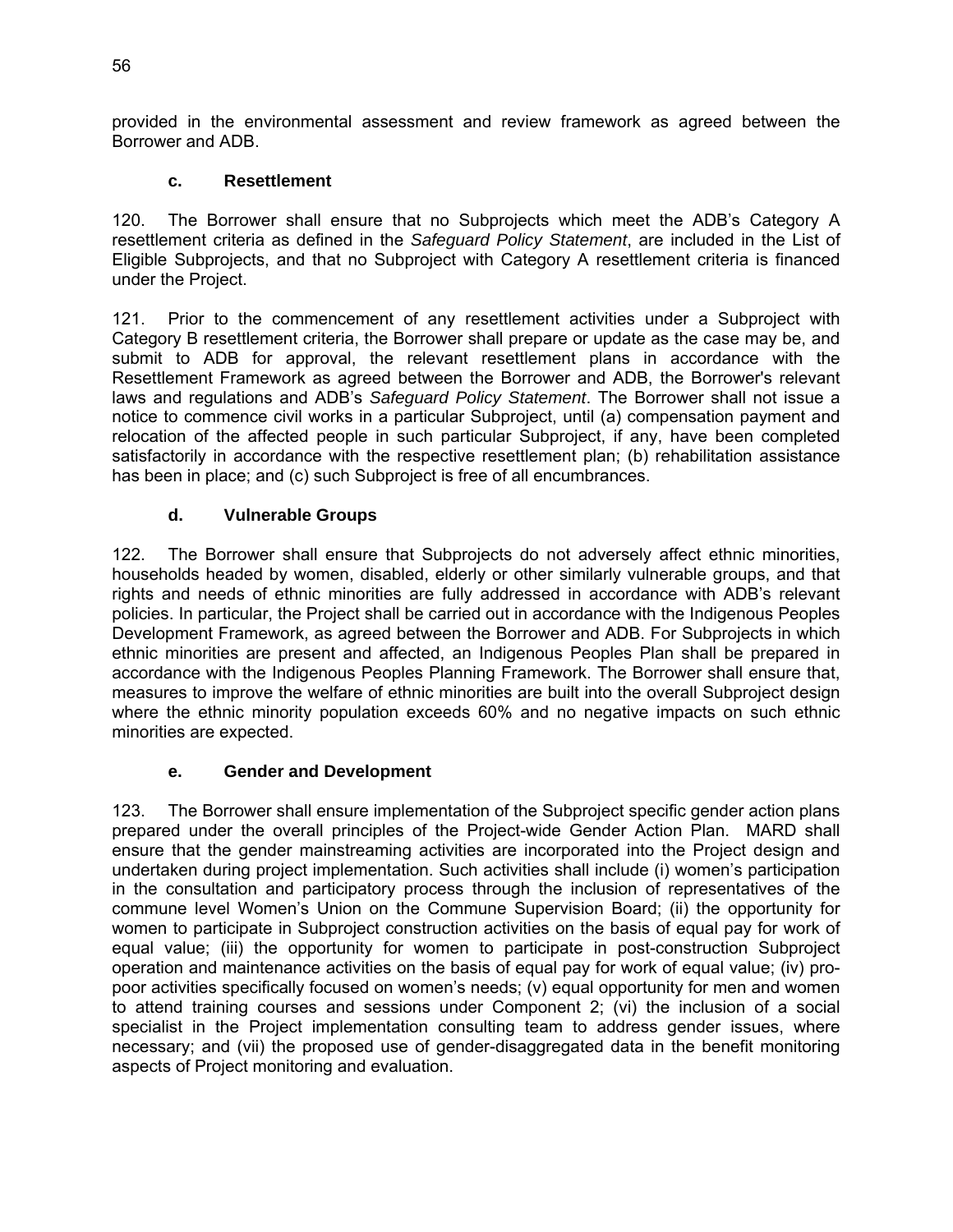## **f. Governance and Anticorruption**

124. The Borrower shall ensure that (i) periodic inspections of the Project contractor's activities related to fund withdrawals and settlements are carried out; (ii) relevant provisions of ADB's *Anticorruption Policy* (1998, as amended to date) are included in all bidding documents for the Project; and (iii) contracts, financed under the Project, include provisions specifying the right of ADB to audit and examine the records and accounts of MARD and Project provinces, contractors, suppliers, consultants, and other service providers as they relate to the Project.

125. Within 2 months of the Effective Date, MARD shall create a Project website, accessible by the general public, to disclose information about various matters concerning the Project, including general project information, procurement, project progress, and contact details in the English and Vietnamese languages. The website shall also provide a link to ADB's Integrity Unit (http://www.adb.org/Integrity/complaint.asp) for reporting to ADB any grievances or allegations of corrupt practices arising out of the Project and Project activities. With regard to procurement, the website shall include information on the list of participating bidders, name of the winning bidder, basic details on bidding procedures adopted, amount of contract awarded, and the list of Goods, Works and Consulting Services procured.

## **g. Subproject Eligibility and Priority**

126. Except as provided in paragraph 12 below, the Borrower shall ensure that only candidate subprojects listed in the List of Eligible Subprojects are considered for financing under the Project.

127. The Borrower shall ensure that candidate subprojects in each province are taken up in the order of priority indicated in the List of Eligible Subprojects, and shall carry out feasibility studies and detailed design for such candidate subprojects.

## **h. Feasibility Study Review**

128. After completion of the feasibility studies as mentioned in paragraph 10 above, candidate subprojects shall be reviewed by the CPMU, and shall be taken up for physical implementation only if they meet the following criteria:

- (i) a Subproject is shown to be technically feasible and the expected benefits have been clearly identified. If the estimated economic rate of return is below 10% a significant level of unquantifiable benefits will have been documented;
- (ii) procurement packages have been clearly identified as well as the methods of procurement, cost estimates have been clearly identified and recorded and all sources of funding have been identified and agreed/confirmed;
- (iii) the relevant Subproject investment report contains a detailed financing plan for operation and maintenance, including: the operations company is specified, and both a sufficient budget amount and corresponding source of funding are specified and agreed upon by the relevant Project province and other concerned parties;
- (iv) public hearings on the Subproject proposal have been held in concerned communes, and measures for future public consultation and supervision by the relevant Commune Supervision Board are clearly spelled out;
- (v) a Subproject is shown to have no major negative environmental or social impacts, and mitigation measures have been defined for minor impacts;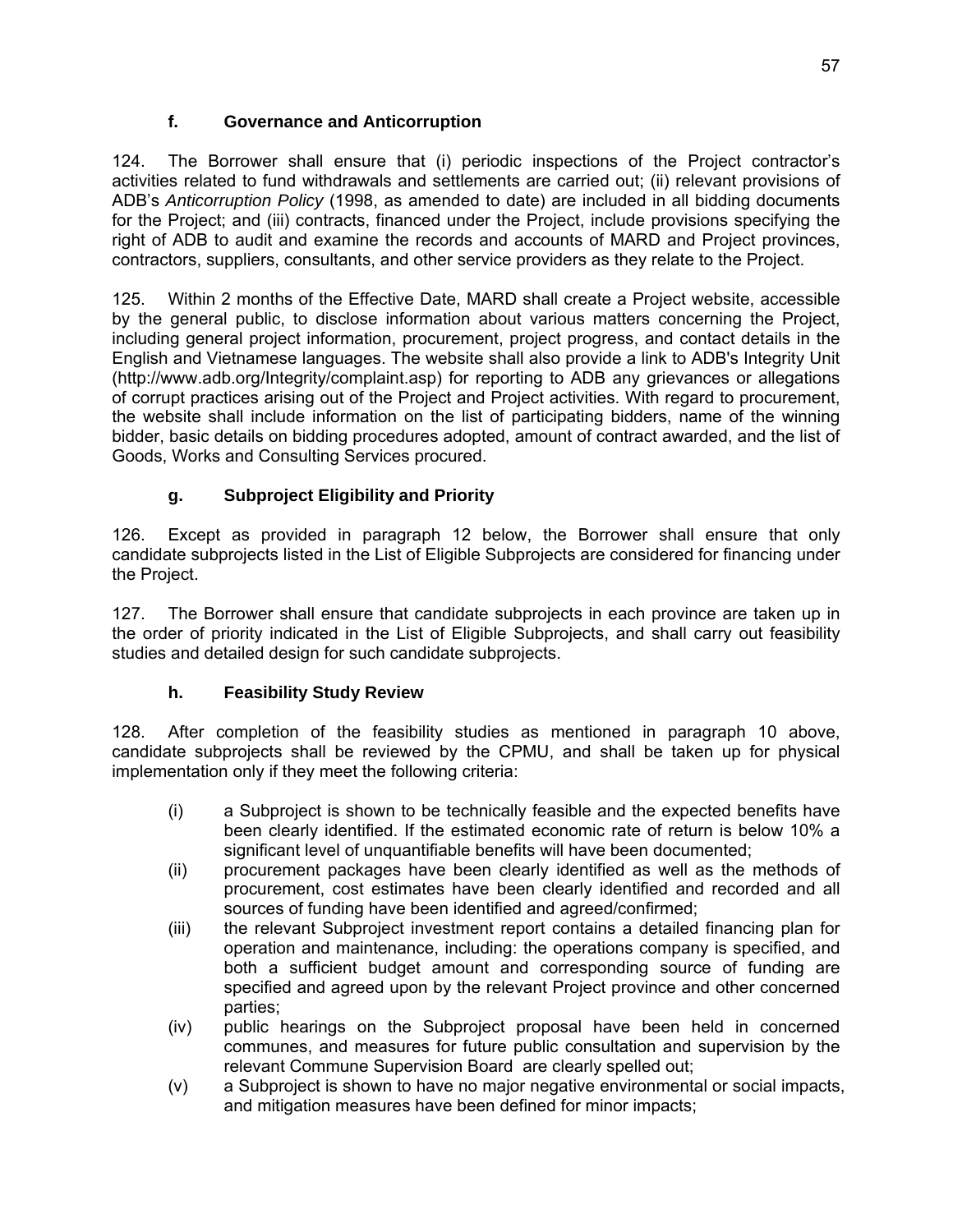- (vi) a Subproject is shown to have no significant resettlement impacts, and if such Subproject is categorized as Category B, a resettlement plan has been prepared in accordance with the Resettlement Framework, and Borrower's laws and regulations, and ADB's *Safeguard Policy Statement*; and
- (vii) where necessary, a Resettlement-Indigenous People's Development Plan has been prepared.

129. In case that a candidate subproject does not meet the criteria provided in paragraph 128 above, it shall be replaced by the next priority candidate subproject for the respective Project province under the List of Eligible Subprojects. If candidate subprojects not listed in the List of Eligible Subprojects are to be considered, they shall be examined and screened by MARD with the support from an independent consultant acceptable to both ADB and the Borrower, and submitted to ADB for approval.

## **i. Community Awareness and Beneficiary Participation**

130. MARD shall ensure that Project provinces promote active community awareness and stakeholder participation in the design, implementation and performance monitoring of Subprojects, though (i) disseminating the nature of the proposed Project works in open public forums, (ii) establishing a mechanism for public consultation, and (iii) financing the operations of the Commune Supervision Board during project physical implementation activities. The Commune Supervision Board shall include representation from the relevant women's union at the commune level. Bidding documents financed under the Project shall include provisions to ensure contractors' preferential hiring of local labor and to comply with the Borrower's Labor Code and labor regulations including guaranteeing equal opportunities for female workers to work with the principle of equal pay for work of equal value.

## **j. Operation and Maintenance of Project Facilities**

131. The Borrower shall ensure that each Project province executes with MARD a memorandum of understanding, acceptable to ADB, providing such province shall (i) prepare a maintenance management plan that includes estimates of the physical works and associated costs required for routine and periodic maintenance, as well as provisions for emergency repairs for the whole life of the Project facilities; (ii) include the maintenance management plans in its annual budgets; (iii) provide adequate funds in a timely manner from provincial budgets to implement the maintenance management plan; and (iv) establish mechanisms for the safe and proper use for each of the Project facilities in accordance with national regulations and practice, such as posting signs on roads and bridges of maximum weight limits, and as necessary to alert users of hazards or establishing physical barriers prohibit vehicles with above a certain size to pass..

## **k. Monitoring of Project Benefit and Resettlement**

132. Within 12 months of the Effective Date, MARD, through CPMU, shall execute a contract with suitably qualified institutions such as social science institutes, universities, consulting firms, NGOs or other institutions acceptable to ADB, for Project benefit monitoring and the monitoring of the implementation of the resettlement plans. Such contract shall be submitted to ADB, and regular reports from the contracted institution shall be included in the quarterly reports to be submitted to ADB.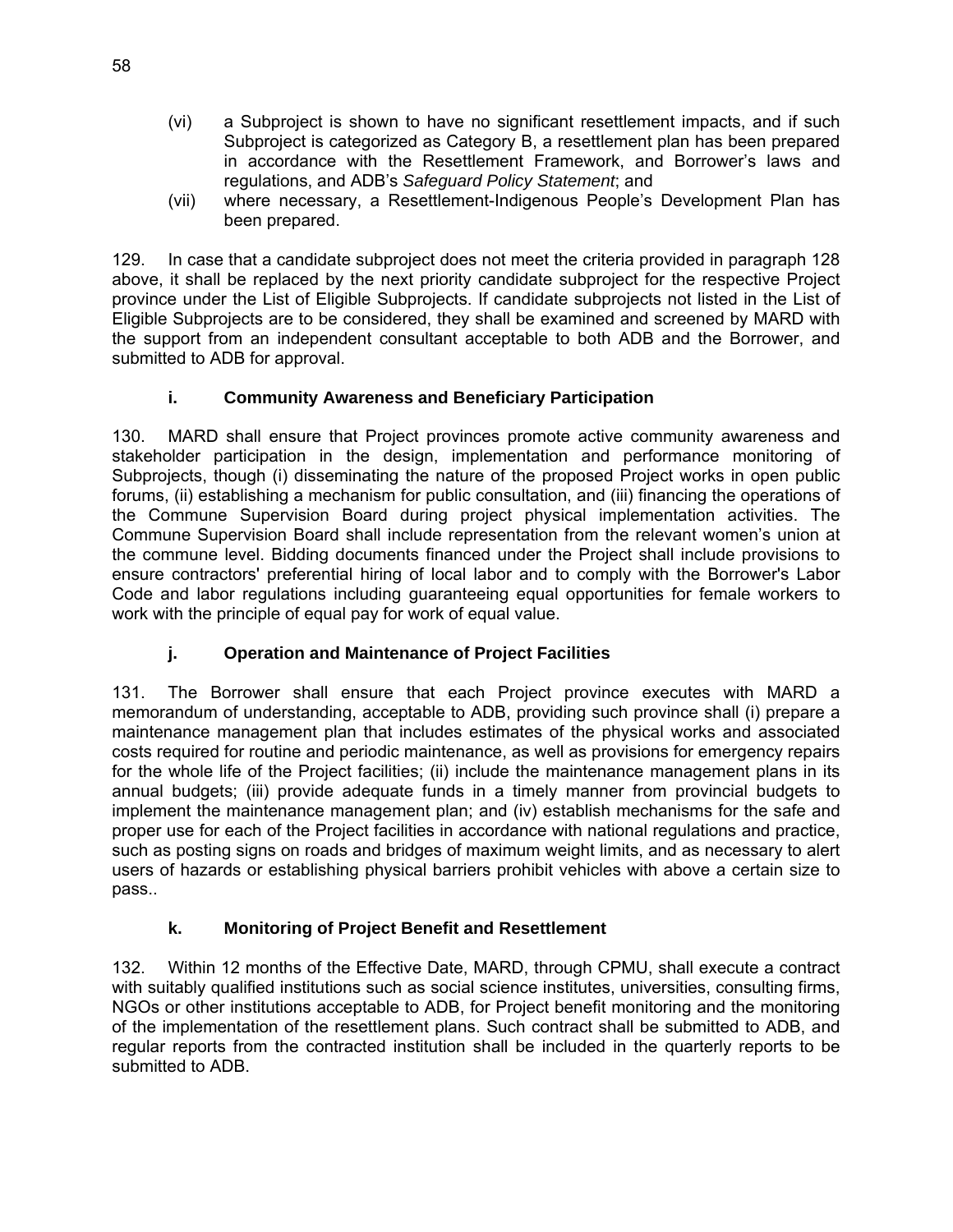#### **C. Evaluation**

133. ADB will conduct regular (at least twice per year) reviews throughout project implementation to assess implementation performance and achievement of project outcomes and objectives, examine financial progress, and identify issues and constraints affecting the Project and work out time-bound action plans for their resolution.

134. Apart from regular reviews, ADB and the Government will undertake a comprehensive review within 18 months of loan effectiveness when the first batch of subprojects will be commencing construction. A Midterm Review will also be undertaken within 36 months of loan effectiveness. These reviews will include a comprehensive evaluation of project implementation arrangements, detailed evaluation of the scope and implementation process and progress of subprojects, feedback from the PPMS, performance of consultants, capacity building progress, and possible reallocation of loan proceeds. During this more significant review, the impact from the pro-poor initiatives linked to infrastructure development will be assessed as will the allocation by local administrations for the maintenance of the infrastructure developed under the project. Remedial action will be instituted as required.

135. Within 6 months of physical completion of the Project the ADB will conduct a project completion mission to carry out a preliminary assessment of the success of the project to achieve its physical, and socio-economic developmental objectives, as well as to review compliance with ADB requirements and loan covenants.

## **D. Reporting29**

136. The CPMU will prepare and submit to MARD and ADB within 30 days of the end of each calendar quarter, consolidated quarterly progress reports in a format consistent with ADB's project performance reporting system. These progress reports are designed to allow ADB staff to readily capture key information to record in ADB's Project Performance Report (PPR) System.

137. In addition to these quarterly progress reports, the CPMU will prepare consolidated annual reports, which will include (a) progress achieved by output as measured through the indicator's performance targets, (b) key implementation issues and solutions; (c) an updated procurement plan; and (d) an updated implementation plan for the next 12 months. To ensure projects continue to be both viable and sustainable, project accounts and the executing agency annual financial statements, together with the associated auditor's report, should be adequately reviewed.

138. Within 6 months of physical completion of the Project, the CPMU will submit to ADB a completion report that describes the physical achievements of the Project, actual costs incurred in relation to cost estimates, the results of project activities, a preliminary assessment of achieved benefits, and other relevant project implementation matters requested by ADB.<sup>30</sup>

## **E. Stakeholder Communication Strategy**

## **1. Community Consultation**

  $^{29}$  Reporting will be in accordance with Decision 803 issued in 30 July 2007 as agreed between the Government and

oDA donors including ADB<br><sup>30</sup> Project completion report format available at: <u>http://www.adb.org/Consulting/consultants-toolkits/PCR-Public-</u> Sector-Landscape.rar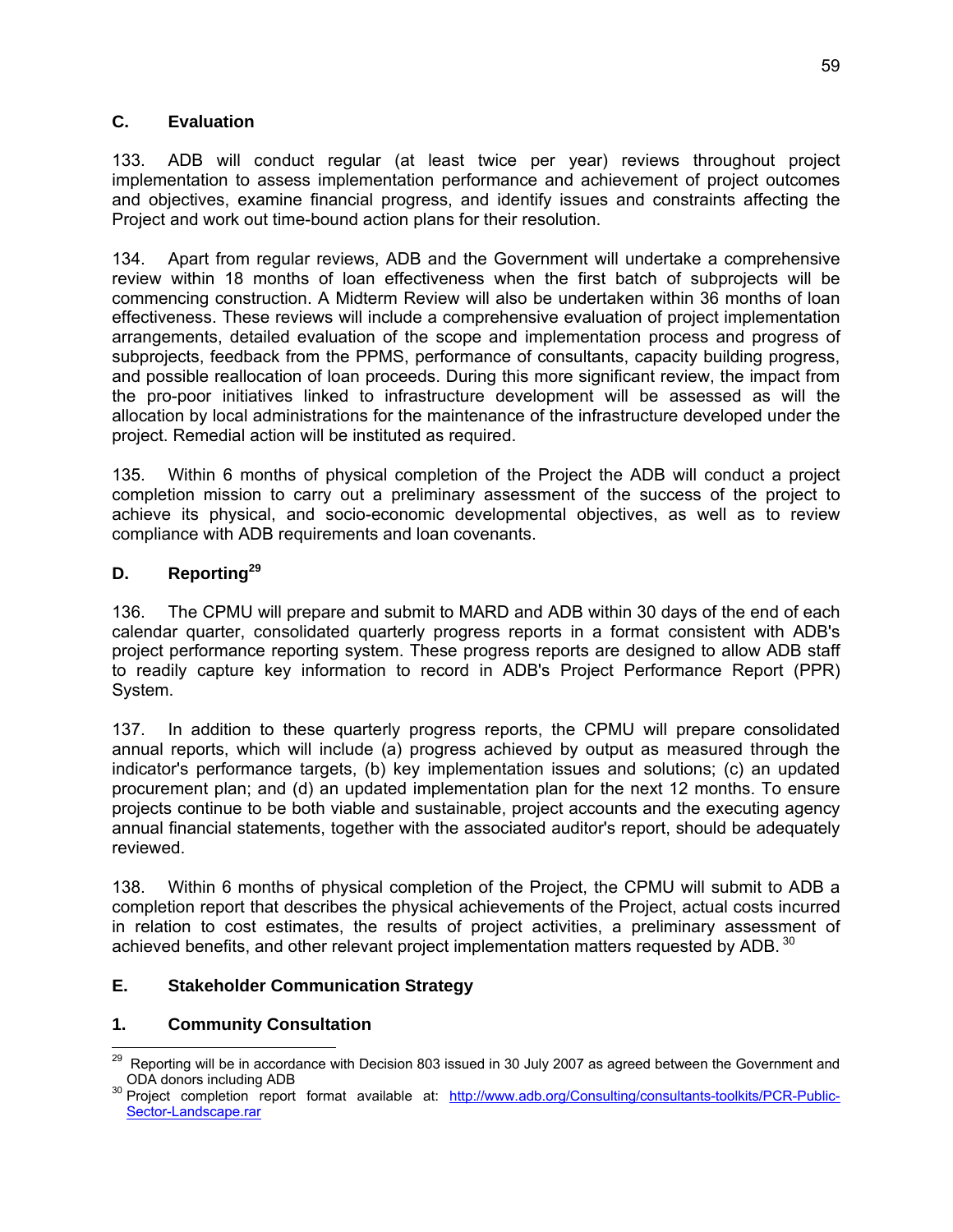139. The project has been designed to improve the well-being of poor people, especially the vulnerable and excluded groups, through a series of investments in priority rural infrastructure. A number of subprojects have already been pre-screened in each province during project preparation. Each subproject was selected from the provincial Socio-economic Development Plan (SEDP). The preparation of the SEDP involves a process of extensive consultation at district and commune levels to establish priority areas for development.

140. During the project, the process of consultation will continue throughout the feasibility study and detailed design phase of each subproject to afford community groups the opportunity to voice their views on how the subproject is to be designed, implemented and operated. This will be accomplished through a series of community consultation meetings at commune and district level. The community consultation meetings will be carried out by the PPMUs and their feasibility study and design consultants as well as the national safeguard consultants. It will include the participation of representatives from the District People's Committee, the Commune People's Committee, and mass organizations such as the Women's Unions, the Farmers' Union, the Youth Union. The communities will be briefed on all aspects of the propose subproject including safeguard issues of environment, resettlement, and vulnerable groups including ethnic minorities, women will be particularly encouraged to actively participate in the consultation meetings and voice their opinions and views about the subproject design and implementation arrangements.

141. The community will also be informed of the O&M arrangements for the subproject and their expected participation in kind or otherwise in this aspect of the work. They will be encouraged to provide ideas and feedback to the design team and raise their concerns regarding potential negative impacts of the subproject design on the environment and the welfare of the community.

142. The feedback obtained from these community consultation meetings will be incorporated as necessary in the design of the subproject. The process of consultation is expected to build ownership of the subprojects by the community and hence foster better sustainability of the investment.

## **2. Community Participation**

143. It is anticipated that the community will be mobilized in a number of different ways during subproject design, implementation and operation. Since most of the subprojects involved rehabilitation of existing infrastructure, there is limited scope for the community to participate in the selection of the site and alignment for instance. At this stage the community participation will consist mostly to their contribution during consultation meetings.

144. During the construction phase, a significant opportunity for active participation, and for many poor households to benefit from the subproject, is in providing wage labor. This will be encouraged through the bidding documents which will request the contractors to investigate this option whenever possible. It will also be possible for communities to participate effectively in the supervision of the construction work through the CSB.

145. The community will also be required to participate in the O&M of the completed infrastructure whenever possible through provision of labor or in some cases funds.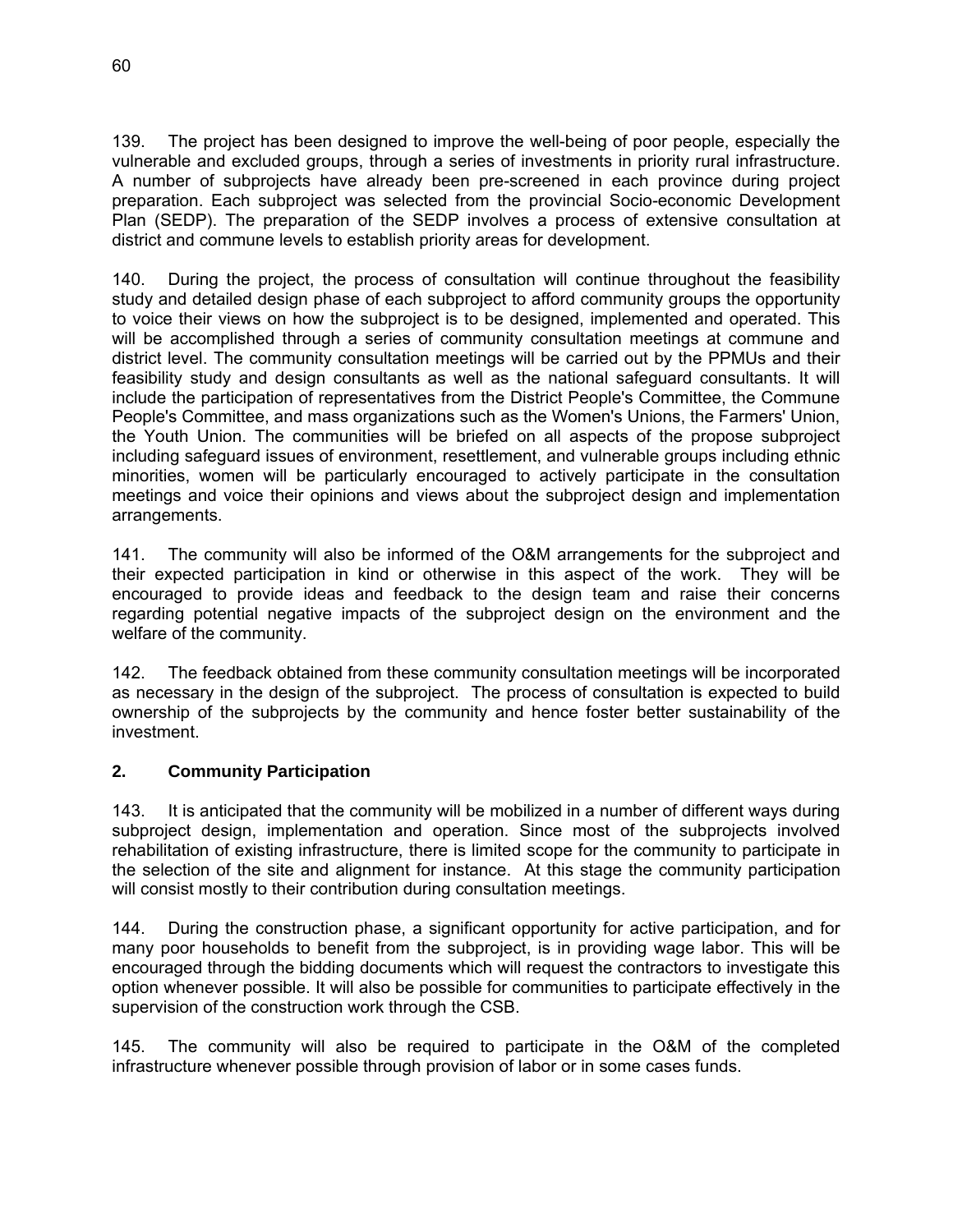#### **3. Community Awareness**

146. Experience has demonstrated the importance of community participation in achieving sustainable development including appropriate and well-designed infrastructure. To ensure adequate participation of the community, it must first be well-informed and there must be adequate opportunities for everyone to participate if they wish.

147. Information about the project and the subproject in particular, including the objectives, potential environmental impact, implementation arrangements, resettlement and compensation matters, gender issues, issues of concerns for ethnic minorities will provided to beneficiaries. The PPMUs will design a community awareness program for each subproject and each community and will make this information available to the commune in both Vietnamese language and the language(s) of the communities whenever appropriate.

148. Awareness programs will take advantage of existing social development systems such as commune /village meetings and announcements on commune speaker systems, but may also include different and more innovative approaches. The community will be fully informed of issues such as their right to participate in this subproject and to be compensated for any loss of property including productive land and / or assets; as well as gender equity and other relevant policies. Separate meetings and discussions will be arranged with the people who are directly affected by land acquisition and/or resettlement issues. The community and particularly the affected households will be provided with detailed guidance and procedures regarding resettlement and compensation by CPC.

#### **IX. ANTICORRUPTION POLICY**

149. ADB's *Anticorruption Policy* (1998, as amended to date) was explained to and discussed with MARD and APMB. Consistent with its commitment to good governance, accountability, and transparency, ADB reserves the right to investigate, directly or through its agents, any alleged corrupt, fraudulent, collusive, or coercive practices relating to the Project. $31$ 

150. To support these efforts, relevant provisions of ADB's *Anticorruption Policy* are included in the loan regulations and the bidding documents for the Project. In particular, all contracts financed by ADB in connection with the Project shall include provisions specifying the right of ADB to audit and examine the records and accounts of MARD, APMB, CPMU, PPMUs, all contractors, suppliers, consultants, and other service providers as they relate to the Project. Individuals/ entities on ADB's anticorruption debarment list are ineligible to participate in ADBfinanced activity and may not be awarded any contracts under the Project.<sup>32</sup> The project design and implementation arrangements provide for mitigation of corruption risks. Risks associated with project management, including procurement and disbursement, will be mitigated by (i) engaging an international consultant and a national consultant to advise and assist in the procurement of goods and services, and the engagement of other consultants; (ii) introducing a dual signing system in which the civil works contractor awarded the contract will also sign an anticorruption contract with the employer; and (iii) periodic inspection by the CPMU of the contractor's activities relating to fund withdrawals and settlements. References on ADB's Anticorruption Policy can be accessed through the following link: http://www.adb.org/Integrity/.

<sup>-</sup><sup>31</sup> Available at: <u>http://www.adb.org/Documents/Policies/Anticorruption-Integrity/Policies-Strategies.pdf<br><sup>32</sup> ADB's Integrity Office web site is available at: <u>http://www.adb.org/integrity/unit.asp</u></u>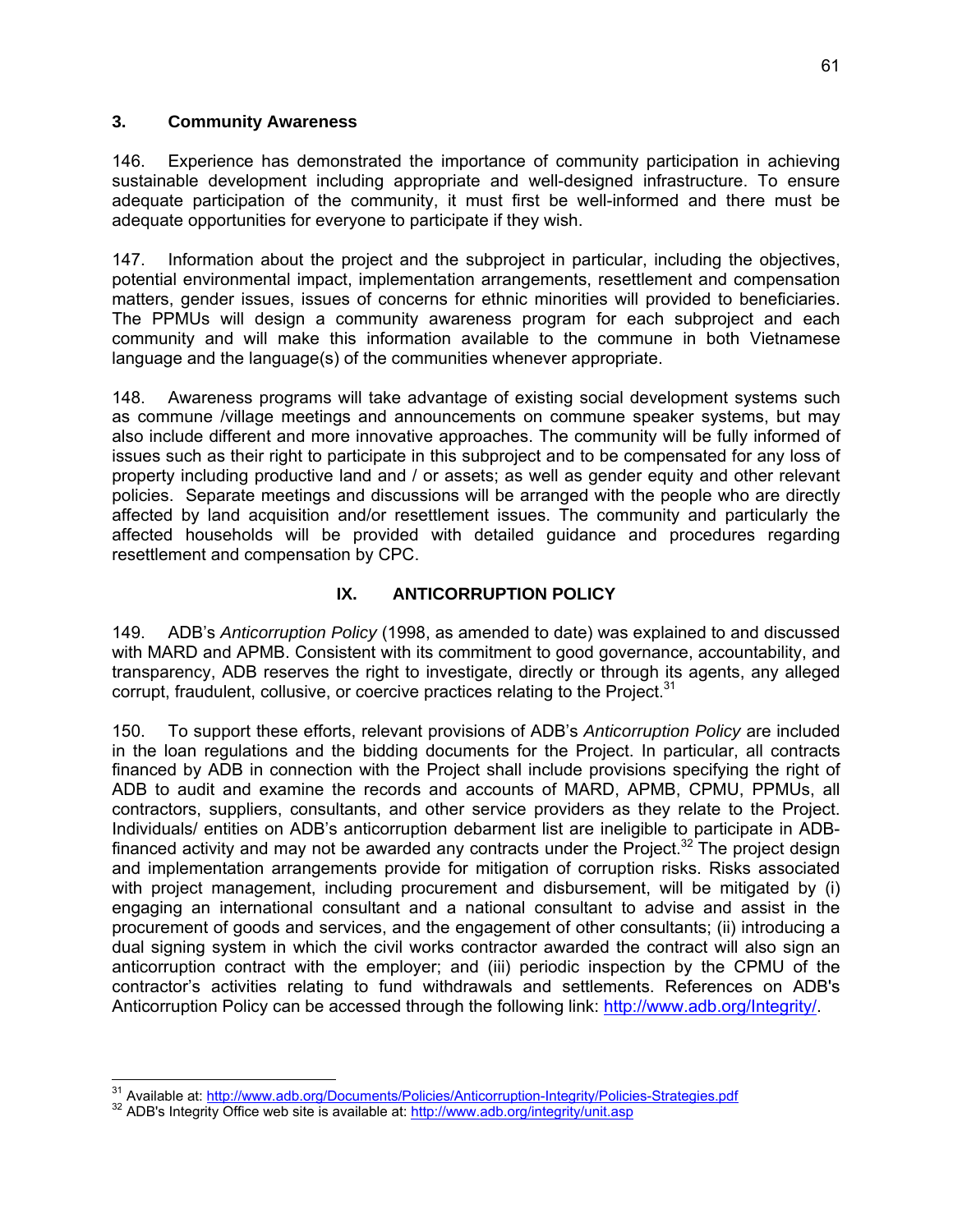151. The Project will also establish a website in which it will disclose implementation progress; bid notifications and their results; and provides grievance mechanism against any corrupt practice.

### **X. ACCOUNTABILITY MECHANISM**

152. People who are, or may in the future be, adversely affected by the project may address complaints to ADB, or request the review of ADB's compliance under the Accountability Mechanism.<sup>33</sup>

#### **XI. LIST OF ELIGIBLE SUBPROJECTS**

#### **LIST OF ELIGIBLE SUBPROJECTS, ELIBILITY CRITERIA AND SUBPROJECT FEASIBILITY CRITERIA**

#### **A. Eligible Subprojects and Eligibility Criteria**

153. Subproject proposals submitted by participating provinces were screened during the PPTA to ensure prima facie technical, economic and financial viability as well as to ensure that ADB and the Government's safeguard policies would be observed during implementation.

| 154. |  |  |  |  |  |  | Identified subprojects which met eligibility criteria are listed in Table 15.1 below. |
|------|--|--|--|--|--|--|---------------------------------------------------------------------------------------|
|------|--|--|--|--|--|--|---------------------------------------------------------------------------------------|

| <b>Subprojects</b>        |                                                                                                                     |  |
|---------------------------|---------------------------------------------------------------------------------------------------------------------|--|
|                           |                                                                                                                     |  |
| <b>CAO</b><br><b>BANG</b> |                                                                                                                     |  |
| 1                         | Upgrading rural road (Thi Hoa - Co Ngan - Trieu Phuc) of Ha Lang District                                           |  |
| $\overline{2}$            | Upgrading irrigation system of Dinh Phong commune, Trung Khanh District                                             |  |
| 3                         | Upgrading rural road (Thanh Cong - Coc Dan, Na Bao - Na Noi) and market (Na Bao<br>commune) of Nguyen Binh District |  |
| 4                         | Upgrading rural road (Trong Con – Chi Minh) of Thach An District                                                    |  |
| 5                         | Upgrading rural road (Dinh Phong - Dam Thuy, Ngoc Khe-Ngoc Con)<br>of Trung Khanh District                          |  |
| <b>DIEN BIEN</b>          |                                                                                                                     |  |
| 1                         | Upgrading rural road (Muong Thin - Muong Mun) of Tuan Giao District                                                 |  |
| $\overline{2}$            | Upgrading rural road Na Say commune Road; Tuan Giao District                                                        |  |
| 3                         | Upgrading rural road (Pu Nhung – Phinh Sang) of Tuan Giao District                                                  |  |
| $\overline{4}$            | Upgrading rural road (Na Son - Xa Dung) of Dien Bien Dong District                                                  |  |
| 5                         | Upgrading rural road (Quai Cang - Toa Tinh) of Tuan Giao District                                                   |  |
| <b>HA GIANG</b>           |                                                                                                                     |  |
|                           | Upgrading inter-commune road: from Du Tien to Ngoc Long commune, Yen Minh<br>District (Stage 1)                     |  |
| $\overline{2}$            | Upgrading inter-commune road: from Du Tien to Ngoc Long commune, Yen Minh<br>District (Stage 2)                     |  |
| 3                         | Construction of Water Supply schemes in Dong Van District                                                           |  |

 <sup>33</sup> For further information see: http://compliance.adb.org/.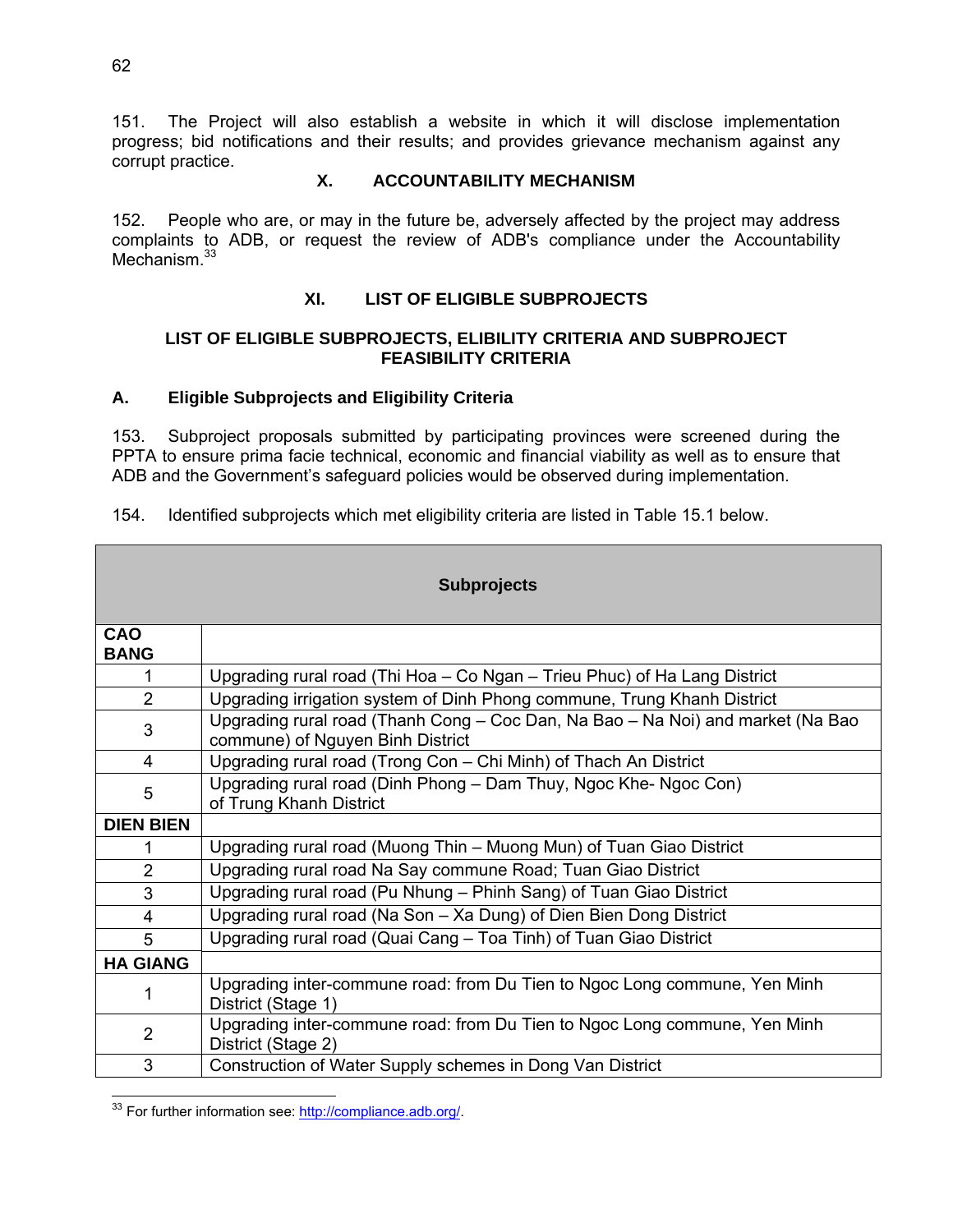| <b>Subprojects</b>         |                                                                                                                     |  |  |
|----------------------------|---------------------------------------------------------------------------------------------------------------------|--|--|
|                            |                                                                                                                     |  |  |
| 4                          | Construction of Water Supply scheme and irrigation system in Ngoc Minh and Bach<br>Ngoc communes, Vi Xuyen District |  |  |
| 5                          | Construction of Water Supply schemes in Meo Vac District                                                            |  |  |
| <b>LAI CHAU</b>            |                                                                                                                     |  |  |
| 1.                         | Upgrading road: Lung Cu - Pa Khom in Ma Quai and Nam Tam communes, Sin Ho<br><b>District</b>                        |  |  |
| 2.                         | Upgrading road: Nam Nga - Nam Han in Nam Cuoi and Ham Han communes, Sin Ho<br>district                              |  |  |
| 3.                         | Upgrading road: Ta Ngao - Nam Cha, Sin Ho district                                                                  |  |  |
| 4.                         | Rural infrastructure of four communes: Hoang Then-Mu Sang-Dao San-Tung Qua Lin,<br><b>Phong Tho District</b>        |  |  |
| 5.                         | Upgrading road: Bum Nua-Pa Ve Su, Muong Te District                                                                 |  |  |
| <b>LAO CAI</b>             |                                                                                                                     |  |  |
| 1                          | Rural road of Bao Yen District (Minh Tan - Kim Son road)                                                            |  |  |
| $\overline{2}$             | Irrigation system of Van Ban District (Ngoi Mac, Duong Quy commune and Ngoi Ma,<br>Vo Lao commune)                  |  |  |
| 3                          | Revetment dike of Ngoi Ma stream bank, Vo Lao commune, Van Ban District                                             |  |  |
| 4                          | Upgrading rural market system of Bao Yen and Bao Thang Districts                                                    |  |  |
| 5                          | Rural road of Van Ban District                                                                                      |  |  |
| <b>SON LA</b>              |                                                                                                                     |  |  |
| 1                          | Upgrading rural road: from 108 road - to Muong E, Thuan Chau District                                               |  |  |
| $\overline{2}$             | Upgrading irrigation system and landslide protection embankment in Thom Mon                                         |  |  |
|                            | commune, Thuan Chau District                                                                                        |  |  |
| 3                          | Upgrading rural road: Chieng Khoa - Muong Men, Moc Chau District                                                    |  |  |
| 4                          | Upgrading irrigation system of Na Nguu and Phai Lang, Phu Yen district                                              |  |  |
| 5                          | Upgrading irrigation system, Yen Chau District                                                                      |  |  |
| <b>BAC CAN</b>             |                                                                                                                     |  |  |
| 1                          | Cau river bank protection (1km in Cao Ky commune and 3 km in Thanh Mai commune)                                     |  |  |
| 2                          | Upgrading rural road of two districts: Ba Be and Bach Thong                                                         |  |  |
| 3                          | Upgrading rural road of Cho Don District                                                                            |  |  |
| 4                          | Upgrading rural road of Na Ri District                                                                              |  |  |
| 5                          | Upgrading rural road of Cho Moi District                                                                            |  |  |
| <b>BAC</b><br><b>GIANG</b> |                                                                                                                     |  |  |
|                            | Upgrading road: Tan Hiep-Tam Tien; Huong Lac-Huong Son                                                              |  |  |
| $\overline{2}$             | <b>Upgrading Co Dung Pumping Station</b>                                                                            |  |  |
| 3                          | Que Nham - Ngoc Thien Road                                                                                          |  |  |
| 4                          | Rehabilitation of the Xuan Huong Pumping Irrigation and Drainage Pumping System                                     |  |  |
| 5                          | Upgrading Ngo Khong 1 Pumping Station (N.A)                                                                         |  |  |
| <b>HOA BINH</b>            |                                                                                                                     |  |  |
| 1                          | Upgrading irrigation systems of Lac Son District                                                                    |  |  |
| $\overline{2}$             | Upgrading rural road of Yen Thuy District                                                                           |  |  |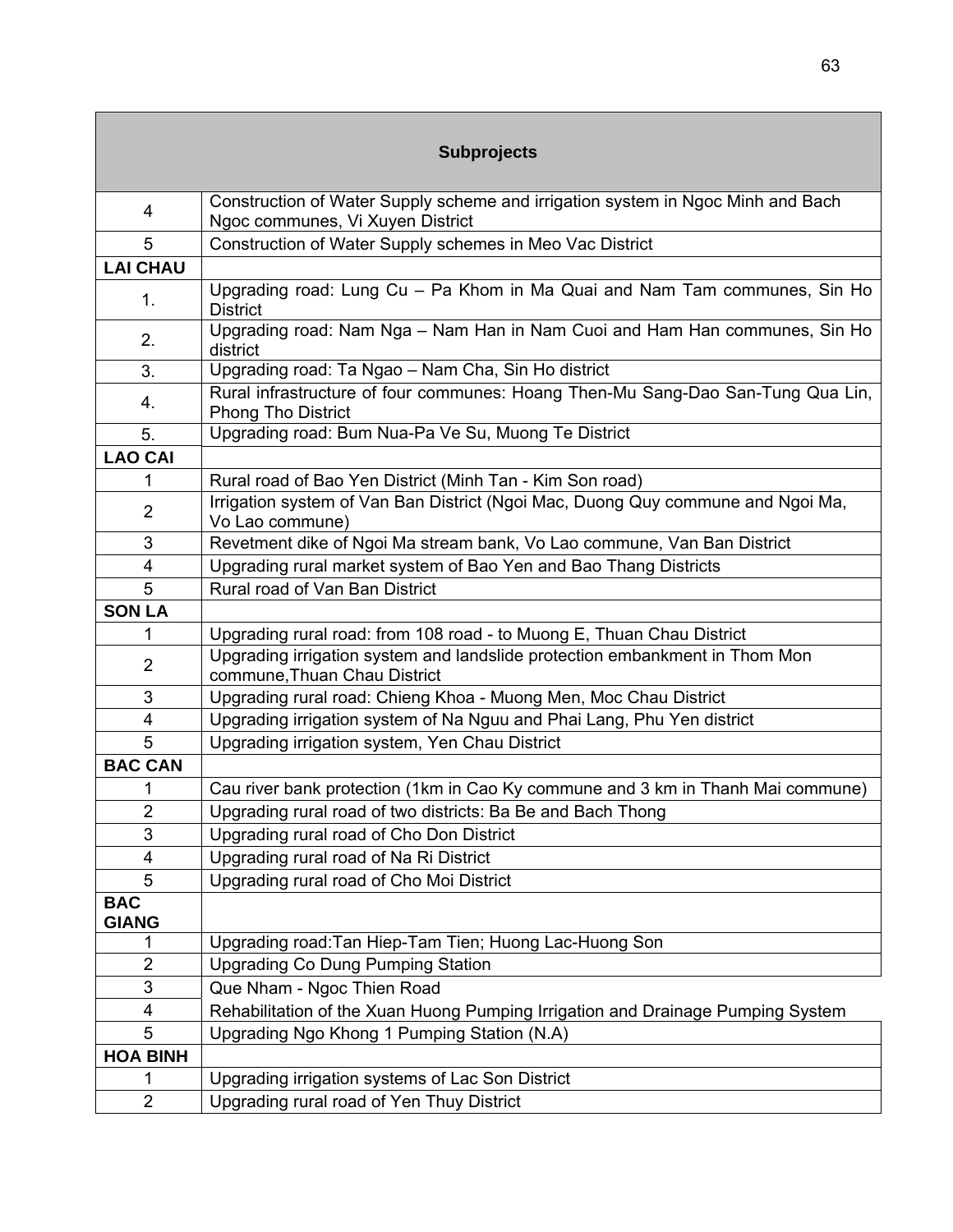|                              | <b>Subprojects</b>                                                                               |
|------------------------------|--------------------------------------------------------------------------------------------------|
| 3                            | Upgrading Thanh Luong irrigation system of Luong Son District.                                   |
| $\overline{4}$               | Upgrading irrigation system of Lac Thuy and Yen Thuy Districts                                   |
| 5                            | Upgrading irrigtaion system of Cao Phong District.                                               |
| <b>LANG</b>                  |                                                                                                  |
| <b>SON</b>                   |                                                                                                  |
| 1                            | Upgrading Ta Keo irrigation system, Loc Binh District + 4 km rural road                          |
| $\overline{2}$               | Upgrading Ban Chanh irrigation system                                                            |
| 3                            | Upgrading Khau Ra - Quang Trung road                                                             |
| $\overline{\mathbf{4}}$      | Upgrading Dong Huu Lung irrigation system, Huu Lung District                                     |
| 5                            | Upgrading irrigation system in three eastern communes of Cao Loc District                        |
| <b>TUYEN</b><br><b>QUANG</b> |                                                                                                  |
| 1                            | Upgrading rural road of Na Hang District (Con Lon-Khau Tinh Road)                                |
| $\overline{2}$               | Upgrading rural road of Ham Yen District (Chieu Yen-Luc Hanh and Phuc Ninh-Chieu<br>Yen road)    |
| 3                            | Water supply scheme for southern communes, Son Duong District (N.A)                              |
| $\overline{4}$               | <b>Upgrading Three Rural Roads ??? District</b>                                                  |
| 5                            | Upgrading 9 km rural road                                                                        |
| <b>YEN BAI</b>               |                                                                                                  |
| 1                            | Upgrading rural road of three northern communes, Luc Yen District                                |
| $\overline{2}$               | Upgrading rural road: An Binh and Lam Giang, Van Yen District                                    |
| 3                            | Upgrading rural road of four eastern communes, Tran Yen District                                 |
| $\overline{4}$               | Upgrading rural road: Nghia Tam-Trung Son, Van Chan District                                     |
| 5                            | Upgrading rural road: Mai Son-Khanh Thien, Mai Son and Khanh Thien communes,<br>Luc Yen District |
| <b>PHU THO</b>               |                                                                                                  |
| 1                            | Upgrading rural road: Phu Lac - Dong Lac, Cam Khe and Yen Lap Districts                          |
| $\overline{2}$               | Upgrading rural road: Thuong Cuu-Dong Cuu, Thanh Son District (Section 1)                        |
| 3                            | Upgading rural road: Yen Luong-Thuong Cuu, Thanh Son District (Section 2)                        |
| 4                            | Upgrading irrigation system in the southeastern of Phu Ninh District                             |
| 5                            | Upgrading rural road: Minh Hoa-Dong Luong, Cam Khe and Yen Lap Districts                         |
| <b>THAI</b><br><b>NGUYEN</b> |                                                                                                  |
| 1                            | Upgrading Linh Nham - Trang Xa road and Van Han - Đong Hy market                                 |
| $\overline{2}$               | Upgrading On Luong-Yen Do road, Phu Luong District                                               |
| 3                            | Upgrading irrigation system in eight communes of Dai Tu District                                 |
| 4                            | Improving Rural Road and Irrigation System in Vo Ngai District                                   |
| 5                            | Upgrading irrigation system, Pho Yen and Song Cong Districts                                     |
| <b>VINH</b><br><b>PHUC</b>   |                                                                                                  |
| 1                            | Construction of a Pumping Station at Trieu De in Lap Thach District                              |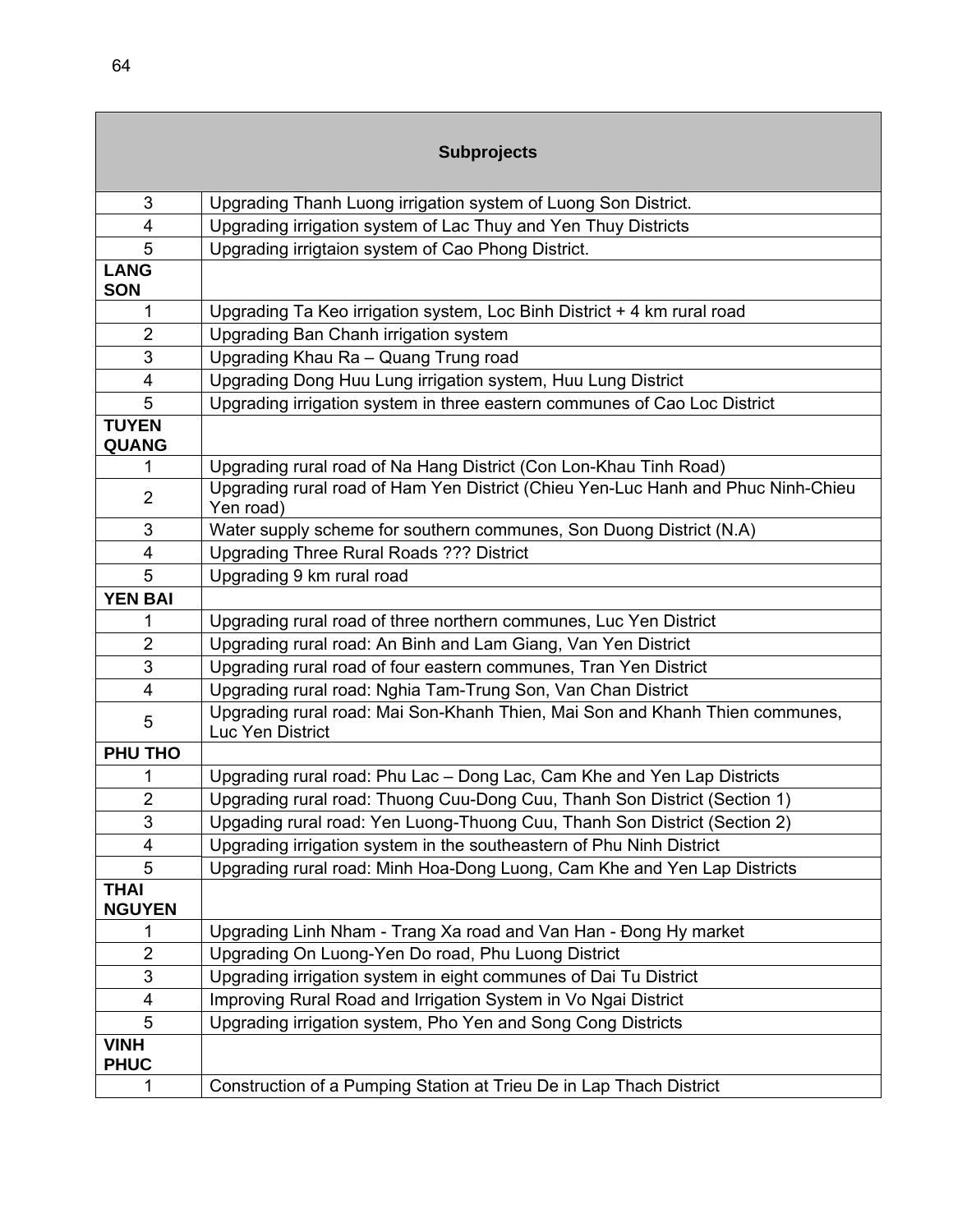|                | <b>Subprojects</b>                                                                                               |
|----------------|------------------------------------------------------------------------------------------------------------------|
| $\overline{2}$ | Upgrading of Rural Roads (Ngoc My – Bac Binh, Xuan Hoa – Van Truc, Lien Hoa –<br>Lien Son) in Lap Thach District |
| 3              | Construction of Pumping Station in Song Lo District                                                              |
| $\overline{4}$ | Construction of Yen Duong Bridge in Tam Dao District                                                             |
| 5              | Minh Quang - Quang Ha Road and Upgrading Tam Quan market in Tam Dao District                                     |

155. Eligibility criteria for subprojects to be selected by participating provinces were agreed upon by national government representatives, representatives of participating provincial governments, the PPTA consultants and ADB representatives during the Interim Workshop of the PPTA. These criteria were the basis upon which eligibility screening was undertaken for five subproject proposals identified per province. This resulted in 75 eligible subprojects being identified in 15 provinces.

- 156. The agreed eligibility criteria were:
	- (i) Subprojects must be shown to contribute to the strategic objectives of district and provincial socio-economic development plans (SEDPs);
	- (ii) Subprojects must be compliant with national and ADB's environmental standards or at least, with mitigating measures, be able to conform with these standards;
	- (iii) Subprojects must have no significant resettlement (no more than 200 affected persons) or land compensation implications as defined by Vietnamese and ADB definitions of what constitutes 'significant' resettlement;
	- (iv) Subprojects must be located only in rural or mountainous area where the majority of beneficiaries are likely to be predominantly poor people (beneficiaries should include at least 25% of poor households);
	- (v) There must be demonstrated local demand for subproject with confirmation by beneficiaries, participating communes, and district authorities to that effect;
	- (vi) Subprojects must be within the cost range of \$1 million to \$5 million for each subproject (to provide for inflation as implementation is still two years away, it is recommended that proposals be limited to a maximum of \$5 million ); and
	- (vii) Subprojects that are likely to have recurrent expenditure requirements for their continued operations and maintenance (O&M) will need to demonstrate financing arrangements to accepted industry standards/norms for routine and periodic maintenance costs after completion of works.

157. In view of environmental issues and the potential impact rural infrastructure development can have on protected areas, an additional criteria is proposed that will specifically exclude subprojects that adjoin or pass though an existing or proposed protected area.